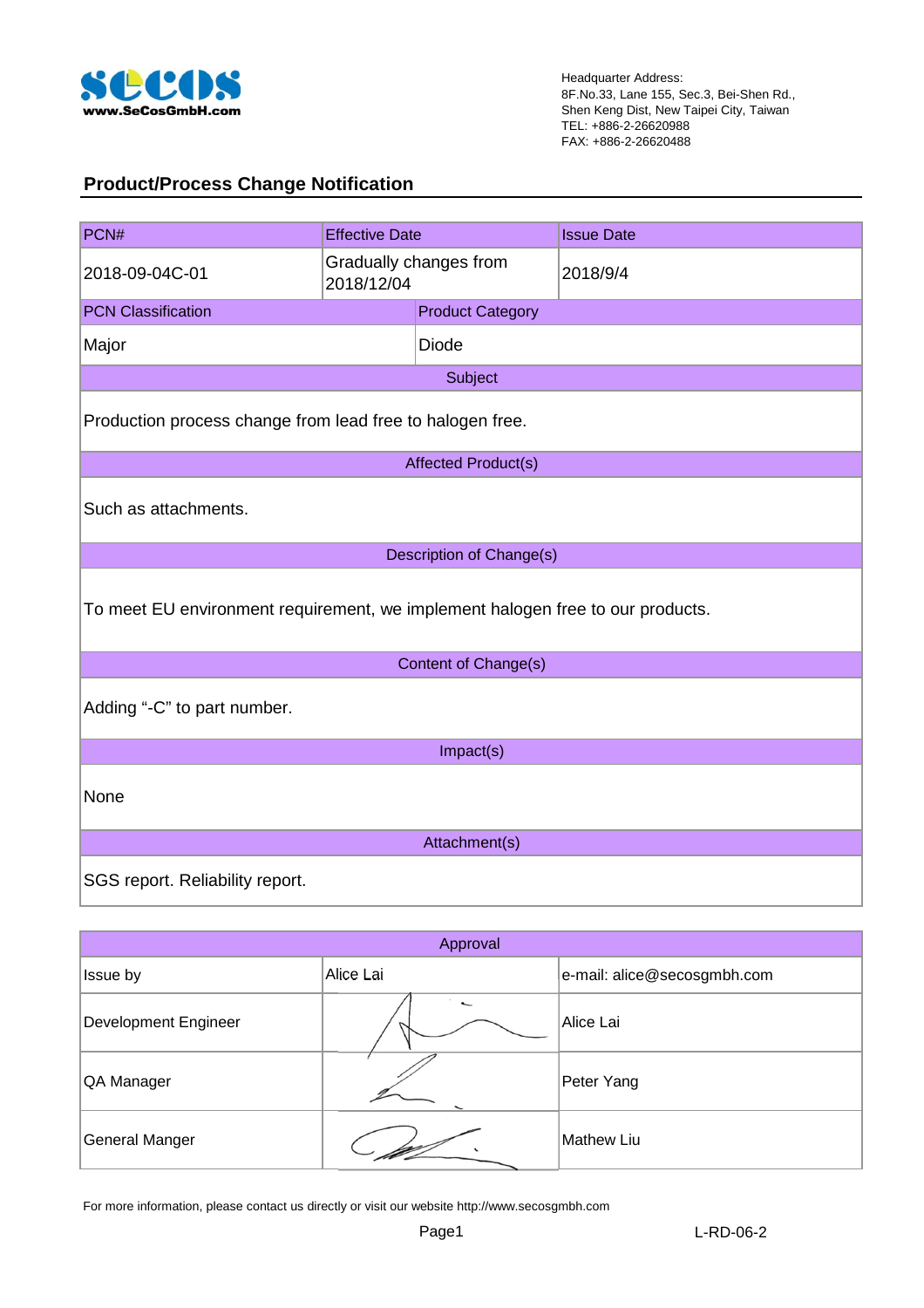

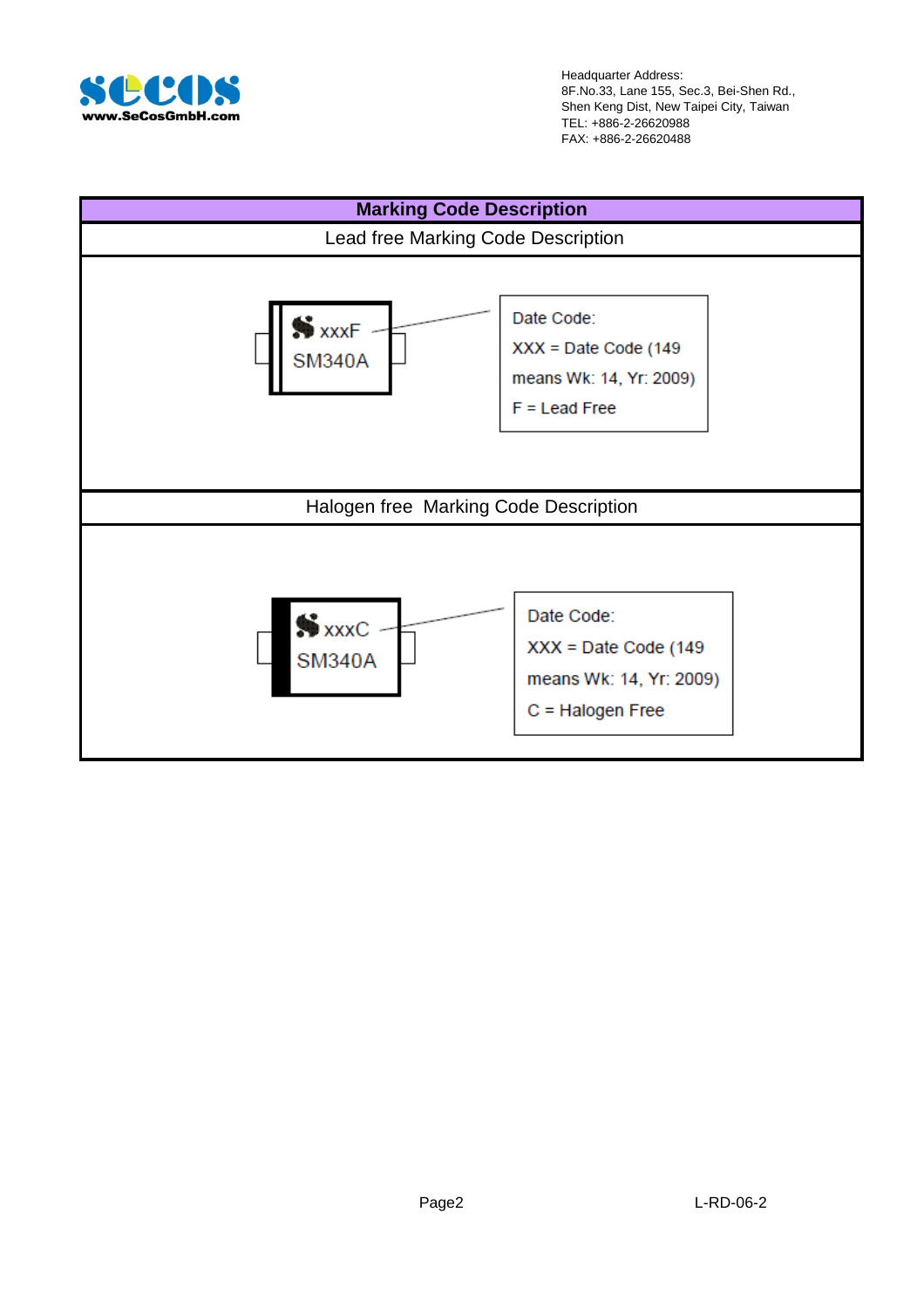

| <b>Affected Product(s)</b> |                    |                   |                 |                 |          |                  |           |            |  |  |  |
|----------------------------|--------------------|-------------------|-----------------|-----------------|----------|------------------|-----------|------------|--|--|--|
|                            | <b>SMA Package</b> |                   |                 |                 |          |                  |           |            |  |  |  |
| <b>SM120A</b>              | SM4005A            | SUF204A           | <b>SMA4757</b>  | <b>SMA5947B</b> | SMAJ400A | SMA6J40A         | SMAJ300CA | SMA6J26CA  |  |  |  |
| <b>SM140A</b>              | SM4006A            | <b>SUF205A</b>    | SMA4758         | <b>SMA5948B</b> | SMAJ40A  | SMA6J43A         | SMAJ30CA  | SMA6J28CA  |  |  |  |
| <b>SM160A</b>              | SM4007A            | ES25A             | SMA4759         | <b>SMA5949B</b> | SMAJ43A  | SMA6J45A         | SMAJ33CA  | SMA6J30CA  |  |  |  |
| SM1100A                    | QG5391A            | SEF101A           | SMA4760         | SMA5950B        | SMAJ440A | SMA6J48A         | SMAJ350CA | SMA6J33CA  |  |  |  |
| SM1200A                    | QG5392A            | SEF102A           | SMA4761         | SMA5951B        | SMAJ45A  | SMA6J5.0A        | SMAJ36CA  | SMA6J36CA  |  |  |  |
| <b>SM1150A</b>             | QG5393A            | <b>SEF103A</b>    | SMA4762         | <b>SMA5952B</b> | SMAJ48A  | SMA6J51A         | SMAJ400CA | SMA6J40CA  |  |  |  |
| SM2150A                    | QG5395A            | SEF104A           | SMA4763         | <b>SMA5953B</b> | SMAJ5.0A | SMA6J54A         | SMAJ40CA  | SMA6J43CA  |  |  |  |
| <b>SM220A</b>              | QG5397A            | SEF105A           | SMA4764         | <b>SMA5954B</b> | SMAJ51A  | SMA6J58A         | SMAJ43CA  | SMA6J45CA  |  |  |  |
| <b>SM240A</b>              | QG5398A            | SEF106A           | SMAZ1110        | <b>SMA5955B</b> | SMAJ54A  | SMA6J6.0A        | SMAJ440CA | SMA6J48CA  |  |  |  |
| <b>SM260A</b>              | QG5399A            | <b>SEF107A</b>    | SMAZ1120        | <b>SMA5956B</b> | SMAJ58A  | SMA6J6.5A        | SMAJ45CA  | SMA6J5.OCA |  |  |  |
| SM2100A                    | QG201A             | SEF105AS          | SMAZ1130        | SMAJ100A        | SMAJ6.0A | SMA6J7.0A        | SMAJ48CA  | SMA6J51CA  |  |  |  |
| SM2200A                    | QG202A             | SEF201A           | SMAZ1150        | SMAJ10A         | SMAJ6.5A | <b>SMA6J7.5A</b> | SMAJ5.OCA | SMA6J54CA  |  |  |  |
| <b>SM320A</b>              | QG203A             | SEF202A           | SMAZ1160        | SMAJ110A        | SMAJ60A  | SMA6J8.0A        | SMAJ51CA  | SMA6J58CA  |  |  |  |
| SM340A                     | QG204A             | SEF203A           | SMAZ1180        | SMAJ11A         | SMAJ64A  | <b>SMA6J8.5A</b> | SMAJ54CA  | SMA6J6.OCA |  |  |  |
| SM360A                     | QG205A             | SEF204A           | SMAZ1200        | SMAJ120A        | SMAJ7.0A | SMA6J9.0A        | SMAJ58CA  | SMA6J6.5CA |  |  |  |
| SM3100A                    | QG206A             | SEF205A           | SMAZ1300        | SMAJ12A         | SMAJ7.5A | SMAJ100CA        | SMAJ6.OCA | SMA6J7.OCA |  |  |  |
| SM3200A                    | QG207A             | SEF206A           | <b>SMA5920B</b> | SMAJ130A        | SMAJ70A  | SMAJ10CA         | SMAJ6.5CA | SMA6J7.5CA |  |  |  |
| SM3150A                    | <b>SMF101A</b>     | SEF207A           | SMA5921B        | SMAJ13A         | SMAJ75A  | SMAJ110CA        | SMAJ60CA  | SMA6J8.OCA |  |  |  |
| <b>SM520A</b>              | <b>SMF102A</b>     | SMA4728           | <b>SMA5922B</b> | SMAJ140A        | SMAJ78A  | SMAJ11CA         | SMAJ64CA  | SMA6J8.5CA |  |  |  |
| <b>SM540A</b>              | SMF103A            | SMA4733           | <b>SMA5923B</b> | SMAJ14A         | SMAJ8.0A | SMAJ120CA        | SMAJ7.OCA | SMA6J9.OCA |  |  |  |
| <b>SM560A</b>              | <b>SMF104A</b>     | SMA4734           | SMA5924B        | SMAJ150A        | SMAJ8.5A | SMAJ12CA         | SMAJ7.5CA |            |  |  |  |
| SM5150A                    | SMF105A            | SMA4735           | <b>SMA5925B</b> | SMAJ15A         | SMAJ80A  | SMAJ130CA        | SMAJ70CA  |            |  |  |  |
| SM5100A                    | <b>SMF106A</b>     | SMA4736           | SMA5926B        | SMAJ160A        | SMAJ85A  | SMAJ13CA         | SMAJ75CA  |            |  |  |  |
| SK12L                      | <b>SMF107A</b>     | <b>SMA4737</b>    | <b>SMA5927B</b> | SMAJ16A         | SMAJ9.0A | SMAJ140CA        | SMAJ78CA  |            |  |  |  |
| SK12LL                     | SMF201A            | <b>SMA4738</b>    | <b>SMA5928B</b> | SMAJ170A        | SMAJ90A  | SMAJ14CA         | SMAJ8.OCA |            |  |  |  |
| SK12SL                     | SMF202A            | SMA4739           | <b>SMA5929B</b> | SMAJ17A         | SMA6J10A | SMAJ150CA        | SMAJ8.5CA |            |  |  |  |
| SK14L                      | SMF203A            | <b>SMA4740</b>    | <b>SMA5930B</b> | SMAJ180A        | SMA6J11A | SMAJ15CA         | SMAJ80CA  |            |  |  |  |
| SK14LL                     | SMF204A            | SMA4741           | SMA5931B        | SMAJ18A         | SMA6J12A | SMAJ160CA        | SMAJ85CA  |            |  |  |  |
| SK14SL                     | SMF205A            | SMA4742           | <b>SMA5932B</b> | SMAJ190A        | SMA6J13A | SMAJ16CA         | SMAJ9.0CA |            |  |  |  |
| SK12AL                     |                    | SMF206A   SMA4743 | SMA5933B        | SMAJ19A         | SMA6J14A | SMAJ170CA        | SMAJ90CA  |            |  |  |  |
| SK14AL                     | SMF207A            | SMA4744           | SMA5934B        | SMAJ200A        | SMA6J15A | SMAJ17CA         | SMA6J10CA |            |  |  |  |
| SK22L                      | SUF101A            | SMA4745           | SMA5935B        | SMAJ20A         | SMA6J16A | SMAJ180CA        | SMA6J11CA |            |  |  |  |
| SK22LL                     | <b>SUF102A</b>     | SMA4746           | SMA5936B        | SMAJ220A        | SMA6J17A | SMAJ18CA         | SMA6J12CA |            |  |  |  |
| SK24L                      | SUF103A            | SMA4747           | SMA5937B        | SMAJ22A         | SMA6J18A | SMAJ190CA        | SMA6J13CA |            |  |  |  |
| SK24LL                     | SUF104A            | SMA4748           | SMA5938B        | SMAJ24A         | SMA6J19A | SMAJ19CA         | SMA6J14CA |            |  |  |  |
| SK22AL                     | <b>SUF105A</b>     | SMA4749           | SMA5939B        | SMAJ250A        | SMA6J20A | SMAJ200CA        | SMA6J15CA |            |  |  |  |
| SK24AL                     | ES11A              | SMA4750           | SMA5940B        | SMAJ26A         | SMA6J22A | SMAJ20CA         | SMA6J16CA |            |  |  |  |
| SK26LL                     | ES12A              | SMA4751           | SMA5941B        | SMAJ28A         | SMA6J24A | SMAJ220CA        | SMA6J17CA |            |  |  |  |
| SK34LL                     | ES13A              | SMA4752           | SMA5942B        | SMAJ300A        | SMA6J26A | SMAJ22CA         | SMA6J18CA |            |  |  |  |
| SM4001A                    | ES14A              | SMA4753           | SMA5943B        | SMAJ30A         | SMA6J28A | SMAJ24CA         | SMA6J19CA |            |  |  |  |
| SM4002A                    | SUF201A            | SMA4754           | SMA5944B        | SMAJ33A         | SMA6J30A | SMAJ250CA        | SMA6J20CA |            |  |  |  |
| SM4003A                    | SUF202A            | SMA4755           | SMA5945B        | SMAJ350A        | SMA6J33A | SMAJ26CA         | SMA6J22CA |            |  |  |  |
| SM4004A                    | SUF203A            | SMA4756           | SMA5946B        | SMAJ36A         | SMA6J36A | SMAJ28CA         | SMA6J24CA |            |  |  |  |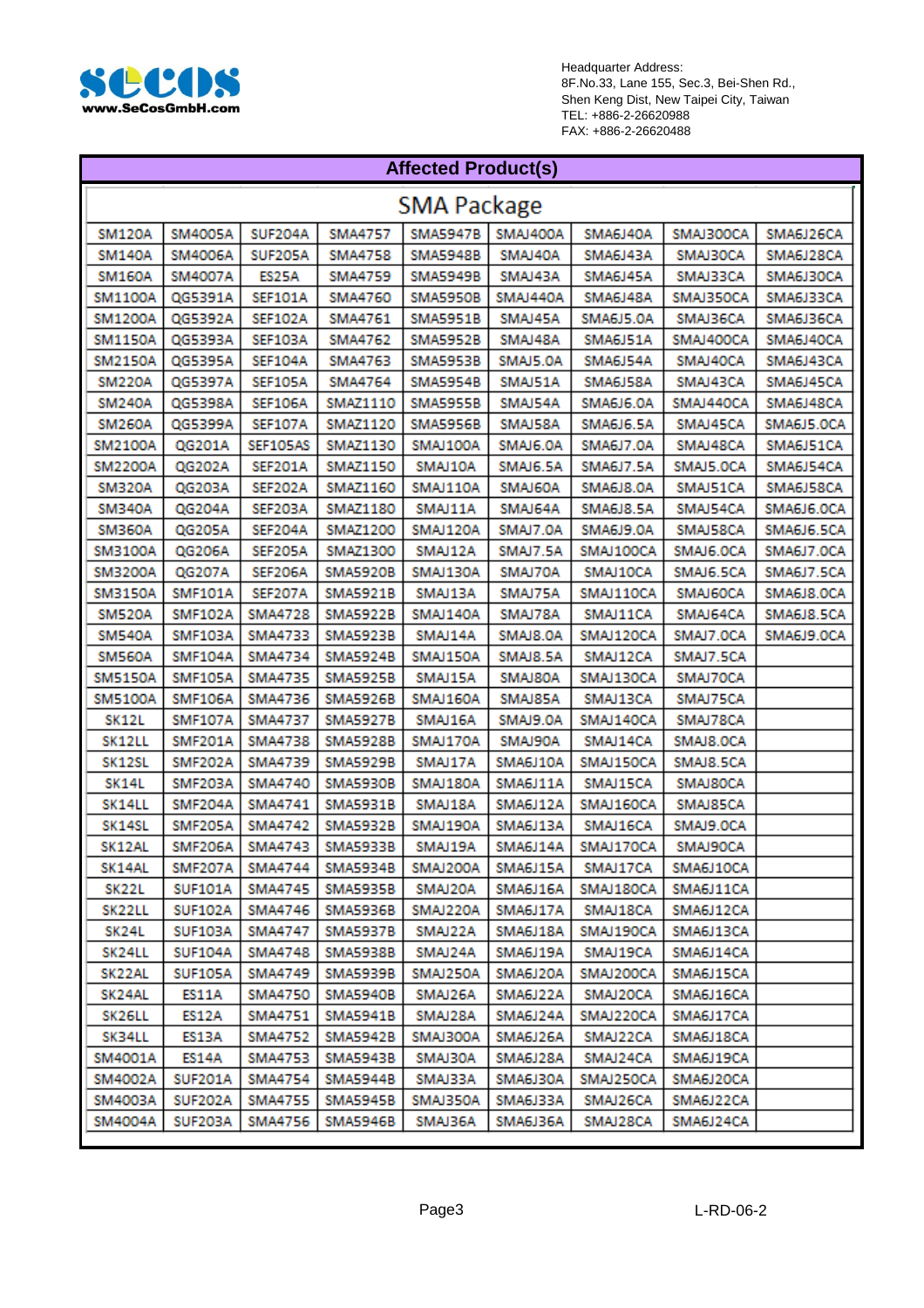

| <b>Affected Product(s)</b> |                |                    |                 |             |                 |                 |           |           |  |
|----------------------------|----------------|--------------------|-----------------|-------------|-----------------|-----------------|-----------|-----------|--|
| <b>SMB Package</b>         |                |                    |                 |             |                 |                 |           |           |  |
| <b>SM120B</b>              | QG203B         | ES45B              | <b>SMB5942B</b> | SMB2EZ39D5  | SMB3EZ5.1D5     | SMB5371B        | SMBJ30A   | SMBJ190CA |  |
| <b>SM140B</b>              | QG204B         | <b>SEF101B</b>     | SMB5943B        | SMB2EZ43D5  | SMB3EZ5.6D5     | <b>SMB5372B</b> | SMBJ33A   | SMBJ19CA  |  |
| <b>SM160B</b>              | QG205B         | SEF102B            | <b>SMB5944B</b> | SMB2EZ47D5  | SMB3EZ51D5      | SMB5373B        | SMBJ350A  | SMBJ200CA |  |
| <b>SM1100B</b>             | QG206B         | SEF103B            | <b>SMB5945B</b> | SMB2EZ51D5  | SMB3EZ56D5      | SMB5374B        | SMBJ36A   | SMBJ20CA  |  |
| <b>SM1150B</b>             | QG207B         | <b>SEF104B</b>     | <b>SMB5946B</b> | SMB2EZ56D5  | SMB3EZ6.2D5     | <b>SMB5375B</b> | SMBJ400A  | SMBJ220CA |  |
| <b>SM1200B</b>             | QG301B         | <b>SEF105B</b>     | <b>SMB5947B</b> | SMB2EZ6.2D5 | SMB3EZ6.8D5     | <b>SMB5376B</b> | SMBJ40A   | SMBJ22CA  |  |
| <b>SM220B</b>              | QG302B         | <b>SEF106B</b>     | SMB5948B        | SMB2EZ6.8D5 | SMB3EZ62D5      | <b>SMB5377B</b> | SMBJ43A   | SMBJ24CA  |  |
| <b>SM240B</b>              | QG303B         | <b>SEF107B</b>     | <b>SMB5949B</b> | SMB2EZ62D5  | SMB3EZ68D5      | <b>SMB5378B</b> | SMBJ440A  | SMBJ250CA |  |
| <b>SM260B</b>              | QG304B         | SEF112B            | <b>SMB5950B</b> | SMB2EZ68D5  | SMB3EZ7.5D5     | SMB5379B        | SMBJ45A   | SMBJ26CA  |  |
| SM2100B                    | QG305B         | SEF105BS           | SMB5951B        | SMB2EZ7.5D5 | SMB3EZ75D5      | <b>SMB5380B</b> | SMBJ48A   | SMBJ28CA  |  |
| <b>SM2200B</b>             | QG306B         | SEF201B            | SMB5952B        | SMB2EZ75D5  | SMB3EZ8.2D5     | SMB5381B        | SMBJ5.0A  | SMBJ300CA |  |
| SM320B                     | QG307B         | SEF202B            | SMB5953B        | SMB2EZ8.2D5 | SMB3EZ82D5      | SMB5382B        | SMBJ51A   | SMBJ30CA  |  |
| SM340B                     | SMF101B        | SEF203B            | SMB5954B        | SMB2EZ82D5  | SMB3EZ9.1D5     | SMB5383B        | SMBJ54A   | SMBJ33CA  |  |
| SM360B                     | <b>SMF102B</b> | SEF204B            | SMB5955B        | SMB2EZ9.1D5 | SMB3EZ91D5      | SMB5384B        | SMBJ58A   | SMBJ350CA |  |
| <b>SM3100B</b>             | <b>SMF103B</b> | SEF205B            | <b>SMB5956B</b> | SMB2EZ91D5  | SMB5338B        | SMB5385B        | SMBJ6.0A  | SMBJ36CA  |  |
| <b>SM3150B</b>             | <b>SMF104B</b> | <b>SEF206B</b>     | SMB2EZ100D5     | SMB3EZ100D5 | <b>SMB5339B</b> | <b>SMB5386B</b> | SMBJ6.5A  | SMBJ400CA |  |
| <b>SM3200B</b>             | <b>SMF105B</b> | SEF207B            | SMB2EZ10D5      | SMB3EZ10D5  | <b>SMB5340B</b> | <b>SMB5387B</b> | SMBJ60A   | SMBJ40CA  |  |
| <b>SMH3150B</b>            | <b>SMF106B</b> | SEF205BS           | SMB2EZ110D5     | SMB3EZ110D5 | <b>SMB5341B</b> | SMB5388B        | SMBJ64A   | SMBJ43CA  |  |
| <b>SM520B</b>              | <b>SMF107B</b> | SEF301B            | SMB2EZ11D5      | SMB3EZ11D5  | SMB5342B        | SMBJ100A        | SMBJ7.0A  | SMBJ440CA |  |
| SM540B                     | SMF201B        | SEF302B            | SMB2EZ120D5     | SMB3EZ120D5 | SMB5343B        | SMBJ10A         | SMBJ7.5A  | SMBJ45CA  |  |
| SM560B                     | SMF202B        | SEF303B            | SMB2EZ12D5      | SMB3EZ12D5  | SMB5344B        | SMBJ110A        | SMBJ70A   | SMBJ48CA  |  |
| SM5150B                    | SMF203B        | SEF304B            | SMB2EZ130D5     | SMB3EZ130D5 | SMB5345B        | SMBJ11A         | SMBJ75A   | SMBJ5.OCA |  |
| <b>SM5200B</b>             | SMF204B        | SEF305B            | SMB2EZ13D5      | SMB3EZ13D5  | SMB5346B        | SMBJ120A        | SMBJ78A   | SMBJ51CA  |  |
| SM5100B                    | SMF205B        | SEF306B            | SMB2EZ140D5     | SMB3EZ140D5 | SMB5347B        | SMBJ12A         | SMBJ8.0A  | SMBJ54CA  |  |
| <b>SM820B</b>              | SMF206B        | SEF305BS           | SMB2EZ14D5      | SMB3EZ14D5  | SMB5348B        | SMBJ130A        | SMBJ8.5A  | SMBJ58CA  |  |
| <b>SM840B</b>              | SMF207B        | <b>SMB5920B</b>    | SMB2EZ150D5     | SMB3EZ150D5 | SMB5349B        | SMBJ13A         | SMBJ80A   | SMBJ6.OCA |  |
| <b>SM860B</b>              | SMF301B        | SMB5921B           | SMB2EZ15D5      | SMB3EZ15D5  | <b>SMB5350B</b> | SMBJ140A        | SMBJ85A   | SMBJ6.5CA |  |
| <b>SM8100B</b>             | <b>SMF302B</b> | SMB5922B           | SMB2EZ160D5     | SMB3EZ160D5 | <b>SMB5351B</b> | SMBJ14A         | SMBJ9.0A  | SMBJ60CA  |  |
| SK12BL                     | SMF303B        | <b>SMB5923B</b>    | SMB2EZ16D5      | SMB3EZ16D5  | SMB5352B        | SMBJ150A        | SMBJ90A   | SMBJ64CA  |  |
| SK14BL                     | SMF304B        | SMB5924B           | SMB2EZ170D5     | SMB3EZ170D5 | SMB5353B        | SMBJ15A         | SMBJ100CA | SMBJ7.OCA |  |
| SK22BL                     | SMF305B        | <b>SMB5925B</b>    | SMB2EZ17D5      | SMB3EZ17D5  | SMB5354B        | SMBJ160A        | SMBJ10CA  | SMBJ7.5CA |  |
| SK24BL                     | SMF306B        | <b>SMB5926B</b>    | SMB2EZ180D5     | SMB3EZ180D5 | SMB5355B        | SMBJ16A         | SMBJ110CA | SMBJ70CA  |  |
| SK32BL                     |                | SMF307B SMB5927B   | SMB2EZ18D5      | SMB3EZ18D5  | SMB5356B        | SMBJ170A        | SMBJ11CA  | SMBJ75CA  |  |
| SK34BL                     | <b>SUF201B</b> | SMB5928B           | SMB2EZ190D5     | SMB3EZ190D5 | SMB5357B        | SMBJ17A         | SMBJ120CA | SMBJ78CA  |  |
| SK54BL                     |                | SUF202B   SMB5929B | SMB2EZ19D5      | SMB3EZ19D5  | SMB5358B        | SMBJ180A        | SMBJ12CA  | SMBJ8.OCA |  |
| SK56BL                     |                | SUF203B   SMB5930B | SMB2EZ200D5     | SMB3EZ200D5 | SMB5359B        | SMBJ18A         | SMBJ130CA | SMBJ8.5CA |  |
| SK5200BL                   | <b>SUF204B</b> | SMB5931B           | SMB2EZ20D5      | SMB3EZ20D5  | SMB5360B        | SMBJ190A        | SMBJ13CA  | SMBJ80CA  |  |
| <b>SK5150B</b>             | SUF205B        | SMB5932B           | SMB2EZ220D5     | SMB3EZ22D5  | SMB5361B        | SMBJ19A         | SMBJ150CA | SMBJ85CA  |  |
| SM4001B                    | ES21B          | SMB5933B           | SMB2EZ22D5      | SMB3EZ24D5  | SMB5362B        | SMBJ200A        | SMBJ14CA  | SMBJ9.OCA |  |
| SM4002B                    | ES22B          | SMB5934B           | SMB2EZ24D5      | SMB3EZ27D5  | SMB5363B        | SMBJ20A         | SMBJ150CA | SMBJ90CA  |  |
| SM4003B                    | ES23B          | SMB5935B           | SMB2EZ270D5     | SMB3EZ28D5  | SMB5364B        | SMBJ220A        | SMBJ15CA  |           |  |
| SM4004B                    | <b>SUF206B</b> | SMB5936B           | SMB2EZ27D5      | SMB3EZ30D5  | SMB5365B        | SMBJ22A         | SMBJ160CA |           |  |
| SM4005B                    | SUF301B        | SMB5937B           | SMB2EZ300D5     | SMB3EZ33D5  | SMB5366B        | SMBJ24A         | SMBJ16CA  |           |  |
| SM4006B                    | SUF302B        | SMB5938B           | SMB2EZ30D5      | SMB3EZ36D5  | SMB5367B        | SMBJ250A        | SMBJ170CA |           |  |
| SM4007B                    | SUF303B        | SMB5939B           | SMB2EZ330D5     | SMB3EZ39D5  | SMB5368B        | SMBJ26A         | SMBJ17CA  |           |  |
| QG201B                     |                | SUF304B   SMB5940B | SMB2EZ33D5      | SMB3EZ43D5  | SMB5369B        | SMBJ28A         | SMBJ180CA |           |  |
| QG202B                     | SUF305B        | SMB5941B           | SMB2EZ36D5      | SMB3EZ47D5  | SMB5370B        | SMBJ300A        | SMBJ18CA  |           |  |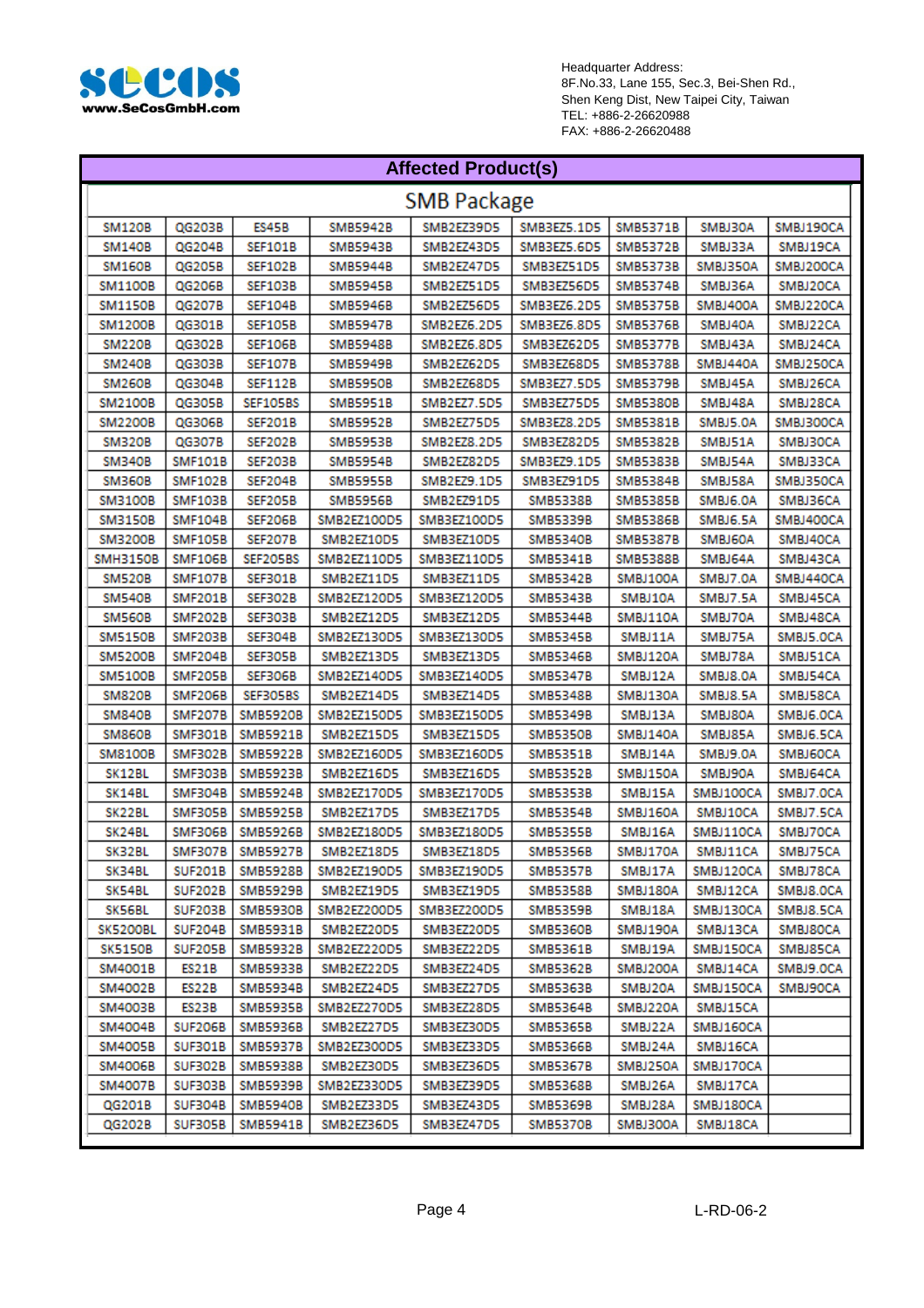

#### **Affected Product(s)**

|                 | <b>SMC Package</b>        |                          |                          |                                    |                                    |                                                                          |                      |           |  |
|-----------------|---------------------------|--------------------------|--------------------------|------------------------------------|------------------------------------|--------------------------------------------------------------------------|----------------------|-----------|--|
| SM320C          | QG807C                    |                          |                          |                                    | SMC5345B SMCJ130A SMDJ10A SSMDJ13A | SMCJ24CA                                                                 | SMDJ18CA             | 5SMDJ40CA |  |
| SM340C          |                           | SMF212C SMC5346B         | SMCJ13A                  |                                    | SMDJ110A 5SMDJ14A                  | SMCJ250CA                                                                | SMDJ190CA            | 5SMDJ43CA |  |
| SM360C          | SMF301C                   | <b>SMC5347B</b>          | SMCJ14A                  | SMDJ11A                            | 5SMDJ15A                           | SMCJ26CA                                                                 | SMDJ20CA             | 5SMDJ45CA |  |
| SM3100C         | SMF302C                   | SMC5348B SMCJ150A        |                          | SMDJ120A                           | 5SMDJ16A                           | SMCJ28CA                                                                 | SMDJ22CA             | 5SMDJ48CA |  |
| <b>SM3150C</b>  | SMF303C                   | <b>SMC5349B</b>          | SMCJ15A                  | SMDJ12A                            | 5SMDJ17A                           | SMCJ300CA                                                                | SMDJ24CA             | 5SMDJ51CA |  |
| SM3200C         | SMF304C                   |                          | SMC5350B SMCJ160A        | SMDJ130A                           | 5SMDJ18A                           | <b>SMCJ30CA</b>                                                          | SMDJ26CA             | 5SMDJ54CA |  |
| <b>SM520C</b>   | SMF305C                   | <b>SMC5351B</b>          | SMCJ16A                  | SMDJ13A                            | 5SMDJ19A                           | SMCJ33CA                                                                 | SMDJ28CA             | 5SMDJ58CA |  |
| <b>SM540C</b>   | SMF306C                   | <b>SMC5352B</b>          | SMCJ17A                  | SMDJ14A                            | 5SMDJ20A                           | SMCJ350CA                                                                | SMDJ30CA             | 5SMDJ60CA |  |
| SM560C          | SMF307C                   |                          | SMC5353B SMCJ180A        | SMDJ150A                           | 5SMDJ22A                           | SMCJ36CA                                                                 | SMDJ33CA             | 5SMDJ64CA |  |
| <b>SM5150C</b>  | SMF504C                   | <b>SMC5354B</b>          | SMCJ18A                  | SMDJ15A                            | 5SMDJ24A                           | SMCJ400CA                                                                | SMDJ36CA             | 5SMDJ70CA |  |
| <b>SM5200C</b>  | SMF503C                   |                          | SMC5355B SMCJ190A        | SMDJ160A                           | 5SMDJ26A                           | SMCJ40CA                                                                 | SMDJ40CA             | 5SMDJ75CA |  |
| <b>SM5100C</b>  | SMF502C                   | SMC5356B SMCJ200A        |                          | SMDJ16A                            | 5SMDJ28A                           | SMCJ43CA                                                                 | SMDJ43CA             | 5SMDJ78CA |  |
| <b>SM820C</b>   | SMF501C                   | <b>SMC5357B</b>          | SMCJ20A                  | SMDJ170A                           | 5SMDJ30A                           | SMCJ440CA                                                                | SMDJ45CA             | 5SMDJ80CA |  |
| <b>SM840C</b>   | SMF505C                   | SMC5358B SMCJ220A        |                          | SMDJ17A                            | 5SMDJ33A                           | SMCJ45CA                                                                 | SMDJ48CA             | 5SMDJ85CA |  |
| <b>SM860C</b>   | SMF506C                   | <b>SMC5359B</b>          | SMCJ22A                  | SMDJ180A                           | 5SMDJ36A                           | SMCJ48CA                                                                 | SMDJ5.0CA            |           |  |
| <b>SM8100C</b>  | SMF507C                   | <b>SMC5360B</b>          | SMCJ24A                  | SMDJ18A                            | 5SMDJ40A                           | SMCJ5.OCA                                                                | SMDJ51CA             |           |  |
| <b>SM8200C</b>  | SUF301C                   | <b>SMC5361B</b>          | SMCJ250A                 | SMDJ190A                           | 5SMDJ43A                           | SMCJ51CA                                                                 | SMDJ54CA             |           |  |
| <b>SM8150C</b>  | <b>SUF302C</b>            | SMC5362B                 | SMCJ26A                  | SMDJ20A                            | 5SMDJ45A                           | SMCJ54CA                                                                 | SMDJ58CA             |           |  |
| SM1040C         | SUF303C                   | SMC5363B                 | SMCJ28A                  | SMDJ22A                            | 5SMDJ48A                           | SMCJ58CA                                                                 | SMDJ6.OCA            |           |  |
| SM10100C        | SUF304C                   |                          | SMC5364B SMCJ300A        | SMDJ24A                            | 5SMDJ51A                           | SMCJ6.OCA                                                                | SMDJ6.5CA            |           |  |
| SM10150C        | SUF305C                   | <b>SMC5365B</b>          | SMCJ30A                  | SMDJ26A                            | 5SMDJ54A                           | SMCJ6.5CA                                                                | SMDJ60CA             |           |  |
| SM10200C        | SUF501C                   | <b>SMC5366B</b>          | SMCJ33A                  | SMDJ28A                            | 5SMDJ58A                           | SMCJ60CA                                                                 | SMDJ64CA             |           |  |
| SM1020C         | <b>SUF502C</b>            | SMC5367B SMCJ350A        |                          | SMDJ30A                            | 5SMDJ60A                           | SMCJ64CA                                                                 | SMDJ7.0CA            |           |  |
| SM1060C         | SUF503C                   | <b>SMC5368B</b>          | SMCJ36A                  | SMDJ33A                            | 5SMDJ64A                           | SMCJ7.OCA                                                                | SMDJ7.5CA            |           |  |
| SK32CL          | SUF504C                   | SMC5369B SMCJ400A        |                          | SMDJ36A                            | 5SMDJ70A                           | SMCJ7.5CA                                                                | SMDJ70CA             |           |  |
| SK34CL          | SUF505C                   | SMC5370B                 | SMCJ40A                  | SMDJ40A                            | 5SMDJ75A                           | SMCJ70CA                                                                 | SMDJ75CA             |           |  |
| <b>SK5100C</b>  | ES45C                     | <b>SMC5371B</b>          | SMCJ43A                  | SMDJ43A                            | 5SMDJ78A                           | SMCJ75CA                                                                 | SMDJ78CA             |           |  |
| <b>SK1045CL</b> | SEF112C                   | <b>SMC5372B</b>          | SMCJ440A                 | SMDJ45A                            | 5SMDJ80A                           | SMCJ78CA                                                                 | SMDJ8.OCA            |           |  |
| QG301C          | SEF301C                   | <b>SMC5373B</b>          | SMCJ45A                  | SMDJ48A                            | 5SMDJ85A                           | SMCJ8.OCA                                                                | SMDJ8.5CA            |           |  |
| QG302C          | SEF302C                   | <b>SMC5374B</b>          | SMCJ48A                  | SMDJ5.0A                           | SMCJ10CA                           | SMCJ8.5CA                                                                | SMDJ85CA             |           |  |
| QG303C          | SEF303C                   | <b>SMC5375B</b>          | SMCJ5.0A                 | SMDJ51A                            | SMCJ110CA                          | SMCJ85CA                                                                 | SMDJ9.OCA            |           |  |
| QG304C          | SEF304C                   | <b>SMC5376B</b>          | SMCJ51A                  | SMDJ54A                            | SMCJ11CA                           | SMCJ9.OCA                                                                | SMDJ90CA             |           |  |
| QG305C          | SEF305C                   | <b>SMC5377B</b>          | SMCJ54A                  | SMDJ58A                            | SMCJ120CA                          | SMCJ90CA                                                                 | 5SMDJ11CA            |           |  |
| QG306C          | SEF306C                   | <b>SMC5378B</b>          | SMCJ58A                  | SMDJ6.0A                           | SMCJ12CA                           | SMDJ100CA                                                                | 5SMDJ12CA            |           |  |
| QG307C          | SEF307C                   | <b>SMC5379B</b>          | SMCJ6.0A                 | SMDJ6.5A                           | SMCJ130CA                          | SMDJ10CA                                                                 | 5SMDJ13CA            |           |  |
| QG308C          |                           |                          |                          |                                    |                                    | SEF501C  SMC5380B  SMCJ6.5A   SMDJ60A   SMCJ13CA   SMDJ110CA   5SMDJ14CA |                      |           |  |
| QG501C          |                           | SEF502C SMC5381B SMCJ60A |                          | SMDJ64A                            |                                    | SMCJ14CA   SMDJ11CA   5SMDJ15CA                                          |                      |           |  |
| QG502C          |                           |                          | SEF503C SMC5382B SMCJ64A |                                    |                                    | SMDJ7.0A   SMCJ150CA   SMDJ120CA   5SMDJ16CA                             |                      |           |  |
| QG503C          |                           |                          |                          | SEF504C SMC5383B SMCJ7.0A SMDJ7.5A |                                    | SMCJ15CA   SMDJ12CA   5SMDJ17CA                                          |                      |           |  |
| QG504C          |                           |                          |                          | SEF505C SMC5384B SMCJ7.5A SMDJ70A  |                                    | SMCJ160CA SMDJ130CA 5SMDJ18CA                                            |                      |           |  |
| QG505C          |                           | SEF506C SMC5385B SMCJ70A |                          | SMDJ75A                            | SMCJ16CA                           |                                                                          | SMDJ13CA   5SMDJ19CA |           |  |
| QG506C          |                           | SEF507C SMC5386B SMCJ75A |                          | SMDJ78A                            | SMCJ17CA                           |                                                                          | SMDJ14CA   5SMDJ20CA |           |  |
|                 | QG507C  SMC5338B SMC5387B |                          | SMCJ78A                  | SMDJ8.0A                           |                                    | SMCJ180CA SMDJ150CA SSMDJ22CA                                            |                      |           |  |
|                 | QG801C SMC5339B SMC5388B  |                          | SMCJ8.0A                 | SMDJ8.5A                           | SMCJ18CA                           |                                                                          | SMDJ15CA   5SMDJ24CA |           |  |
|                 | QG802C SMC5340B SMCJ10A   |                          | SMCJ8.5A                 | SMDJ85A                            |                                    | SMCJ190CA SMDJ160CA SSMDJ26CA                                            |                      |           |  |
|                 | QG803C SMC5341B SMCJ110A  |                          | SMCJ85A                  | SMDJ9.0A                           |                                    | SMCJ200CA SMDJ16CA SSMDJ28CA                                             |                      |           |  |
|                 | QG804C SMC5342B SMCJ11A   |                          | SMCJ9.0A                 | SMDJ90A                            | SMCJ20CA                           | SMDJ170CA 5SMDJ30CA                                                      |                      |           |  |
|                 | QG805C SMC5343B SMCJ120A  |                          | SMCJ90A                  |                                    | 5SMDJ11A SMCJ220CA                 | SMDJ17CA                                                                 | 5SMDJ33CA            |           |  |
| QG806C          | SMC5344B SMCJ12A          |                          |                          |                                    | SMDJ100A 5SMDJ12A SMCJ22CA         | SMDJ180CA 5SMDJ36CA                                                      |                      |           |  |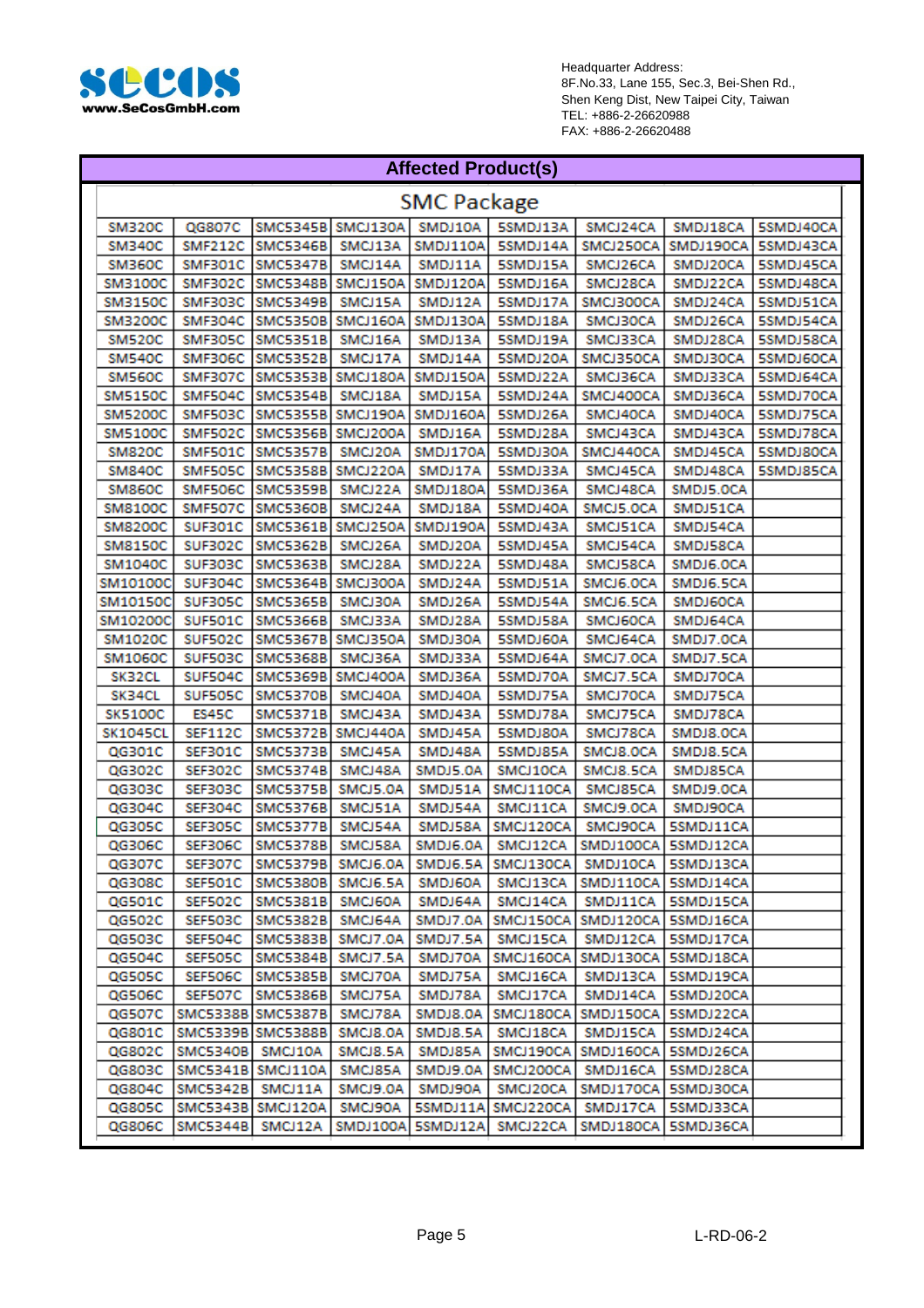

### **Reliability Testing Summary Report**

| Date: 2018/08/31                                                                |                 |                                                                                                            |        |                                 |                                     | Document No.: SL18-07-340A |               |
|---------------------------------------------------------------------------------|-----------------|------------------------------------------------------------------------------------------------------------|--------|---------------------------------|-------------------------------------|----------------------------|---------------|
| <b>Test Item</b>                                                                | P/N             | <b>Test Condition</b>                                                                                      | (LTPD) | <b>Sample</b><br><b>Numbers</b> | <b>Allow Fall</b><br><b>Numbers</b> | Fall<br><b>Numbers</b>     | <b>Result</b> |
| <b>HTRB</b><br>High Temp<br><b>Reverse Bias</b>                                 | SM340A-C        | $100 \pm 5^{\circ}$ C, 80% VR,<br>$T=1000$ hrs                                                             |        | 77                              | $\mathbf 0$                         | $\pmb{0}$                  | <b>ACC</b>    |
| <b>HTSL</b><br>High<br>Temperature<br>Storage Life                              | <b>SM340A-C</b> | 150°C, T=1000hrs                                                                                           |        | 77                              | $\pmb{0}$                           | $\pmb{0}$                  | <b>ACC</b>    |
| <b>PCT</b><br><b>Pressure Cooker</b><br>Test                                    | SM340A-C        | 121°C, 29.7PSIG,<br>168hrs                                                                                 |        | 77                              | $\pmb{0}$                           | $\pmb{0}$                  | <b>ACC</b>    |
| <b>TCT</b><br>Temperature<br><b>Cycle Test</b>                                  | <b>SM340A-C</b> | $-55^{\circ}$ C/30min,<br>150℃/30min,<br>For 1000 Cycle                                                    |        | 77                              | $\pmb{0}$                           | $\pmb{0}$                  | <b>ACC</b>    |
| <b>THT</b><br>High<br>Temperature<br><b>High Humidity</b><br>Test               | SM340A-C        | $85 \pm 2^{\circ}$ C, RH= $85 \pm 5\%$ ,<br>1000hrs                                                        |        | 77                              | $\pmb{0}$                           | $\pmb{0}$                  | <b>ACC</b>    |
| H3TRB<br><b>High Temper</b><br><b>High Humidity</b><br><b>Reverse Bies Test</b> | SM340A-C        | $85 \pm 2^{\circ}$ C, RH= $85 \pm 5\%$ ,<br>80% VR, 1000hrs                                                |        | 77                              | $\pmb{0}$                           | $\pmb{0}$                  | <b>ACC</b>    |
| Solderability                                                                   | SM340A-C        | $245 \pm 5^{\circ}$ C, 5Sec the<br>inspected area of each<br>lead must have 95%<br>solder coverage minimum |        | 10                              | 0                                   | $\mathbf 0$                | <b>ACC</b>    |
|                                                                                 |                 |                                                                                                            |        |                                 |                                     |                            |               |
|                                                                                 |                 |                                                                                                            |        |                                 |                                     |                            |               |
| Judgment:                                                                       |                 |                                                                                                            |        |                                 |                                     |                            |               |
| qualified                                                                       |                 | $\Box$ unqualified<br>Testing Start Date: 2018.07.01 Testing End Date: 2018.08.31                          |        |                                 |                                     |                            |               |
|                                                                                 |                 | Tester: King Huang Approval: Peter Yang                                                                    |        |                                 |                                     |                            |               |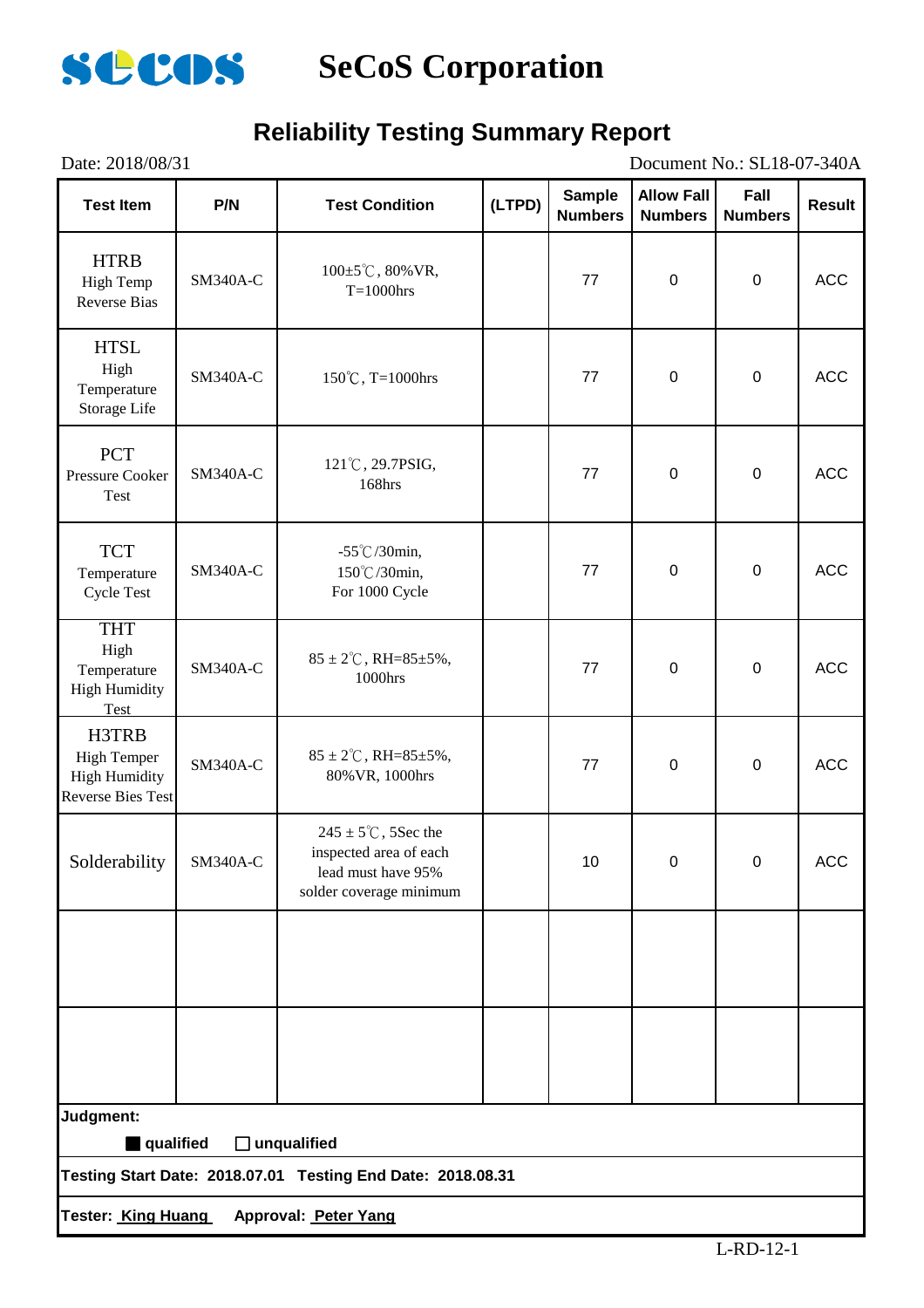

#### **Electrical Test Data**

Report No : T180702-340A Part No : SM340A-C Test Equipment: JUNO Test System DTS-1000 Test Condition : VF<520mV@IF=3A; VBR>40V@I1=1mA IR<200uA@VR=40V

Test Condition: 25℃ Test Date: 2018.07.02 Test Standard : Specifications Operator: Joe Lee

| <b>Test Result: PASS</b> |        |        |         |
|--------------------------|--------|--------|---------|
| N <sub>o</sub>           | VF(mV) | VBR(V) | IR(uA)  |
| $\mathbf{1}$             | 477mV  | 50.9V  | 8.448uA |
| $\overline{2}$           | 477mV  | 51.5V  | 6.996uA |
| 3                        | 477mV  | 51.3V  | 5.768uA |
| $\overline{4}$           | 476mV  | 52.1V  | 8.406uA |
| $\overline{5}$           | 479mV  | 51.7V  | 6.581uA |
| 6                        | 476mV  | 49.8V  | 9.178uA |
| $\overline{7}$           | 476mV  | 51.4V  | 5.805uA |
| $\overline{8}$           | 478mV  | 51.4V  | 8.558uA |
| 9                        | 477mV  | 49.9V  | 5.757uA |
| 10                       | 478mV  | 50.1V  | 6.440uA |
| 11                       | 478mV  | 51.2V  | 6.273uA |
| $\overline{12}$          | 477mV  | 50.4V  | 5.751uA |
| 13                       | 477mV  | 51.8V  | 5.979uA |
| 14                       | 478mV  | 52.0V  | 7.984uA |
| 15                       | 477mV  | 51.0V  | 8.615uA |
| 16                       | 478mV  | 53.0V  | 8.257uA |
| 17                       | 477mV  | 50.2V  | 7.621uA |
| 18                       | 477mV  | 51.7V  | 6.408uA |
| 19                       | 476mV  | 52.0V  | 7.123uA |
| 20                       | 479mV  | 50.8V  | 8.543uA |
| 21                       | 476mV  | 52.5V  | 7.294uA |
| 22                       | 476mV  | 51.0V  | 9.859uA |
| 23                       | 477mV  | 50.3V  | 9.431uA |
| 24                       | 477mV  | 52.5V  | 7.464uA |
| 25                       | 476mV  | 52.0V  | 7.757uA |
| 26                       | 476mV  | 51.5V  | 6.484uA |
| 27                       | 480mV  | 53.1V  | 6.930uA |
| 28                       | 476mV  | 53.5V  | 9.087uA |
| 29                       | 479mV  | 53.6V  | 9.578uA |
| 30                       | 476mV  | 52.1V  | 7.290uA |
| 31                       | 478mV  | 50.4V  | 6.002uA |
| 32                       | 479mV  | 53.4V  | 6.206uA |
| 33                       | 477mV  | 51.9V  | 7.891uA |
| 34                       | 480mV  | 53.2V  | 7.353uA |

35 | 476mV | 50.4V | 7.829uA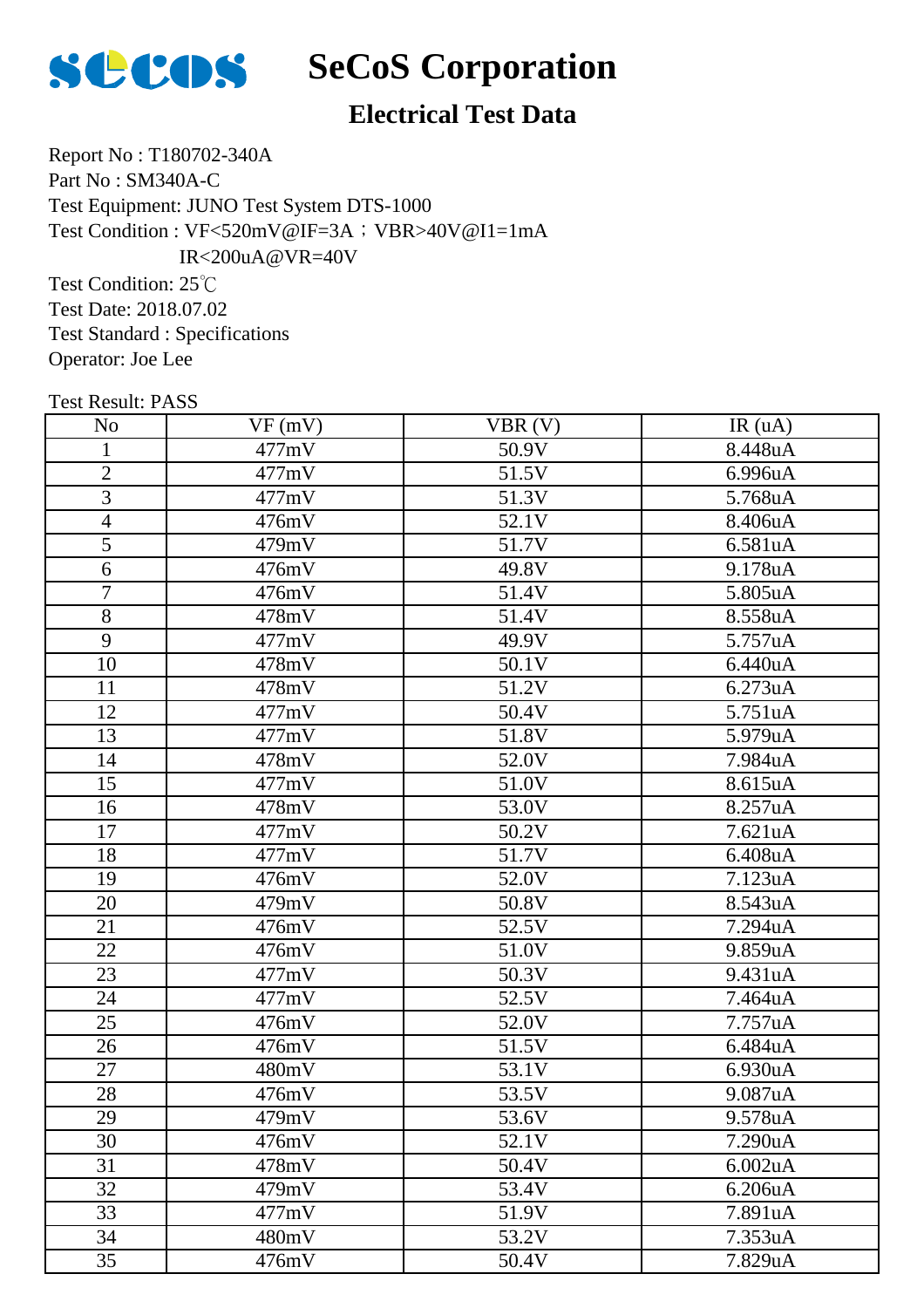

#### **Electrical Test Data**

Report No : T180702-340A Part No : SM340A-C Test Equipment: JUNO Test System DTS-1000 Test Condition : VF<520mV@IF=3A; VBR>40V@I1=1mA IR<200uA@VR=40V

Test Condition: 25℃ Test Date: 2018.07.02 Test Standard : Specifications Operator: Joe Lee

| <b>Test Result: PASS</b> |        |                    |                      |
|--------------------------|--------|--------------------|----------------------|
| N <sub>0</sub>           | VF(mV) | VBR(V)             | IR(uA)               |
| 36                       | 480mV  | 50.2V              | 6.030uA              |
| 37                       | 480mV  | 53.2V              | 8.836uA              |
| 38                       | 477mV  | 51.3V              | 8.642uA              |
| 39                       | 479mV  | 51.9V              | 8.107uA              |
| 40                       | 480mV  | 50.6V              | 9.187uA              |
| 41                       | 477mV  | $\overline{50.4V}$ | 8.816uA              |
| 42                       | 477mV  | 52.8V              | 7.718uA              |
| 43                       | 479mV  | 51.5V              | 5.997uA              |
| 44                       | 476mV  | 52.8V              | 9.003uA              |
| 45                       | 476mV  | 51.5V              | 6.559uA              |
| 46                       | 478mV  | 50.3V              | 7.447uA              |
| 47                       | 480mV  | 52.1V              | 5.617uA              |
| 48                       | 480mV  | 52.0V              | 6.825uA              |
| 49                       | 481mV  | 51.9V              | 7.814uA              |
| 50                       | 480mV  | 53.7V              | 8.588uA              |
| 51                       | 480mV  | 50.2V              | 9.185uA              |
| 52                       | 476mV  | 50.9V              | 8.077uA              |
| 53                       | 478mV  | 52.0V              | 8.832uA              |
| 54                       | 476mV  | 50.3V              | 8.107uA              |
| 55                       | 478mV  | 49.9V              | 7.191uA              |
| 56                       | 479mV  | 53.3V              | 6.704uA              |
| 57                       | 478mV  | 50.2V              | 8.244uA              |
| 58                       | 480mV  | 51.5V              | 8.867uA              |
| 59                       | 476mV  | 50.4V              | 7.137uA              |
| 60                       | 479mV  | 52.0V              | 6.438uA              |
| 61                       | 478mV  | 53.3V              | 8.129uA              |
| 62                       | 478mV  | 51.2V              | 6.570uA              |
| 63                       | 479mV  | 50.5V              | 7.274uA              |
| 64                       | 478mV  | 53.0V              | 7.708uA              |
| 65                       | 478mV  | 51.4V              | 8.802uA              |
| 66                       | 480mV  | 49.9V              | 7.727uA              |
| 67                       | 477mV  | 53.0V              | 7.721 <sub>u</sub> A |
| 68                       | 480mV  | 51.6V              | 9.229uA              |
| 69                       | 477mV  | 50.2V              | 7.656uA              |

70 | 478mV | 51.6V | 6.371uA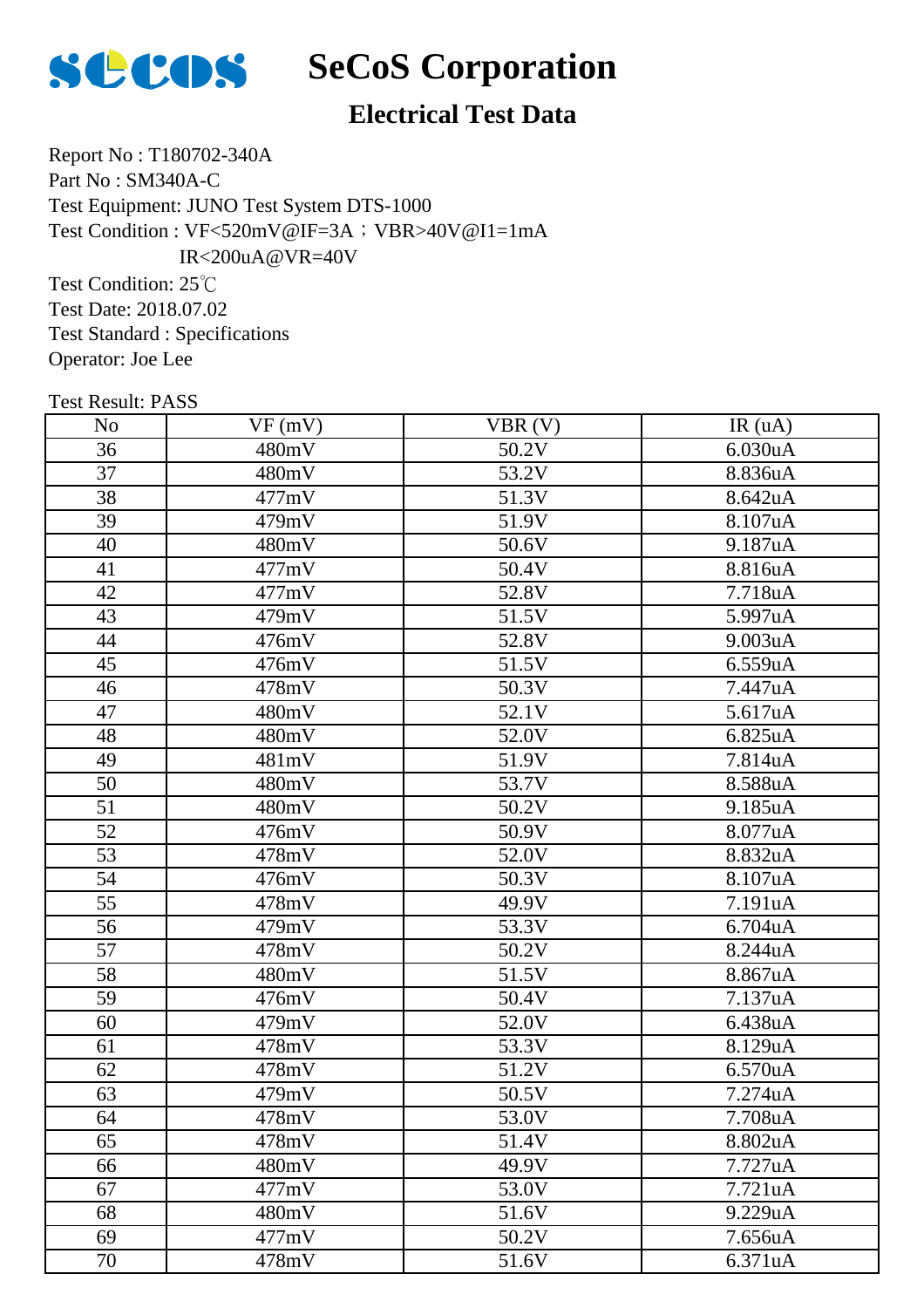

#### **Electrical Test Data**

Report No : T180702-340A Part No : SM340A-C Test Equipment: JUNO Test System DTS-1000 Test Condition : VF<520mV@IF=3A; VBR>40V@I1=1mA IR<200uA@VR=40V

Test Condition: 25℃ Test Date: 2018.07.02 Test Standard : Specifications Operator: Joe Lee

Test Result: PASS

| No. | VF(mV) | VBR (V) | IR(uA)  |
|-----|--------|---------|---------|
| 71  | 479mV  | 50.8V   | 8.351uA |
| 72  | 479mV  | 51.5V   | 6.371uA |
| 73  | 476mV  | 52.7V   | 8.170uA |
| 74  | 478mV  | 50.6V   | 9.013uA |
| 75  | 480mV  | 51.1V   | 9.034uA |
| 76  | 481mV  | 51.7V   | 9.628uA |
| ワワ  | 477mV  | 49.7V   | 6.383uA |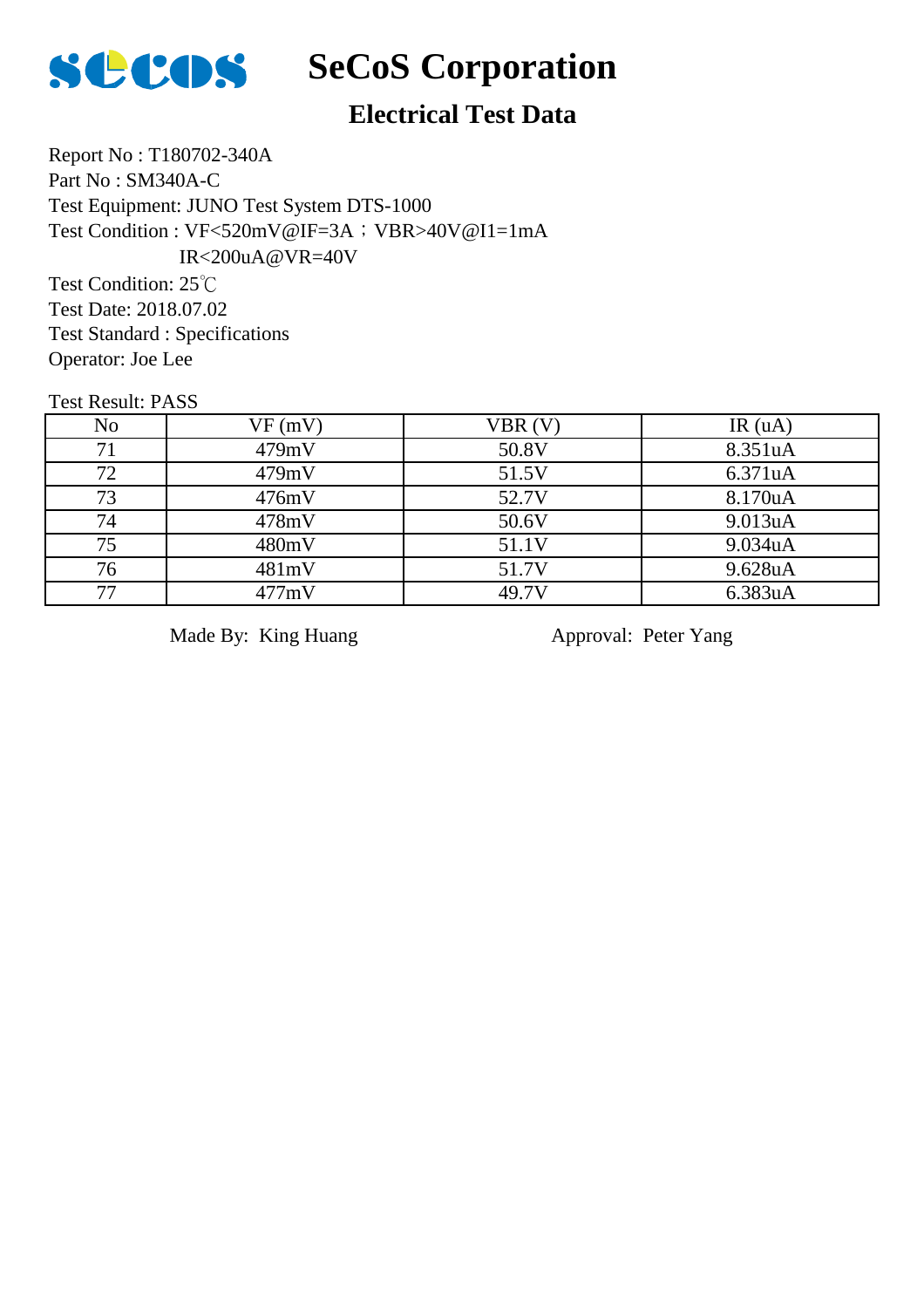

Report No : T180702-340A Part No : SM340A-C Test Equipment: JUNO Test System DTS-1000 Test Condition: 100±5℃, 80%VR, T=1000hrs Test Date: 2018.07.03 ~ 2018.08.14 Test Standard : JESD22 STANDER Method-A108 Operator: Joe Lee Test Condition : VF<520mV@IF=3A; VBR>40V@I1=1mA IR<200uA@VR=40V

|                 | <b>Before</b> |        |         | After  |        |                      |
|-----------------|---------------|--------|---------|--------|--------|----------------------|
| N <sub>o</sub>  | VF(mV)        | VBR(V) | IR(uA)  | VF(mV) | VBR(V) | IR(uA)               |
| $\mathbf{1}$    | 480mV         | 50.8V  | 8.189uA | 479mV  | 51.5V  | 7.991uA              |
| $\mathbf{2}$    | 479mV         | 53.3V  | 7.834uA | 478mV  | 52.4V  | 9.606uA              |
| 3               | 480mV         | 50.3V  | 8.158uA | 479mV  | 52.7V  | 8.627uA              |
| 4               | 476mV         | 51.4V  | 8.615uA | 481mV  | 51.3V  | 6.735uA              |
| $\overline{5}$  | 479mV         | 52.9V  | 8.276uA | 476mV  | 50.1V  | 9.588uA              |
| 6               | 479mV         | 52.7V  | 6.251uA | 478mV  | 49.8V  | 8.746uA              |
| $\overline{7}$  | 478mV         | 51.6V  | 8.717uA | 480mV  | 53.5V  | 6.735uA              |
| 8               | 481mV         | 50.4V  | 8.596uA | 476mV  | 53.7V  | 9.375uA              |
| 9               | 476mV         | 51.3V  | 7.184uA | 480mV  | 52.6V  | 5.696uA              |
| 10              | 479mV         | 49.9V  | 9.585uA | 477mV  | 50.7V  | 7.723uA              |
| 11              | 481mV         | 52.7V  | 8.117uA | 478mV  | 51.9V  | 8.304uA              |
| 12              | 479mV         | 53.2V  | 6.541uA | 479mV  | 51.3V  | 7.810uA              |
| 13              | 480mV         | 51.4V  | 8.399uA | 478mV  | 53.6V  | 9.110uA              |
| 14              | 477mV         | 51.4V  | 7.285uA | 480mV  | 52.7V  | 7.723uA              |
| 15              | 479mV         | 50.3V  | 8.817uA | 480mV  | 53.5V  | 6.918uA              |
| 16              | 480mV         | 51.6V  | 7.469uA | 478mV  | 50.8V  | 6.391uA              |
| 17              | 477mV         | 52.9V  | 7.706uA | 480mV  | 50.5V  | 9.781 <sub>u</sub> A |
| 18              | 480mV         | 52.3V  | 8.462uA | 479mV  | 53.2V  | 8.447uA              |
| 19              | 476mV         | 51.4V  | 9.491uA | 476mV  | 51.5V  | 8.910uA              |
| 20              | 481mV         | 53.5V  | 5.784uA | 480mV  | 53.7V  | 9.595uA              |
| $\overline{21}$ | 480mV         | 52.6V  | 7.957uA | 476mV  | 50.6V  | 6.195uA              |
| 22              | 479mV         | 53.1V  | 5.686uA | 480mV  | 49.8V  | 8.549uA              |
| 23              | 480mV         | 50.1V  | 7.104uA | 480mV  | 51.0V  | 6.512uA              |
| 24              | 481mV         | 52.6V  | 7.673uA | 480mV  | 53.5V  | 6.738uA              |
| 25              | 477mV         | 53.6V  | 7.002uA | 476mV  | 51.8V  | 8.759uA              |
| 26              | 477mV         | 50.9V  | 5.747uA | 478mV  | 52.5V  | 7.252uA              |
| 27              | 480mV         | 49.9V  | 7.197uA | 478mV  | 52.3V  | 6.359uA              |
| 28              | 480mV         | 50.2V  | 6.138uA | 477mV  | 52.6V  | 9.200uA              |
| 29              | 477mV         | 50.0V  | 8.501uA | 477mV  | 53.3V  | 7.024uA              |
| 30              | 479mV         | 52.6V  | 9.822uA | 480mV  | 52.9V  | 6.791uA              |
| 31              | 478mV         | 50.4V  | 8.748uA | 477mV  | 49.9V  | 7.762uA              |
| 32              | 477mV         | 50.4V  | 6.511uA | 477mV  | 52.7V  | 9.140uA              |
| 33              | 476mV         | 53.1V  | 6.563uA | 480mV  | 52.3V  | 5.896uA              |
| 34              | 476mV         | 50.2V  | 7.859uA | 479mV  | 53.4V  | 7.526uA              |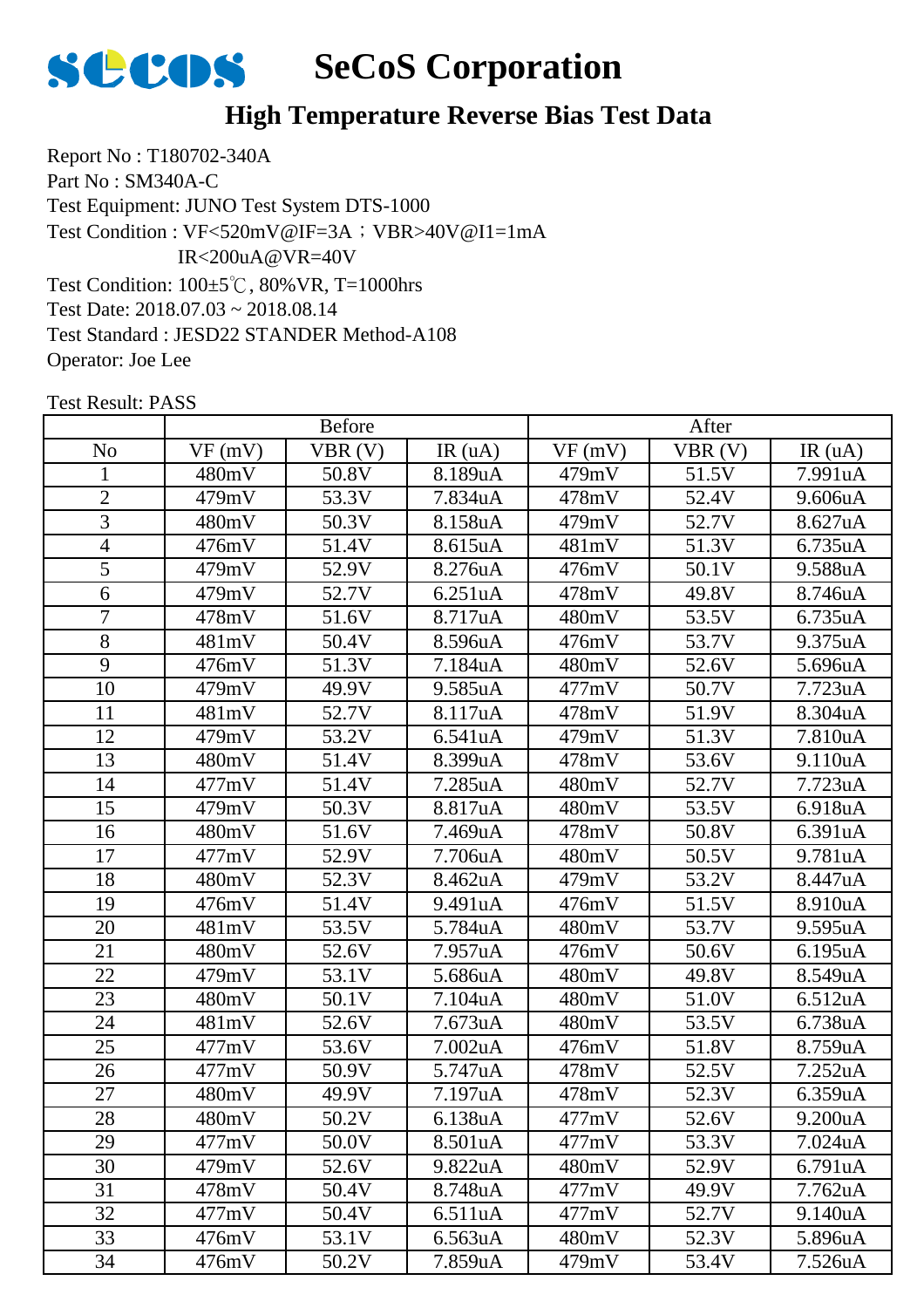

Report No : T180702-340A Part No : SM340A-C Test Equipment: JUNO Test System DTS-1000 Test Condition: 100±5℃, 80%VR, T=1000hrs Test Date: 2018.07.03 ~ 2018.08.14 Test Standard : JESD22 STANDER Method-A108 Operator: Joe Lee Test Condition : VF<520mV@IF=3A; VBR>40V@I1=1mA IR<200uA@VR=40V

|                | <b>Before</b> |        |                      | After  |        |         |
|----------------|---------------|--------|----------------------|--------|--------|---------|
| N <sub>o</sub> | VF(mV)        | VBR(V) | IR(uA)               | VF(mV) | VBR(V) | IR(uA)  |
| 35             | 476mV         | 53.5V  | 7.446uA              | 478mV  | 53.5V  | 6.927uA |
| 36             | 477mV         | 52.3V  | 9.879uA              | 480mV  | 50.5V  | 9.772uA |
| 37             | 480mV         | 51.5V  | 9.403uA              | 476mV  | 49.8V  | 9.456uA |
| 38             | 476mV         | 51.4V  | 7.153uA              | 479mV  | 50.9V  | 9.515uA |
| 39             | 477mV         | 52.4V  | 6.426uA              | 479mV  | 52.5V  | 9.387uA |
| 40             | 477mV         | 49.8V  | 7.851uA              | 479mV  | 51.4V  | 9.047uA |
| 41             | 479mV         | 52.8V  | 8.505uA              | 478mV  | 50.8V  | 8.840uA |
| 42             | 478mV         | 51.4V  | 6.951uA              | 480mV  | 51.8V  | 9.502uA |
| 43             | 481mV         | 51.6V  | 9.696uA              | 478mV  | 52.4V  | 7.920uA |
| 44             | 480mV         | 51.6V  | 9.066uA              | 477mV  | 51.6V  | 8.165uA |
| 45             | 480mV         | 49.8V  | 6.354uA              | 479mV  | 53.4V  | 5.814uA |
| 46             | 478mV         | 49.9V  | 8.996uA              | 477mV  | 51.3V  | 8.585uA |
| 47             | 481mV         | 50.3V  | 9.450uA              | 477mV  | 51.5V  | 7.991uA |
| 48             | 477mV         | 50.2V  | 8.075uA              | 479mV  | 50.8V  | 7.647uA |
| 49             | 479mV         | 51.1V  | 8.196uA              | 479mV  | 51.9V  | 8.802uA |
| 50             | 477mV         | 53.5V  | 5.655uA              | 479mV  | 50.1V  | 5.638uA |
| 51             | 480mV         | 53.2V  | 8.701uA              | 480mV  | 53.6V  | 9.364uA |
| 52             | 477mV         | 51.4V  | 8.113uA              | 479mV  | 51.4V  | 8.040uA |
| 53             | 476mV         | 49.9V  | 7.629uA              | 481mV  | 50.4V  | 8.508uA |
| 54             | 476mV         | 51.5V  | 8.511uA              | 477mV  | 50.4V  | 7.633uA |
| 55             | 479mV         | 52.7V  | 9.736uA              | 476mV  | 52.0V  | 8.530uA |
| 56             | 477mV         | 50.2V  | 9.260 <sub>u</sub> A | 476mV  | 51.8V  | 9.525uA |
| 57             | 479mV         | 50.9V  | 9.431uA              | 480mV  | 52.7V  | 9.383uA |
| 58             | 479mV         | 51.6V  | 8.952uA              | 476mV  | 49.9V  | 8.706uA |
| 59             | 476mV         | 53.6V  | 6.250uA              | 476mV  | 50.8V  | 9.533uA |
| 60             | 479mV         | 52.5V  | 8.493uA              | 479mV  | 50.4V  | 6.694uA |
| 61             | 479mV         | 50.2V  | 6.168uA              | 476mV  | 53.4V  | 9.760uA |
| 62             | 476mV         | 51.8V  | 7.659uA              | 481mV  | 50.9V  | 8.845uA |
| 63             | 479mV         | 49.8V  | 8.984uA              | 479mV  | 50.3V  | 9.835uA |
| 64             | 480mV         | 53.3V  | 9.837uA              | 479mV  | 50.1V  | 5.839uA |
| 65             | 479mV         | 51.5V  | 9.016uA              | 479mV  | 52.4V  | 9.430uA |
| 66             | 478mV         | 50.2V  | 7.437uA              | 477mV  | 52.1V  | 7.154uA |
| 67             | 476mV         | 50.8V  | 9.192uA              | 478mV  | 50.7V  | 6.875uA |
| 68             | 476mV         | 52.8V  | 9.834uA              | 477mV  | 49.8V  | 6.315uA |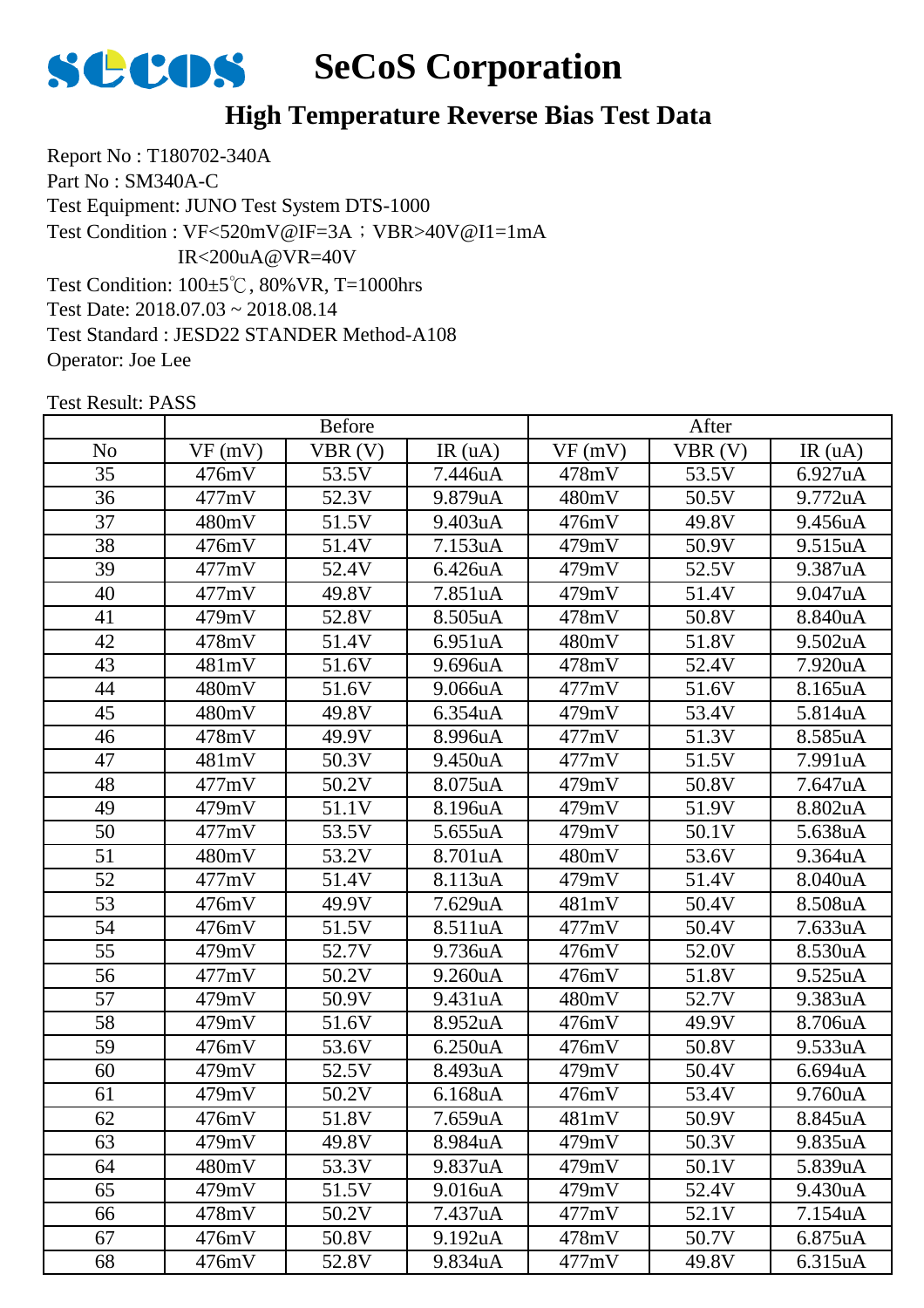

Report No : T180702-340A Part No : SM340A-C Test Equipment: JUNO Test System DTS-1000 Test Condition: 100±5℃, 80%VR, T=1000hrs Test Date: 2018.07.03 ~ 2018.08.14 Test Standard : JESD22 STANDER Method-A108 Operator: Joe Lee Test Condition : VF<520mV@IF=3A; VBR>40V@I1=1mA IR<200uA@VR=40V

Test Result: PASS

|                |        | <b>Before</b> |                      | After  |        |         |  |
|----------------|--------|---------------|----------------------|--------|--------|---------|--|
| N <sub>o</sub> | VF(mV) | VBR(V)        | IR $(uA)$            | VF(mV) | VBR(V) | IR(uA)  |  |
| 69             | 478mV  | 53.5V         | 9.721 <sub>u</sub> A | 480mV  | 51.1V  | 8.841uA |  |
| 70             | 481mV  | 53.2V         | 9.287uA              | 478mV  | 50.7V  | 8.432uA |  |
| 71             | 476mV  | 53.7V         | 8.689uA              | 478mV  | 50.6V  | 5.909uA |  |
| 72             | 480mV  | 52.1V         | 5.866uA              | 480mV  | 53.2V  | 9.036uA |  |
| 73             | 481mV  | 51.1V         | 6.062 <sub>u</sub> A | 480mV  | 53.2V  | 9.254uA |  |
| 74             | 479mV  | 53.0V         | 7.732 <sub>u</sub> A | 478mV  | 50.7V  | 6.664uA |  |
| 75             | 480mV  | 52.7V         | 6.709uA              | 480mV  | 53.5V  | 8.668uA |  |
| 76             | 478mV  | 52.5V         | 6.069uA              | 476mV  | 52.0V  | 5.953uA |  |
| 77             | 477mV  | 53.6V         | 7.000uA              | 480mV  | 50.1V  | 9.376uA |  |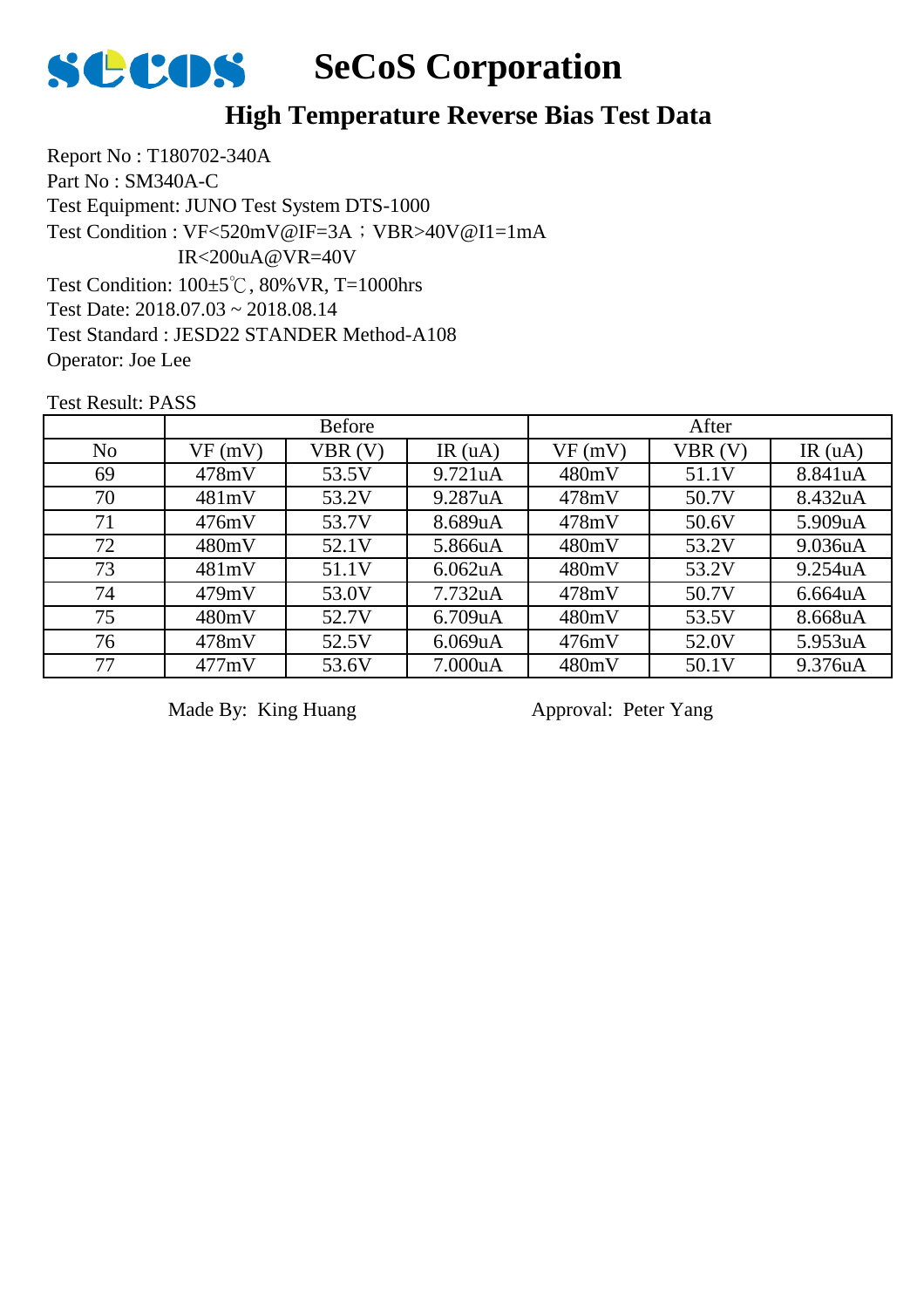

Report No : T180702-340A Part No : SM340A-C Test Equipment: JUNO Test System DTS-1000 Test Condition: 150℃, T=1000hrs Test Date: 2018.07.04 ~ 2018.08.15 Test Standard : JESD22 STANDER Method-A103 Test Condition : VF<520mV@IF=3A; VBR>40V@I1=1mA IR<200uA@VR=40V

Operator: Joe Lee

|                | <b>Before</b> |                    |         | After  |        |         |
|----------------|---------------|--------------------|---------|--------|--------|---------|
| N <sub>o</sub> | VF(mV)        | VBR(V)             | IR(uA)  | VF(mV) | VBR(V) | IR(uA)  |
| 1              | 480mV         | 52.8V              | 5.700uA | 477mV  | 52.2V  | 8.661uA |
| $\overline{2}$ | 479mV         | 50.2V              | 6.583uA | 480mV  | 52.4V  | 9.642uA |
| 3              | 476mV         | 51.5V              | 6.907uA | 477mV  | 51.7V  | 8.716uA |
| $\overline{4}$ | 477mV         | 53.2V              | 8.129uA | 479mV  | 52.7V  | 6.702uA |
| 5              | 476mV         | 52.7V              | 9.708uA | 477mV  | 52.9V  | 6.322uA |
| 6              | 478mV         | 49.8V              | 7.054uA | 478mV  | 51.8V  | 6.609uA |
| 7              | 479mV         | 50.0V              | 5.873uA | 479mV  | 51.8V  | 9.839uA |
| 8              | 480mV         | 52.0V              | 9.082uA | 481mV  | 53.5V  | 6.244uA |
| 9              | 480mV         | 51.7V              | 6.781uA | 479mV  | 53.6V  | 8.094uA |
| 10             | 480mV         | 50.9V              | 8.607uA | 479mV  | 51.8V  | 5.952uA |
| 11             | 477mV         | 52.7V              | 8.725uA | 478mV  | 50.8V  | 6.806uA |
| 12             | 479mV         | 53.0V              | 8.157uA | 480mV  | 50.7V  | 8.187uA |
| 13             | 478mV         | 52.5V              | 7.331uA | 479mV  | 52.0V  | 9.843uA |
| 14             | 478mV         | 52.7V              | 6.010uA | 478mV  | 51.3V  | 8.646uA |
| 15             | 478mV         | 51.2V              | 5.741uA | 480mV  | 50.4V  | 5.821uA |
| 16             | 479mV         | 50.5V              | 6.384uA | 477mV  | 51.9V  | 8.904uA |
| 17             | 476mV         | $50.9\overline{V}$ | 8.389uA | 478mV  | 51.0V  | 6.898uA |
| 18             | 477mV         | 52.4V              | 8.675uA | 480mV  | 50.7V  | 8.558uA |
| 19             | 478mV         | 49.8V              | 7.724uA | 479mV  | 51.0V  | 9.087uA |
| 20             | 478mV         | 52.8V              | 7.054uA | 478mV  | 51.3V  | 8.914uA |
| 21             | 478mV         | 51.9V              | 6.695uA | 478mV  | 52.6V  | 6.296uA |
| 22             | 480mV         | 51.5V              | 6.180uA | 477mV  | 50.7V  | 7.537uA |
| 23             | 480mV         | 53.3V              | 7.383uA | 478mV  | 50.6V  | 6.328uA |
| 24             | 480mV         | 51.3V              | 6.866uA | 479mV  | 51.7V  | 9.032uA |
| 25             | 477mV         | 50.3V              | 8.156uA | 481mV  | 51.8V  | 8.023uA |
| 26             | 478mV         | 50.4V              | 6.187uA | 479mV  | 52.0V  | 8.002uA |
| 27             | 478mV         | 52.4V              | 6.281uA | 477mV  | 51.7V  | 6.341uA |
| 28             | 479mV         | 51.8V              | 9.612uA | 476mV  | 51.6V  | 6.311uA |
| 29             | 476mV         | 51.7V              | 9.440uA | 476mV  | 52.5V  | 8.154uA |
| 30             | 476mV         | 50.6V              | 8.000uA | 478mV  | 50.3V  | 6.831uA |
| 31             | 478mV         | 50.9V              | 6.748uA | 480mV  | 50.1V  | 6.294uA |
| 32             | 480mV         | 51.8V              | 6.213uA | 479mV  | 52.7V  | 6.585uA |
| 33             | 477mV         | 50.3V              | 9.366uA | 476mV  | 51.9V  | 8.412uA |
| 34             | 481mV         | 50.6V              | 7.696uA | 477mV  | 50.6V  | 7.172uA |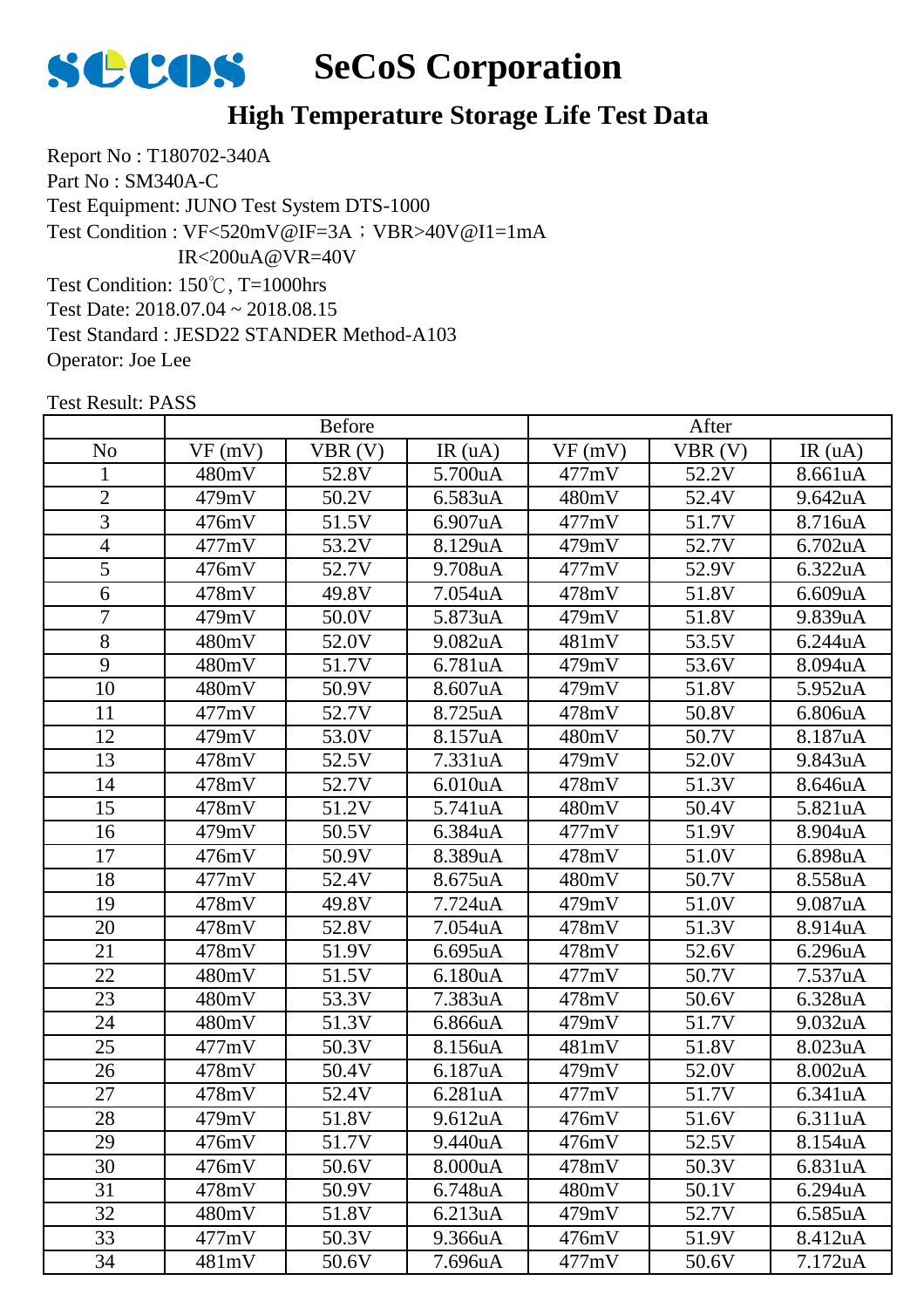

Report No : T180702-340A Part No : SM340A-C Test Equipment: JUNO Test System DTS-1000 Test Condition: 150℃, T=1000hrs Test Date: 2018.07.04 ~ 2018.08.15 Test Standard : JESD22 STANDER Method-A103 Test Condition : VF<520mV@IF=3A; VBR>40V@I1=1mA IR<200uA@VR=40V

Operator: Joe Lee

|                 | <b>Before</b> |        |                      | After  |        |         |
|-----------------|---------------|--------|----------------------|--------|--------|---------|
| N <sub>o</sub>  | VF(mV)        | VBR(V) | IR(uA)               | VF(mV) | VBR(V) | IR(uA)  |
| 35              | 479mV         | 53.0V  | 6.319uA              | 478mV  | 50.6V  | 8.669uA |
| 36              | 480mV         | 53.4V  | 6.944uA              | 476mV  | 53.1V  | 6.097uA |
| 37              | 477mV         | 49.9V  | 9.772uA              | 478mV  | 52.6V  | 6.866uA |
| 38              | 480mV         | 50.4V  | 9.579uA              | 476mV  | 50.0V  | 6.629uA |
| 39              | 479mV         | 50.7V  | 7.307uA              | 478mV  | 52.1V  | 6.130uA |
| 40              | 478mV         | 50.8V  | 9.358uA              | 479mV  | 52.5V  | 9.587uA |
| 41              | 478mV         | 53.0V  | 8.668uA              | 480mV  | 50.2V  | 8.686uA |
| 42              | 480mV         | 53.3V  | 9.205uA              | 478mV  | 50.7V  | 8.141uA |
| 43              | 478mV         | 50.9V  | 6.109uA              | 477mV  | 50.7V  | 7.652uA |
| 44              | 478mV         | 52.9V  | 6.160uA              | 476mV  | 50.6V  | 7.718uA |
| 45              | 477mV         | 50.9V  | 9.341uA              | 477mV  | 52.9V  | 6.582uA |
| 46              | 478mV         | 50.6V  | 7.554uA              | 480mV  | 50.6V  | 5.895uA |
| 47              | 479mV         | 53.2V  | 9.475uA              | 480mV  | 49.8V  | 7.542uA |
| 48              | 476mV         | 52.2V  | 5.710uA              | 481mV  | 51.5V  | 5.742uA |
| 49              | 479mV         | 50.2V  | 7.298uA              | 477mV  | 50.3V  | 8.510uA |
| 50              | 480mV         | 51.2V  | 7.745uA              | 480mV  | 51.9V  | 7.415uA |
| 51              | 480mV         | 50.4V  | 7.567uA              | 479mV  | 52.9V  | 8.065uA |
| 52              | 476mV         | 52.9V  | 7.613uA              | 479mV  | 51.7V  | 5.678uA |
| 53              | 479mV         | 52.0V  | 6.616uA              | 477mV  | 51.0V  | 7.186uA |
| 54              | 478mV         | 53.1V  | 6.175uA              | 478mV  | 51.2V  | 6.961uA |
| $\overline{55}$ | 481mV         | 53.4V  | 8.193uA              | 478mV  | 52.4V  | 8.351uA |
| 56              | 479mV         | 53.7V  | 8.914uA              | 480mV  | 49.9V  | 8.044uA |
| 57              | 479mV         | 50.1V  | 6.610uA              | 479mV  | 50.1V  | 7.611uA |
| 58              | 480mV         | 49.8V  | 9.814uA              | 480mV  | 52.3V  | 8.415uA |
| 59              | 476mV         | 50.0V  | 8.484uA              | 480mV  | 51.8V  | 8.030uA |
| 60              | 477mV         | 51.1V  | 6.851uA              | 478mV  | 51.4V  | 7.023uA |
| 61              | 478mV         | 51.3V  | 8.303uA              | 480mV  | 51.2V  | 6.556uA |
| 62              | 478mV         | 50.4V  | 6.201uA              | 480mV  | 49.9V  | 9.198uA |
| 63              | 477mV         | 51.8V  | 8.782uA              | 480mV  | 52.9V  | 7.681uA |
| 64              | 476mV         | 49.9V  | 8.216uA              | 478mV  | 52.4V  | 6.631uA |
| 65              | 477mV         | 51.0V  | 8.388uA              | 476mV  | 53.4V  | 7.686uA |
| 66              | 478mV         | 51.0V  | 6.671uA              | 480mV  | 50.2V  | 5.709uA |
| 67              | 478mV         | 53.2V  | 9.758uA              | 476mV  | 50.4V  | 5.824uA |
| 68              | 480mV         | 51.4V  | 6.024 <sub>u</sub> A | 481mV  | 53.0V  | 8.344uA |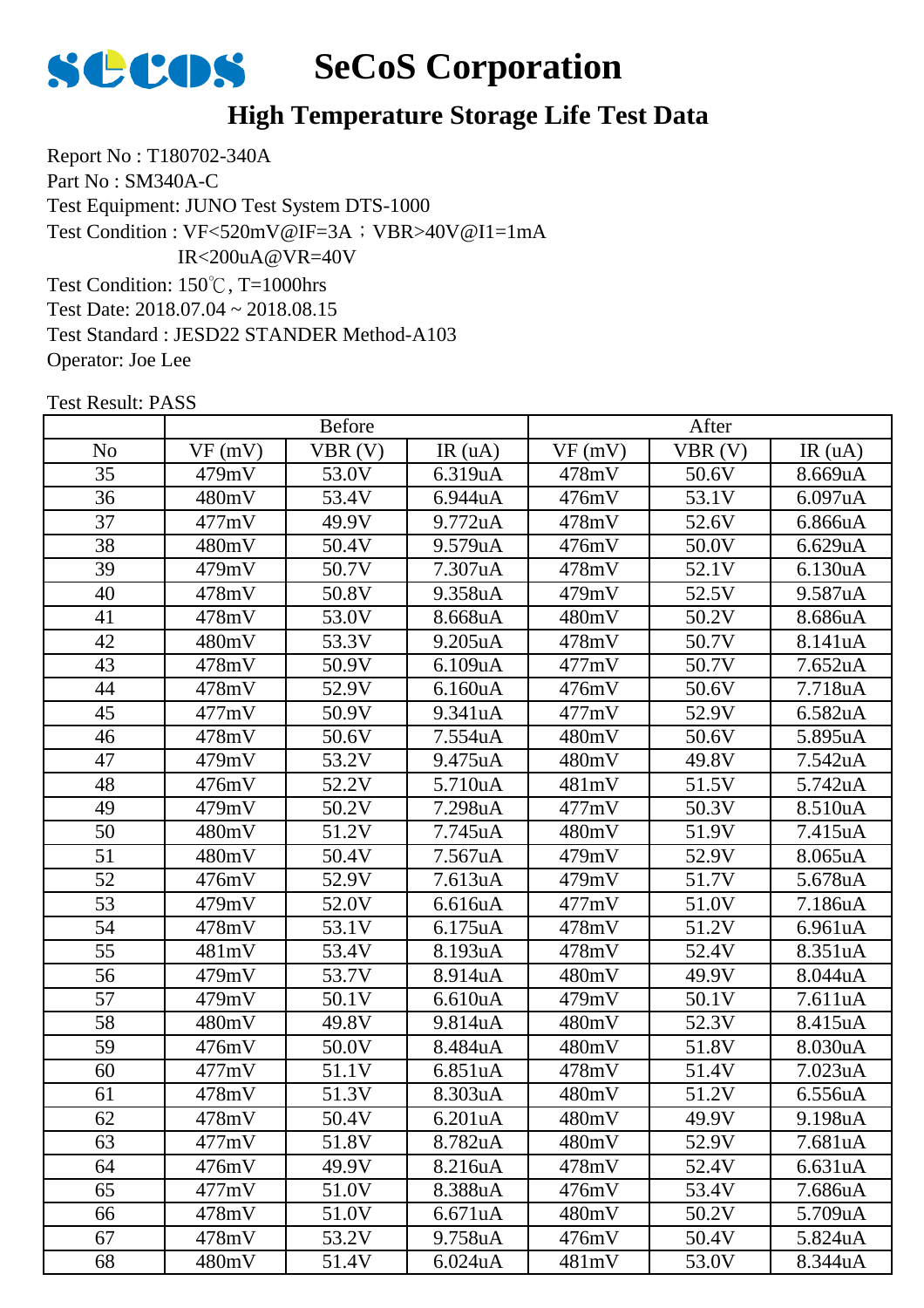

Report No : T180702-340A Part No : SM340A-C Test Equipment: JUNO Test System DTS-1000 Test Condition: 150℃, T=1000hrs Test Date: 2018.07.04 ~ 2018.08.15 Test Standard : JESD22 STANDER Method-A103 Operator: Joe Lee Test Condition : VF<520mV@IF=3A; VBR>40V@I1=1mA IR<200uA@VR=40V

Test Result: PASS

|                | <b>Before</b> |        |                      | After  |        |           |
|----------------|---------------|--------|----------------------|--------|--------|-----------|
| N <sub>o</sub> | VF(mV)        | VBR(V) | IR $(uA)$            | VF(mV) | VBR(V) | IR $(uA)$ |
| 69             | 478mV         | 50.1V  | 6.970 <sub>u</sub> A | 479mV  | 51.0V  | 6.787uA   |
| 70             | 479mV         | 52.7V  | 7.721 <sub>u</sub> A | 477mV  | 52.5V  | 6.195uA   |
| 71             | 476mV         | 53.0V  | 7.723 <sub>u</sub> A | 477mV  | 50.0V  | 9.626uA   |
| 72             | 479mV         | 52.7V  | 9.781uA              | 479mV  | 53.6V  | 6.985uA   |
| 73             | 479mV         | 53.0V  | 9.382uA              | 479mV  | 52.3V  | 8.697uA   |
| 74             | 479mV         | 50.7V  | 9.815uA              | 479mV  | 51.9V  | 8.106uA   |
| 75             | 481mV         | 50.5V  | 9.757uA              | 477mV  | 49.8V  | 8.161uA   |
| 76             | 480mV         | 51.5V  | 9.315uA              | 480mV  | 50.1V  | 8.574uA   |
| 77             | 480mV         | 51.5V  | 9.315uA              | 480mV  | 50.1V  | 8.574uA   |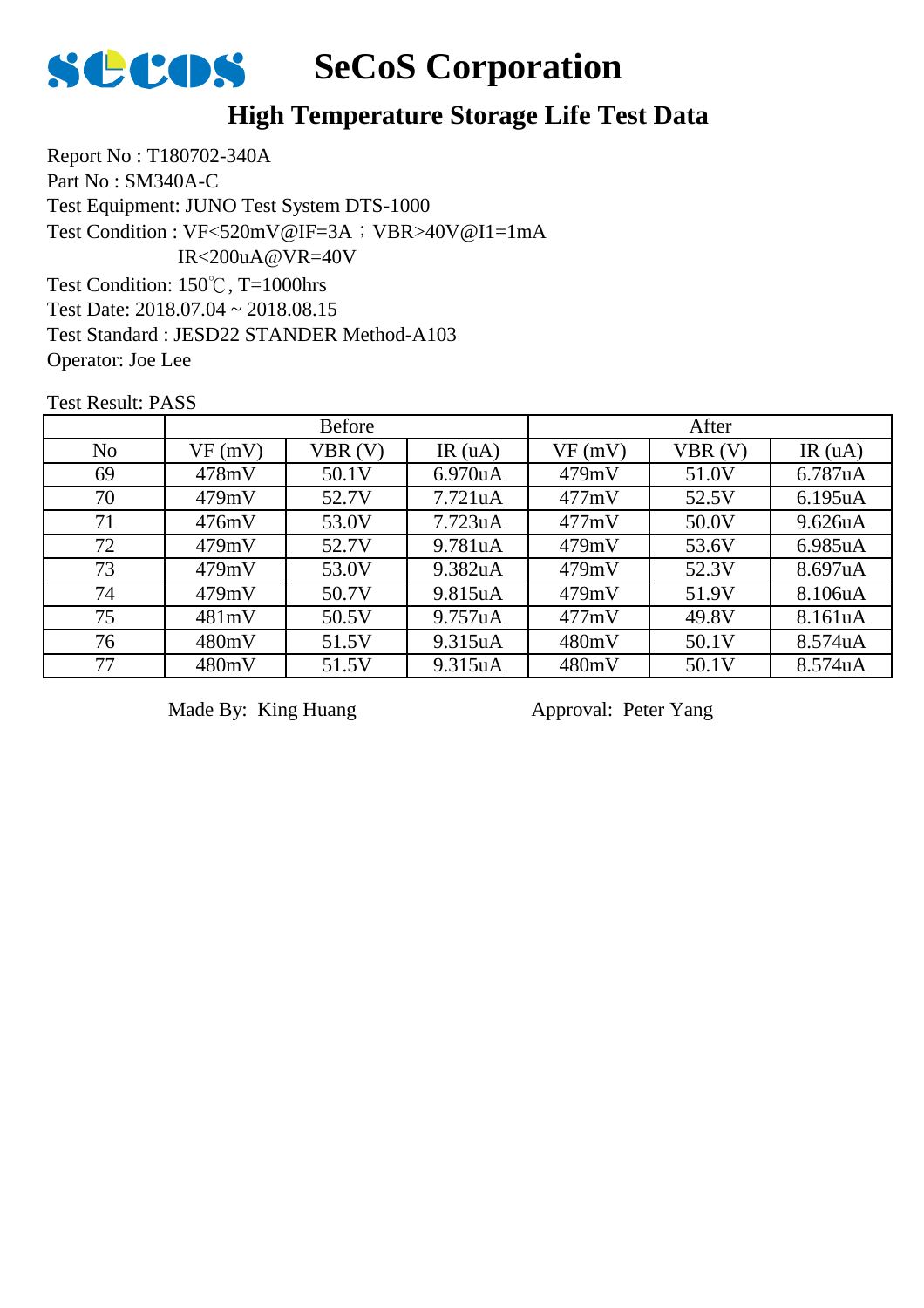

#### **Pressure Cooker Test Data**

Report No : T180702-340A Part No : SM340A-C Test Equipment: JUNO Test System DTS-1000 Test Condition: 121℃, 29.7PSIG, 168Hrs Test Date: 2018.07.10 ~ 2018.07.18 Test Standard : JESD22 STANDER Method-A102 Operator: Joe Lee Test Condition : VF<520mV@IF=3A; VBR>40V@I1=1mA IR<200uA@VR=40V

|                | <b>Before</b> |        |         | After  |        |         |
|----------------|---------------|--------|---------|--------|--------|---------|
| N <sub>o</sub> | VF(mV)        | VBR(V) | IR(uA)  | VF(mV) | VBR(V) | IR(uA)  |
| 1              | 477mV         | 51.1V  | 8.195uA | 476mV  | 52.5V  | 9.642uA |
| $\overline{2}$ | 477mV         | 50.0V  | 7.282uA | 479mV  | 50.5V  | 6.342uA |
| 3              | 478mV         | 51.2V  | 7.351uA | 477mV  | 52.5V  | 9.199uA |
| $\overline{4}$ | 477mV         | 49.8V  | 9.320uA | 476mV  | 53.3V  | 9.493uA |
| 5              | 479mV         | 53.6V  | 8.391uA | 479mV  | 50.5V  | 6.538uA |
| 6              | 477mV         | 53.6V  | 7.197uA | 476mV  | 52.7V  | 8.278uA |
| $\overline{7}$ | 480mV         | 49.9V  | 8.088uA | 480mV  | 50.9V  | 7.790uA |
| 8              | 478mV         | 51.9V  | 6.095uA | 480mV  | 50.7V  | 6.832uA |
| 9              | 478mV         | 51.5V  | 7.187uA | 479mV  | 51.9V  | 6.393uA |
| 10             | 479mV         | 51.8V  | 5.939uA | 480mV  | 50.2V  | 5.953uA |
| 11             | 478mV         | 50.2V  | 5.648uA | 479mV  | 50.5V  | 5.990uA |
| 12             | 477mV         | 53.3V  | 7.360uA | 479mV  | 50.4V  | 5.900uA |
| 13             | 478mV         | 49.8V  | 9.376uA | 478mV  | 50.3V  | 6.966uA |
| 14             | 480mV         | 51.2V  | 7.066uA | 476mV  | 50.3V  | 7.461uA |
| 15             | 476mV         | 50.6V  | 7.859uA | 479mV  | 52.9V  | 8.731uA |
| 16             | 476mV         | 52.3V  | 7.963uA | 477mV  | 50.4V  | 9.479uA |
| 17             | 477mV         | 50.6V  | 5.907uA | 478mV  | 52.6V  | 5.874uA |
| 18             | 476mV         | 50.4V  | 7.632uA | 479mV  | 51.4V  | 6.677uA |
| 19             | 477mV         | 51.6V  | 8.983uA | 480mV  | 52.7V  | 7.387uA |
| 20             | 479mV         | 52.1V  | 5.842uA | 478mV  | 51.1V  | 9.164uA |
| 21             | 476mV         | 52.5V  | 8.381uA | 478mV  | 52.9V  | 7.040uA |
| 22             | 478mV         | 50.0V  | 8.269uA | 477mV  | 51.0V  | 7.653uA |
| 23             | 480mV         | 50.2V  | 7.745uA | 476mV  | 51.5V  | 7.729uA |
| 24             | 477mV         | 53.3V  | 9.818uA | 477mV  | 51.5V  | 7.083uA |
| 25             | 480mV         | 51.4V  | 9.832uA | 479mV  | 53.3V  | 7.702uA |
| 26             | 476mV         | 51.8V  | 7.397uA | 478mV  | 50.5V  | 7.586uA |
| 27             | 480mV         | 52.3V  | 7.948uA | 477mV  | 51.8V  | 7.404uA |
| 28             | 480mV         | 53.7V  | 7.796uA | 479mV  | 51.1V  | 8.463uA |
| 29             | 476mV         | 53.3V  | 8.329uA | 478mV  | 51.8V  | 9.595uA |
| 30             | 479mV         | 50.3V  | 8.831uA | 479mV  | 50.2V  | 7.386uA |
| 31             | 479mV         | 53.2V  | 8.015uA | 480mV  | 52.8V  | 9.850uA |
| 32             | 479mV         | 50.2V  | 7.478uA | 480mV  | 51.4V  | 8.104uA |
| 33             | 478mV         | 51.8V  | 6.673uA | 478mV  | 51.3V  | 8.290uA |
| 34             | 477mV         | 51.6V  | 9.356uA | 478mV  | 50.3V  | 6.683uA |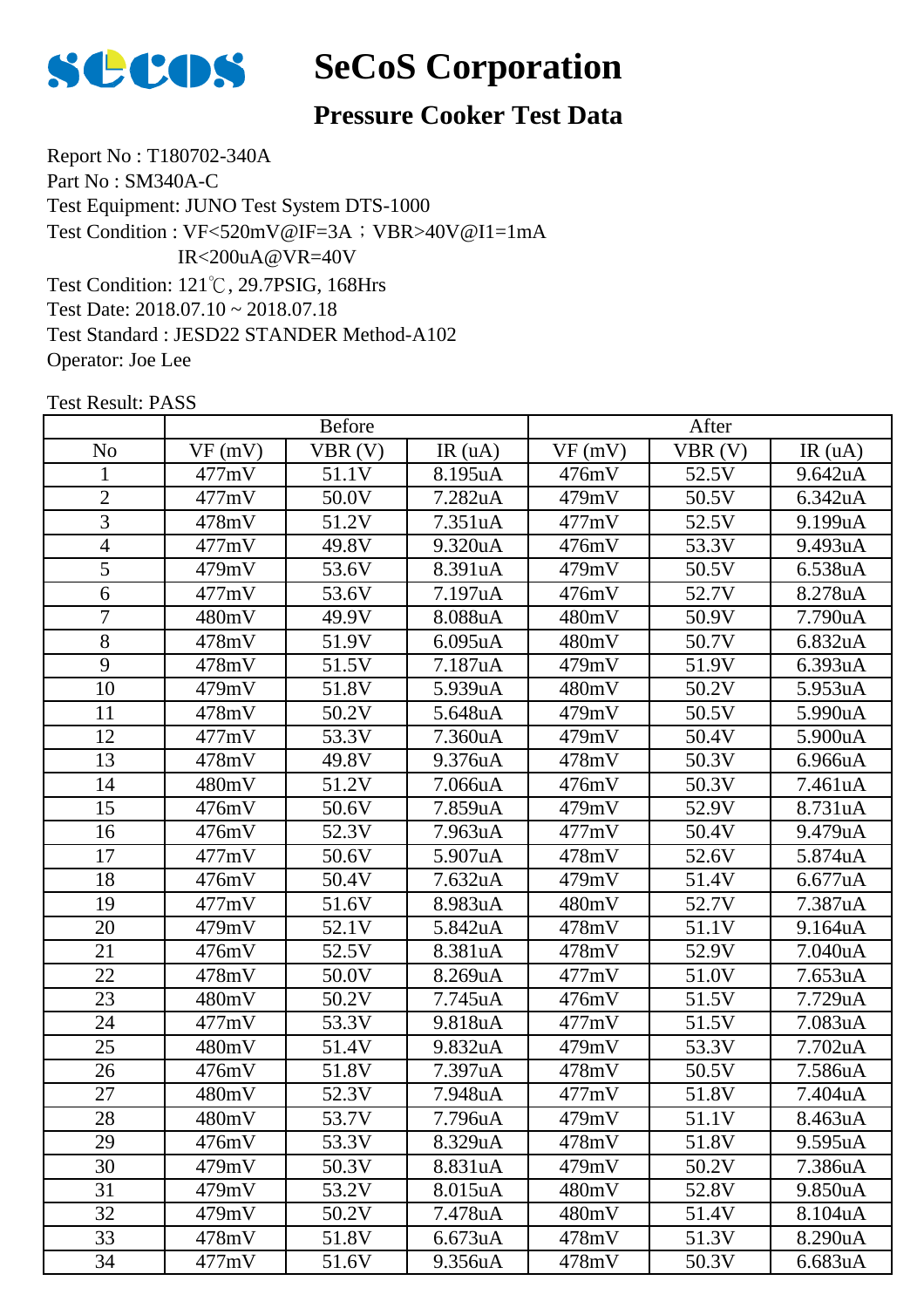

#### **Pressure Cooker Test Data**

Report No : T180702-340A Part No : SM340A-C Test Equipment: JUNO Test System DTS-1000 Test Condition: 121℃, 29.7PSIG, 168Hrs Test Date: 2018.07.10 ~ 2018.07.18 Test Standard : JESD22 STANDER Method-A102 Operator: Joe Lee Test Condition : VF<520mV@IF=3A; VBR>40V@I1=1mA IR<200uA@VR=40V

|                 | <b>Before</b> |        |         | After  |        |         |
|-----------------|---------------|--------|---------|--------|--------|---------|
| N <sub>o</sub>  | VF(mV)        | VBR(V) | IR(uA)  | VF(mV) | VBR(V) | IR(uA)  |
| 35              | 477mV         | 49.8V  | 9.157uA | 479mV  | 53.1V  | 8.375uA |
| 36              | 477mV         | 51.2V  | 6.275uA | 480mV  | 52.0V  | 9.738uA |
| 37              | 478mV         | 51.0V  | 8.806uA | 479mV  | 53.6V  | 7.191uA |
| 38              | 480mV         | 52.8V  | 9.347uA | 480mV  | 52.6V  | 9.171uA |
| 39              | 476mV         | 50.9V  | 6.953uA | 479mV  | 50.5V  | 9.215uA |
| 40              | 480mV         | 53.6V  | 6.725uA | 479mV  | 53.0V  | 6.105uA |
| 41              | 479mV         | 53.2V  | 9.217uA | 478mV  | 53.1V  | 7.228uA |
| 42              | 477mV         | 51.8V  | 7.218uA | 478mV  | 50.5V  | 9.027uA |
| 43              | 480mV         | 52.9V  | 6.138uA | 479mV  | 51.6V  | 7.143uA |
| 44              | 480mV         | 52.1V  | 8.559uA | 481mV  | 53.6V  | 6.632uA |
| 45              | 477mV         | 53.4V  | 6.896uA | 479mV  | 50.2V  | 9.452uA |
| 46              | 478mV         | 51.3V  | 8.096uA | 479mV  | 50.1V  | 5.640uA |
| 47              | 478mV         | 51.0V  | 9.163uA | 478mV  | 51.3V  | 8.481uA |
| 48              | 478mV         | 49.8V  | 6.928uA | 477mV  | 51.6V  | 6.751uA |
| 49              | 478mV         | 50.0V  | 6.572uA | 476mV  | 50.0V  | 7.053uA |
| $\overline{50}$ | 479mV         | 52.0V  | 8.563uA | 480mV  | 50.8V  | 6.886uA |
| 51              | 478mV         | 49.8V  | 7.287uA | 480mV  | 51.6V  | 7.538uA |
| 52              | 478mV         | 52.8V  | 8.812uA | 479mV  | 49.9V  | 7.458uA |
| $\overline{53}$ | 480mV         | 51.6V  | 8.632uA | 479mV  | 52.1V  | 5.832uA |
| 54              | 479mV         | 53.2V  | 8.733uA | 480mV  | 53.5V  | 8.910uA |
| $\overline{55}$ | 480mV         | 52.5V  | 8.851uA | 477mV  | 50.8V  | 9.630uA |
| 56              | 478mV         | 53.1V  | 9.353uA | 476mV  | 50.2V  | 7.609uA |
| 57              | 477mV         | 50.0V  | 7.638uA | 476mV  | 51.2V  | 9.512uA |
| 58              | 476mV         | 53.1V  | 8.910uA | 479mV  | 52.8V  | 9.684uA |
| 59              | 479mV         | 52.7V  | 6.767uA | 476mV  | 53.7V  | 7.887uA |
| 60              | 478mV         | 52.6V  | 9.582uA | 480mV  | 52.6V  | 7.411uA |
| 61              | 477mV         | 51.1V  | 7.311uA | 481mV  | 50.9V  | 5.731uA |
| 62              | 478mV         | 49.8V  | 6.365uA | 480mV  | 52.0V  | 8.320uA |
| 63              | 479mV         | 51.3V  | 6.071uA | 480mV  | 52.4V  | 7.624uA |
| 64              | 480mV         | 51.5V  | 9.031uA | 478mV  | 50.2V  | 7.356uA |
| 65              | 476mV         | 51.3V  | 6.490uA | 478mV  | 52.5V  | 7.919uA |
| 66              | 480mV         | 50.1V  | 9.773uA | 477mV  | 52.7V  | 8.519uA |
| 67              | 479mV         | 50.0V  | 7.148uA | 480mV  | 51.2V  | 7.195uA |
| 68              | 476mV         | 51.7V  | 8.935uA | 477mV  | 49.7V  | 7.406uA |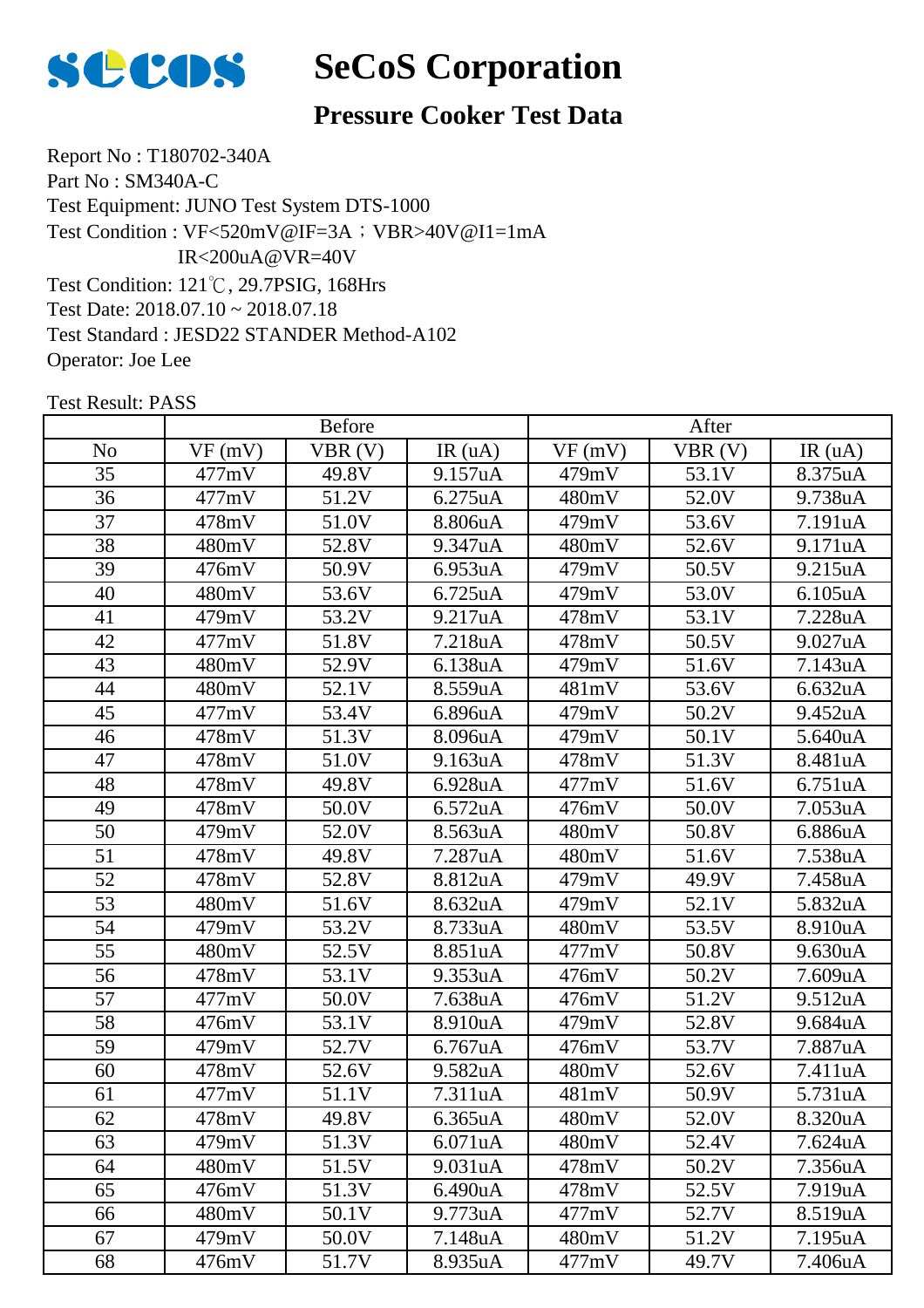

#### **Pressure Cooker Test Data**

Report No : T180702-340A Part No : SM340A-C Test Equipment: JUNO Test System DTS-1000 Test Condition: 121℃, 29.7PSIG, 168Hrs Test Date: 2018.07.10 ~ 2018.07.18 Test Standard : JESD22 STANDER Method-A102 Operator: Joe Lee Test Condition : VF<520mV@IF=3A; VBR>40V@I1=1mA IR<200uA@VR=40V

Test Result: PASS

|                |        | <b>Before</b> |                      |        | After  |           |
|----------------|--------|---------------|----------------------|--------|--------|-----------|
| N <sub>o</sub> | VF(mV) | VBR(V)        | IR $(uA)$            | VF(mV) | VBR(V) | IR $(uA)$ |
| 69             | 476mV  | 50.1V         | 9.156uA              | 476mV  | 52.7V  | 8.819uA   |
| 70             | 479mV  | 52.0V         | 9.393uA              | 479mV  | 51.5V  | 6.146uA   |
| 71             | 479mV  | 52.8V         | 9.595uA              | 477mV  | 52.2V  | 6.855uA   |
| 72             | 478mV  | 52.1V         | 7.978uA              | 479mV  | 50.3V  | 5.891uA   |
| 73             | 478mV  | 52.1V         | 5.972uA              | 477mV  | 52.5V  | 7.259uA   |
| 74             | 478mV  | 52.2V         | 6.702 <sub>u</sub> A | 479mV  | 52.7V  | 8.850uA   |
| 75             | 477mV  | 53.4V         | 6.724 <sub>u</sub> A | 478mV  | 53.3V  | 9.816uA   |
| 76             | 479mV  | 53.5V         | 6.228uA              | 480mV  | 51.6V  | 8.063uA   |
| 77             | 478mV  | 51.9V         | 8.613uA              | 480mV  | 51.7V  | 7.783uA   |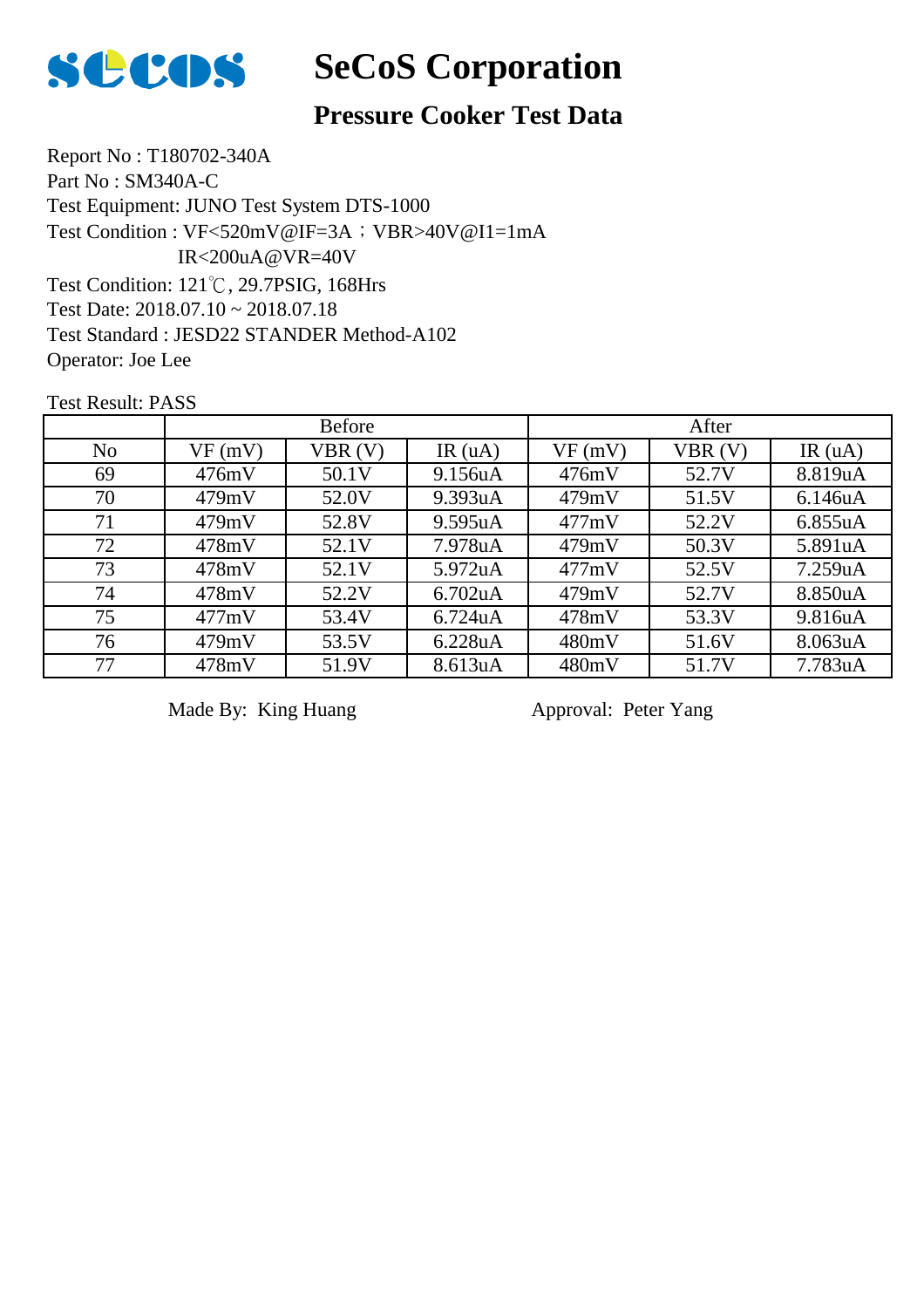

### **Temperature Cycle Test Data**

Report No : T180702-340A Part No : SM340A-C Test Equipment: JUNO Test System DTS-1000 Test Condition: -55℃/30min, 150℃/30min, for 1000 Cycle Test Date: 2018.07.04 ~ 2018.08.28 Test Standard : JESD22 STANDER Method-A104 Operator: Joe Lee Test Condition : VF<520mV@IF=3A; VBR>40V@I1=1mA IR<200uA@VR=40V

|                 | <b>Before</b> |        |                      | After  |        |         |
|-----------------|---------------|--------|----------------------|--------|--------|---------|
| N <sub>o</sub>  | VF(mV)        | VBR(V) | IR(uA)               | VF(mV) | VBR(V) | IR(uA)  |
| 1               | 478mV         | 49.8V  | 9.668uA              | 478mV  | 51.1V  | 6.841uA |
| $\overline{2}$  | 480mV         | 50.5V  | 9.004uA              | 477mV  | 50.3V  | 9.717uA |
| 3               | 477mV         | 50.0V  | 8.604uA              | 481mV  | 51.5V  | 9.380uA |
| $\overline{4}$  | 477mV         | 52.0V  | 9.707uA              | 477mV  | 50.3V  | 9.620uA |
| 5               | 477mV         | 52.9V  | 6.129uA              | 479mV  | 52.7V  | 7.238uA |
| 6               | 479mV         | 51.1V  | 7.064uA              | 480mV  | 52.1V  | 7.678uA |
| $\overline{7}$  | 480mV         | 50.4V  | 7.149uA              | 480mV  | 50.1V  | 6.884uA |
| 8               | 478mV         | 51.2V  | 5.922uA              | 476mV  | 52.8V  | 8.213uA |
| 9               | 478mV         | 51.4V  | 8.528uA              | 479mV  | 52.3V  | 8.644uA |
| 10              | 480mV         | 49.7V  | 9.060uA              | 477mV  | 50.4V  | 9.573uA |
| 11              | 477mV         | 49.8V  | 6.297uA              | 476mV  | 51.8V  | 8.865uA |
| 12              | 476mV         | 50.4V  | 7.325uA              | 478mV  | 52.5V  | 7.120uA |
| 13              | 477mV         | 49.8V  | 8.214uA              | 477mV  | 50.6V  | 6.995uA |
| 14              | 476mV         | 51.5V  | 9.055uA              | 479mV  | 50.1V  | 9.089uA |
| 15              | 480mV         | 52.6V  | 8.872uA              | 478mV  | 53.1V  | 6.634uA |
| 16              | 476mV         | 53.1V  | 8.169uA              | 479mV  | 49.8V  | 9.228uA |
| 17              | 478mV         | 50.7V  | 6.802uA              | 477mV  | 49.8V  | 8.777uA |
| 18              | 476mV         | 50.2V  | 9.803uA              | 477mV  | 51.4V  | 8.967uA |
| 19              | 480mV         | 51.8V  | 5.839uA              | 478mV  | 51.8V  | 8.623uA |
| 20              | 477mV         | 52.3V  | 7.830uA              | 478mV  | 53.6V  | 8.774uA |
| 21              | 481mV         | 53.4V  | 9.220uA              | 477mV  | 52.7V  | 6.211uA |
| 22              | 478mV         | 52.9V  | 6.336uA              | 479mV  | 51.3V  | 6.347uA |
| $\overline{23}$ | 476mV         | 51.0V  | 9.617uA              | 480mV  | 51.9V  | 9.739uA |
| 24              | 477mV         | 53.6V  | 7.350uA              | 478mV  | 52.4V  | 7.689uA |
| 25              | 479mV         | 50.6V  | 7.372uA              | 476mV  | 50.5V  | 6.311uA |
| 26              | 479mV         | 51.2V  | 7.622uA              | 476mV  | 52.4V  | 6.007uA |
| 27              | 480mV         | 50.9V  | 8.167uA              | 477mV  | 53.1V  | 7.227uA |
| 28              | 477mV         | 51.0V  | 6.800uA              | 481mV  | 52.6V  | 9.096uA |
| 29              | 480mV         | 53.0V  | 6.240 <sub>u</sub> A | 479mV  | 51.4V  | 5.760uA |
| 30              | 477mV         | 51.8V  | 6.036uA              | 476mV  | 49.9V  | 8.124uA |
| 31              | 478mV         | 49.8V  | 9.178uA              | 478mV  | 52.3V  | 9.048uA |
| 32              | 476mV         | 53.2V  | 8.792uA              | 478mV  | 52.6V  | 9.521uA |
| 33              | 481mV         | 53.5V  | 8.134uA              | 476mV  | 49.8V  | 6.903uA |
| 34              | 478mV         | 53.3V  | 9.570uA              | 479mV  | 51.0V  | 8.967uA |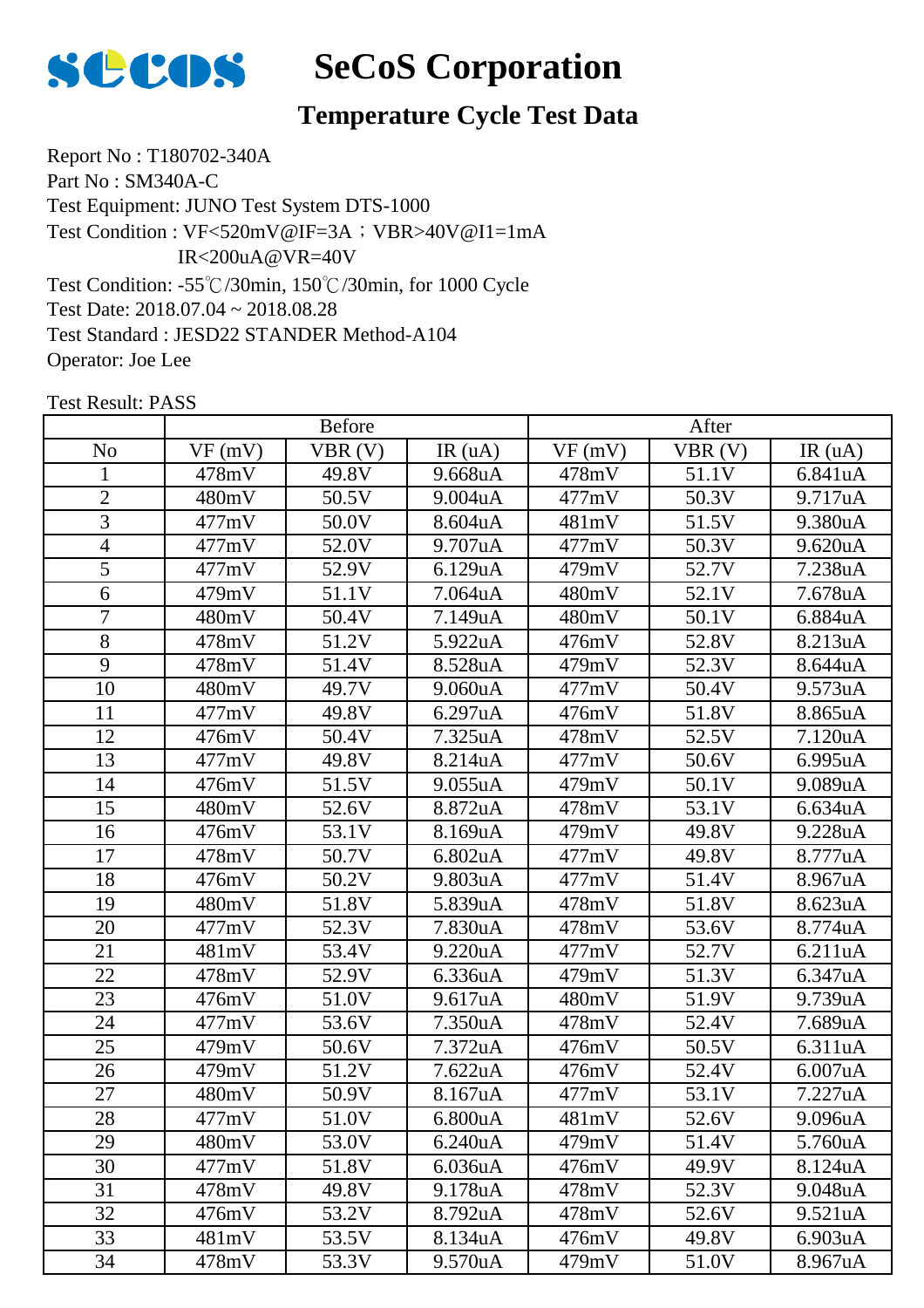

### **Temperature Cycle Test Data**

Report No : T180702-340A Part No : SM340A-C Test Equipment: JUNO Test System DTS-1000 Test Condition: -55℃/30min, 150℃/30min, for 1000 Cycle Test Date: 2018.07.04 ~ 2018.08.28 Test Standard : JESD22 STANDER Method-A104 Operator: Joe Lee Test Condition : VF<520mV@IF=3A; VBR>40V@I1=1mA IR<200uA@VR=40V

|                 | <b>Before</b> |        |         | After  |        |         |
|-----------------|---------------|--------|---------|--------|--------|---------|
| N <sub>o</sub>  | VF(mV)        | VBR(V) | IR(uA)  | VF(mV) | VBR(V) | IR(uA)  |
| 35              | 478mV         | 53.7V  | 6.867uA | 478mV  | 53.6V  | 8.981uA |
| 36              | 477mV         | 51.7V  | 8.779uA | 477mV  | 53.0V  | 9.391uA |
| 37              | 476mV         | 50.7V  | 9.646uA | 480mV  | 49.9V  | 6.698uA |
| 38              | 477mV         | 51.9V  | 7.452uA | 479mV  | 51.1V  | 7.606uA |
| 39              | 477mV         | 53.6V  | 6.359uA | 480mV  | 50.8V  | 9.446uA |
| 40              | 478mV         | 50.2V  | 9.186uA | 480mV  | 49.7V  | 6.782uA |
| 41              | 478mV         | 50.8V  | 6.696uA | 476mV  | 52.0V  | 8.065uA |
| 42              | 476mV         | 53.0V  | 9.153uA | 479mV  | 51.9V  | 5.616uA |
| 43              | 479mV         | 50.1V  | 8.892uA | 480mV  | 53.7V  | 7.170uA |
| 44              | 478mV         | 50.9V  | 6.545uA | 479mV  | 52.9V  | 9.639uA |
| 45              | 477mV         | 50.1V  | 6.821uA | 476mV  | 51.8V  | 9.757uA |
| 46              | 479mV         | 51.8V  | 7.235uA | 480mV  | 51.4V  | 5.791uA |
| 47              | 479mV         | 52.9V  | 7.015uA | 477mV  | 49.9V  | 7.541uA |
| 48              | 476mV         | 52.8V  | 5.898uA | 478mV  | 50.2V  | 7.135uA |
| 49              | 477mV         | 51.9V  | 7.469uA | 478mV  | 53.4V  | 9.606uA |
| 50              | 479mV         | 50.4V  | 7.634uA | 477mV  | 51.0V  | 6.826uA |
| 51              | 479mV         | 51.5V  | 6.539uA | 476mV  | 51.0V  | 6.546uA |
| $\overline{52}$ | 476mV         | 50.9V  | 9.421uA | 476mV  | 50.2V  | 8.818uA |
| 53              | 481mV         | 50.9V  | 5.816uA | 480mV  | 53.2V  | 6.423uA |
| 54              | 479mV         | 51.9V  | 5.971uA | 479mV  | 51.9V  | 5.840uA |
| 55              | 480mV         | 53.6V  | 8.069uA | 480mV  | 53.3V  | 8.078uA |
| 56              | 476mV         | 50.7V  | 6.520uA | 477mV  | 53.2V  | 8.400uA |
| 57              | 477mV         | 50.9V  | 9.597uA | 480mV  | 50.7V  | 7.116uA |
| 58              | 477mV         | 50.8V  | 9.234uA | 478mV  | 51.1V  | 8.491uA |
| 59              | 476mV         | 53.3V  | 9.478uA | 480mV  | 50.8V  | 8.577uA |
| 60              | 478mV         | 51.2V  | 7.711uA | 477mV  | 52.0V  | 6.547uA |
| 61              | 476mV         | 51.1V  | 9.244uA | 477mV  | 51.7V  | 6.597uA |
| 62              | 478mV         | 51.7V  | 8.401uA | 477mV  | 52.8V  | 7.376uA |
| 63              | 479mV         | 49.9V  | 9.803uA | 480mV  | 51.5V  | 6.753uA |
| 64              | 478mV         | 51.2V  | 7.018uA | 478mV  | 52.7V  | 5.729uA |
| 65              | 480mV         | 51.0V  | 9.880uA | 480mV  | 49.9V  | 5.627uA |
| 66              | 477mV         | 50.1V  | 8.149uA | 479mV  | 50.5V  | 7.865uA |
| 67              | 479mV         | 51.6V  | 7.239uA | 476mV  | 52.0V  | 9.898uA |
| 68              | 476mV         | 50.2V  | 9.608uA | 476mV  | 51.6V  | 6.809uA |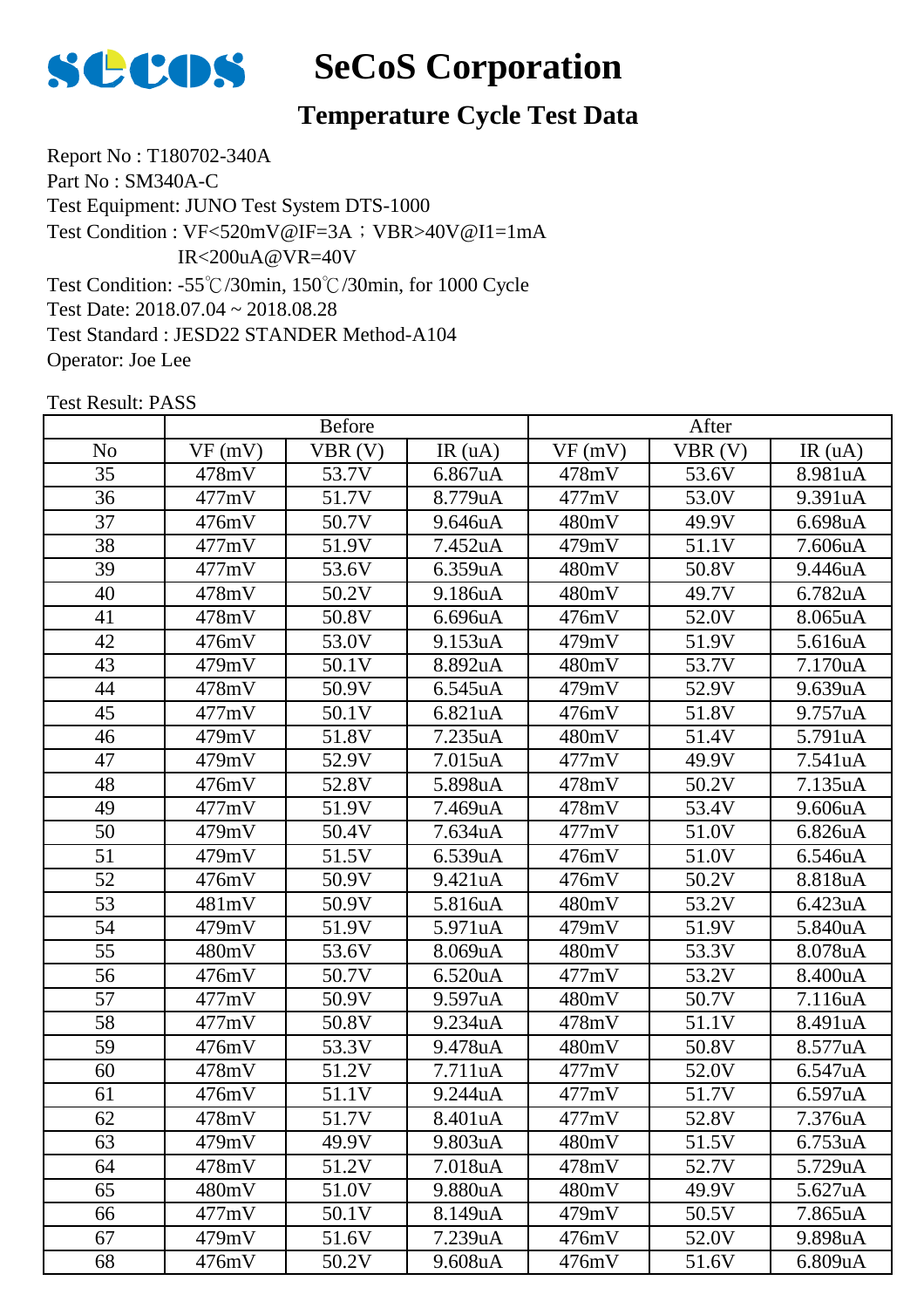

#### **Temperature Cycle Test Data**

Report No : T180702-340A Part No : SM340A-C Test Equipment: JUNO Test System DTS-1000 Test Condition: -55℃/30min, 150℃/30min, for 1000 Cycle Test Date: 2018.07.04 ~ 2018.08.28 Test Standard : JESD22 STANDER Method-A104 Operator: Joe Lee Test Condition : VF<520mV@IF=3A; VBR>40V@I1=1mA IR<200uA@VR=40V

Test Result: PASS

|                | <b>Before</b> |        |         | After  |        |                      |
|----------------|---------------|--------|---------|--------|--------|----------------------|
| N <sub>o</sub> | VF(mV)        | VBR(V) | IR(uA)  | VF(mV) | VBR(V) | IR $(uA)$            |
| 69             | 477mV         | 50.9V  | 7.976uA | 480mV  | 49.9V  | 8.546uA              |
| 70             | 480mV         | 52.4V  | 9.137uA | 478mV  | 50.8V  | 6.238uA              |
| 71             | 479mV         | 52.3V  | 8.035uA | 481mV  | 53.2V  | 6.870uA              |
| 72             | 479mV         | 52.2V  | 8.041uA | 479mV  | 50.4V  | 5.760uA              |
| 73             | 477mV         | 50.3V  | 8.950uA | 477mV  | 50.2V  | 7.512 <sub>u</sub> A |
| 74             | 476mV         | 49.9V  | 5.890uA | 478mV  | 51.7V  | 6.367uA              |
| 75             | 479mV         | 53.2V  | 7.453uA | 476mV  | 52.7V  | 8.306uA              |
| 76             | 476mV         | 50.9V  | 6.964uA | 478mV  | 51.9V  | 6.032uA              |
| 77             | 477mV         | 51.2V  | 7.408uA | 476mV  | 53.2V  | 7.078uA              |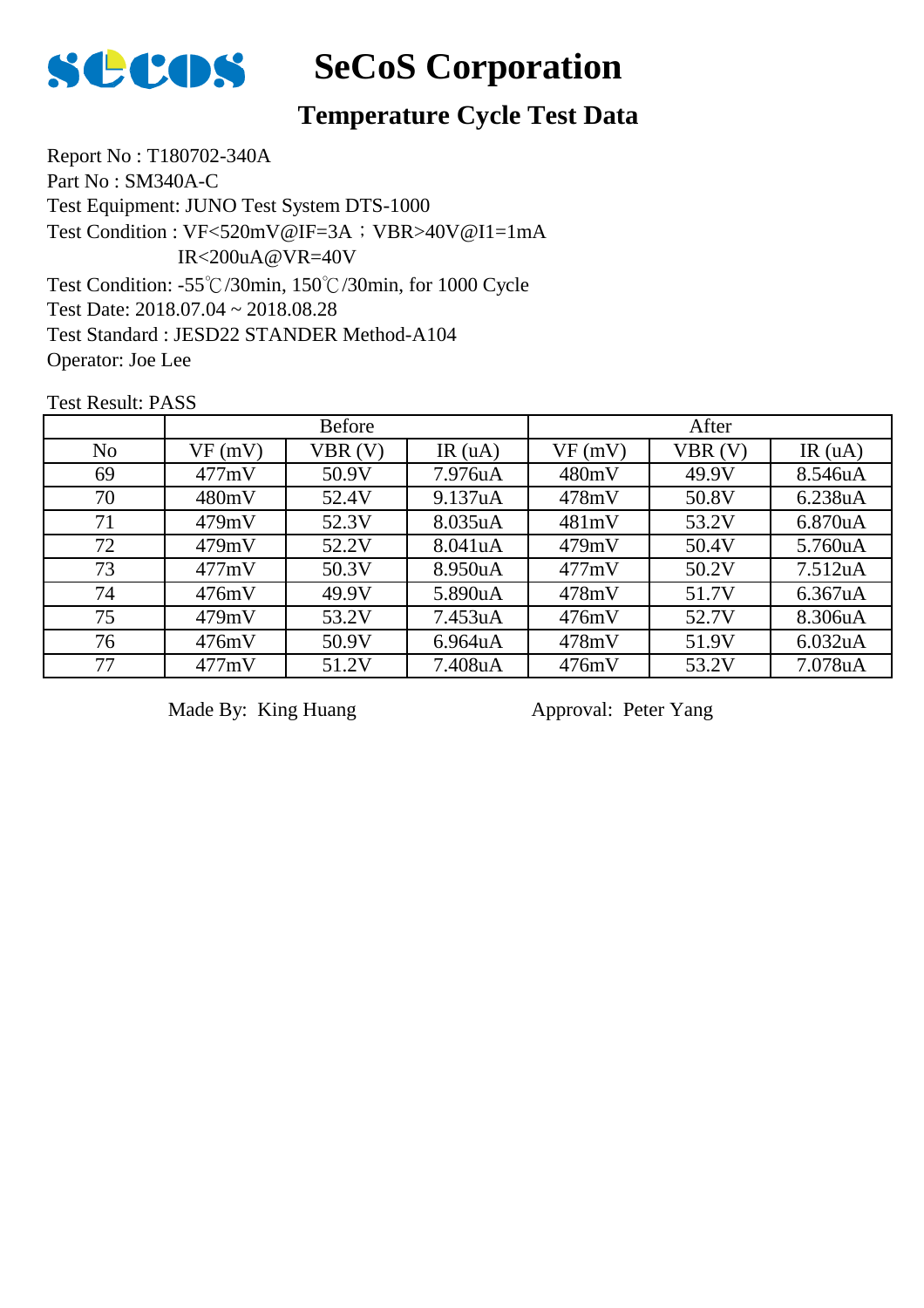

#### **High Temperature High Humidity Test Data**

Report No : T180702-340A Part No : SM340A-C Test Equipment: JUNO Test System DTS-1000 Test Condition: 85±2℃, 85±5%RH, 1000Hrs Test Date: 2018.07.10 ~ 2018.08.21 Test Standard : JESD22 STANDER Method-A101 Operator: Joe Lee Test Condition : VF<520mV@IF=3A; VBR>40V@I1=1mA IR<200uA@VR=40V

| <b>Before</b>   |        |        | After                |        |        |                      |
|-----------------|--------|--------|----------------------|--------|--------|----------------------|
| N <sub>o</sub>  | VF(mV) | VBR(V) | IR(uA)               | VF(mV) | VBR(V) | IR(uA)               |
| 1               | 477mV  | 49.8V  | 7.970uA              | 478mV  | 51.9V  | 6.539uA              |
| $\overline{2}$  | 476mV  | 50.9V  | 8.273uA              | 478mV  | 52.5V  | 7.833uA              |
| 3               | 478mV  | 52.5V  | 5.885uA              | 481mV  | 50.9V  | 9.297uA              |
| $\overline{4}$  | 476mV  | 50.1V  | 9.767uA              | 478mV  | 53.6V  | 9.644uA              |
| 5               | 476mV  | 52.9V  | 6.890uA              | 477mV  | 53.3V  | 7.007uA              |
| 6               | 477mV  | 52.9V  | 8.396uA              | 479mV  | 52.9V  | 9.893uA              |
| $\overline{7}$  | 479mV  | 52.8V  | 6.852uA              | 478mV  | 53.5V  | 5.607uA              |
| 8               | 478mV  | 49.8V  | 5.738uA              | 479mV  | 51.0V  | 7.621uA              |
| 9               | 479mV  | 49.7V  | 9.896uA              | 479mV  | 51.6V  | 6.081uA              |
| 10              | 480mV  | 52.7V  | 6.734uA              | 481mV  | 52.0V  | 8.743uA              |
| 11              | 476mV  | 52.9V  | 5.884uA              | 478mV  | 50.3V  | 5.721uA              |
| 12              | 480mV  | 49.9V  | 8.344uA              | 478mV  | 51.1V  | 8.283uA              |
| 13              | 479mV  | 53.4V  | 6.384uA              | 479mV  | 50.4V  | 8.563uA              |
| 14              | 479mV  | 51.1V  | 7.163uA              | 476mV  | 53.4V  | 8.931uA              |
| 15              | 479mV  | 52.5V  | 5.690uA              | 480mV  | 53.4V  | 7.602uA              |
| 16              | 480mV  | 53.0V  | 8.385uA              | 477mV  | 52.7V  | 9.349uA              |
| 17              | 476mV  | 50.4V  | 7.895uA              | 481mV  | 52.0V  | 5.838uA              |
| 18              | 478mV  | 51.4V  | 6.620 <sub>u</sub> A | 480mV  | 52.3V  | 5.663uA              |
| 19              | 477mV  | 52.1V  | 9.003uA              | 478mV  | 52.2V  | 8.824uA              |
| 20              | 479mV  | 51.3V  | 7.689uA              | 480mV  | 52.6V  | 6.392uA              |
| 21              | 478mV  | 50.0V  | 8.610uA              | 477mV  | 53.1V  | 7.709uA              |
| 22              | 480mV  | 50.2V  | 7.648uA              | 476mV  | 53.5V  | 5.719uA              |
| 23              | 478mV  | 52.4V  | 5.705uA              | 476mV  | 53.1V  | 7.498uA              |
| 24              | 477mV  | 50.3V  | 7.800uA              | 477mV  | 51.4V  | 5.831uA              |
| 25              | 477mV  | 52.9V  | 8.760uA              | 477mV  | 50.5V  | 7.867uA              |
| $\overline{26}$ | 477mV  | 53.5V  | 6.636uA              | 480mV  | 51.5V  | 7.203uA              |
| 27              | 480mV  | 53.4V  | 9.858uA              | 480mV  | 51.2V  | 7.979uA              |
| 28              | 476mV  | 52.5V  | 7.871uA              | 480mV  | 52.1V  | 9.225 <sub>u</sub> A |
| 29              | 478mV  | 51.2V  | 9.861uA              | 479mV  | 53.7V  | 8.015uA              |
| 30              | 478mV  | 53.2V  | 7.115uA              | 478mV  | 53.1V  | 9.222uA              |
| 31              | 480mV  | 53.1V  | 7.420uA              | 477mV  | 53.3V  | 7.049uA              |
| 32              | 478mV  | 50.0V  | 9.119uA              | 476mV  | 50.9V  | 9.506uA              |
| 33              | 477mV  | 53.3V  | 9.318uA              | 478mV  | 52.9V  | 8.528uA              |
| 34              | 476mV  | 53.5V  | 9.619uA              | 480mV  | 50.7V  | 9.094uA              |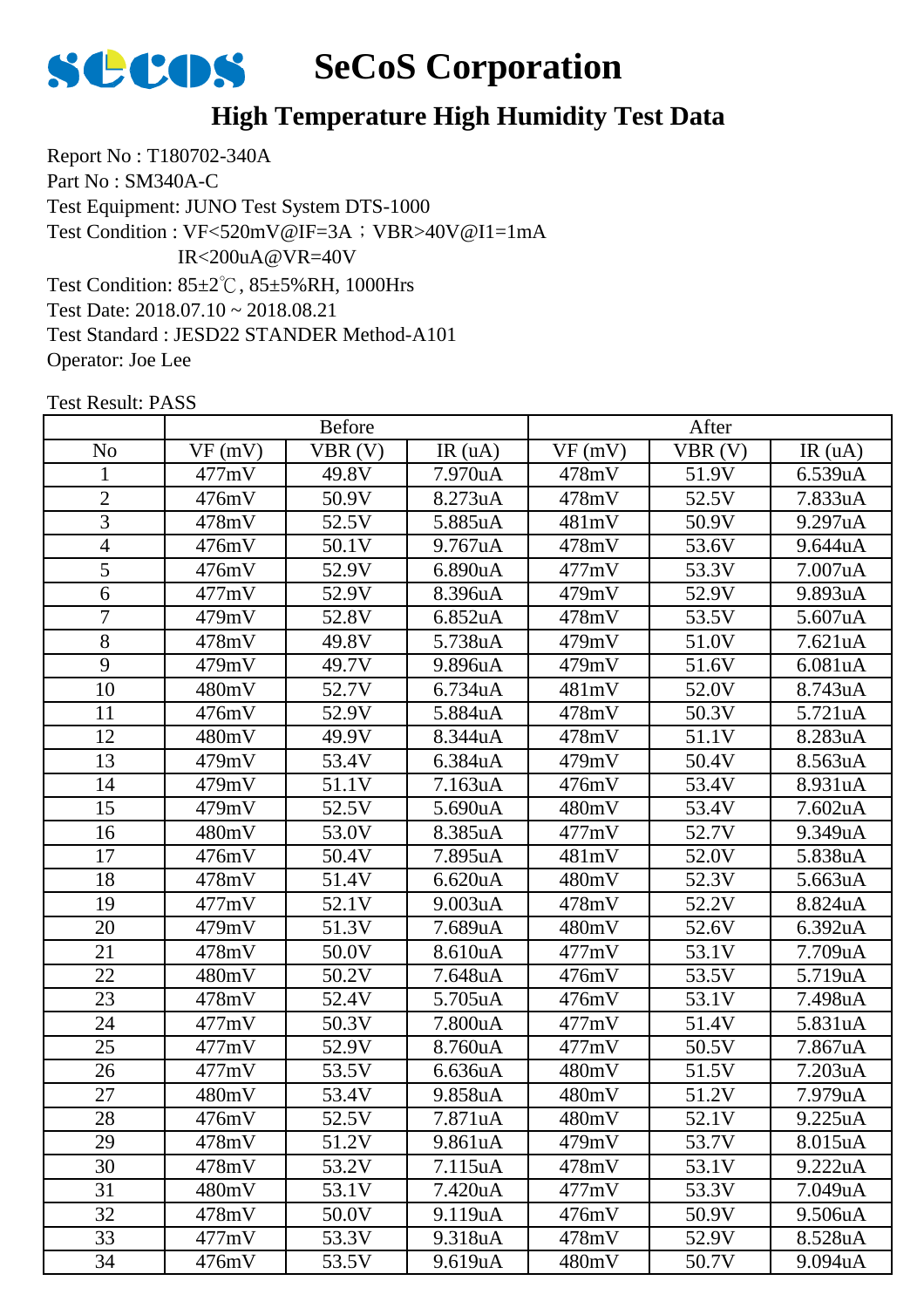

#### **High Temperature High Humidity Test Data**

Report No : T180702-340A Part No : SM340A-C Test Equipment: JUNO Test System DTS-1000 Test Condition: 85±2℃, 85±5%RH, 1000Hrs Test Date: 2018.07.10 ~ 2018.08.21 Test Standard : JESD22 STANDER Method-A101 Operator: Joe Lee Test Condition : VF<520mV@IF=3A; VBR>40V@I1=1mA IR<200uA@VR=40V

|                | <b>Before</b> |        |         | After  |        |         |
|----------------|---------------|--------|---------|--------|--------|---------|
| N <sub>o</sub> | VF(mV)        | VBR(V) | IR(uA)  | VF(mV) | VBR(V) | IR(uA)  |
| 35             | 480mV         | 51.2V  | 9.757uA | 479mV  | 49.7V  | 5.808uA |
| 36             | 478mV         | 50.4V  | 6.991uA | 476mV  | 51.5V  | 6.253uA |
| 37             | 479mV         | 53.6V  | 6.112uA | 477mV  | 50.2V  | 8.686uA |
| 38             | 478mV         | 53.1V  | 8.850uA | 480mV  | 51.3V  | 7.718uA |
| 39             | 476mV         | 51.8V  | 9.136uA | 476mV  | 50.7V  | 8.816uA |
| 40             | 480mV         | 53.7V  | 9.347uA | 479mV  | 50.4V  | 8.079uA |
| 41             | 480mV         | 51.0V  | 6.545uA | 478mV  | 53.7V  | 8.293uA |
| 42             | 476mV         | 51.6V  | 7.989uA | 481mV  | 49.8V  | 9.220uA |
| 43             | 479mV         | 51.8V  | 8.224uA | 479mV  | 51.7V  | 6.261uA |
| 44             | 479mV         | 52.6V  | 5.619uA | 480mV  | 51.6V  | 8.686uA |
| 45             | 478mV         | 49.9V  | 6.820uA | 476mV  | 50.8V  | 8.184uA |
| 46             | 477mV         | 52.1V  | 6.402uA | 481mV  | 51.3V  | 5.627uA |
| 47             | 480mV         | 50.7V  | 6.446uA | 479mV  | 52.3V  | 9.156uA |
| 48             | 476mV         | 50.1V  | 6.367uA | 477mV  | 53.6V  | 7.453uA |
| 49             | 477mV         | 50.3V  | 9.765uA | 477mV  | 53.3V  | 9.555uA |
| 50             | 479mV         | 53.4V  | 8.268uA | 478mV  | 53.2V  | 5.846uA |
| 51             | 479mV         | 49.8V  | 7.411uA | 480mV  | 52.4V  | 8.338uA |
| 52             | 478mV         | 50.5V  | 7.006uA | 477mV  | 50.5V  | 8.412uA |
| 53             | 476mV         | 53.2V  | 9.294uA | 479mV  | 51.6V  | 7.581uA |
| 54             | 477mV         | 52.0V  | 7.187uA | 479mV  | 50.1V  | 7.356uA |
| 55             | 478mV         | 50.6V  | 9.047uA | 476mV  | 53.5V  | 7.538uA |
| 56             | 479mV         | 51.3V  | 8.584uA | 478mV  | 52.3V  | 7.184uA |
| 57             | 480mV         | 51.9V  | 6.340uA | 480mV  | 53.2V  | 6.290uA |
| 58             | 480mV         | 53.2V  | 8.221uA | 478mV  | 52.5V  | 8.632uA |
| 59             | 479mV         | 50.5V  | 7.772uA | 477mV  | 52.5V  | 7.898uA |
| 60             | 479mV         | 51.4V  | 6.120uA | 479mV  | 52.7V  | 8.587uA |
| 61             | 476mV         | 51.4V  | 9.538uA | 480mV  | 49.8V  | 9.715uA |
| 62             | 477mV         | 52.1V  | 6.727uA | 476mV  | 50.0V  | 5.895uA |
| 63             | 478mV         | 52.5V  | 8.451uA | 479mV  | 50.7V  | 6.111uA |
| 64             | 477mV         | 53.3V  | 8.119uA | 477mV  | 50.0V  | 7.580uA |
| 65             | 478mV         | 50.8V  | 5.948uA | 478mV  | 51.3V  | 7.561uA |
| 66             | 477mV         | 52.3V  | 7.418uA | 479mV  | 51.6V  | 6.522uA |
| 67             | 479mV         | 53.4V  | 8.398uA | 480mV  | 52.9V  | 8.296uA |
| 68             | 477mV         | 51.8V  | 6.022uA | 478mV  | 49.9V  | 6.689uA |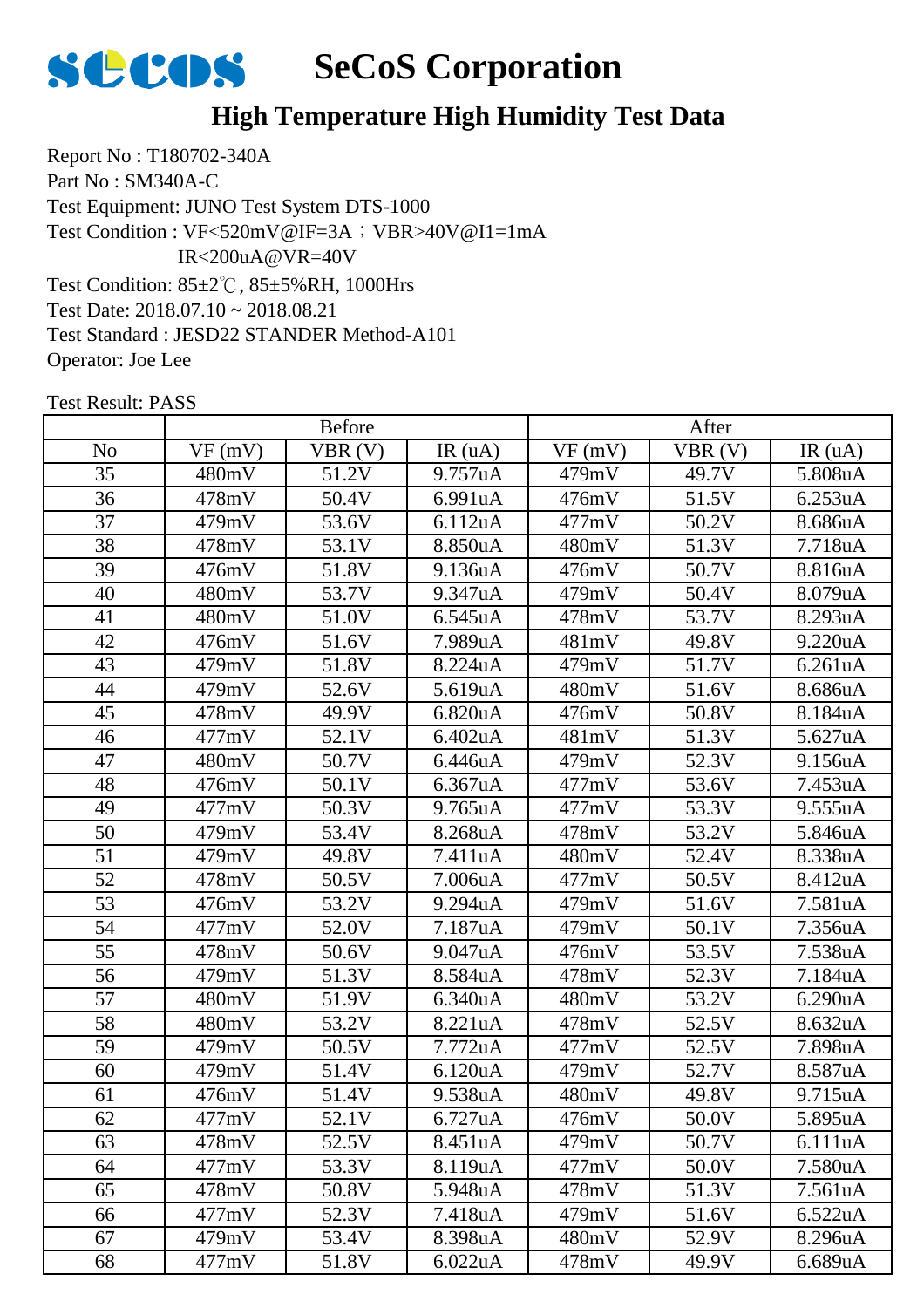

#### **High Temperature High Humidity Test Data**

Report No : T180702-340A Part No : SM340A-C Test Equipment: JUNO Test System DTS-1000 Test Condition: 85±2℃, 85±5%RH, 1000Hrs Test Date: 2018.07.10 ~ 2018.08.21 Test Standard : JESD22 STANDER Method-A101 Operator: Joe Lee Test Condition : VF<520mV@IF=3A; VBR>40V@I1=1mA IR<200uA@VR=40V

Test Result: PASS

|                |        | <b>Before</b> |                      |        | After  |                      |
|----------------|--------|---------------|----------------------|--------|--------|----------------------|
| N <sub>o</sub> | VF(mV) | VBR(V)        | IR $(uA)$            | VF(mV) | VBR(V) | IR $(uA)$            |
| 69             | 480mV  | 52.9V         | 7.212 <sub>u</sub> A | 479mV  | 51.2V  | 7.606uA              |
| 70             | 478mV  | 52.1V         | 6.974uA              | 478mV  | 53.5V  | 6.996uA              |
| 71             | 480mV  | 49.7V         | 5.755uA              | 480mV  | 51.0V  | 7.602 <sub>u</sub> A |
| 72             | 477mV  | 50.5V         | 7.530uA              | 479mV  | 52.3V  | 7.121uA              |
| 73             | 477mV  | 51.7V         | 6.893uA              | 480mV  | 50.7V  | 5.764uA              |
| 74             | 477mV  | 50.6V         | 8.415uA              | 477mV  | 53.4V  | 5.917uA              |
| 75             | 476mV  | 52.9V         | 6.562uA              | 477mV  | 51.4V  | 7.945uA              |
| 76             | 478mV  | 53.1V         | 8.905uA              | 479mV  | 50.7V  | 7.476uA              |
| 77             | 481mV  | 51.8V         | 6.663uA              | 477mV  | 51.9V  | 9.832uA              |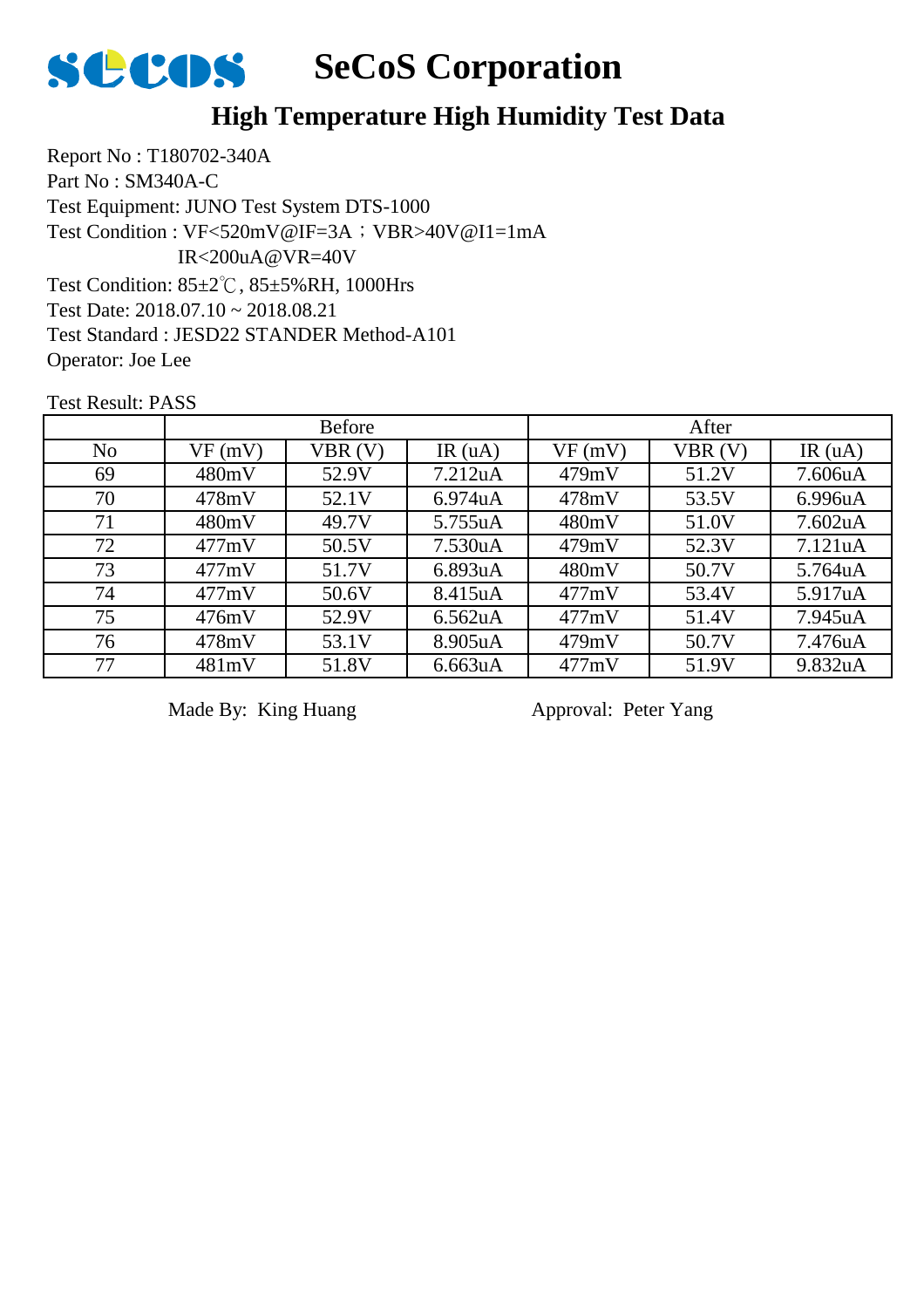

#### **High Temperature High Humidity Test Data**

Report No : T180702-340A Part No : SM340A-C Test Equipment: JUNO Test System DTS-1000 Test Condition: 85±2℃, 85±5%RH, 80%VR 1000Hrs Test Date: 2018.07.10 ~ 2018.08.21 Test Standard : JESD22 STANDER Method-A101 Operator: Joe Lee Test Condition : VF<520mV@IF=3A; VBR>40V@I1=1mA IR<200uA@VR=40V

|                |        | <b>Before</b> |                      |        | After  |         |
|----------------|--------|---------------|----------------------|--------|--------|---------|
| N <sub>o</sub> | VF(mV) | VBR(V)        | IR(uA)               | VF(mV) | VBR(V) | IR(uA)  |
| $\mathbf{1}$   | 478mV  | 50.3V         | 8.484uA              | 477mV  | 52.9V  | 9.659uA |
| $\overline{2}$ | 477mV  | 51.9V         | 5.885uA              | 478mV  | 50.5V  | 8.047uA |
| 3              | 477mV  | 52.3V         | 7.841uA              | 479mV  | 51.1V  | 6.162uA |
| $\overline{4}$ | 479mV  | 53.5V         | 8.797uA              | 480mV  | 50.0V  | 6.581uA |
| 5              | 477mV  | 51.5V         | 8.727uA              | 479mV  | 52.5V  | 9.348uA |
| 6              | 477mV  | 50.1V         | 7.575uA              | 476mV  | 52.9V  | 7.160uA |
| $\overline{7}$ | 478mV  | 52.4V         | 5.897uA              | 476mV  | 50.4V  | 8.432uA |
| 8              | 477mV  | 52.5V         | 6.598uA              | 478mV  | 50.6V  | 9.662uA |
| 9              | 477mV  | 49.9V         | 9.478uA              | 480mV  | 53.4V  | 7.417uA |
| 10             | 480mV  | 53.3V         | 7.817uA              | 477mV  | 50.9V  | 9.757uA |
| 11             | 478mV  | 49.7V         | 8.775uA              | 478mV  | 50.5V  | 7.389uA |
| 12             | 477mV  | 52.7V         | 9.632uA              | 476mV  | 53.4V  | 6.766uA |
| 13             | 478mV  | 49.9V         | 8.947uA              | 481mV  | 51.2V  | 8.191uA |
| 14             | 476mV  | 49.9V         | 9.895uA              | 478mV  | 52.4V  | 9.304uA |
| 15             | 478mV  | 51.7V         | 9.526uA              | 477mV  | 50.4V  | 5.700uA |
| 16             | 478mV  | 51.5V         | 6.567uA              | 477mV  | 51.0V  | 8.928uA |
| 17             | 479mV  | 52.0V         | 8.115uA              | 476mV  | 50.9V  | 9.212uA |
| 18             | 478mV  | 52.2V         | 7.124uA              | 481mV  | 51.3V  | 7.893uA |
| 19             | 480mV  | 52.8V         | 6.305uA              | 476mV  | 52.3V  | 9.357uA |
| 20             | 479mV  | 49.8V         | 7.185uA              | 478mV  | 52.0V  | 9.393uA |
| 21             | 477mV  | 49.8V         | 8.846uA              | 477mV  | 51.1V  | 6.558uA |
| 22             | 476mV  | 51.0V         | 9.884uA              | 478mV  | 49.9V  | 8.216uA |
| 23             | 478mV  | 51.6V         | 8.678uA              | 479mV  | 50.3V  | 6.046uA |
| 24             | 480mV  | 50.8V         | 7.361uA              | 479mV  | 52.0V  | 6.655uA |
| 25             | 479mV  | 50.1V         | 8.558uA              | 480mV  | 53.7V  | 8.434uA |
| 26             | 478mV  | 53.4V         | 5.822uA              | 480mV  | 52.0V  | 9.816uA |
| 27             | 478mV  | 50.9V         | 7.712uA              | 479mV  | 51.0V  | 6.680uA |
| 28             | 478mV  | 50.7V         | 6.228uA              | 480mV  | 52.7V  | 6.714uA |
| 29             | 477mV  | 50.6V         | 6.074 <sub>u</sub> A | 477mV  | 53.0V  | 6.849uA |
| 30             | 480mV  | 51.5V         | 8.704uA              | 480mV  | 52.4V  | 9.607uA |
| 31             | 477mV  | 51.3V         | 6.057uA              | 481mV  | 52.9V  | 6.373uA |
| 32             | 477mV  | 50.3V         | 8.486uA              | 481mV  | 51.2V  | 9.175uA |
| 33             | 479mV  | 51.6V         | 8.975uA              | 479mV  | 51.5V  | 9.635uA |
| 34             | 481mV  | 53.3V         | 9.748uA              | 478mV  | 53.2V  | 6.148uA |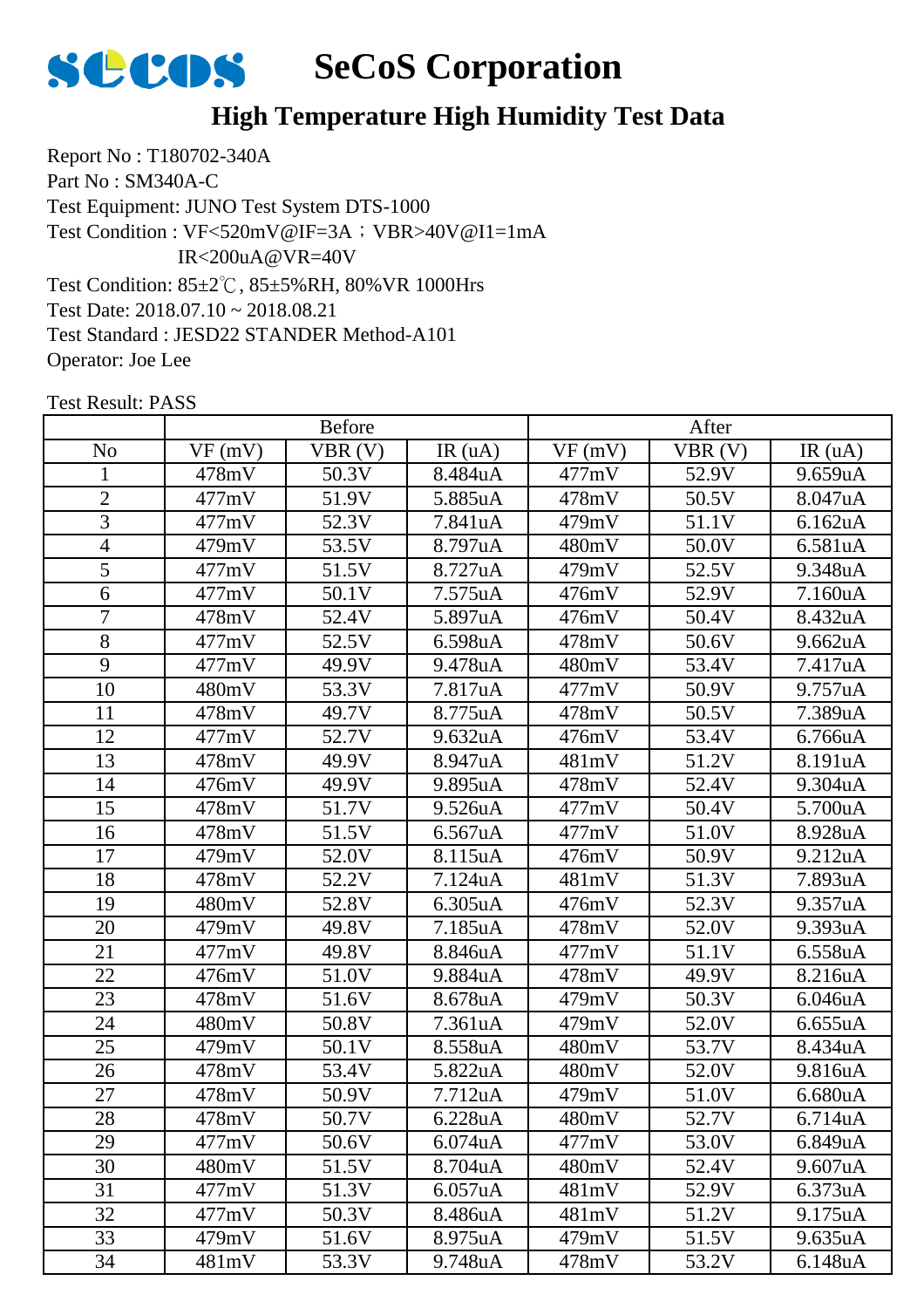

#### **High Temperature High Humidity Test Data**

Report No : T180702-340A Part No : SM340A-C Test Equipment: JUNO Test System DTS-1000 Test Condition: 85±2℃, 85±5%RH, 80%VR 1000Hrs Test Date: 2018.07.10 ~ 2018.08.21 Test Standard : JESD22 STANDER Method-A101 Operator: Joe Lee Test Condition : VF<520mV@IF=3A; VBR>40V@I1=1mA IR<200uA@VR=40V

|                 |        | <b>Before</b> |         |        | After  |         |
|-----------------|--------|---------------|---------|--------|--------|---------|
| No              | VF(mV) | VBR(V)        | IR(uA)  | VF(mV) | VBR(V) | IR(uA)  |
| 35              | 476mV  | 51.3V         | 6.334uA | 478mV  | 50.2V  | 8.909uA |
| 36              | 479mV  | 53.2V         | 7.956uA | 477mV  | 50.0V  | 5.890uA |
| 37              | 480mV  | 52.3V         | 5.891uA | 477mV  | 50.7V  | 7.864uA |
| 38              | 480mV  | 50.2V         | 7.100uA | 478mV  | 53.5V  | 6.303uA |
| 39              | 479mV  | 53.3V         | 9.698uA | 479mV  | 52.3V  | 6.307uA |
| 40              | 478mV  | 51.8V         | 8.504uA | 481mV  | 53.4V  | 9.198uA |
| 41              | 481mV  | 50.4V         | 6.242uA | 479mV  | 50.1V  | 8.112uA |
| 42              | 480mV  | 50.6V         | 5.833uA | 476mV  | 51.8V  | 8.436uA |
| 43              | 478mV  | 52.2V         | 7.999uA | 478mV  | 50.2V  | 7.491uA |
| 44              | 478mV  | 51.1V         | 7.330uA | 481mV  | 52.7V  | 5.954uA |
| 45              | 479mV  | 49.9V         | 6.692uA | 479mV  | 52.7V  | 6.834uA |
| 46              | 481mV  | 51.7V         | 9.787uA | 476mV  | 49.9V  | 7.801uA |
| 47              | 478mV  | 53.3V         | 6.924uA | 481mV  | 53.0V  | 8.104uA |
| 48              | 480mV  | 52.5V         | 8.625uA | 477mV  | 53.3V  | 6.992uA |
| 49              | 478mV  | 51.8V         | 8.259uA | 478mV  | 50.1V  | 7.169uA |
| 50              | 478mV  | 50.0V         | 9.661uA | 476mV  | 53.2V  | 8.856uA |
| 51              | 477mV  | 50.4V         | 8.140uA | 480mV  | 50.6V  | 9.567uA |
| 52              | 477mV  | 52.5V         | 7.221uA | 478mV  | 49.7V  | 8.357uA |
| $\overline{53}$ | 480mV  | 52.4V         | 8.542uA | 476mV  | 53.1V  | 6.952uA |
| 54              | 480mV  | 52.4V         | 9.627uA | 478mV  | 51.1V  | 5.851uA |
| 55              | 477mV  | 51.3V         | 8.098uA | 476mV  | 50.5V  | 7.117uA |
| 56              | 481mV  | 51.0V         | 9.040uA | 480mV  | 51.2V  | 6.234uA |
| 57              | 479mV  | 51.0V         | 8.659uA | 479mV  | 49.9V  | 8.782uA |
| 58              | 477mV  | 50.8V         | 8.419uA | 480mV  | 50.6V  | 5.759uA |
| 59              | 476mV  | 51.0V         | 7.520uA | 477mV  | 51.2V  | 6.406uA |
| 60              | 479mV  | 53.1V         | 7.480uA | 478mV  | 51.7V  | 8.419uA |
| 61              | 478mV  | 50.6V         | 9.723uA | 480mV  | 51.7V  | 8.527uA |
| 62              | 479mV  | 51.2V         | 5.798uA | 477mV  | 52.4V  | 6.999uA |
| 63              | 476mV  | 51.9V         | 8.473uA | 479mV  | 52.8V  | 7.020uA |
| 64              | 478mV  | 50.7V         | 9.209uA | 477mV  | 52.1V  | 7.424uA |
| 65              | 476mV  | 51.1V         | 6.495uA | 477mV  | 53.5V  | 5.900uA |
| 66              | 477mV  | 51.0V         | 9.746uA | 478mV  | 51.5V  | 9.294uA |
| 67              | 478mV  | 50.8V         | 8.118uA | 477mV  | 52.7V  | 9.121uA |
| 68              | 477mV  | 53.6V         | 8.426uA | 476mV  | 51.9V  | 9.639uA |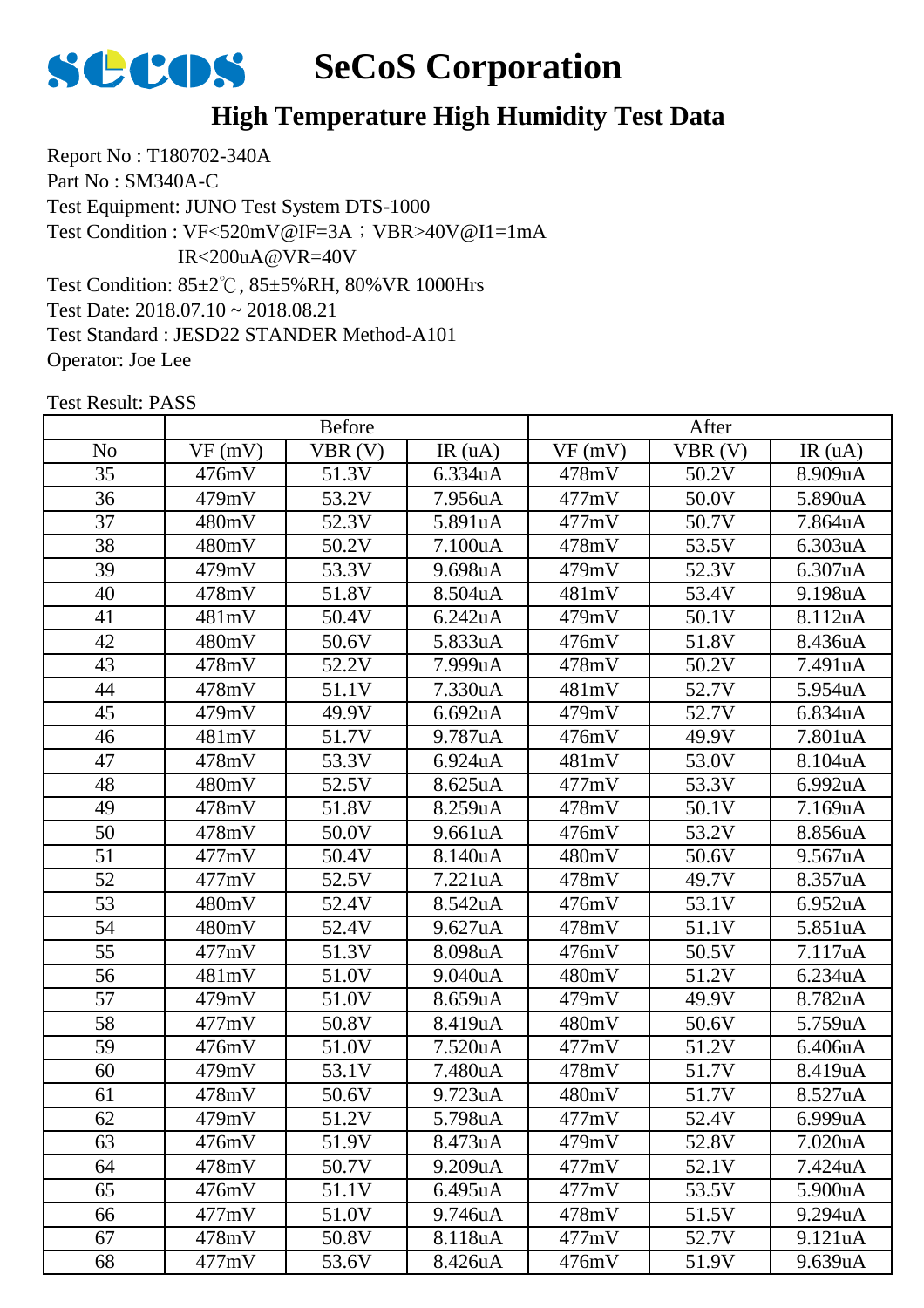

#### **High Temperature High Humidity Test Data**

Report No : T180702-340A Part No : SM340A-C Test Equipment: JUNO Test System DTS-1000 Test Condition: 85±2℃, 85±5%RH, 80%VR 1000Hrs Test Date: 2018.07.10 ~ 2018.08.21 Test Standard : JESD22 STANDER Method-A101 Operator: Joe Lee Test Condition : VF<520mV@IF=3A; VBR>40V@I1=1mA IR<200uA@VR=40V

Test Result: PASS

|                | <b>Before</b> |        |           | After  |        |           |
|----------------|---------------|--------|-----------|--------|--------|-----------|
| N <sub>o</sub> | VF(mV)        | VBR(V) | IR $(uA)$ | VF(mV) | VBR(V) | IR $(uA)$ |
| 69             | 477mV         | 49.7V  | 8.902uA   | 477mV  | 52.0V  | 8.414uA   |
| 70             | 480mV         | 50.5V  | 9.416uA   | 478mV  | 50.8V  | 5.815uA   |
| 71             | 480mV         | 52.2V  | 8.939uA   | 480mV  | 50.8V  | 5.896uA   |
| 72             | 479mV         | 53.4V  | 7.981uA   | 479mV  | 52.5V  | 5.863uA   |
| 73             | 480mV         | 52.2V  | 6.791uA   | 478mV  | 50.6V  | 7.592uA   |
| 74             | 480mV         | 53.5V  | 6.055uA   | 477mV  | 50.2V  | 8.174uA   |
| 75             | 477mV         | 51.3V  | 6.122uA   | 477mV  | 51.5V  | 8.796uA   |
| 76             | 476mV         | 53.3V  | 9.268uA   | 478mV  | 51.4V  | 9.026uA   |
| 77             | 480mV         | 53.0V  | 9.482uA   | 478mV  | 50.1V  | 6.422uA   |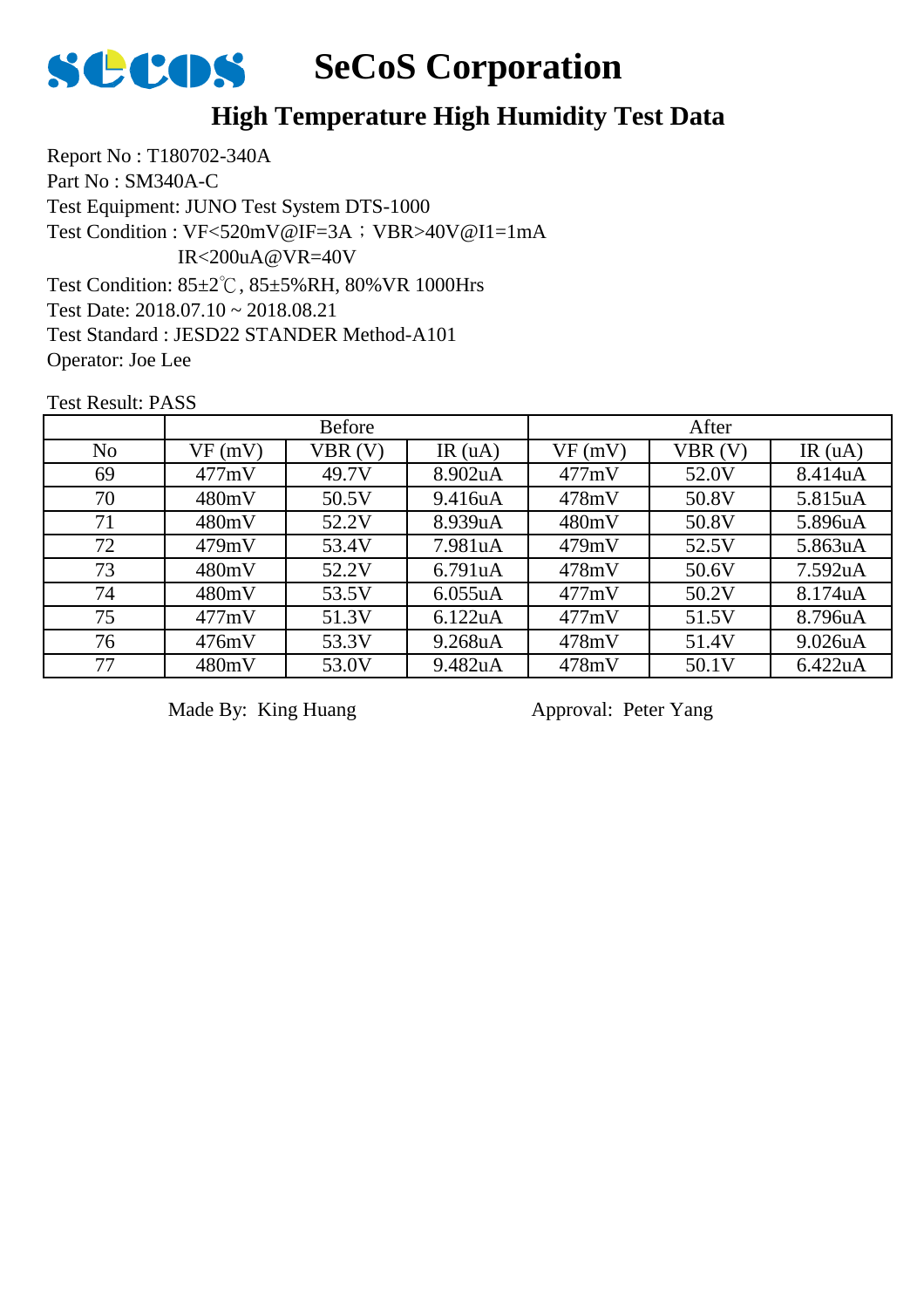

#### **Solderability Test Data**

Report No : T180702-340A Part No : SM340A-C Test Equipment: JUNO Test System DTS-1000 Test Condition:  $245 \pm 5^{\circ}$ C, 5Sec Test Date: 2018.08.27 Test Standard : JESD22 STANDER Method-B102 Operator: Joe Lee Test Condition : VF<520mV@IF=3A; VBR>40V@I1=1mA IR<200uA@VR=40V

Test Result: PASS

|                | <b>Before</b> |        |                      | After  |        |           |
|----------------|---------------|--------|----------------------|--------|--------|-----------|
| N <sub>o</sub> | VF(mV)        | VBR(V) | IR $(uA)$            | VF(mV) | VBR(V) | IR $(uA)$ |
|                | 481mV         | 51.7V  | 6.606uA              | 479mV  | 53.5V  | 6.685uA   |
| 2              | 479mV         | 50.8V  | 7.609uA              | 480mV  | 50.1V  | 8.986uA   |
| 3              | 476mV         | 53.3V  | 7.606 <sub>u</sub> A | 480mV  | 51.3V  | 8.079uA   |
| 4              | 476mV         | 52.2V  | 6.643uA              | 479mV  | 52.2V  | 8.142uA   |
| 5              | 477mV         | 52.3V  | 7.698uA              | 478mV  | 50.8V  | 9.342uA   |
| 6              | 480mV         | 50.8V  | 9.231 <sub>u</sub> A | 476mV  | 50.1V  | 6.360uA   |
| 7              | 480mV         | 52.2V  | 5.744uA              | 478mV  | 53.1V  | 5.986uA   |
| 8              | 477mV         | 51.3V  | 6.019uA              | 478mV  | 51.9V  | 6.051uA   |
| 9              | 478mV         | 51.2V  | 8.203uA              | 480mV  | 51.9V  | 9.558uA   |
| 10             | 479mV         | 52.0V  | 7.176 <sub>u</sub> A | 476mV  | 51.1V  | 8.788uA   |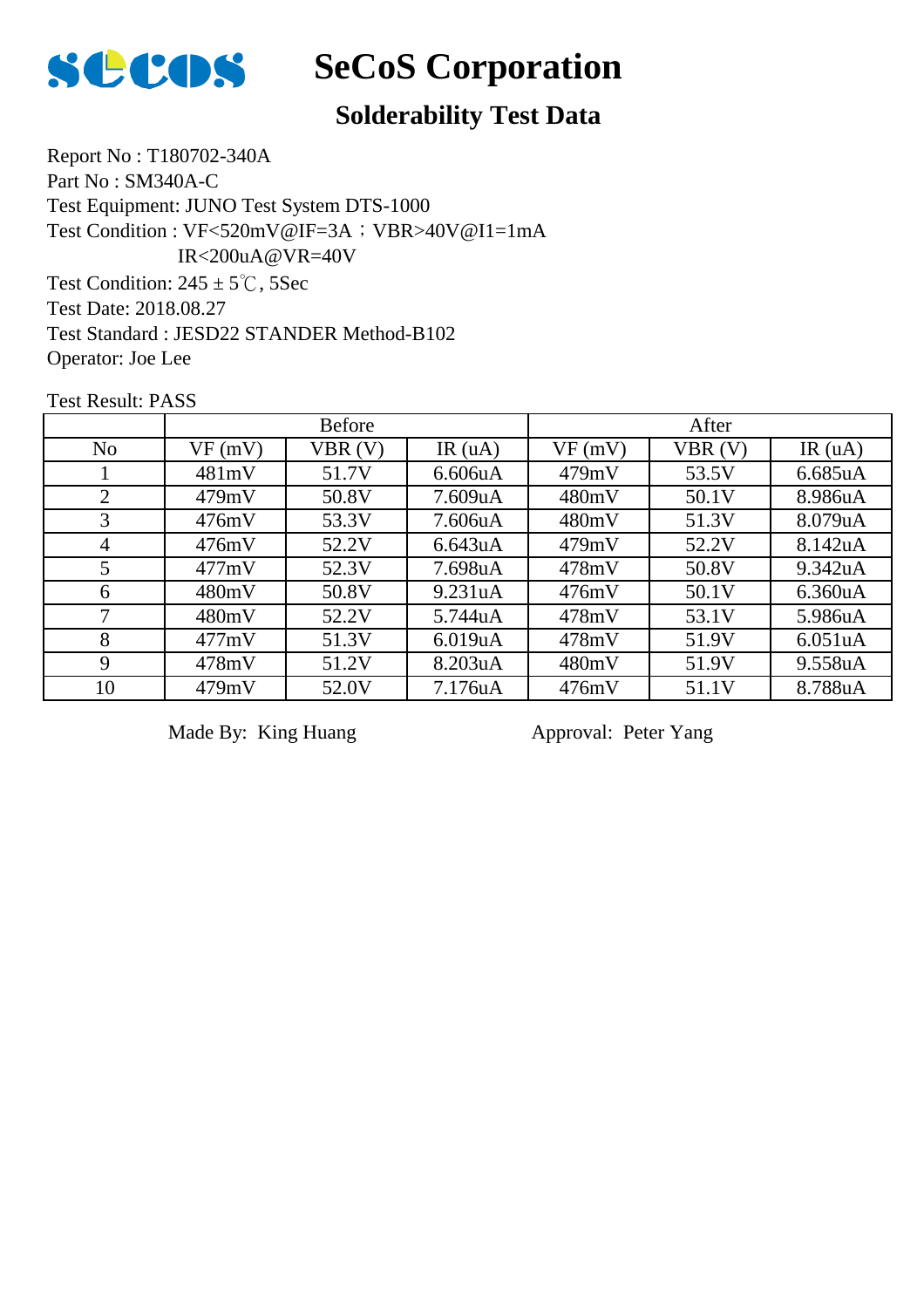

### **Reliability Testing Summary Report**

| Document No.: SL18-07-5100B<br>Date: 2018/08/31                                 |           |                                                                                                            |        |                                 |                                     |                        |            |  |  |
|---------------------------------------------------------------------------------|-----------|------------------------------------------------------------------------------------------------------------|--------|---------------------------------|-------------------------------------|------------------------|------------|--|--|
| <b>Test Item</b>                                                                | P/N       | <b>Test Condition</b>                                                                                      | (LTPD) | <b>Sample</b><br><b>Numbers</b> | <b>Allow Fall</b><br><b>Numbers</b> | Fall<br><b>Numbers</b> | Result     |  |  |
| <b>HTRB</b><br>High Temp<br><b>Reverse Bias</b>                                 | SM5100B-C | $100 \pm 5^{\circ}$ C, 80% VR,<br>$T=1000$ hrs                                                             |        | 77                              | $\mathbf 0$                         | $\boldsymbol{0}$       | <b>ACC</b> |  |  |
| <b>HTSL</b><br>High<br>Temperature<br>Storage Life                              | SM5100B-C | 150°C, T=1000hrs                                                                                           |        | 77                              | $\pmb{0}$                           | $\pmb{0}$              | <b>ACC</b> |  |  |
| <b>PCT</b><br>Pressure Cooker<br>Test                                           | SM5100B-C | 121°C, 29.7PSIG,<br>168hrs                                                                                 |        | 77                              | $\pmb{0}$                           | $\boldsymbol{0}$       | <b>ACC</b> |  |  |
| <b>TCT</b><br>Temperature<br><b>Cycle Test</b>                                  | SM5100B-C | $-55^{\circ}$ C/30min,<br>150℃/30min,<br>For 1000 Cycle                                                    |        | 77                              | $\boldsymbol{0}$                    | $\pmb{0}$              | <b>ACC</b> |  |  |
| <b>THT</b><br>High<br>Temperature<br><b>High Humidity</b><br>Test               | SM5100B-C | $85 \pm 2^{\circ}$ C, RH= $85 \pm 5\%$ ,<br>1000hrs                                                        |        | 77                              | $\boldsymbol{0}$                    | $\boldsymbol{0}$       | ACC        |  |  |
| H3TRB<br><b>High Temper</b><br><b>High Humidity</b><br><b>Reverse Bies Test</b> | SM5100B-C | $85 \pm 2^{\circ}$ C, RH= $85 \pm 5\%$ ,<br>80% VR, 1000hrs                                                |        | 77                              | $\boldsymbol{0}$                    | $\pmb{0}$              | <b>ACC</b> |  |  |
| Solderability                                                                   | SM5100B-C | $245 \pm 5^{\circ}$ C, 5Sec the<br>inspected area of each<br>lead must have 95%<br>solder coverage minimum |        | 10                              | 0                                   | 0                      | <b>ACC</b> |  |  |
|                                                                                 |           |                                                                                                            |        |                                 |                                     |                        |            |  |  |
|                                                                                 |           |                                                                                                            |        |                                 |                                     |                        |            |  |  |
| Judgment:                                                                       |           |                                                                                                            |        |                                 |                                     |                        |            |  |  |
| qualified                                                                       |           | $\Box$ unqualified<br>Testing Start Date: 2018.07.01 Testing End Date: 2018.08.31                          |        |                                 |                                     |                        |            |  |  |
|                                                                                 |           |                                                                                                            |        |                                 |                                     |                        |            |  |  |
| <b>Tester: King Huang</b><br>Approval: Peter Yang                               |           |                                                                                                            |        |                                 |                                     |                        |            |  |  |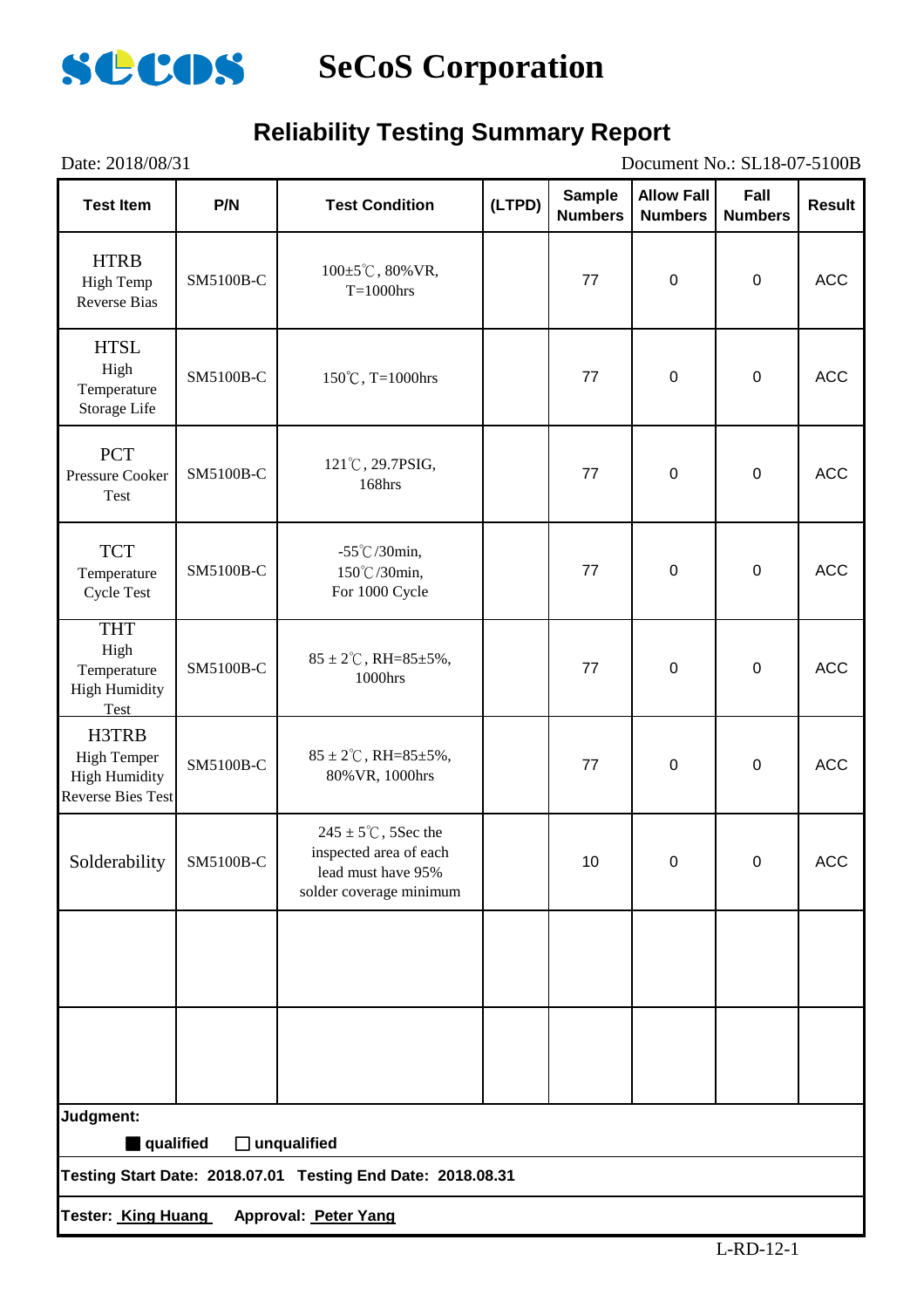

#### **Electrical Test Data**

Report No : T180702-5100B Part No : SM5100B-C Test Equipment: JUNO Test System DTS-1000 Test Condition : VF<820mV@IF=5A; VBR>100V@I1=1mA IR<100uA@VR=100V

Test Condition: 25℃ Test Date: 2018.07.02 Test Standard : Specifications Operator: Joe Lee

| <b>Test Result: PASS</b> |        |        |            |
|--------------------------|--------|--------|------------|
| N <sub>o</sub>           | VF(mV) | VBR(V) | IR(uA)     |
| 1                        | 748mV  | 120.9V | $0.020$ uA |
| $\overline{2}$           | 749mV  | 119.2V | 0.272uA    |
| 3                        | 742mV  | 116.9V | 0.219uA    |
| $\overline{4}$           | 753mV  | 118.3V | 0.228uA    |
| $\overline{5}$           | 741mV  | 117.9V | 0.183uA    |
| 6                        | 745mV  | 118.0V | 0.185uA    |
| $\overline{7}$           | 745mV  | 119.6V | 0.230uA    |
| 8                        | 750mV  | 119.9V | 0.233uA    |
| 9                        | 753mV  | 116.8V | 0.248uA    |
| 10                       | 754mV  | 117.6V | 0.174uA    |
| 11                       | 746mV  | 118.7V | 0.241uA    |
| 12                       | 753mV  | 117.8V | 0.262uA    |
| 13                       | 742mV  | 120.8V | $0.195$ uA |
| 14                       | 750mV  | 115.3V | 0.189uA    |
| 15                       | 751mV  | 119.8V | 0.241uA    |
| 16                       | 747mV  | 120.8V | 0.257uA    |
| 17                       | 744mV  | 121.0V | 0.198uA    |
| 18                       | 746mV  | 118.1V | $0.264$ uA |
| 19                       | 740mV  | 117.5V | 0.209uA    |
| 20                       | 748mV  | 117.8V | 0.235uA    |
| 21                       | 746mV  | 119.6V | 0.239uA    |
| 22                       | 745mV  | 115.9V | 0.181uA    |
| 23                       | 743mV  | 118.7V | 0.173uA    |
| 24                       | 749mV  | 118.2V | 0.245uA    |
| 25                       | 746mV  | 117.5V | 0.207uA    |
| 26                       | 752mV  | 117.0V | 0.219uA    |
| 27                       | 740mV  | 118.1V | 0.206uA    |
| 28                       | 754mV  | 116.6V | 0.158uA    |
| 29                       | 744mV  | 117.1V | 0.168uA    |
| 30                       | 746mV  | 115.1V | 0.278uA    |
| 31                       | 751mV  | 120.6V | 0.268uA    |
| 32                       | 751mV  | 120.8V | 0.222uA    |
| 33                       | 740mV  | 118.7V | 0.188uA    |
| 34                       | 753mV  | 118.3V | 0.260uA    |

35 | 751mV | 115.6V | 0.189uA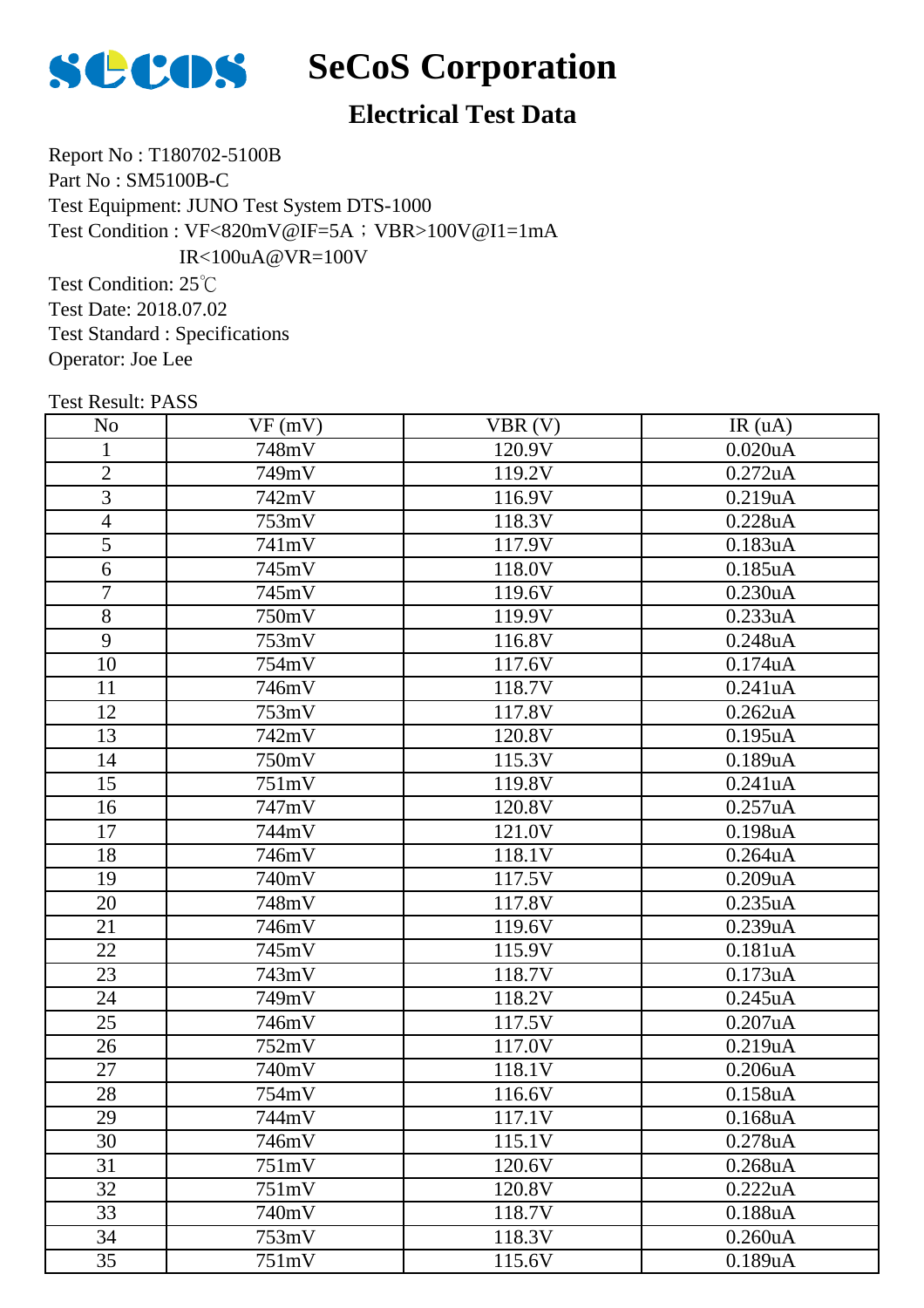

#### **Electrical Test Data**

Report No : T180702-5100B Part No : SM5100B-C Test Equipment: JUNO Test System DTS-1000 Test Condition : VF<820mV@IF=5A; VBR>100V@I1=1mA IR<100uA@VR=100V

Test Condition: 25℃ Test Date: 2018.07.02 Test Standard : Specifications Operator: Joe Lee

| <b>Test Result: PASS</b> |        |        |            |
|--------------------------|--------|--------|------------|
| N <sub>0</sub>           | VF(mV) | VBR(V) | IR(uA)     |
| 36                       | 749mV  | 120.0V | 0.169uA    |
| 37                       | 742mV  | 120.0V | $0.267$ uA |
| 38                       | 754mV  | 119.0V | 0.248uA    |
| 39                       | 753mV  | 120.8V | 0.172uA    |
| 40                       | 752mV  | 118.2V | 0.158uA    |
| 41                       | 754mV  | 120.6V | 0.282uA    |
| 42                       | 745mV  | 119.8V | 0.151uA    |
| 43                       | 751mV  | 116.5V | $0.195$ uA |
| 44                       | 742mV  | 116.5V | 0.221uA    |
| 45                       | 749mV  | 118.2V | 0.172uA    |
| 46                       | 744mV  | 116.0V | $0.268$ uA |
| 47                       | 745mV  | 119.3V | $0.268$ uA |
| 48                       | 749mV  | 117.4V | 0.160uA    |
| 49                       | 748mV  | 119.3V | 0.167uA    |
| 50                       | 747mV  | 118.5V | 0.187uA    |
| 51                       | 750mV  | 116.9V | $0.201$ uA |
| 52                       | 742mV  | 116.7V | 0.242uA    |
| 53                       | 746mV  | 115.9V | 0.269uA    |
| 54                       | 741mV  | 118.1V | 0.178uA    |
| 55                       | 744mV  | 115.7V | 0.160uA    |
| 56                       | 755mV  | 115.2V | 0.183uA    |
| 57                       | 748mV  | 117.9V | 0.249uA    |
| 58                       | 743mV  | 116.2V | 0.231uA    |
| 59                       | 746mV  | 116.5V | 0.278uA    |
| 60                       | 748mV  | 115.1V | 0.170uA    |
| 61                       | 748mV  | 115.3V | 0.151uA    |
| 62                       | 751mV  | 118.4V | $0.268$ uA |
| 63                       | 752mV  | 119.9V | 0.186uA    |
| 64                       | 755mV  | 118.8V | 0.208uA    |
| 65                       | 744mV  | 115.2V | $0.165$ uA |
| 66                       | 752mV  | 118.1V | 0.237uA    |
| 67                       | 747mV  | 116.2V | 0.272uA    |
| 68                       | 747mV  | 118.2V | 0.204uA    |
| 69                       | 750mV  | 119.2V | 0.261uA    |

70 | 750mV | 117.9V | 0.208uA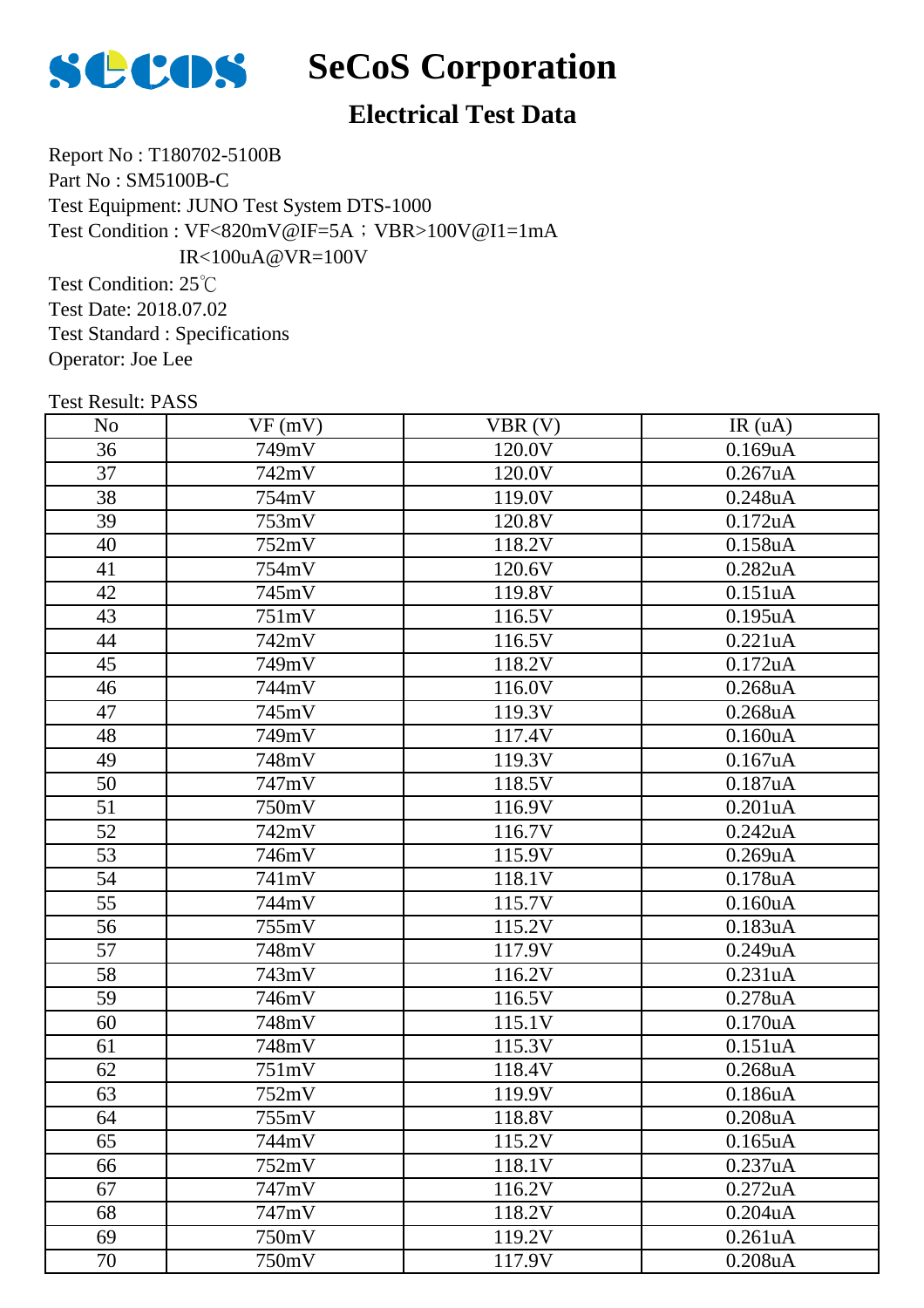

#### **Electrical Test Data**

Report No : T180702-5100B Part No : SM5100B-C Test Equipment: JUNO Test System DTS-1000 Test Condition : VF<820mV@IF=5A; VBR>100V@I1=1mA IR<100uA@VR=100V

Test Condition: 25℃ Test Date: 2018.07.02 Test Standard : Specifications Operator: Joe Lee

Test Result: PASS

| N <sub>o</sub> | VF(mV) | VBR(V) | IR(uA)  |
|----------------|--------|--------|---------|
| 71             | 752mV  | 119.8V | 0.199uA |
| 72             | 741mV  | 119.0V | 0.188uA |
| 73             | 746mV  | 116.0V | 0.254uA |
| 74             | 742mV  | 117.3V | 0.207uA |
| 75             | 753mV  | 120.8V | 0.220uA |
| 76             | 745mV  | 115.6V | 0.168uA |
| 77             | 742mV  | 116.8V | 0.216uA |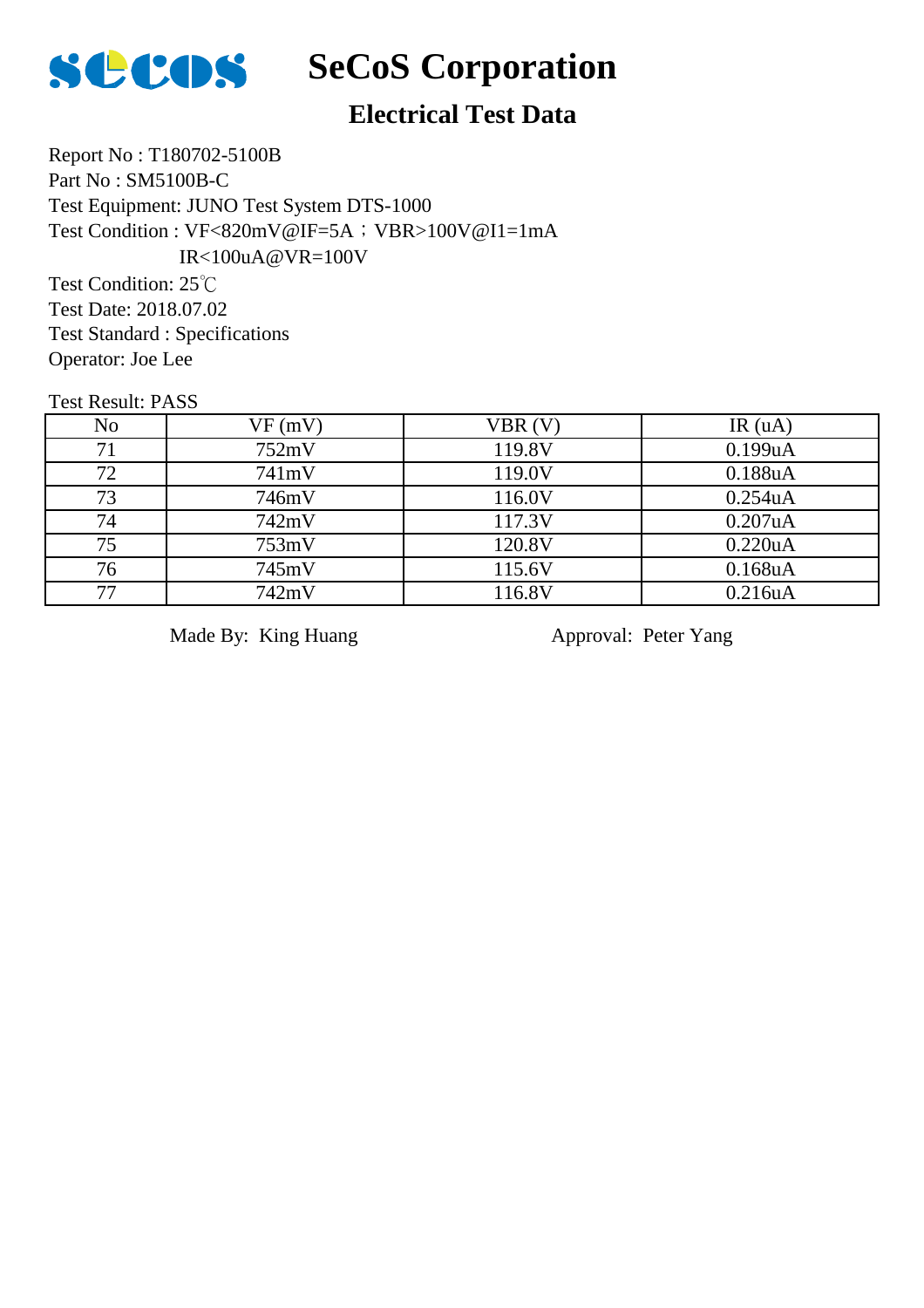

Report No : T180702-5100B Part No : SM5100B-C Test Equipment: JUNO Test System DTS-1000 Test Condition: 100±5℃, 80%VR, T=1000hrs Test Date: 2018.07.03 ~ 2018.08.14 Test Standard : JESD22 STANDER Method-A108 Operator: Joe Lee Test Condition : VF<820mV@IF=5A; VBR>100V@I1=1mA IR<100uA@VR=100V

|                |        | <b>Before</b> |                      |        | After  |                      |
|----------------|--------|---------------|----------------------|--------|--------|----------------------|
| N <sub>0</sub> | VF(mV) | VBR(V)        | IR(uA)               | VF(mV) | VBR(V) | IR(uA)               |
| $\mathbf{1}$   | 745mV  | 117.2V        | 0.017uA              | 743mV  | 117.6V | 0.021uA              |
| $\overline{2}$ | 742mV  | 118.9V        | 0.252uA              | 742mV  | 118.1V | 0.270uA              |
| 3              | 754mV  | 119.5V        | 0.228uA              | 754mV  | 119.2V | 0.153uA              |
| 4              | 750mV  | 120.4V        | 0.231uA              | 755mV  | 115.5V | 0.164uA              |
| 5              | 754mV  | 119.3V        | 0.205uA              | 753mV  | 117.6V | 0.238uA              |
| 6              | 742mV  | 120.8V        | 0.265uA              | 755mV  | 119.0V | 0.181uA              |
| $\overline{7}$ | 746mV  | 117.6V        | 0.257uA              | 742mV  | 116.6V | 0.251uA              |
| 8              | 750mV  | 120.5V        | 0.161uA              | 745mV  | 118.8V | 0.199uA              |
| 9              | 746mV  | 118.6V        | 0.208uA              | 752mV  | 118.0V | 0.154uA              |
| 10             | 749mV  | 117.0V        | 0.250uA              | 740mV  | 120.5V | 0.224uA              |
| 11             | 746mV  | 120.5V        | 0.258uA              | 754mV  | 117.8V | 0.180 <sub>u</sub> A |
| 12             | 748mV  | 118.4V        | 0.163uA              | 741mV  | 116.4V | 0.288uA              |
| 13             | 754mV  | 115.7V        | 0.170uA              | 752mV  | 119.4V | 0.245uA              |
| 14             | 746mV  | 119.4V        | 0.173uA              | 741mV  | 119.1V | 0.195uA              |
| 15             | 755mV  | 115.6V        | 0.154uA              | 750mV  | 116.5V | 0.264uA              |
| 16             | 743mV  | 119.1V        | 0.234uA              | 752mV  | 118.5V | 0.222uA              |
| 17             | 746mV  | 117.0V        | 0.176uA              | 744mV  | 116.9V | 0.259uA              |
| 18             | 753mV  | 120.0V        | 0.171uA              | 749mV  | 115.3V | 0.267uA              |
| 19             | 746mV  | 116.4V        | 0.171uA              | 749mV  | 116.1V | 0.216uA              |
| 20             | 754mV  | 117.6V        | 0.260uA              | 743mV  | 119.1V | 0.191uA              |
| 21             | 741mV  | 119.5V        | 0.178uA              | 755mV  | 117.4V | 0.260uA              |
| 22             | 741mV  | 117.6V        | 0.164uA              | 754mV  | 120.2V | 0.152uA              |
| 23             | 748mV  | 118.8V        | 0.183uA              | 743mV  | 119.4V | 0.266uA              |
| 24             | 743mV  | 120.7V        | 0.271uA              | 743mV  | 118.0V | 0.215uA              |
| 25             | 742mV  | 115.5V        | 0.267uA              | 749mV  | 120.2V | 0.275uA              |
| 26             | 752mV  | 118.1V        | 0.228uA              | 744mV  | 121.0V | 0.169uA              |
| 27             | 741mV  | 119.3V        | 0.171uA              | 746mV  | 118.9V | 0.194uA              |
| 28             | 741mV  | 116.6V        | 0.272uA              | 753mV  | 116.2V | 0.197uA              |
| 29             | 740mV  | 117.7V        | 0.236 <sub>u</sub> A | 743mV  | 117.9V | 0.229uA              |
| 30             | 754mV  | 116.3V        | 0.187uA              | 744mV  | 117.3V | 0.268uA              |
| 31             | 754mV  | 115.4V        | 0.220uA              | 754mV  | 117.0V | 0.206uA              |
| 32             | 752mV  | 116.7V        | 0.195uA              | 744mV  | 116.4V | 0.251uA              |
| 33             | 755mV  | 115.1V        | $0.205$ uA           | 754mV  | 118.9V | 0.260uA              |
| 34             | 745mV  | 118.9V        | $0.204$ u $A$        | 741mV  | 120.2V | $0.164$ uA           |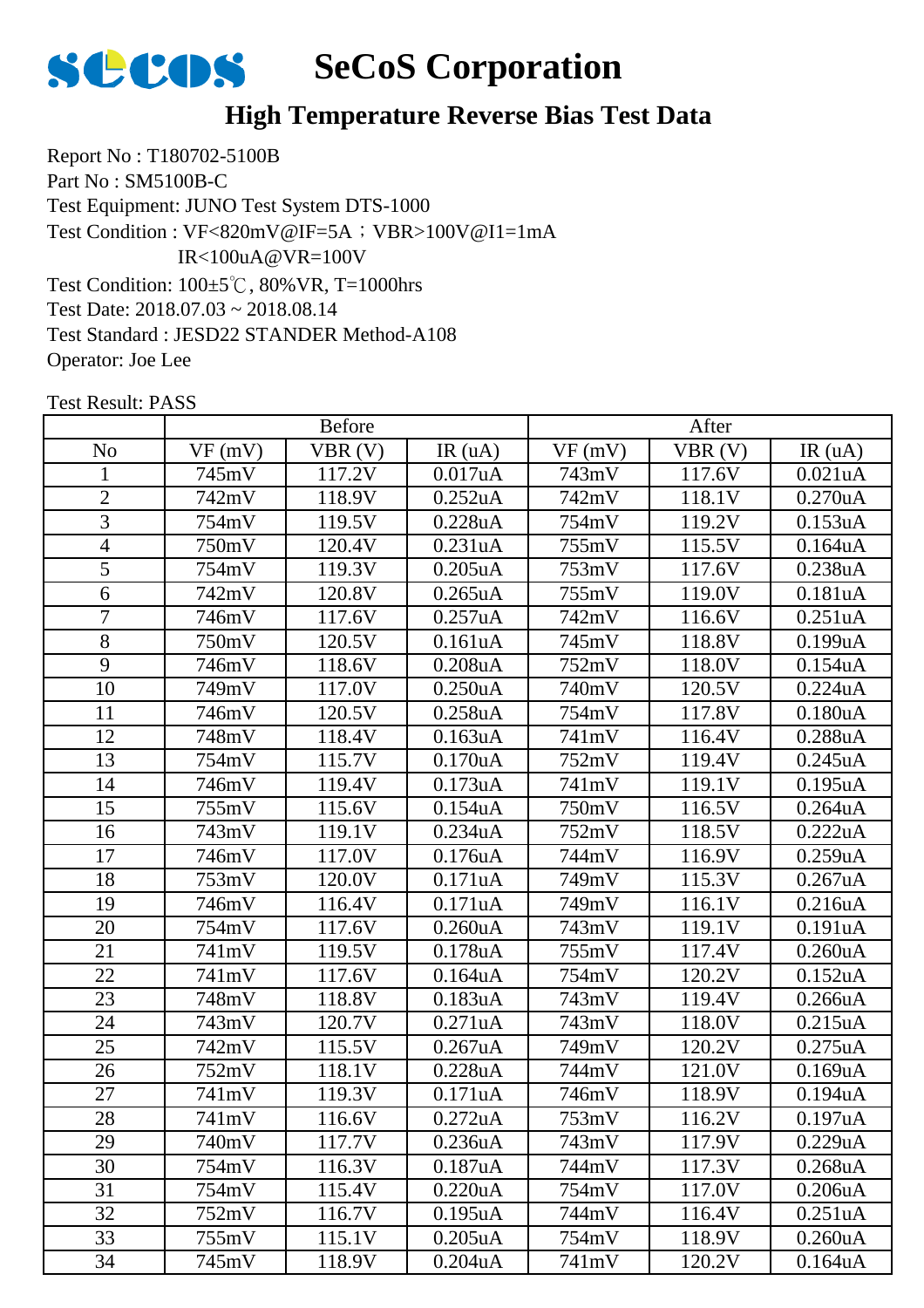

Report No : T180702-5100B Part No : SM5100B-C Test Equipment: JUNO Test System DTS-1000 Test Condition: 100±5℃, 80%VR, T=1000hrs Test Date: 2018.07.03 ~ 2018.08.14 Test Standard : JESD22 STANDER Method-A108 Operator: Joe Lee Test Condition : VF<820mV@IF=5A; VBR>100V@I1=1mA IR<100uA@VR=100V

|                 | <b>Before</b> |        |                      | After  |        |                      |
|-----------------|---------------|--------|----------------------|--------|--------|----------------------|
| N <sub>o</sub>  | VF(mV)        | VBR(V) | IR(uA)               | VF(mV) | VBR(V) | IR(uA)               |
| 35              | 742mV         | 116.3V | 0.191uA              | 751mV  | 119.2V | 0.180uA              |
| 36              | 744mV         | 120.5V | 0.206uA              | 745mV  | 120.7V | 0.212uA              |
| 37              | 755mV         | 118.6V | 0.278uA              | 742mV  | 120.9V | 0.209uA              |
| 38              | 742mV         | 119.6V | 0.184uA              | 744mV  | 115.4V | 0.150uA              |
| 39              | 741mV         | 116.8V | 0.231uA              | 752mV  | 117.4V | 0.271uA              |
| 40              | 751mV         | 117.0V | 0.234uA              | 748mV  | 117.3V | 0.187uA              |
| 41              | 747mV         | 115.8V | 0.222uA              | 741mV  | 116.9V | 0.166uA              |
| 42              | 740mV         | 117.3V | 0.284uA              | 749mV  | 116.4V | 0.253uA              |
| 43              | 745mV         | 116.4V | 0.245uA              | 748mV  | 115.8V | 0.250 <sub>u</sub> A |
| 44              | 741mV         | 115.7V | 0.189uA              | 747mV  | 117.7V | 0.194uA              |
| 45              | 751mV         | 120.4V | 0.255uA              | 748mV  | 120.7V | 0.200uA              |
| 46              | 743mV         | 115.1V | 0.264uA              | 753mV  | 117.7V | 0.252uA              |
| 47              | 752mV         | 118.0V | 0.223uA              | 743mV  | 120.1V | 0.225uA              |
| 48              | 741mV         | 117.2V | 0.194uA              | 748mV  | 120.2V | 0.150uA              |
| 49              | 755mV         | 117.4V | 0.274uA              | 741mV  | 118.1V | $0.267$ uA           |
| $\overline{50}$ | 751mV         | 115.4V | 0.237uA              | 752mV  | 119.9V | 0.218uA              |
| 51              | 746mV         | 119.2V | 0.229uA              | 749mV  | 118.9V | 0.201uA              |
| 52              | 742mV         | 118.9V | 0.190uA              | 751mV  | 116.0V | 0.227uA              |
| 53              | 744mV         | 118.4V | $0.204$ u $A$        | 742mV  | 120.5V | 0.284uA              |
| 54              | 744mV         | 120.0V | 0.178uA              | 750mV  | 115.5V | 0.240uA              |
| 55              | 750mV         | 118.6V | 0.278uA              | 753mV  | 118.3V | 0.202uA              |
| 56              | 750mV         | 117.3V | 0.270uA              | 741mV  | 118.0V | 0.193uA              |
| 57              | 754mV         | 120.0V | 0.157uA              | 746mV  | 120.1V | 0.251uA              |
| 58              | 750mV         | 115.8V | 0.153uA              | 748mV  | 120.7V | 0.190uA              |
| 59              | 747mV         | 115.9V | 0.255uA              | 744mV  | 118.0V | $0.182$ uA           |
| 60              | 741mV         | 120.2V | 0.177uA              | 752mV  | 117.2V | 0.228uA              |
| 61              | 744mV         | 115.3V | 0.170uA              | 749mV  | 117.7V | 0.176uA              |
| 62              | 743mV         | 120.2V | 0.242uA              | 742mV  | 115.6V | 0.189uA              |
| 63              | 748mV         | 115.9V | 0.259uA              | 744mV  | 118.6V | 0.273uA              |
| 64              | 747mV         | 119.8V | 0.164uA              | 748mV  | 118.5V | 0.279uA              |
| 65              | 742mV         | 116.6V | 0.194uA              | 743mV  | 116.1V | 0.176uA              |
| 66              | 750mV         | 119.8V | 0.160 <sub>u</sub> A | 748mV  | 119.9V | 0.216uA              |
| 67              | 753mV         | 117.9V | 0.174uA              | 747mV  | 118.1V | 0.250uA              |
| 68              | 744mV         | 116.2V | $0.168$ u $A$        | 743mV  | 119.7V | 0.184uA              |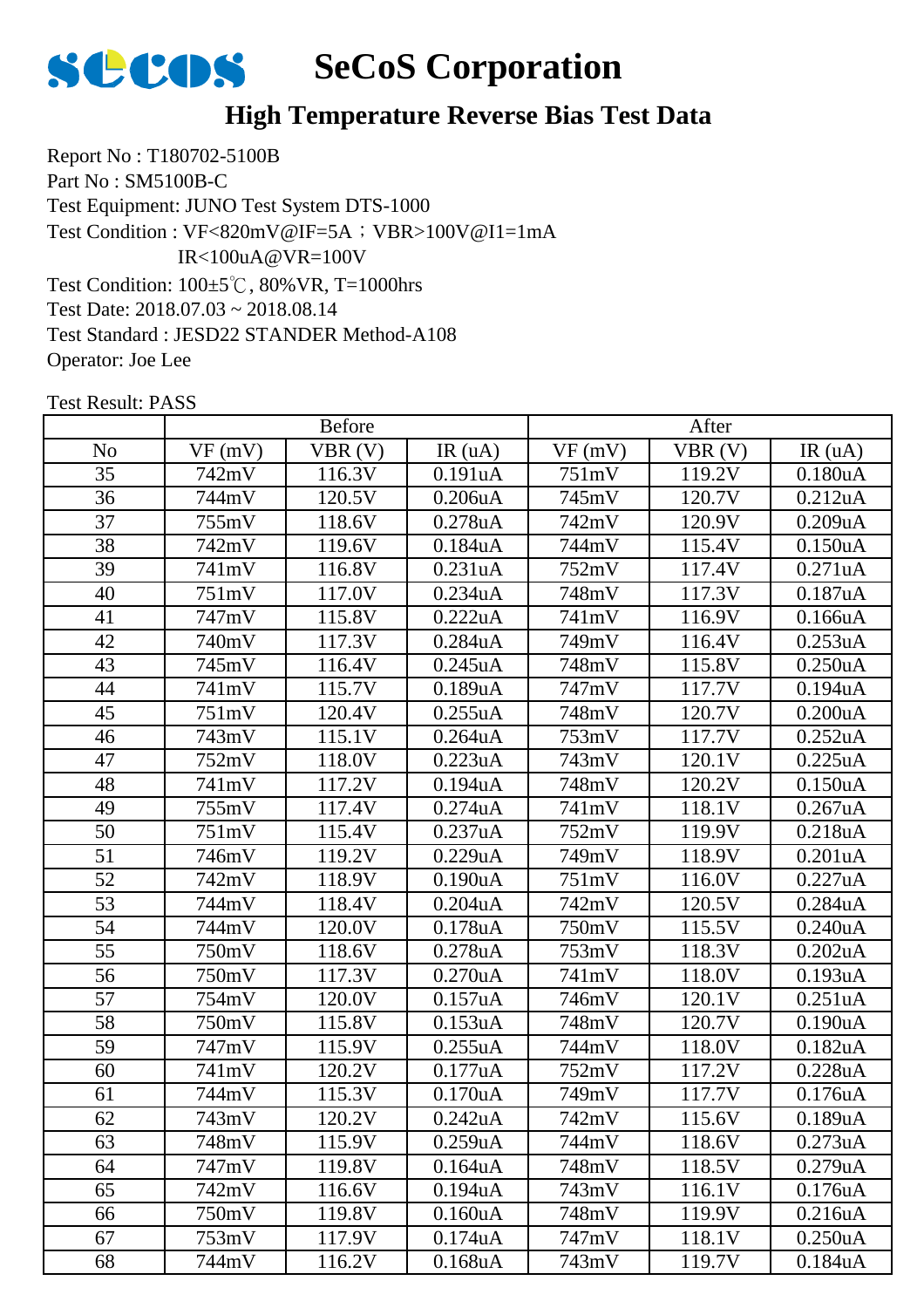

Report No : T180702-5100B Part No : SM5100B-C Test Equipment: JUNO Test System DTS-1000 Test Condition: 100±5℃, 80%VR, T=1000hrs Test Date: 2018.07.03 ~ 2018.08.14 Test Standard : JESD22 STANDER Method-A108 Operator: Joe Lee Test Condition : VF<820mV@IF=5A; VBR>100V@I1=1mA IR<100uA@VR=100V

Test Result: PASS

|                | <b>Before</b> |        |            | After  |        |            |
|----------------|---------------|--------|------------|--------|--------|------------|
| N <sub>o</sub> | VF(mV)        | VBR(V) | IR $(uA)$  | VF(mV) | VBR(V) | IR(uA)     |
| 69             | 741mV         | 119.6V | 0.191uA    | 747mV  | 120.1V | 0.159uA    |
| 70             | 746mV         | 117.5V | 0.274uA    | 748mV  | 118.4V | 0.181uA    |
| 71             | 745mV         | 117.4V | 0.161uA    | 754mV  | 120.8V | 0.183uA    |
| 72             | 751mV         | 119.3V | $0.285$ uA | 754mV  | 115.7V | 0.181uA    |
| 73             | 740mV         | 115.5V | 0.196uA    | 744mV  | 120.9V | 0.272uA    |
| 74             | 744mV         | 120.5V | 0.270uA    | 749mV  | 119.7V | 0.156uA    |
| 75             | 745mV         | 117.2V | 0.203uA    | 752mV  | 119.9V | $0.264$ uA |
| 76             | 744mV         | 115.8V | $0.265$ uA | 751mV  | 117.9V | 0.166uA    |
| 77             | 753mV         | 117.1V | 0.175uA    | 750mV  | 117.1V | 0.194uA    |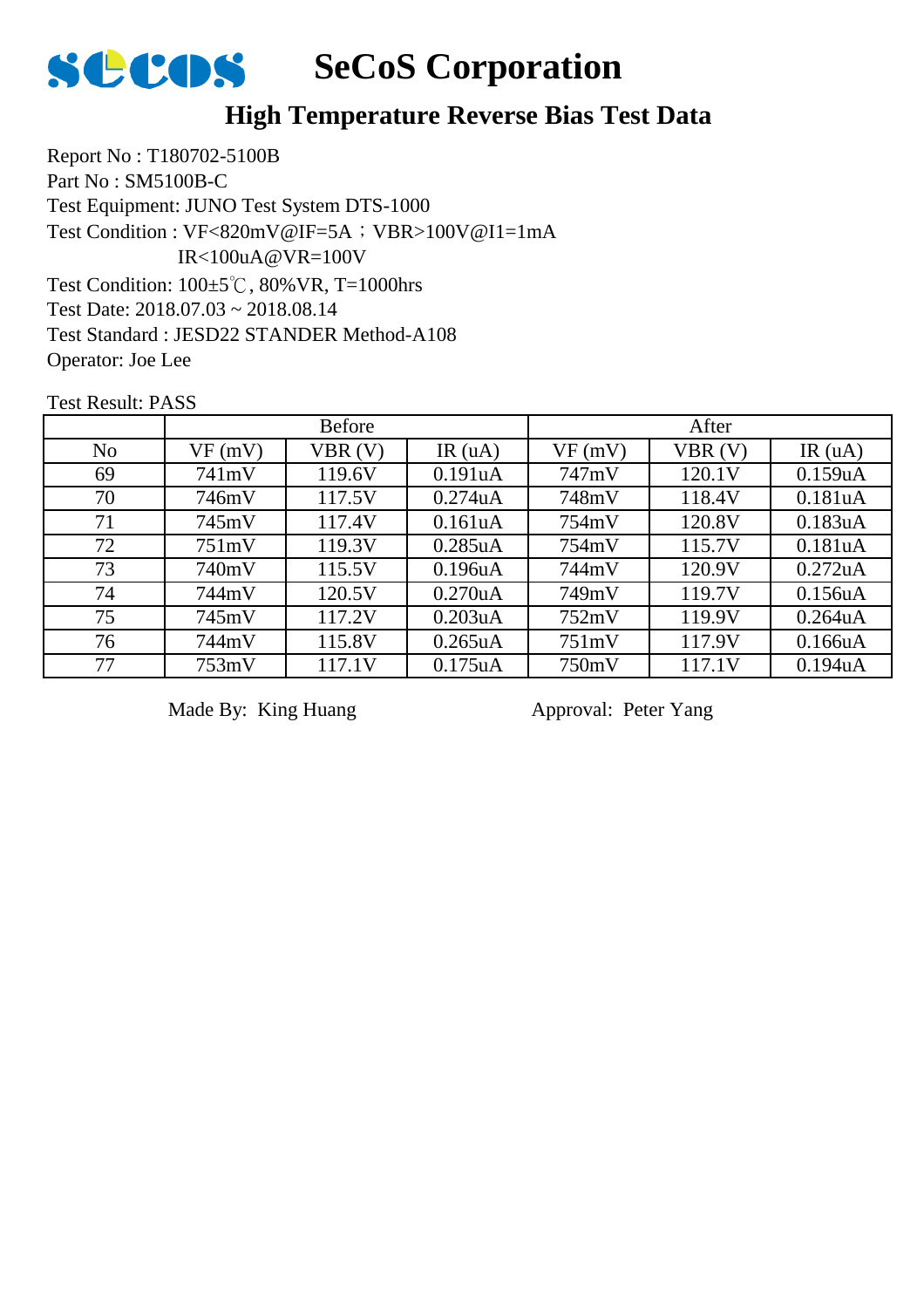

Report No : T180702-5100B Part No : SM5100B-C Test Equipment: JUNO Test System DTS-1000 Test Condition: 150℃, T=1000hrs Test Date: 2018.07.04 ~ 2018.08.15 Test Standard : JESD22 STANDER Method-A103 Operator: Joe Lee Test Condition : VF<820mV@IF=5A; VBR>100V@I1=1mA IR<100uA@VR=100V

|                | <b>Before</b> |        |               | After  |        |                      |
|----------------|---------------|--------|---------------|--------|--------|----------------------|
| N <sub>o</sub> | VF(mV)        | VBR(V) | IR(uA)        | VF(mV) | VBR(V) | IR(uA)               |
| $\mathbf{1}$   | 746mV         | 120.5V | 0.019uA       | 750mV  | 120.9V | 0.019uA              |
| $\overline{2}$ | 747mV         | 116.8V | 0.252uA       | 755mV  | 117.8V | 0.198uA              |
| 3              | 745mV         | 116.3V | 0.282uA       | 751mV  | 119.5V | 0.240uA              |
| 4              | 741mV         | 120.6V | 0.162uA       | 755mV  | 118.5V | 0.198uA              |
| 5              | 749mV         | 119.4V | 0.160uA       | 755mV  | 119.5V | 0.173uA              |
| 6              | 748mV         | 115.3V | 0.154uA       | 754mV  | 120.1V | 0.271uA              |
| 7              | 741mV         | 120.5V | 0.218uA       | 746mV  | 118.3V | 0.272uA              |
| 8              | 752mV         | 118.1V | $0.204$ u $A$ | 741mV  | 117.7V | 0.288uA              |
| 9              | 751mV         | 118.9V | 0.253uA       | 747mV  | 121.0V | 0.286uA              |
| 10             | 755mV         | 118.8V | 0.192uA       | 741mV  | 120.4V | $0.204$ u $A$        |
| 11             | 752mV         | 118.9V | 0.173uA       | 754mV  | 116.5V | 0.202uA              |
| 12             | 754mV         | 118.9V | 0.202uA       | 754mV  | 119.7V | 0.239uA              |
| 13             | 750mV         | 117.0V | 0.265uA       | 746mV  | 118.4V | 0.217uA              |
| 14             | 741mV         | 116.5V | 0.235uA       | 744mV  | 118.4V | 0.175uA              |
| 15             | 752mV         | 118.0V | 0.236uA       | 745mV  | 119.0V | 0.195uA              |
| 16             | 748mV         | 118.0V | 0.256uA       | 746mV  | 115.7V | 0.244uA              |
| 17             | 747mV         | 115.3V | 0.154uA       | 746mV  | 121.0V | 0.193uA              |
| 18             | 743mV         | 117.0V | 0.255uA       | 753mV  | 118.2V | 0.282uA              |
| 19             | 746mV         | 118.9V | 0.271uA       | 749mV  | 115.3V | 0.256uA              |
| 20             | 751mV         | 120.4V | 0.261uA       | 752mV  | 119.3V | 0.213uA              |
| 21             | 743mV         | 119.4V | 0.240uA       | 743mV  | 120.9V | 0.281uA              |
| 22             | 751mV         | 117.0V | 0.269uA       | 750mV  | 118.7V | 0.191uA              |
| 23             | 752mV         | 117.6V | 0.255uA       | 742mV  | 120.1V | 0.219uA              |
| 24             | 742mV         | 115.8V | 0.153uA       | 747mV  | 118.8V | 0.197uA              |
| 25             | 742mV         | 115.8V | 0.154uA       | 750mV  | 116.5V | 0.282uA              |
| 26             | 747mV         | 120.0V | 0.195uA       | 745mV  | 121.0V | 0.227uA              |
| 27             | 740mV         | 116.9V | 0.253uA       | 753mV  | 119.2V | 0.180 <sub>u</sub> A |
| 28             | 741mV         | 118.3V | 0.279uA       | 745mV  | 115.1V | 0.205uA              |
| 29             | 745mV         | 120.4V | 0.272uA       | 753mV  | 115.3V | 0.164uA              |
| 30             | 753mV         | 120.8V | 0.279uA       | 748mV  | 120.7V | 0.150 <sub>u</sub> A |
| 31             | 742mV         | 120.9V | 0.152uA       | 747mV  | 116.1V | 0.256uA              |
| 32             | 742mV         | 116.2V | 0.282uA       | 747mV  | 119.5V | 0.166uA              |
| 33             | 742mV         | 115.1V | 0.257uA       | 742mV  | 119.9V | 0.181uA              |
| 34             | 750mV         | 119.1V | 0.249uA       | 745mV  | 115.9V | 0.207uA              |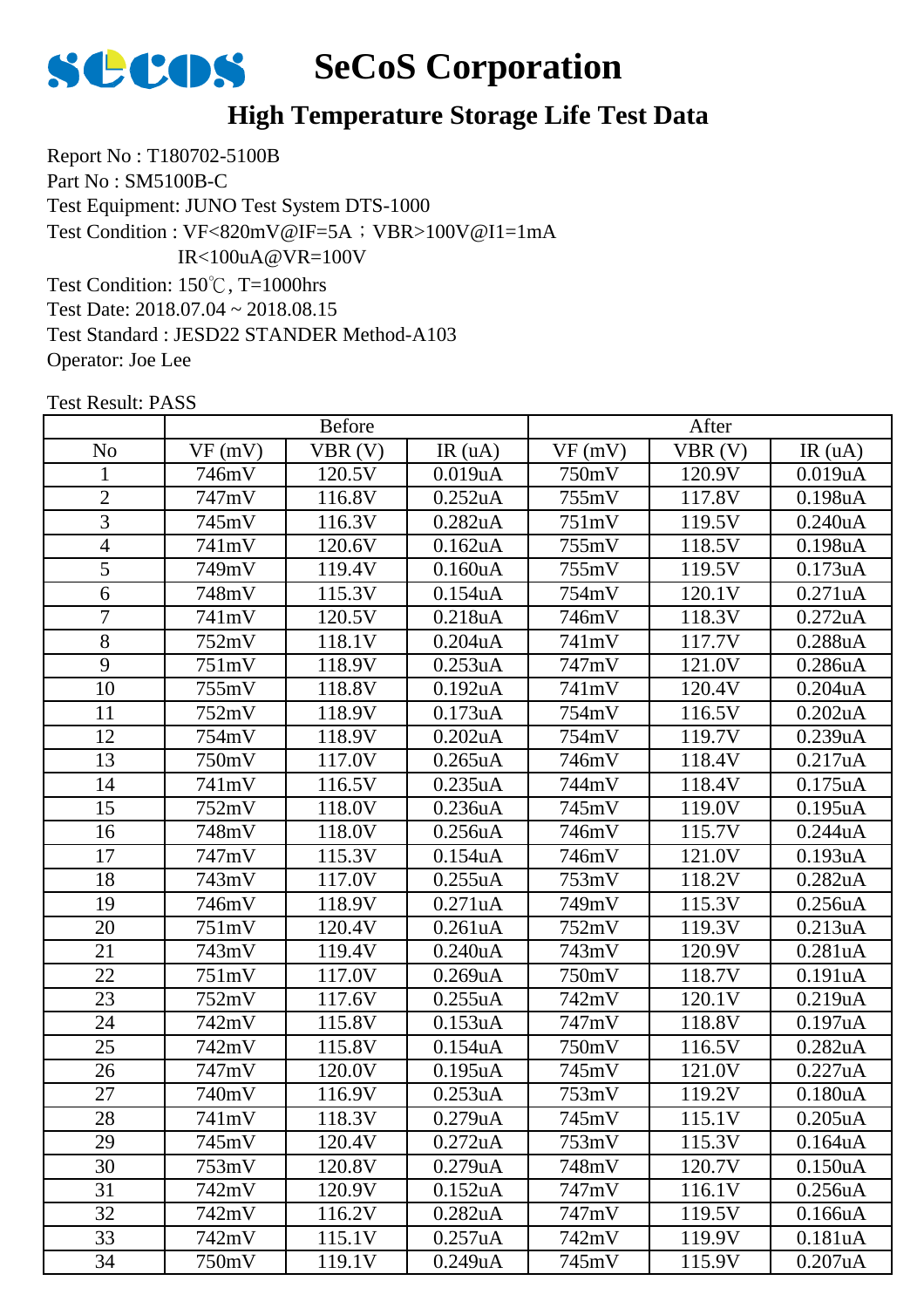

Report No : T180702-5100B Part No : SM5100B-C Test Equipment: JUNO Test System DTS-1000 Test Condition: 150℃, T=1000hrs Test Date: 2018.07.04 ~ 2018.08.15 Test Standard : JESD22 STANDER Method-A103 Test Condition : VF<820mV@IF=5A; VBR>100V@I1=1mA IR<100uA@VR=100V

Operator: Joe Lee

|                 | <b>Before</b> |        |                      | After  |        |                      |
|-----------------|---------------|--------|----------------------|--------|--------|----------------------|
| N <sub>o</sub>  | VF(mV)        | VBR(V) | IR(uA)               | VF(mV) | VBR(V) | IR(uA)               |
| 35              | 744mV         | 115.6V | 0.272uA              | 748mV  | 119.2V | 0.222uA              |
| 36              | 747mV         | 117.3V | 0.223uA              | 748mV  | 115.7V | 0.173uA              |
| 37              | 742mV         | 119.8V | 0.289uA              | 743mV  | 116.2V | 0.285uA              |
| 38              | 741mV         | 119.5V | 0.192uA              | 745mV  | 120.4V | 0.163uA              |
| 39              | 749mV         | 116.0V | 0.203uA              | 755mV  | 119.6V | 0.249uA              |
| 40              | 750mV         | 119.9V | 0.150uA              | 743mV  | 118.4V | 0.203uA              |
| 41              | 744mV         | 116.6V | 0.286uA              | 752mV  | 117.0V | 0.240uA              |
| 42              | 742mV         | 118.0V | 0.236uA              | 754mV  | 115.1V | 0.232uA              |
| 43              | 753mV         | 116.7V | 0.177uA              | 743mV  | 121.0V | 0.189uA              |
| 44              | 754mV         | 117.9V | 0.260uA              | 741mV  | 116.5V | 0.156uA              |
| 45              | 754mV         | 120.3V | 0.208uA              | 754mV  | 116.0V | 0.223uA              |
| 46              | 745mV         | 116.5V | 0.261uA              | 747mV  | 118.1V | 0.186uA              |
| 47              | 750mV         | 115.4V | 0.158uA              | 747mV  | 118.8V | 0.216uA              |
| 48              | 748mV         | 116.8V | 0.258uA              | 752mV  | 120.3V | 0.186uA              |
| 49              | 753mV         | 118.9V | 0.192uA              | 752mV  | 117.1V | 0.159uA              |
| 50              | 745mV         | 117.3V | 0.159uA              | 753mV  | 119.9V | 0.227uA              |
| 51              | 744mV         | 119.7V | 0.162uA              | 741mV  | 115.1V | 0.208uA              |
| $\overline{52}$ | 750mV         | 119.6V | 0.153uA              | 750mV  | 116.1V | 0.253uA              |
| 53              | 742mV         | 117.4V | 0.195uA              | 744mV  | 117.2V | 0.202uA              |
| 54              | 749mV         | 118.6V | 0.213uA              | 744mV  | 115.9V | $0.168$ u $A$        |
| 55              | 744mV         | 120.1V | 0.258uA              | 749mV  | 116.9V | 0.234uA              |
| 56              | 748mV         | 118.5V | 0.224uA              | 754mV  | 117.4V | 0.169uA              |
| 57              | 753mV         | 120.9V | 0.150uA              | 741mV  | 118.8V | 0.249uA              |
| 58              | 746mV         | 115.2V | 0.235uA              | 745mV  | 119.3V | 0.164uA              |
| 59              | 753mV         | 120.7V | 0.175uA              | 745mV  | 115.6V | 0.251uA              |
| 60              | 744mV         | 120.4V | 0.218uA              | 751mV  | 117.9V | 0.258uA              |
| 61              | 751mV         | 117.7V | 0.232uA              | 752mV  | 116.6V | 0.281uA              |
| 62              | 744mV         | 117.2V | 0.254uA              | 753mV  | 119.3V | 0.258uA              |
| 63              | 748mV         | 115.8V | 0.186uA              | 750mV  | 119.7V | 0.217uA              |
| 64              | 742mV         | 115.7V | 0.279uA              | 743mV  | 120.1V | 0.253uA              |
| 65              | 752mV         | 115.4V | 0.278uA              | 751mV  | 120.4V | 0.223uA              |
| 66              | 755mV         | 119.1V | $0.204$ uA           | 754mV  | 116.4V | 0.188uA              |
| 67              | 754mV         | 115.3V | 0.244uA              | 754mV  | 116.1V | 0.195uA              |
| 68              | 741mV         | 115.2V | 0.260 <sub>u</sub> A | 747mV  | 119.1V | 0.258 <sub>u</sub> A |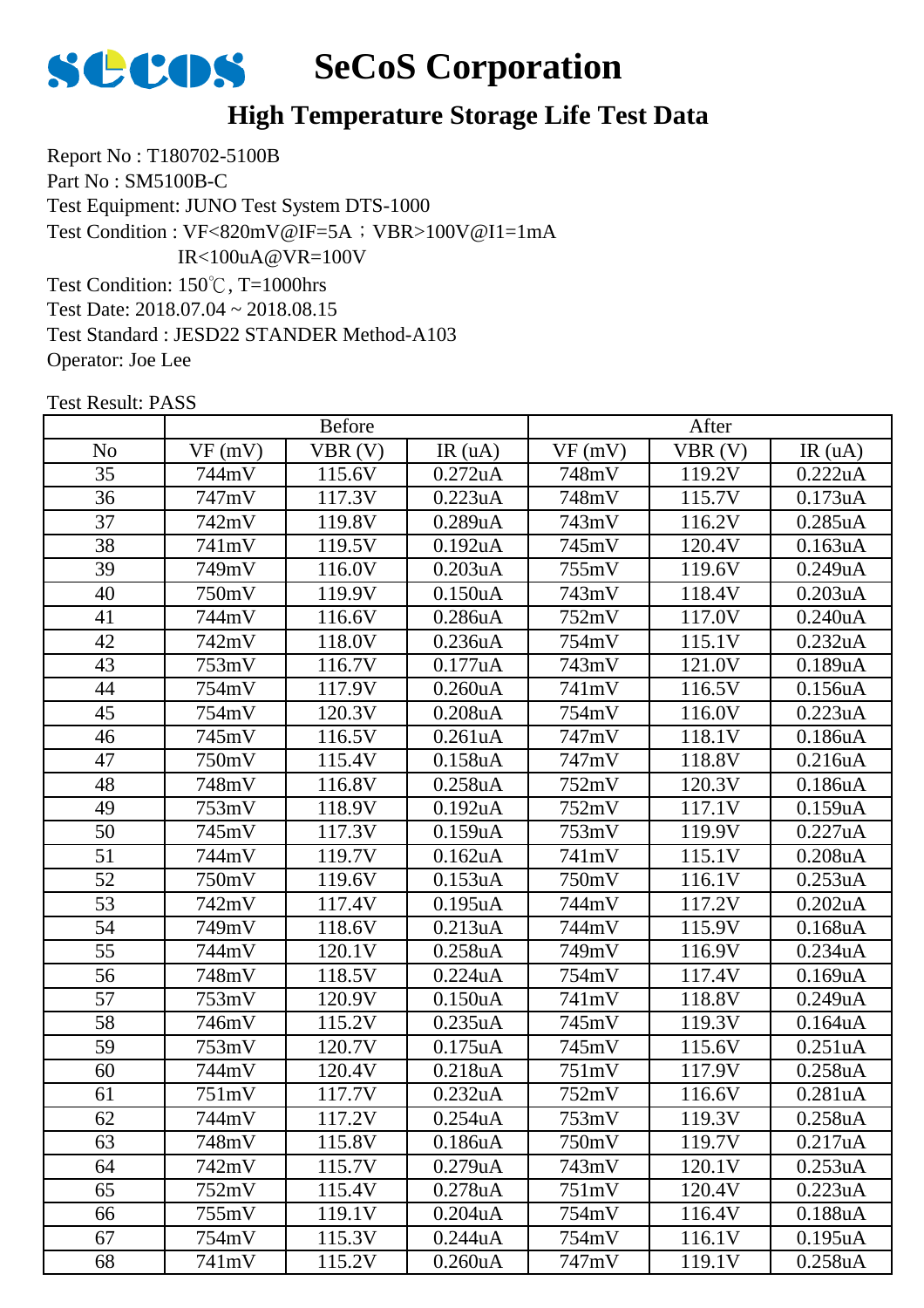

Report No : T180702-5100B Part No : SM5100B-C Test Equipment: JUNO Test System DTS-1000 Test Condition: 150℃, T=1000hrs Test Date: 2018.07.04 ~ 2018.08.15 Test Standard : JESD22 STANDER Method-A103 Operator: Joe Lee Test Condition : VF<820mV@IF=5A; VBR>100V@I1=1mA IR<100uA@VR=100V

Test Result: PASS

|                | <b>Before</b> |        |            | After  |        |                      |
|----------------|---------------|--------|------------|--------|--------|----------------------|
| N <sub>o</sub> | VF(mV)        | VBR(V) | IR(uA)     | VF(mV) | VBR(V) | IR $(uA)$            |
| 69             | 747mV         | 119.0V | 0.214uA    | 749mV  | 115.6V | 0.181uA              |
| 70             | 747mV         | 115.0V | 0.199uA    | 750mV  | 116.0V | 0.273uA              |
| 71             | 749mV         | 116.2V | 0.206uA    | 752mV  | 120.2V | 0.201 <sub>u</sub> A |
| 72             | 745mV         | 120.2V | 0.158uA    | 754mV  | 120.6V | 0.201 <sub>u</sub> A |
| 73             | 744mV         | 115.6V | 0.226uA    | 751mV  | 115.4V | 0.171uA              |
| 74             | 749mV         | 118.5V | 0.177uA    | 754mV  | 117.4V | 0.151uA              |
| 75             | 753mV         | 118.9V | 0.245uA    | 745mV  | 116.6V | 0.155uA              |
| 76             | 754mV         | 115.9V | $0.267$ uA | 755mV  | 115.2V | 0.266uA              |
| 77             | 747mV         | 119.1V | 0.253uA    | 755mV  | 117.8V | 0.194uA              |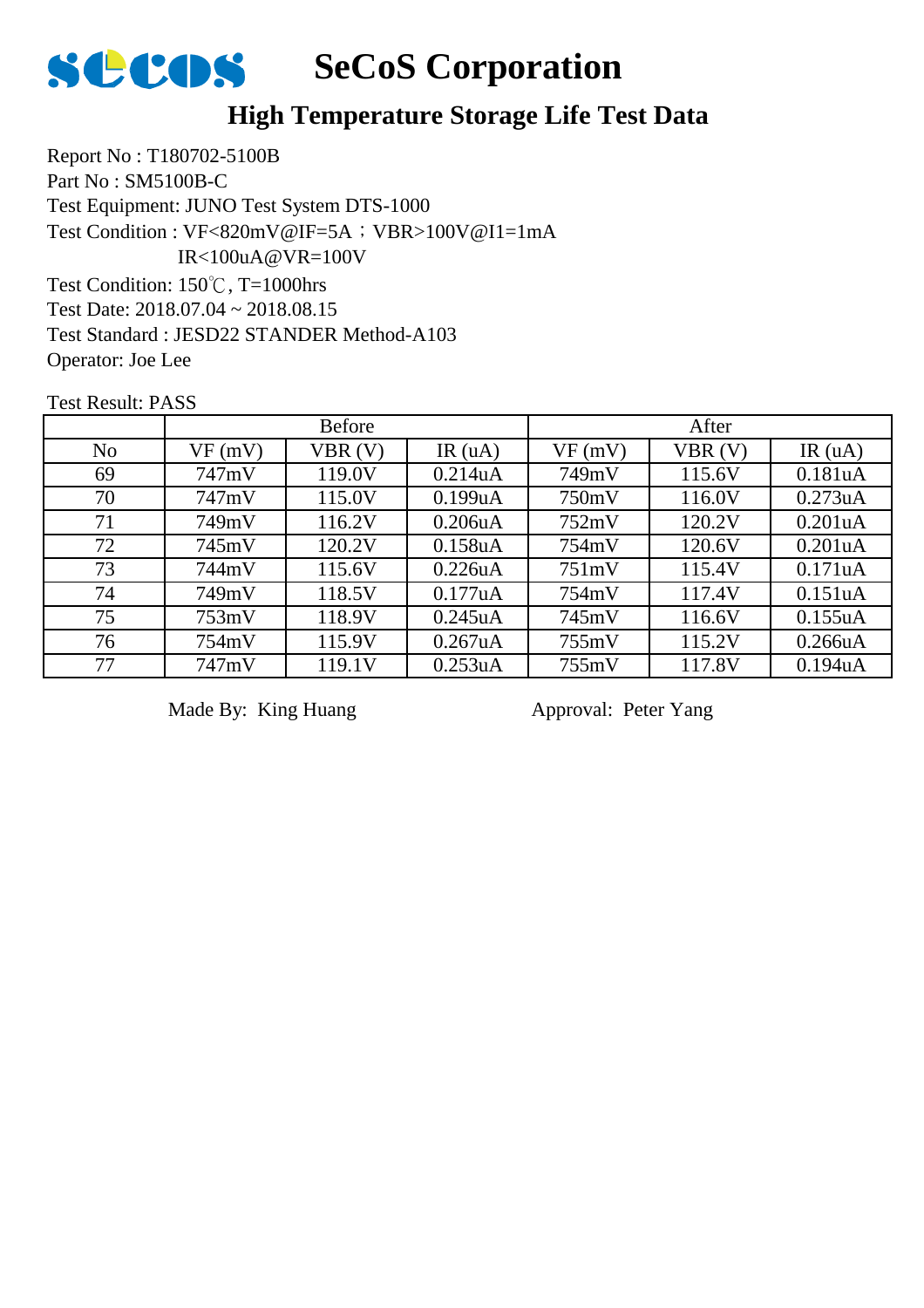

## **Pressure Cooker Test Data**

Report No : T180702-5100B Part No : SM5100B-C Test Equipment: JUNO Test System DTS-1000 Test Condition: 121℃, 29.7PSIG, 168Hrs Test Date: 2018.07.16 ~ 2018.07.24 Test Standard : JESD22 STANDER Method-A102 Operator: Joe Lee Test Condition : VF<820mV@IF=5A; VBR>100V@I1=1mA IR<100uA@VR=100V

|                | <b>Before</b> |        |                      | After  |        |               |
|----------------|---------------|--------|----------------------|--------|--------|---------------|
| N <sub>o</sub> | VF(mV)        | VBR(V) | IR(uA)               | VF(mV) | VBR(V) | IR(uA)        |
| 1              | 747mV         | 115.0V | 0.021uA              | 749mV  | 116.8V | 0.018uA       |
| $\overline{2}$ | 744mV         | 121.0V | $0.204$ u $A$        | 751mV  | 120.1V | 0.162uA       |
| 3              | 752mV         | 116.8V | 0.254uA              | 747mV  | 116.8V | 0.215uA       |
| $\overline{4}$ | 750mV         | 118.5V | $0.264$ uA           | 747mV  | 119.4V | 0.185uA       |
| 5              | 743mV         | 117.2V | 0.153uA              | 749mV  | 118.3V | 0.232uA       |
| 6              | 745mV         | 116.7V | 0.216uA              | 751mV  | 119.0V | 0.289uA       |
| $\overline{7}$ | 742mV         | 116.4V | 0.271uA              | 747mV  | 115.8V | 0.241uA       |
| 8              | 748mV         | 118.4V | 0.289uA              | 752mV  | 120.7V | 0.281uA       |
| 9              | 754mV         | 115.3V | 0.159uA              | 751mV  | 119.3V | $0.199$ u $A$ |
| 10             | 741mV         | 115.8V | 0.280uA              | 743mV  | 118.7V | 0.254uA       |
| 11             | 745mV         | 120.6V | 0.252uA              | 745mV  | 115.2V | $0.165$ uA    |
| 12             | 750mV         | 116.9V | 0.242uA              | 750mV  | 118.2V | 0.155uA       |
| 13             | 750mV         | 120.7V | 0.288uA              | 741mV  | 116.5V | 0.199uA       |
| 14             | 751mV         | 118.5V | 0.288uA              | 742mV  | 117.4V | 0.160uA       |
| 15             | 746mV         | 115.2V | 0.209uA              | 749mV  | 115.1V | $0.205$ uA    |
| 16             | 743mV         | 115.4V | 0.204uA              | 750mV  | 118.8V | 0.176uA       |
| 17             | 750mV         | 118.8V | 0.220uA              | 744mV  | 116.9V | 0.192uA       |
| 18             | 740mV         | 116.6V | 0.241uA              | 741mV  | 119.9V | 0.208uA       |
| 19             | 750mV         | 116.0V | 0.249uA              | 755mV  | 120.8V | 0.200uA       |
| 20             | 744mV         | 118.6V | 0.163uA              | 754mV  | 116.2V | 0.207uA       |
| 21             | 741mV         | 115.5V | 0.233uA              | 752mV  | 118.2V | 0.259uA       |
| 22             | 744mV         | 117.2V | 0.257uA              | 743mV  | 115.8V | 0.251uA       |
| 23             | 752mV         | 115.8V | 0.279uA              | 754mV  | 116.9V | 0.178uA       |
| 24             | 743mV         | 115.4V | 0.224uA              | 745mV  | 120.8V | 0.168uA       |
| 25             | 753mV         | 118.4V | 0.230uA              | 751mV  | 120.4V | $0.265$ uA    |
| 26             | 742mV         | 116.5V | 0.243uA              | 744mV  | 117.5V | 0.212uA       |
| 27             | 746mV         | 119.7V | 0.265uA              | 746mV  | 119.2V | 0.178uA       |
| 28             | 746mV         | 119.8V | 0.234uA              | 748mV  | 119.9V | 0.222uA       |
| 29             | 745mV         | 117.3V | 0.228uA              | 745mV  | 120.6V | 0.221uA       |
| 30             | 740mV         | 117.4V | 0.206uA              | 740mV  | 116.9V | 0.255uA       |
| 31             | 753mV         | 119.8V | 0.180 <sub>u</sub> A | 749mV  | 117.1V | 0.178uA       |
| 32             | 751mV         | 117.6V | 0.153uA              | 740mV  | 118.4V | 0.279uA       |
| 33             | 751mV         | 119.1V | 0.230uA              | 746mV  | 115.2V | 0.201uA       |
| 34             | 748mV         | 120.6V | 0.193uA              | 754mV  | 117.9V | 0.258uA       |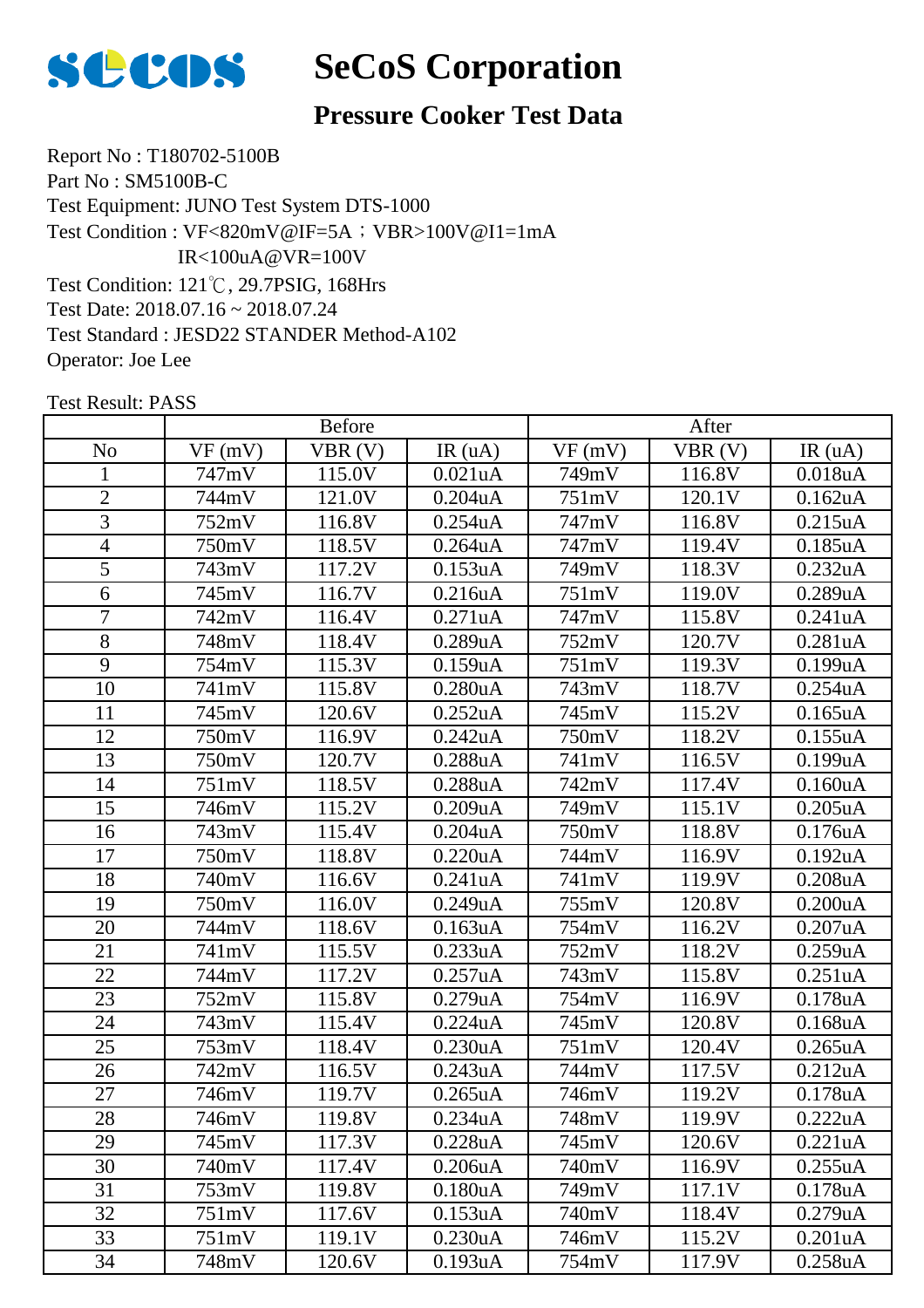

## **Pressure Cooker Test Data**

Report No : T180702-5100B Part No : SM5100B-C Test Equipment: JUNO Test System DTS-1000 Test Condition: 121℃, 29.7PSIG, 168Hrs Test Date: 2018.07.16 ~ 2018.07.24 Test Standard : JESD22 STANDER Method-A102 Operator: Joe Lee Test Condition : VF<820mV@IF=5A; VBR>100V@I1=1mA IR<100uA@VR=100V

|                 | <b>Before</b> |                     |            | After  |                      |               |
|-----------------|---------------|---------------------|------------|--------|----------------------|---------------|
| N <sub>o</sub>  | VF(mV)        | VBR(V)              | IR(uA)     | VF(mV) | VBR(V)               | IR(uA)        |
| 35              | 746mV         | 115.3V              | 0.261uA    | 749mV  | 117.0V               | 0.242uA       |
| 36              | 751mV         | 115.6V              | 0.209uA    | 747mV  | 118.4V               | 0.269uA       |
| 37              | 745mV         | 120.0V              | 0.171uA    | 752mV  | 115.9V               | 0.258uA       |
| 38              | 754mV         | 117.4V              | 0.288uA    | 741mV  | 119.0V               | 0.182uA       |
| 39              | 741mV         | 115.2V              | 0.273uA    | 740mV  | 116.8V               | 0.155uA       |
| 40              | 749mV         | 115.4V              | 0.172uA    | 746mV  | 120.2V               | 0.155uA       |
| 41              | 749mV         | 120.8V              | 0.160uA    | 743mV  | 117.2V               | 0.266uA       |
| 42              | 742mV         | 117.1V              | 0.284uA    | 747mV  | 116.9V               | 0.278uA       |
| 43              | 742mV         | 115.9V              | 0.211uA    | 741mV  | 120.6V               | 0.260uA       |
| 44              | 745mV         | 115.3V              | 0.216uA    | 745mV  | 118.9V               | 0.273uA       |
| 45              | 754mV         | 117.7V              | 0.281uA    | 749mV  | 119.4V               | 0.257uA       |
| 46              | 742mV         | 118.4V              | 0.240uA    | 743mV  | 117.8V               | 0.269uA       |
| 47              | 741mV         | 116.2V              | 0.179uA    | 745mV  | 119.0V               | 0.166uA       |
| 48              | 747mV         | $\overline{1}20.2V$ | 0.260uA    | 741mV  | $\overline{1}$ 19.9V | 0.284uA       |
| 49              | 752mV         | 119.6V              | 0.261uA    | 742mV  | 116.9V               | 0.189uA       |
| $\overline{50}$ | 740mV         | 116.3V              | 0.216uA    | 754mV  | 115.8V               | 0.191uA       |
| 51              | 749mV         | 115.0V              | 0.181uA    | 744mV  | 119.9V               | $0.205$ uA    |
| 52              | 750mV         | 118.8V              | 0.176uA    | 753mV  | 116.3V               | 0.227uA       |
| 53              | 746mV         | 118.6V              | $0.185$ uA | 741mV  | 118.4V               | $0.204$ u $A$ |
| 54              | 746mV         | 120.6V              | 0.150uA    | 749mV  | 120.3V               | 0.228uA       |
| 55              | 749mV         | 115.7V              | 0.175uA    | 750mV  | 120.6V               | 0.229uA       |
| 56              | 748mV         | 115.2V              | 0.159uA    | 745mV  | 120.2V               | 0.246uA       |
| 57              | 742mV         | 118.0V              | 0.225uA    | 744mV  | 118.1V               | 0.246uA       |
| 58              | 747mV         | 119.5V              | 0.261uA    | 742mV  | 117.6V               | 0.285uA       |
| 59              | 741mV         | 120.2V              | 0.205uA    | 746mV  | 117.6V               | 0.282uA       |
| 60              | 748mV         | 118.0V              | 0.210uA    | 753mV  | 116.1V               | 0.163uA       |
| 61              | 744mV         | 117.6V              | 0.214uA    | 742mV  | 120.0V               | 0.273uA       |
| 62              | 748mV         | 116.3V              | 0.162uA    | 744mV  | 119.6V               | 0.241uA       |
| 63              | 742mV         | 119.9V              | 0.153uA    | 748mV  | 117.2V               | 0.215uA       |
| 64              | 744mV         | 118.3V              | 0.206uA    | 744mV  | 119.9V               | 0.217uA       |
| 65              | 743mV         | 116.8V              | 0.265uA    | 753mV  | 119.6V               | 0.232uA       |
| 66              | 741mV         | 115.5V              | 0.237uA    | 754mV  | 120.2V               | 0.257uA       |
| 67              | 746mV         | 118.8V              | 0.272uA    | 740mV  | 116.9V               | 0.190uA       |
| 68              | 752mV         | 119.7V              | 0.155uA    | 742mV  | 116.4V               | 0.235uA       |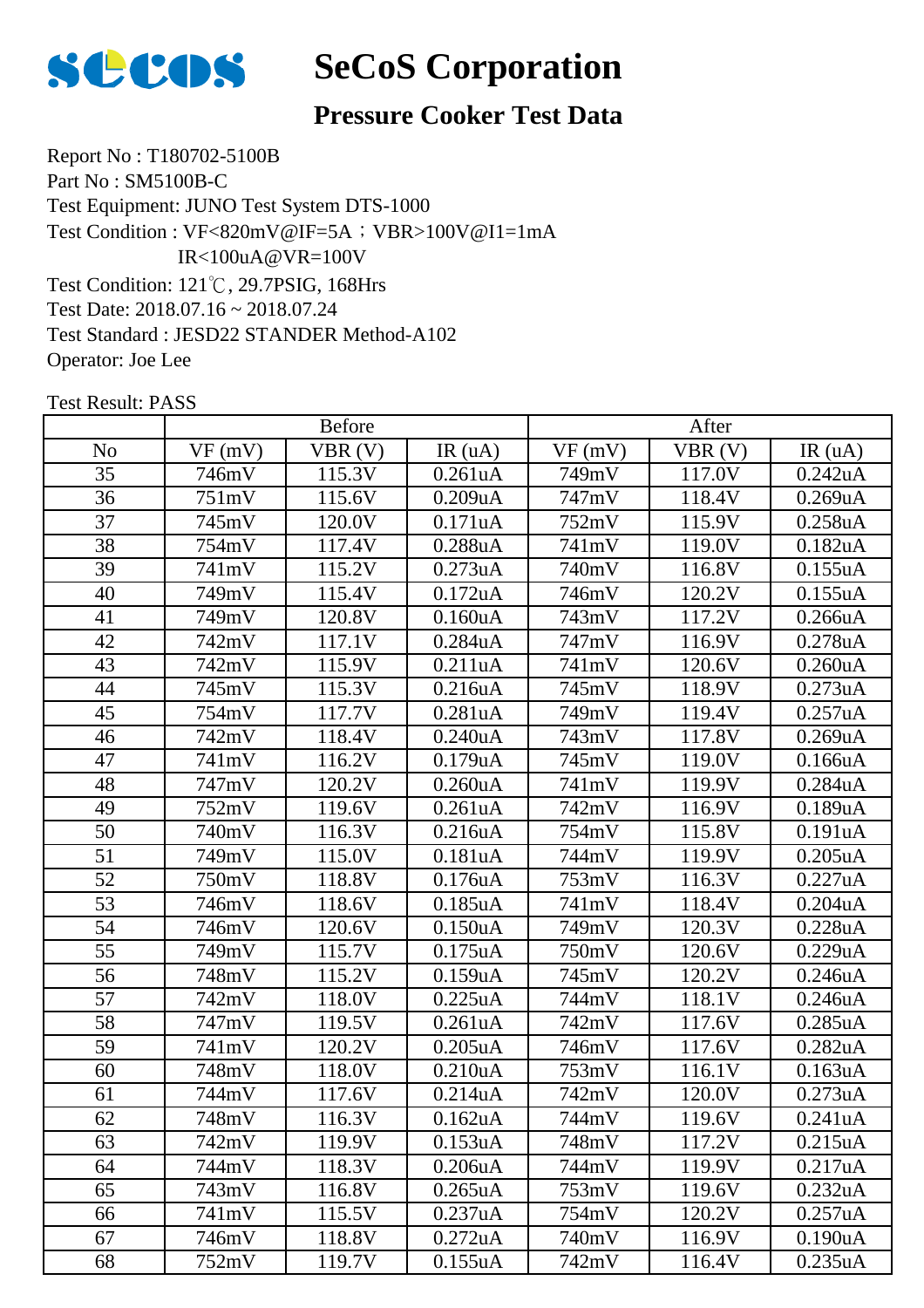

## **Pressure Cooker Test Data**

Report No : T180702-5100B Part No : SM5100B-C Test Equipment: JUNO Test System DTS-1000 Test Condition: 121℃, 29.7PSIG, 168Hrs Test Date: 2018.07.16 ~ 2018.07.24 Test Standard : JESD22 STANDER Method-A102 Operator: Joe Lee Test Condition : VF<820mV@IF=5A; VBR>100V@I1=1mA IR<100uA@VR=100V

Test Result: PASS

|                | <b>Before</b> |        |            | After  |        |               |
|----------------|---------------|--------|------------|--------|--------|---------------|
| N <sub>o</sub> | VF(mV)        | VBR(V) | IR $(uA)$  | VF(mV) | VBR(V) | IR $(uA)$     |
| 69             | 753mV         | 116.9V | $0.264$ uA | 745mV  | 117.3V | 0.175uA       |
| 70             | 741mV         | 118.8V | 0.273uA    | 746mV  | 117.4V | 0.245uA       |
| 71             | 741mV         | 119.8V | 0.202uA    | 745mV  | 118.7V | 0.171uA       |
| 72             | 742mV         | 116.2V | 0.279uA    | 745mV  | 119.3V | 0.195uA       |
| 73             | 749mV         | 117.0V | 0.194uA    | 749mV  | 116.9V | 0.213uA       |
| 74             | 741mV         | 120.8V | 0.287uA    | 752mV  | 116.4V | $0.276$ u $A$ |
| 75             | 746mV         | 118.8V | 0.191uA    | 748mV  | 116.4V | 0.221uA       |
| 76             | 744mV         | 116.5V | 0.231uA    | 745mV  | 119.7V | 0.270uA       |
| 77             | 740mV         | 120.4V | $0.254$ uA | 741mV  | 119.8V | 0.248uA       |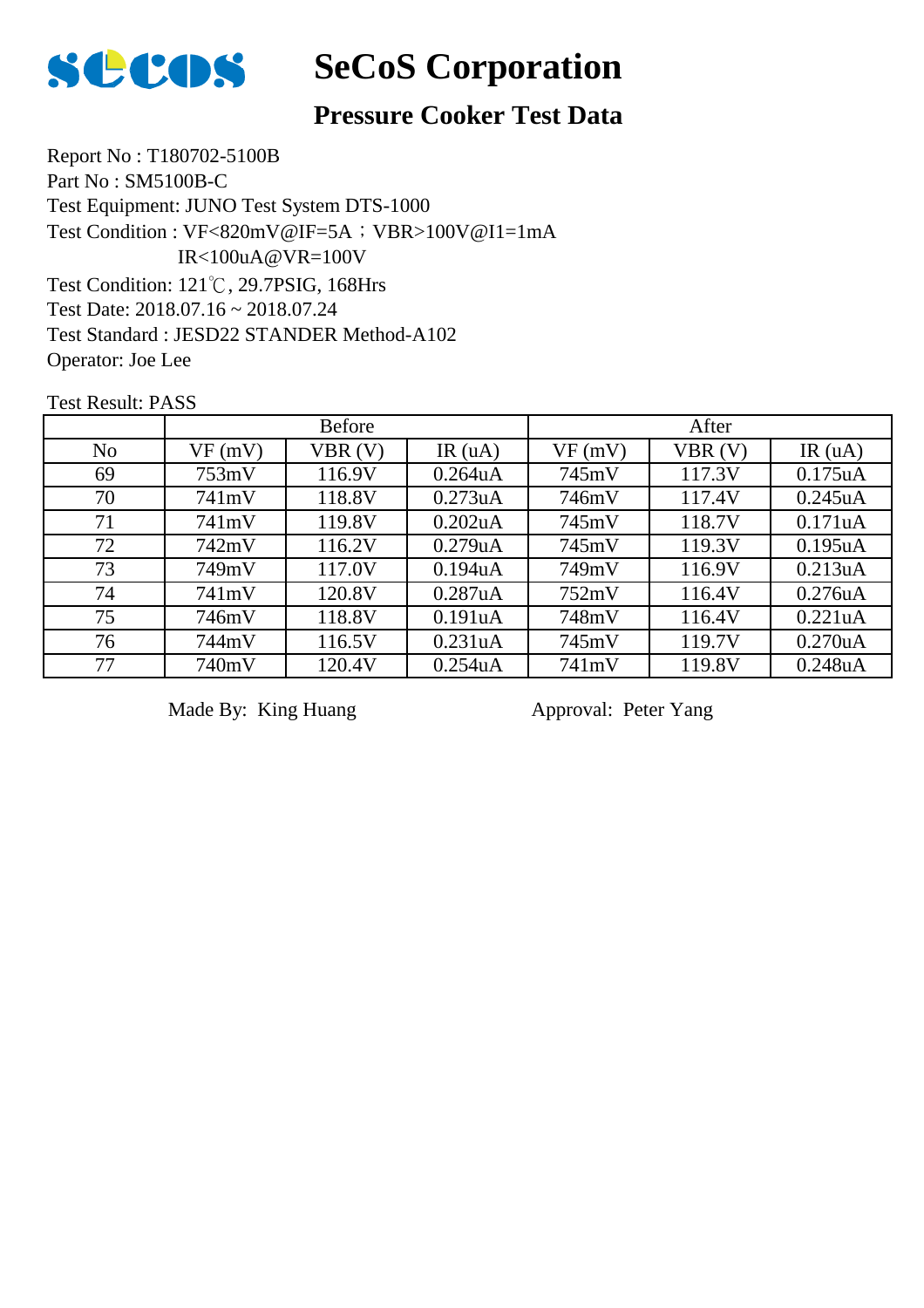

# **Temperature Cycle Test Data**

Report No : T180702-5100B Part No : SM5100B-C Test Equipment: JUNO Test System DTS-1000 Test Condition: -55℃/30min, 150℃/30min, for 1000 Cycle Test Date: 2018.07.04 ~ 2018.08.28 Test Standard : JESD22 STANDER Method-A104 Operator: Joe Lee Test Condition : VF<820mV@IF=5A; VBR>100V@I1=1mA IR<100uA@VR=100V

|                 | <b>Before</b> |        |            | After  |        |                       |
|-----------------|---------------|--------|------------|--------|--------|-----------------------|
| N <sub>o</sub>  | VF(mV)        | VBR(V) | IR(uA)     | VF(mV) | VBR(V) | IR(uA)                |
| 1               | 749mV         | 118.5V | 0.029uA    | 741mV  | 115.2V | 0.017uA               |
| $\overline{2}$  | 742mV         | 118.6V | 0.213uA    | 747mV  | 116.6V | 0.208uA               |
| 3               | 748mV         | 120.3V | 0.178uA    | 750mV  | 119.6V | 0.285uA               |
| $\overline{4}$  | 749mV         | 116.8V | 0.191uA    | 740mV  | 119.2V | 0.212uA               |
| 5               | 749mV         | 115.9V | 0.192uA    | 749mV  | 115.1V | 0.152uA               |
| 6               | 753mV         | 117.2V | 0.283uA    | 744mV  | 118.9V | 0.289uA               |
| $\overline{7}$  | 742mV         | 115.7V | 0.269uA    | 751mV  | 119.8V | 0.223uA               |
| 8               | 751mV         | 120.0V | 0.246uA    | 749mV  | 120.4V | 0.250uA               |
| 9               | 748mV         | 119.7V | 0.282uA    | 752mV  | 117.2V | 0.240uA               |
| 10              | 753mV         | 120.5V | 0.211uA    | 751mV  | 117.6V | $0.205$ uA            |
| 11              | 749mV         | 116.0V | 0.234uA    | 751mV  | 118.1V | 0.253uA               |
| 12              | 754mV         | 118.0V | 0.190uA    | 751mV  | 115.6V | 0.258uA               |
| 13              | 742mV         | 118.6V | 0.243uA    | 753mV  | 118.2V | 0.200uA               |
| 14              | 743mV         | 119.0V | 0.266uA    | 747mV  | 118.8V | 0.259uA               |
| 15              | 749mV         | 119.6V | 0.274uA    | 748mV  | 119.9V | 0.185uA               |
| 16              | 754mV         | 117.1V | 0.269uA    | 747mV  | 115.2V | 0.194uA               |
| 17              | 743mV         | 116.6V | 0.204uA    | 741mV  | 115.3V | 0.247uA               |
| 18              | 751mV         | 117.3V | 0.193uA    | 748mV  | 115.4V | 0.289uA               |
| 19              | 744mV         | 116.1V | 0.188uA    | 751mV  | 117.6V | $0.165$ uA            |
| 20              | 751mV         | 116.0V | 0.281uA    | 753mV  | 115.9V | 0.225uA               |
| 21              | 741mV         | 116.6V | 0.188uA    | 748mV  | 119.0V | 0.282uA               |
| 22              | 744mV         | 117.7V | 0.191uA    | 754mV  | 116.1V | 0.266uA               |
| $\overline{23}$ | 751mV         | 116.8V | 0.193uA    | 741mV  | 116.5V | 0.235uA               |
| 24              | 749mV         | 115.4V | 0.168uA    | 744mV  | 116.6V | 0.287uA               |
| 25              | 742mV         | 116.9V | 0.175uA    | 748mV  | 120.2V | 0.162uA               |
| 26              | 743mV         | 116.4V | 0.204uA    | 755mV  | 119.7V | 0.248uA               |
| 27              | 749mV         | 119.7V | 0.184uA    | 744mV  | 119.5V | 0.206uA               |
| 28              | 744mV         | 117.6V | 0.234uA    | 746mV  | 116.8V | $\overline{0.212}$ uA |
| 29              | 745mV         | 120.9V | 0.233uA    | 754mV  | 119.6V | 0.166uA               |
| 30              | 752mV         | 120.8V | 0.279uA    | 755mV  | 119.3V | 0.170uA               |
| 31              | 741mV         | 120.5V | 0.192uA    | 751mV  | 120.8V | 0.232uA               |
| 32              | 740mV         | 119.7V | $0.185$ uA | 743mV  | 119.5V | 0.271uA               |
| 33              | 745mV         | 119.3V | 0.290uA    | 754mV  | 115.4V | 0.252 <sub>u</sub> A  |
| 34              | 755mV         | 117.3V | 0.274uA    | 753mV  | 116.8V | 0.230 <sub>u</sub> A  |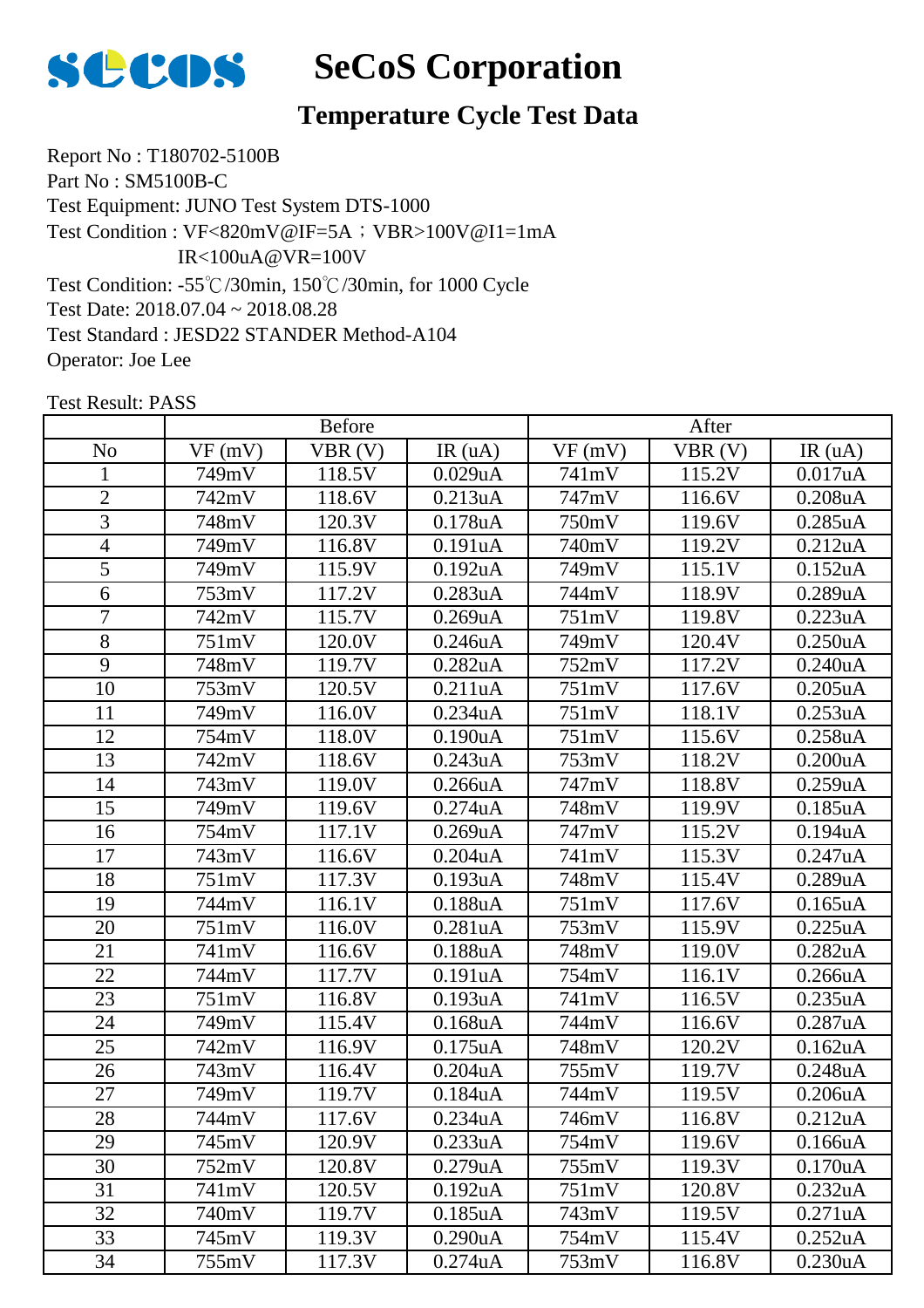

# **Temperature Cycle Test Data**

Report No : T180702-5100B Part No : SM5100B-C Test Equipment: JUNO Test System DTS-1000 Test Condition: -55℃/30min, 150℃/30min, for 1000 Cycle Test Date: 2018.07.04 ~ 2018.08.28 Test Standard : JESD22 STANDER Method-A104 Operator: Joe Lee Test Condition : VF<820mV@IF=5A; VBR>100V@I1=1mA IR<100uA@VR=100V

|                 | <b>Before</b> |        |            | After              |                     |            |
|-----------------|---------------|--------|------------|--------------------|---------------------|------------|
| N <sub>o</sub>  | VF(mV)        | VBR(V) | IR(uA)     | VF(mV)             | VBR(V)              | IR(uA)     |
| 35              | 749mV         | 116.1V | 0.214uA    | 753mV              | 120.0V              | 0.280uA    |
| 36              | 741mV         | 119.7V | $0.165$ uA | 754mV              | 116.9V              | 0.281uA    |
| 37              | 753mV         | 119.2V | 0.249uA    | 751mV              | 116.1V              | 0.273uA    |
| 38              | 749mV         | 119.1V | 0.233uA    | 755mV              | 117.8V              | 0.161uA    |
| 39              | 748mV         | 117.3V | 0.238uA    | 749mV              | 117.4V              | 0.182uA    |
| 40              | 753mV         | 115.7V | 0.240uA    | 754mV              | 120.7V              | 0.257uA    |
| 41              | 751mV         | 120.9V | 0.169uA    | 749mV              | 117.7V              | 0.235uA    |
| 42              | 740mV         | 120.7V | 0.253uA    | 743mV              | 120.3V              | 0.169uA    |
| 43              | 750mV         | 119.0V | 0.216uA    | 743mV              | 121.0V              | 0.287uA    |
| 44              | 751mV         | 116.4V | 0.197uA    | 745mV              | 119.2V              | 0.187uA    |
| 45              | 755mV         | 119.9V | 0.183uA    | 743mV              | 115.4V              | 0.157uA    |
| 46              | 748mV         | 119.5V | 0.247uA    | 743mV              | 115.9V              | 0.287uA    |
| 47              | 754mV         | 118.6V | 0.157uA    | 755mV              | 117.7V              | $0.165$ uA |
| 48              | 745mV         | 118.5V | 0.279uA    | 754mV              | 115.0V              | 0.245uA    |
| 49              | 744mV         | 115.6V | 0.228uA    | 745mV              | 115.4V              | 0.185uA    |
| 50              | 746mV         | 119.1V | 0.289uA    | 744mV              | 120.0V              | 0.214uA    |
| 51              | 740mV         | 115.8V | 0.273uA    | 751mV              | 117.5V              | 0.236uA    |
| 52              | 754mV         | 117.6V | 0.219uA    | 747mV              | 118.8V              | 0.217uA    |
| 53              | 743mV         | 118.3V | 0.182uA    | $\overline{7}51mV$ | 115.6V              | 0.214uA    |
| 54              | 744mV         | 120.8V | 0.272uA    | 753mV              | 118.3V              | 0.249uA    |
| $\overline{55}$ | 749mV         | 120.3V | 0.265uA    | 750mV              | $\overline{1}18.0V$ | 0.237uA    |
| 56              | 752mV         | 115.4V | 0.176uA    | 745mV              | 120.6V              | 0.214uA    |
| 57              | 748mV         | 121.0V | 0.267uA    | 740mV              | 120.9V              | 0.164uA    |
| 58              | 752mV         | 119.4V | 0.253uA    | 744mV              | 117.4V              | 0.275uA    |
| 59              | 745mV         | 117.7V | 0.266uA    | 751mV              | 119.4V              | 0.236uA    |
| 60              | 744mV         | 115.6V | 0.225uA    | 753mV              | 116.5V              | 0.154uA    |
| 61              | 746mV         | 119.3V | 0.194uA    | 753mV              | 120.6V              | 0.155uA    |
| 62              | 742mV         | 120.1V | 0.271uA    | 742mV              | 120.2V              | 0.189uA    |
| 63              | 743mV         | 118.1V | 0.191uA    | 747mV              | 120.0V              | 0.267uA    |
| 64              | 744mV         | 120.0V | 0.256uA    | 747mV              | 115.0V              | 0.273uA    |
| 65              | 753mV         | 116.7V | 0.242uA    | 748mV              | 115.4V              | 0.290uA    |
| 66              | 743mV         | 119.1V | $0.188$ uA | 755mV              | 119.1V              | 0.213uA    |
| 67              | 746mV         | 120.2V | 0.170uA    | 748mV              | 117.9V              | 0.261uA    |
| 68              | 740mV         | 117.8V | 0.189uA    | 752mV              | 119.1V              | 0.173uA    |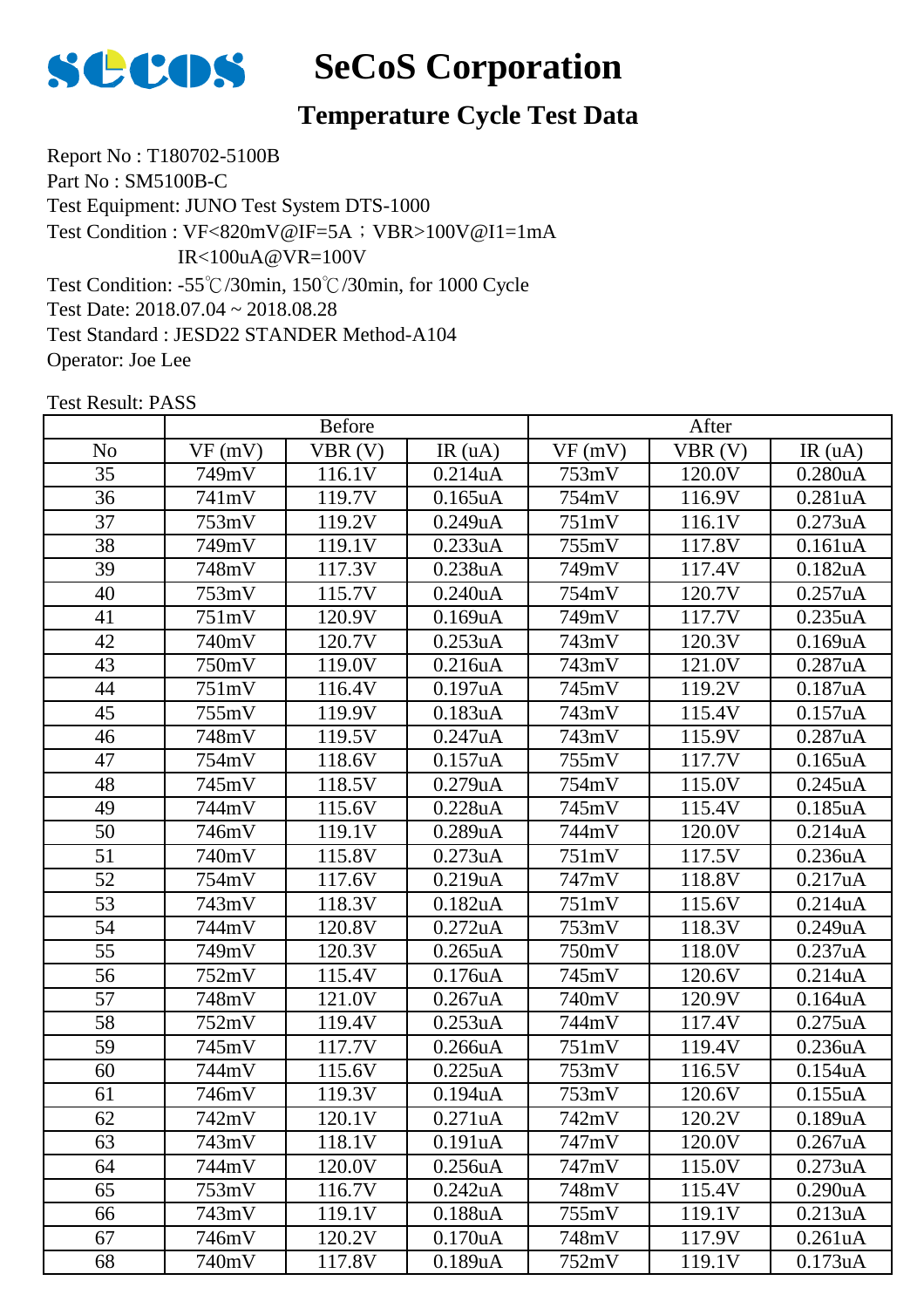

# **Temperature Cycle Test Data**

Report No : T180702-5100B Part No : SM5100B-C Test Equipment: JUNO Test System DTS-1000 Test Condition: -55℃/30min, 150℃/30min, for 1000 Cycle Test Date: 2018.07.04 ~ 2018.08.28 Test Standard : JESD22 STANDER Method-A104 Operator: Joe Lee Test Condition : VF<820mV@IF=5A; VBR>100V@I1=1mA IR<100uA@VR=100V

Test Result: PASS

|                | <b>Before</b> |        |                      | After  |        |                      |
|----------------|---------------|--------|----------------------|--------|--------|----------------------|
| N <sub>o</sub> | VF(mV)        | VBR(V) | IR $(uA)$            | VF(mV) | VBR(V) | IR(uA)               |
| 69             | 747mV         | 117.7V | 0.153uA              | 742mV  | 120.0V | 0.261uA              |
| 70             | 750mV         | 120.6V | 0.289uA              | 754mV  | 118.5V | $0.165$ uA           |
| 71             | 744mV         | 118.8V | 0.258 <sub>u</sub> A | 749mV  | 119.7V | $0.267$ uA           |
| 72             | 752mV         | 116.1V | 0.249uA              | 741mV  | 120.7V | 0.201uA              |
| 73             | 745mV         | 117.1V | 0.279uA              | 755mV  | 115.5V | 0.275uA              |
| 74             | 748mV         | 119.5V | 0.257uA              | 748mV  | 115.0V | 0.251 <sub>u</sub> A |
| 75             | 749mV         | 118.0V | 0.282uA              | 746mV  | 120.7V | 0.254uA              |
| 76             | 750mV         | 118.5V | 0.160 <sub>u</sub> A | 744mV  | 116.3V | $0.267$ uA           |
| 77             | 744mV         | 118.7V | 0.162uA              | 753mV  | 117.3V | 0.224uA              |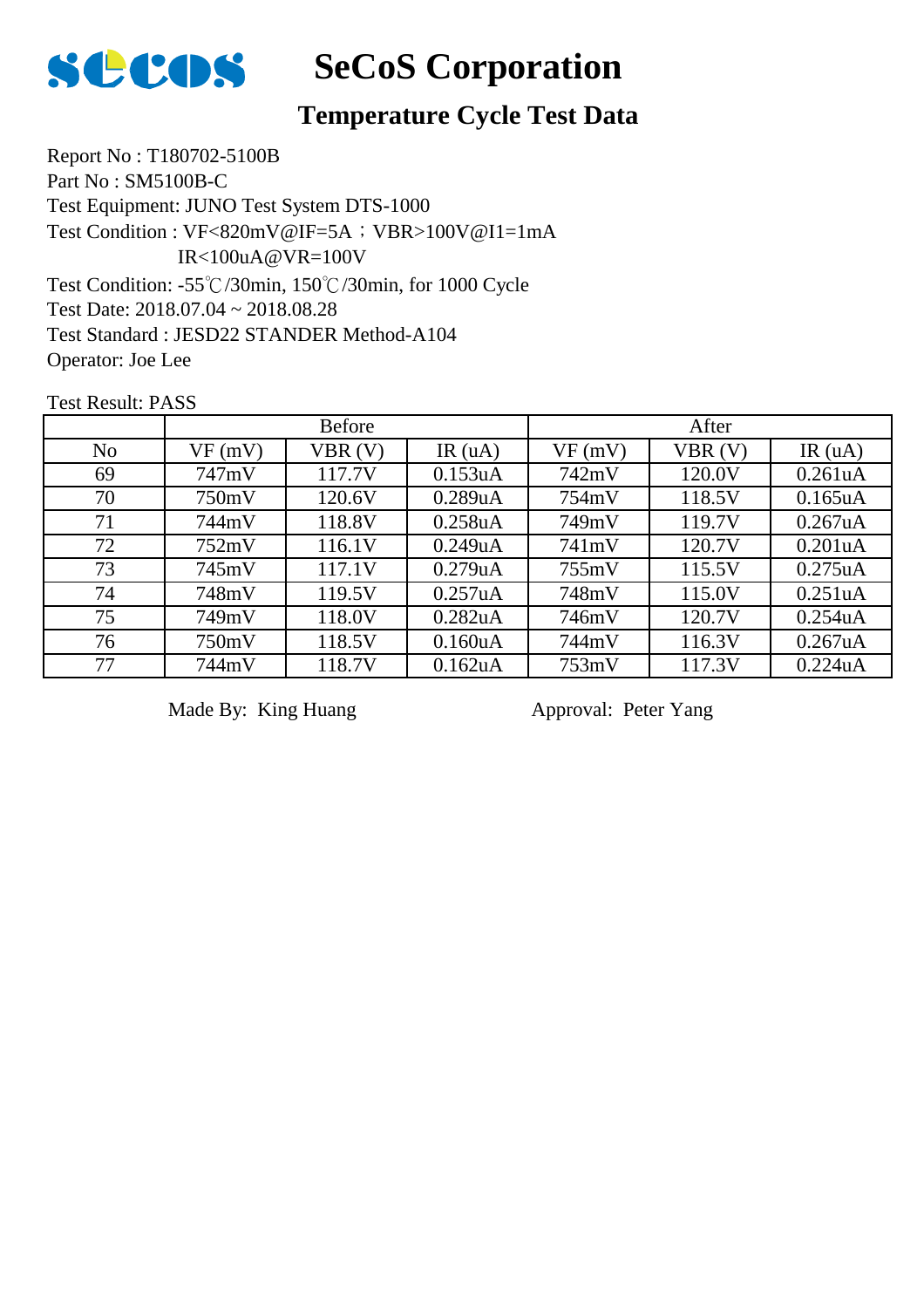

Report No : T180702-5100B Part No : SM5100B-C Test Equipment: JUNO Test System DTS-1000 Test Condition: 85±2℃, 85±5%RH, 1000Hrs Test Date: 2018.07.10 ~ 2018.08.21 Test Standard : JESD22 STANDER Method-A101 Operator: Joe Lee Test Condition : VF<820mV@IF=5A; VBR>100V@I1=1mA IR<100uA@VR=100V

| <b>Before</b>  |        |        | After                |        |        |         |
|----------------|--------|--------|----------------------|--------|--------|---------|
| N <sub>o</sub> | VF(mV) | VBR(V) | IR(uA)               | VF(mV) | VBR(V) | IR(uA)  |
| $\mathbf{1}$   | 752mV  | 120.8V | 0.023uA              | 754mV  | 120.4V | 0.016uA |
| $\overline{2}$ | 753mV  | 119.5V | 0.180 <sub>u</sub> A | 752mV  | 115.8V | 0.241uA |
| 3              | 741mV  | 117.7V | 0.162uA              | 740mV  | 115.0V | 0.248uA |
| 4              | 745mV  | 120.3V | 0.163uA              | 744mV  | 120.3V | 0.173uA |
| $\overline{5}$ | 746mV  | 116.3V | 0.154uA              | 745mV  | 119.8V | 0.276uA |
| 6              | 755mV  | 115.5V | 0.224uA              | 750mV  | 119.1V | 0.207uA |
| $\overline{7}$ | 745mV  | 119.5V | $0.264$ uA           | 745mV  | 116.8V | 0.239uA |
| 8              | 749mV  | 115.8V | 0.246uA              | 747mV  | 119.3V | 0.226uA |
| 9              | 747mV  | 118.4V | 0.152uA              | 750mV  | 115.8V | 0.151uA |
| 10             | 744mV  | 120.7V | $0.165$ uA           | 748mV  | 116.8V | 0.199uA |
| 11             | 742mV  | 116.1V | 0.246uA              | 751mV  | 120.2V | 0.216uA |
| 12             | 754mV  | 116.9V | 0.170uA              | 747mV  | 116.8V | 0.233uA |
| 13             | 745mV  | 118.2V | 0.196uA              | 752mV  | 120.4V | 0.263uA |
| 14             | 751mV  | 119.9V | 0.152uA              | 753mV  | 118.5V | 0.206uA |
| 15             | 745mV  | 118.8V | $0.162$ uA           | 751mV  | 116.8V | 0.283uA |
| 16             | 755mV  | 119.1V | 0.223uA              | 746mV  | 119.0V | 0.274uA |
| 17             | 744mV  | 119.5V | 0.162uA              | 753mV  | 115.6V | 0.228uA |
| 18             | 745mV  | 117.7V | 0.247uA              | 742mV  | 116.7V | 0.154uA |
| 19             | 745mV  | 120.1V | 0.254uA              | 743mV  | 116.6V | 0.282uA |
| 20             | 749mV  | 117.6V | 0.171uA              | 751mV  | 115.9V | 0.227uA |
| 21             | 746mV  | 115.7V | 0.236uA              | 749mV  | 119.0V | 0.237uA |
| 22             | 749mV  | 116.4V | 0.180uA              | 748mV  | 120.5V | 0.255uA |
| 23             | 742mV  | 115.5V | 0.252uA              | 743mV  | 120.1V | 0.207uA |
| 24             | 745mV  | 120.2V | 0.221uA              | 751mV  | 120.5V | 0.238uA |
| 25             | 748mV  | 118.0V | 0.182uA              | 747mV  | 118.5V | 0.151uA |
| 26             | 749mV  | 116.2V | 0.231uA              | 748mV  | 117.5V | 0.245uA |
| 27             | 749mV  | 116.4V | 0.183uA              | 754mV  | 118.6V | 0.210uA |
| 28             | 750mV  | 118.9V | 0.246 <sub>u</sub> A | 754mV  | 117.3V | 0.151uA |
| 29             | 749mV  | 115.5V | 0.287uA              | 752mV  | 115.5V | 0.184uA |
| 30             | 747mV  | 118.7V | 0.169uA              | 751mV  | 118.2V | 0.226uA |
| 31             | 750mV  | 115.2V | 0.194uA              | 746mV  | 120.7V | 0.272uA |
| 32             | 743mV  | 115.6V | 0.289uA              | 745mV  | 119.6V | 0.252uA |
| 33             | 748mV  | 116.9V | 0.203uA              | 750mV  | 118.6V | 0.166uA |
| 34             | 741mV  | 116.8V | 0.239uA              | 743mV  | 120.0V | 0.197uA |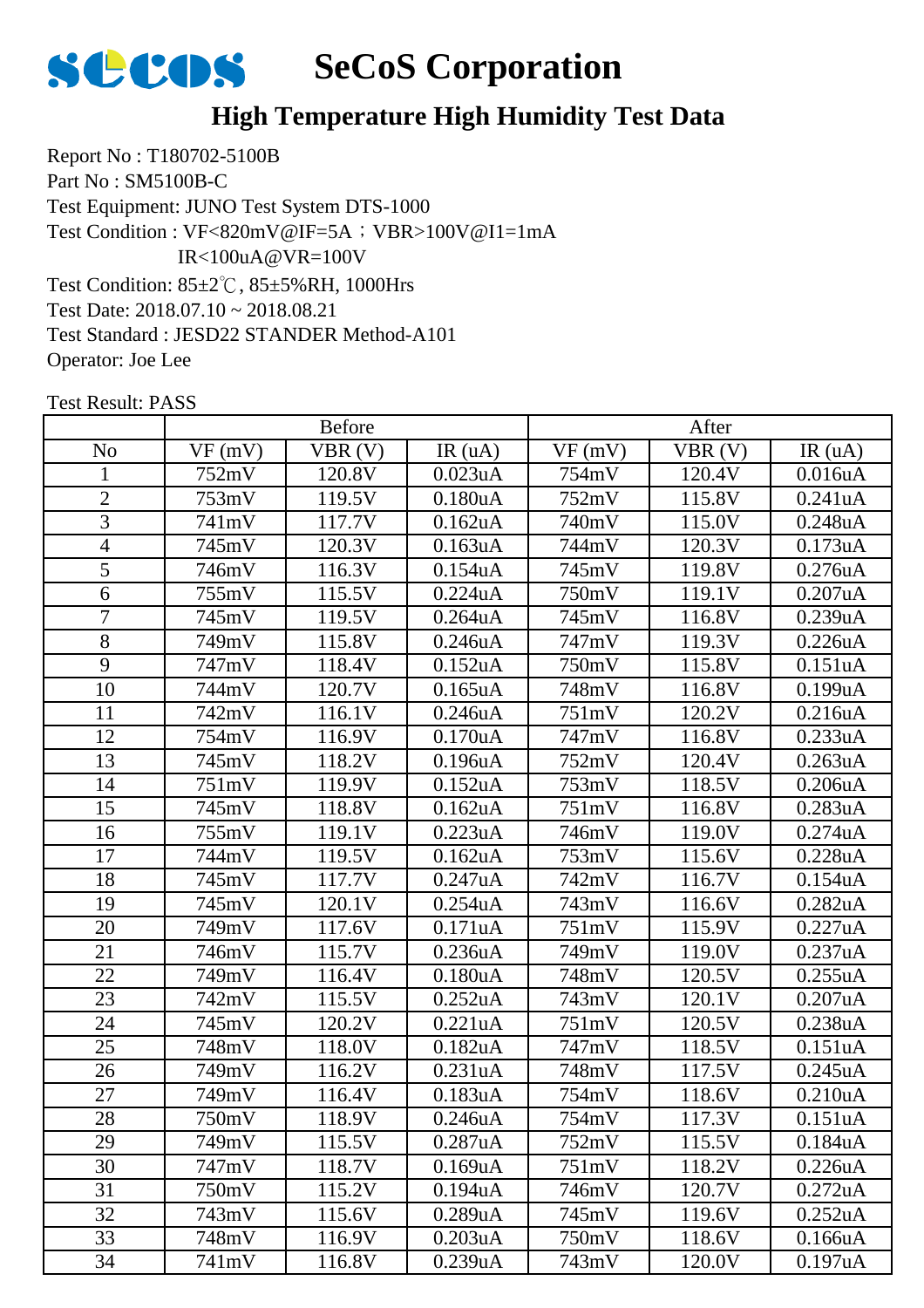

Report No : T180702-5100B Part No : SM5100B-C Test Equipment: JUNO Test System DTS-1000 Test Condition: 85±2℃, 85±5%RH, 1000Hrs Test Date: 2018.07.10 ~ 2018.08.21 Test Standard : JESD22 STANDER Method-A101 Operator: Joe Lee Test Condition : VF<820mV@IF=5A; VBR>100V@I1=1mA IR<100uA@VR=100V

|                | <b>Before</b> |        |                      | After  |        |                      |
|----------------|---------------|--------|----------------------|--------|--------|----------------------|
| N <sub>o</sub> | VF(mV)        | VBR(V) | IR(uA)               | VF(mV) | VBR(V) | IR(uA)               |
| 35             | 742mV         | 115.1V | 0.263uA              | 755mV  | 119.6V | 0.160uA              |
| 36             | 741mV         | 117.7V | 0.169uA              | 740mV  | 115.1V | 0.276uA              |
| 37             | 748mV         | 119.2V | 0.269uA              | 752mV  | 117.6V | 0.192uA              |
| 38             | 752mV         | 116.3V | 0.241uA              | 754mV  | 115.9V | 0.168uA              |
| 39             | 744mV         | 119.9V | 0.203uA              | 753mV  | 115.4V | 0.185uA              |
| 40             | 741mV         | 116.3V | 0.202uA              | 744mV  | 120.7V | 0.185uA              |
| 41             | 743mV         | 118.1V | 0.235uA              | 747mV  | 118.6V | 0.286uA              |
| 42             | 749mV         | 120.3V | 0.267uA              | 752mV  | 115.5V | 0.224uA              |
| 43             | 741mV         | 120.2V | 0.220uA              | 751mV  | 120.5V | 0.255uA              |
| 44             | 741mV         | 120.1V | 0.227uA              | 746mV  | 115.5V | 0.217uA              |
| 45             | 741mV         | 115.8V | 0.289uA              | 752mV  | 120.2V | 0.239uA              |
| 46             | 747mV         | 120.4V | 0.170uA              | 741mV  | 116.1V | 0.210uA              |
| 47             | 754mV         | 119.0V | 0.241uA              | 746mV  | 118.8V | 0.191uA              |
| 48             | 746mV         | 120.3V | 0.159uA              | 742mV  | 118.1V | 0.220uA              |
| 49             | 743mV         | 118.3V | 0.261uA              | 744mV  | 116.5V | 0.288uA              |
| 50             | 754mV         | 119.2V | 0.278uA              | 744mV  | 120.0V | 0.269uA              |
| 51             | 744mV         | 118.2V | 0.220uA              | 752mV  | 117.4V | 0.278uA              |
| 52             | 745mV         | 115.4V | 0.244uA              | 753mV  | 118.3V | 0.287uA              |
| 53             | 747mV         | 115.5V | 0.212uA              | 745mV  | 119.9V | 0.218uA              |
| 54             | 754mV         | 118.5V | 0.289uA              | 749mV  | 120.0V | 0.187uA              |
| 55             | 742mV         | 115.7V | 0.241uA              | 745mV  | 115.6V | 0.201uA              |
| 56             | 747mV         | 119.1V | 0.200uA              | 753mV  | 115.0V | 0.251uA              |
| 57             | 750mV         | 115.3V | 0.258uA              | 744mV  | 117.4V | 0.188uA              |
| 58             | 742mV         | 120.4V | 0.274uA              | 745mV  | 119.5V | 0.249uA              |
| 59             | 742mV         | 116.0V | 0.211uA              | 743mV  | 115.3V | 0.270uA              |
| 60             | 753mV         | 119.2V | 0.260uA              | 752mV  | 117.3V | 0.170uA              |
| 61             | 742mV         | 120.4V | 0.256uA              | 749mV  | 120.1V | 0.238uA              |
| 62             | 749mV         | 115.5V | 0.257uA              | 740mV  | 120.2V | 0.229uA              |
| 63             | 750mV         | 118.2V | 0.201uA              | 741mV  | 117.9V | 0.239uA              |
| 64             | 747mV         | 115.2V | 0.264 <sub>u</sub> A | 746mV  | 118.2V | 0.262 <sub>u</sub> A |
| 65             | 747mV         | 116.6V | 0.281uA              | 742mV  | 116.2V | 0.240uA              |
| 66             | 752mV         | 118.1V | 0.211uA              | 746mV  | 116.9V | $0.189$ u $A$        |
| 67             | 746mV         | 117.7V | 0.224uA              | 744mV  | 115.7V | 0.231uA              |
| 68             | 743mV         | 120.2V | 0.222uA              | 749mV  | 118.9V | 0.162uA              |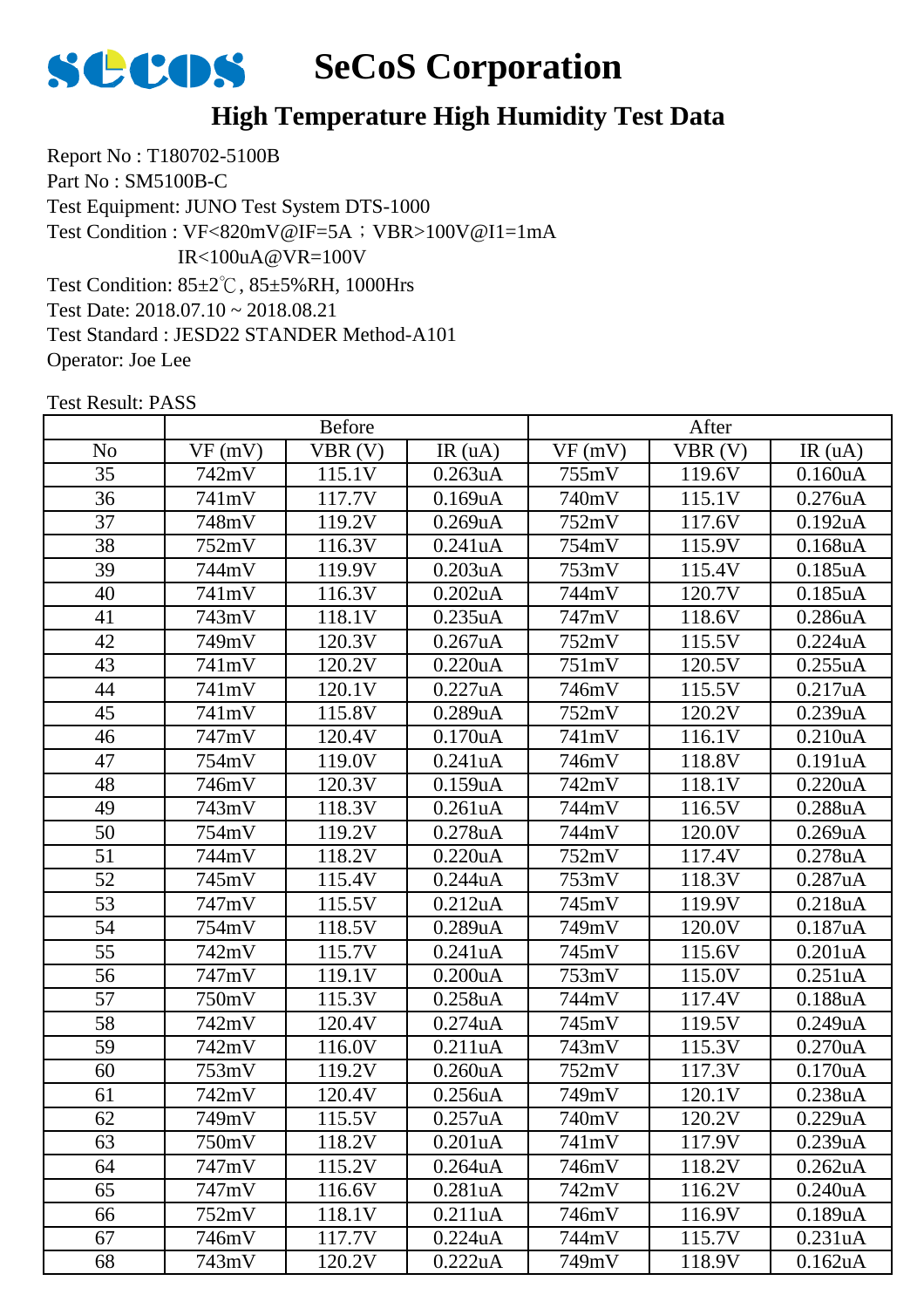

Report No : T180702-5100B Part No : SM5100B-C Test Equipment: JUNO Test System DTS-1000 Test Condition: 85±2℃, 85±5%RH, 1000Hrs Test Date: 2018.07.10 ~ 2018.08.21 Test Standard : JESD22 STANDER Method-A101 Operator: Joe Lee Test Condition : VF<820mV@IF=5A; VBR>100V@I1=1mA IR<100uA@VR=100V

Test Result: PASS

|                |        | <b>Before</b> |                      |        | After  |                      |
|----------------|--------|---------------|----------------------|--------|--------|----------------------|
| N <sub>o</sub> | VF(mV) | VBR(V)        | IR $(uA)$            | VF(mV) | VBR(V) | IR $(uA)$            |
| 69             | 745mV  | 116.4V        | 0.184 <sub>u</sub> A | 740mV  | 116.3V | 0.272uA              |
| 70             | 742mV  | 118.2V        | 0.231uA              | 748mV  | 117.6V | 0.216uA              |
| 71             | 745mV  | 117.5V        | 0.233uA              | 740mV  | 118.1V | 0.245uA              |
| 72             | 746mV  | 115.7V        | 0.274uA              | 746mV  | 119.1V | 0.200uA              |
| 73             | 752mV  | 118.1V        | $0.275$ uA           | 753mV  | 118.5V | 0.230 <sub>u</sub> A |
| 74             | 752mV  | 118.0V        | 0.160uA              | 743mV  | 118.7V | 0.176uA              |
| 75             | 742mV  | 115.2V        | 0.216uA              | 743mV  | 117.5V | 0.271uA              |
| 76             | 752mV  | 117.1V        | 0.224uA              | 749mV  | 119.4V | 0.186uA              |
| 77             | 751mV  | 116.1V        | 0.179uA              | 749mV  | 116.3V | 0.188uA              |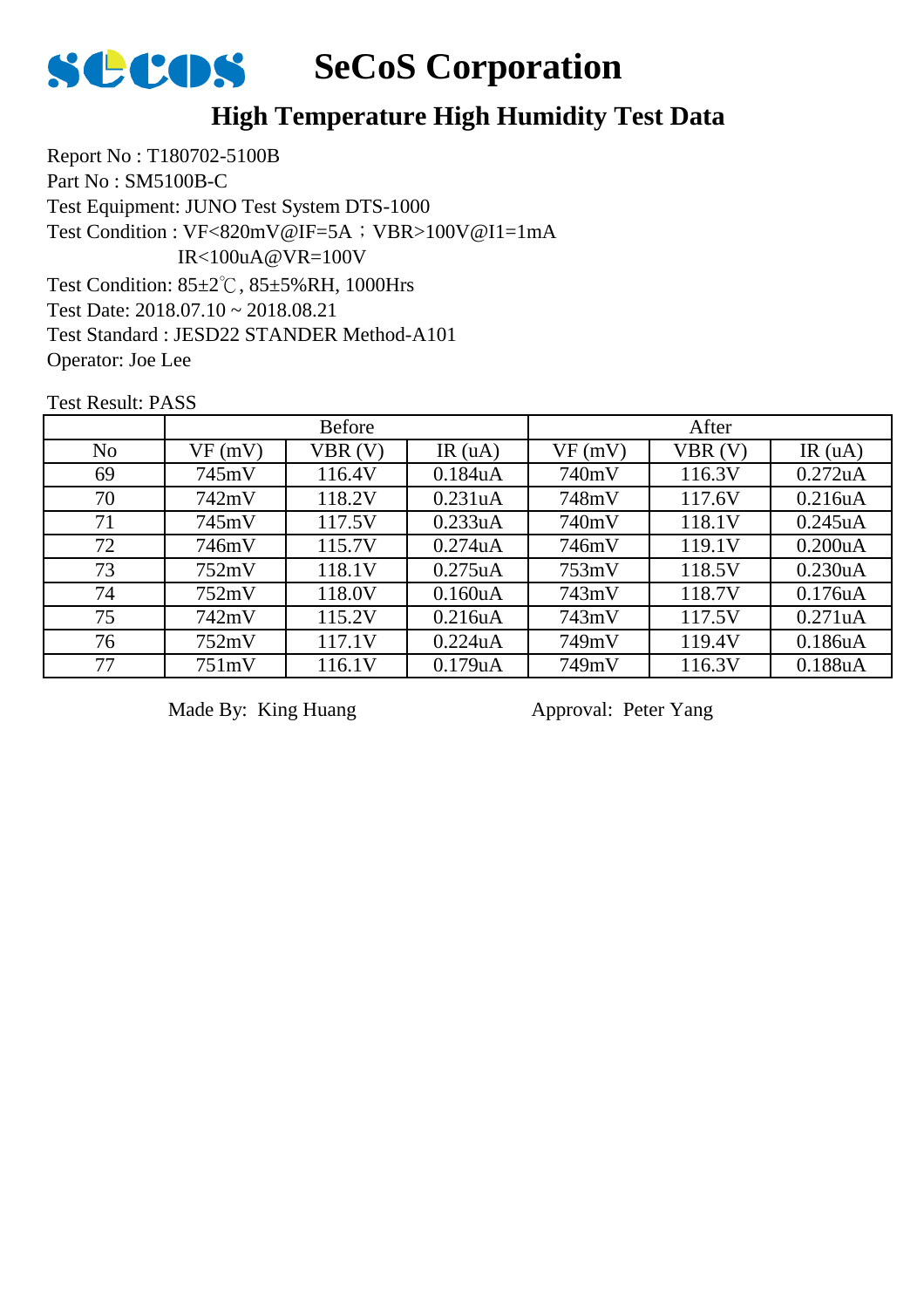

Report No : T180702-5100B Part No : SM5100B-C Test Equipment: JUNO Test System DTS-1000 Test Condition: 85±2℃, 85±5%RH, 80%VR 1000Hrs Test Date: 2018.07.10 ~ 2018.08.21 Test Standard : JESD22 STANDER Method-A101 Operator: Joe Lee Test Condition : VF<820mV@IF=5A; VBR>100V@I1=1mA IR<100uA@VR=100V

|                 | <b>Before</b> |        |                      | After  |        |            |
|-----------------|---------------|--------|----------------------|--------|--------|------------|
| N <sub>o</sub>  | VF(mV)        | VBR(V) | IR(uA)               | VF(mV) | VBR(V) | IR(uA)     |
| $\mathbf{1}$    | 750mV         | 119.6V | $0.025$ uA           | 746mV  | 115.2V | 0.028uA    |
| $\overline{2}$  | 751mV         | 116.7V | 0.246uA              | 741mV  | 116.9V | 0.171uA    |
| 3               | 755mV         | 116.8V | 0.287uA              | 741mV  | 120.2V | 0.236uA    |
| $\overline{4}$  | 753mV         | 116.3V | 0.206uA              | 742mV  | 115.6V | 0.258uA    |
| 5               | 747mV         | 116.2V | 0.235uA              | 754mV  | 119.1V | 0.232uA    |
| 6               | 744mV         | 120.7V | 0.172uA              | 746mV  | 116.4V | 0.178uA    |
| $\overline{7}$  | 741mV         | 115.1V | 0.152uA              | 743mV  | 117.2V | 0.274uA    |
| 8               | 751mV         | 118.8V | 0.184uA              | 750mV  | 119.6V | 0.169uA    |
| 9               | 749mV         | 116.8V | $0.264$ uA           | 751mV  | 120.5V | 0.241uA    |
| 10              | 740mV         | 118.4V | 0.167uA              | 745mV  | 115.6V | 0.262uA    |
| 11              | 753mV         | 119.2V | 0.210 <sub>u</sub> A | 755mV  | 116.3V | 0.179uA    |
| 12              | 753mV         | 117.8V | 0.272uA              | 740mV  | 115.8V | 0.152uA    |
| 13              | 743mV         | 119.2V | 0.233uA              | 742mV  | 116.7V | 0.255uA    |
| 14              | 750mV         | 120.4V | 0.163uA              | 747mV  | 117.5V | 0.199uA    |
| 15              | 743mV         | 119.6V | 0.241uA              | 751mV  | 118.9V | $0.264$ uA |
| 16              | 754mV         | 119.9V | 0.177uA              | 753mV  | 119.9V | 0.262uA    |
| 17              | 747mV         | 119.2V | 0.260uA              | 745mV  | 117.8V | 0.258uA    |
| 18              | 745mV         | 118.9V | 0.215uA              | 743mV  | 116.3V | 0.214uA    |
| 19              | 749mV         | 118.1V | 0.243uA              | 741mV  | 120.2V | 0.167uA    |
| 20              | 749mV         | 116.8V | 0.161uA              | 752mV  | 118.9V | 0.281uA    |
| 21              | 745mV         | 117.9V | 0.263uA              | 740mV  | 120.7V | 0.154uA    |
| 22              | 752mV         | 115.9V | 0.284uA              | 748mV  | 118.4V | 0.280uA    |
| 23              | 755mV         | 116.3V | 0.223uA              | 743mV  | 120.3V | $0.165$ uA |
| 24              | 750mV         | 119.4V | 0.179uA              | 740mV  | 115.0V | 0.232uA    |
| 25              | 748mV         | 115.6V | 0.286uA              | 754mV  | 120.6V | 0.280uA    |
| $\overline{26}$ | 751mV         | 118.1V | 0.218uA              | 750mV  | 115.1V | 0.185uA    |
| 27              | 748mV         | 115.4V | 0.216uA              | 746mV  | 116.0V | 0.235uA    |
| 28              | 747mV         | 117.5V | 0.169uA              | 744mV  | 116.4V | 0.247uA    |
| 29              | 748mV         | 115.4V | 0.217uA              | 744mV  | 118.5V | 0.219uA    |
| 30              | 754mV         | 120.2V | 0.289uA              | 743mV  | 117.0V | 0.211uA    |
| 31              | 753mV         | 119.6V | 0.232uA              | 755mV  | 119.5V | 0.260uA    |
| 32              | 754mV         | 116.5V | 0.158uA              | 752mV  | 120.3V | 0.166uA    |
| 33              | 750mV         | 117.3V | 0.171uA              | 747mV  | 120.2V | 0.211uA    |
| 34              | 740mV         | 115.4V | 0.176uA              | 746mV  | 119.6V | 0.197uA    |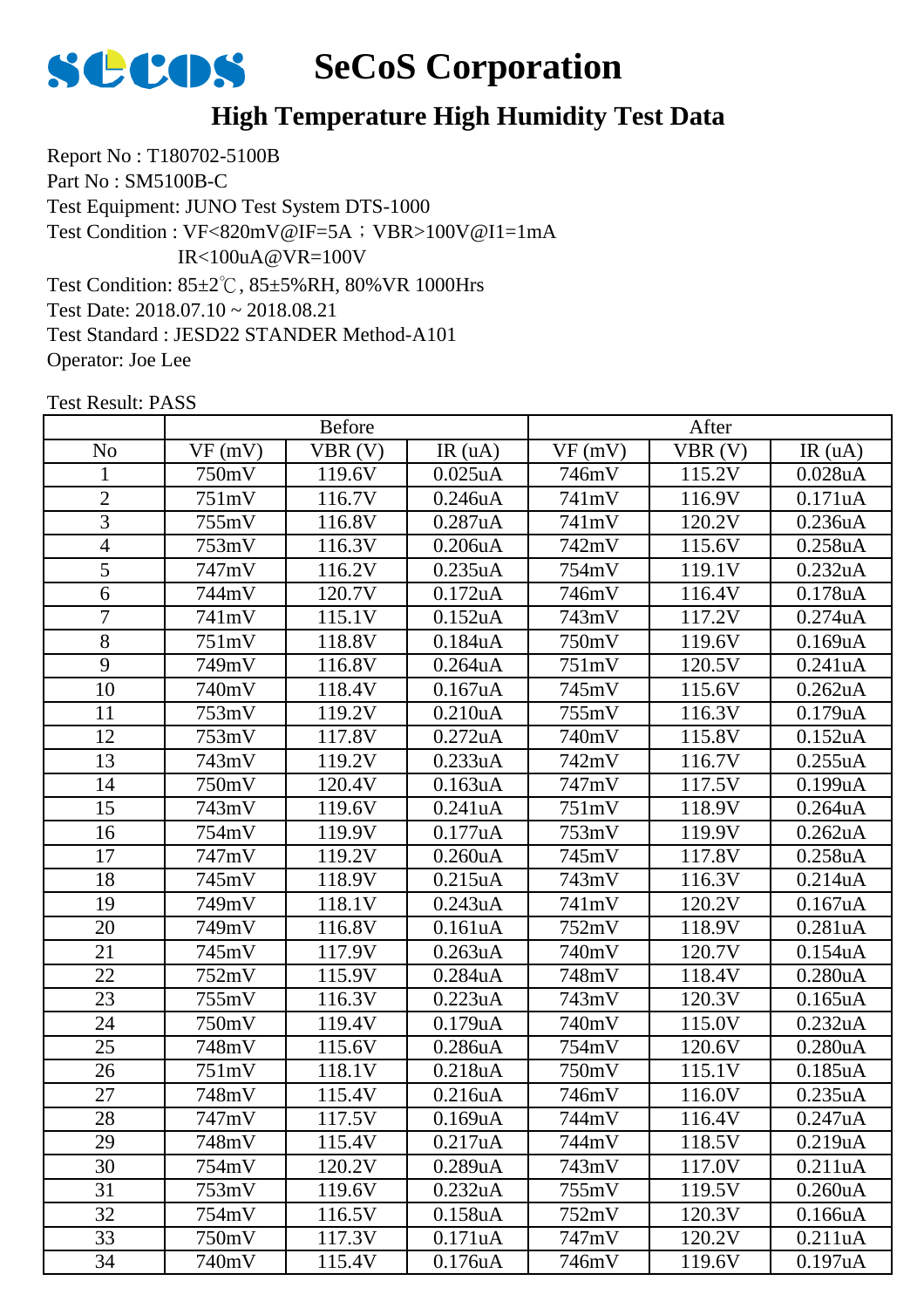

Report No : T180702-5100B Part No : SM5100B-C Test Equipment: JUNO Test System DTS-1000 Test Condition: 85±2℃, 85±5%RH, 80%VR 1000Hrs Test Date: 2018.07.10 ~ 2018.08.21 Test Standard : JESD22 STANDER Method-A101 Operator: Joe Lee Test Condition : VF<820mV@IF=5A; VBR>100V@I1=1mA IR<100uA@VR=100V

|                |        | <b>Before</b> |            |        | After  |         |
|----------------|--------|---------------|------------|--------|--------|---------|
| N <sub>o</sub> | VF(mV) | VBR(V)        | IR(uA)     | VF(mV) | VBR(V) | IR(uA)  |
| 35             | 740mV  | 119.4V        | 0.173uA    | 747mV  | 115.2V | 0.286uA |
| 36             | 753mV  | 121.0V        | 0.151uA    | 740mV  | 119.6V | 0.169uA |
| 37             | 755mV  | 117.5V        | 0.247uA    | 747mV  | 115.2V | 0.194uA |
| 38             | 745mV  | 119.3V        | 0.250uA    | 743mV  | 119.6V | 0.175uA |
| 39             | 752mV  | 119.4V        | 0.173uA    | 751mV  | 115.6V | 0.288uA |
| 40             | 750mV  | 116.8V        | 0.243uA    | 749mV  | 116.8V | 0.231uA |
| 41             | 743mV  | 116.4V        | 0.238uA    | 747mV  | 119.4V | 0.212uA |
| 42             | 742mV  | 120.5V        | 0.197uA    | 750mV  | 119.4V | 0.230uA |
| 43             | 744mV  | 119.9V        | 0.277uA    | 744mV  | 117.1V | 0.248uA |
| 44             | 741mV  | 118.8V        | 0.285uA    | 740mV  | 119.9V | 0.266uA |
| 45             | 755mV  | 118.3V        | 0.173uA    | 741mV  | 119.2V | 0.169uA |
| 46             | 751mV  | 120.0V        | 0.233uA    | 742mV  | 120.4V | 0.285uA |
| 47             | 747mV  | 119.0V        | 0.266uA    | 752mV  | 121.0V | 0.238uA |
| 48             | 741mV  | 116.8V        | 0.289uA    | 755mV  | 116.6V | 0.210uA |
| 49             | 750mV  | 118.3V        | 0.206uA    | 755mV  | 117.2V | 0.262uA |
| 50             | 746mV  | 117.8V        | 0.234uA    | 745mV  | 116.0V | 0.230uA |
| 51             | 754mV  | 118.7V        | 0.214uA    | 749mV  | 117.9V | 0.263uA |
| 52             | 754mV  | 120.8V        | $0.185$ uA | 752mV  | 120.2V | 0.274uA |
| 53             | 750mV  | 119.2V        | 0.195uA    | 741mV  | 115.5V | 0.254uA |
| 54             | 745mV  | 115.8V        | 0.172uA    | 754mV  | 118.0V | 0.260uA |
| 55             | 748mV  | 119.7V        | 0.163uA    | 744mV  | 119.5V | 0.236uA |
| 56             | 746mV  | 118.5V        | 0.233uA    | 741mV  | 116.0V | 0.256uA |
| 57             | 748mV  | 116.4V        | 0.279uA    | 742mV  | 117.7V | 0.211uA |
| 58             | 751mV  | 120.5V        | 0.253uA    | 751mV  | 117.1V | 0.193uA |
| 59             | 742mV  | 116.0V        | 0.186uA    | 742mV  | 115.4V | 0.207uA |
| 60             | 752mV  | 117.9V        | 0.219uA    | 754mV  | 115.7V | 0.175uA |
| 61             | 745mV  | 115.3V        | 0.249uA    | 754mV  | 116.2V | 0.172uA |
| 62             | 742mV  | 116.7V        | 0.259uA    | 750mV  | 116.4V | 0.172uA |
| 63             | 741mV  | 120.5V        | 0.207uA    | 749mV  | 120.2V | 0.267uA |
| 64             | 741mV  | 116.2V        | 0.288uA    | 741mV  | 116.0V | 0.155uA |
| 65             | 749mV  | 117.0V        | 0.250uA    | 748mV  | 120.4V | 0.218uA |
| 66             | 745mV  | 118.3V        | 0.151uA    | 750mV  | 117.6V | 0.171uA |
| 67             | 749mV  | 116.0V        | 0.175uA    | 745mV  | 119.5V | 0.235uA |
| 68             | 746mV  | 116.9V        | 0.188uA    | 753mV  | 117.1V | 0.258uA |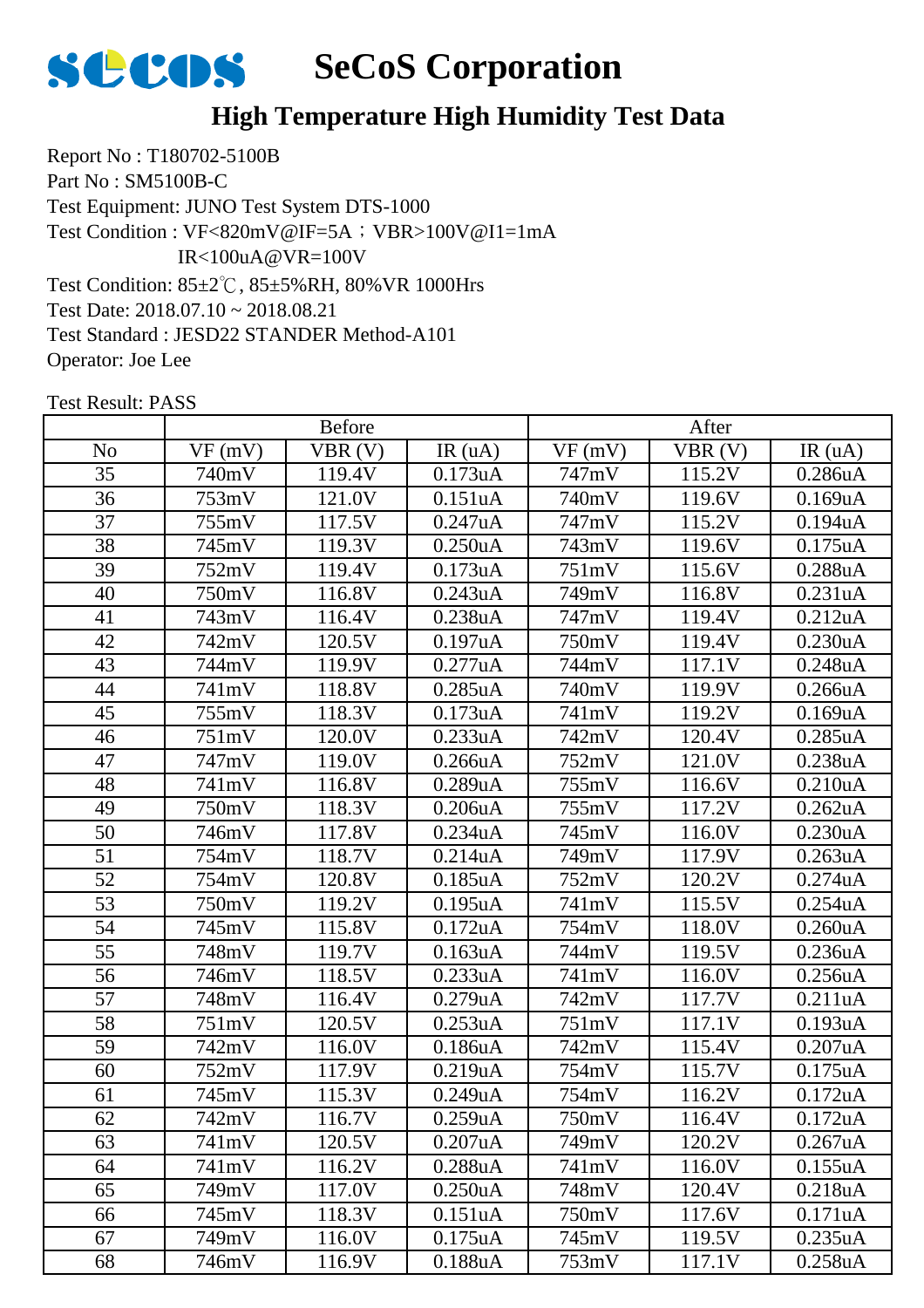

Report No : T180702-5100B Part No : SM5100B-C Test Equipment: JUNO Test System DTS-1000 Test Condition: 85±2℃, 85±5%RH, 80%VR 1000Hrs Test Date: 2018.07.10 ~ 2018.08.21 Test Standard : JESD22 STANDER Method-A101 Operator: Joe Lee Test Condition : VF<820mV@IF=5A; VBR>100V@I1=1mA IR<100uA@VR=100V

Test Result: PASS

|                | <b>Before</b> |        |         | After  |        |                      |  |
|----------------|---------------|--------|---------|--------|--------|----------------------|--|
| N <sub>o</sub> | VF(mV)        | VBR(V) | IR(uA)  | VF(mV) | VBR(V) | IR(uA)               |  |
| 69             | 753mV         | 119.4V | 0.166uA | 752mV  | 115.5V | 0.195uA              |  |
| 70             | 754mV         | 120.6V | 0.287uA | 741mV  | 120.5V | 0.160 <sub>u</sub> A |  |
| 71             | 750mV         | 116.2V | 0.274uA | 751mV  | 117.7V | 0.173uA              |  |
| 72             | 753mV         | 120.9V | 0.246uA | 746mV  | 118.0V | 0.207uA              |  |
| 73             | 746mV         | 116.7V | 0.214uA | 744mV  | 116.8V | 0.272uA              |  |
| 74             | 753mV         | 119.8V | 0.253uA | 748mV  | 117.7V | $0.264$ uA           |  |
| 75             | 752mV         | 115.3V | 0.186uA | 742mV  | 118.7V | 0.223uA              |  |
| 76             | 752mV         | 120.6V | 0.162uA | 741mV  | 116.1V | 0.233uA              |  |
| 77             | 752mV         | 119.6V | 0.186uA | 741mV  | 115.8V | 0.208uA              |  |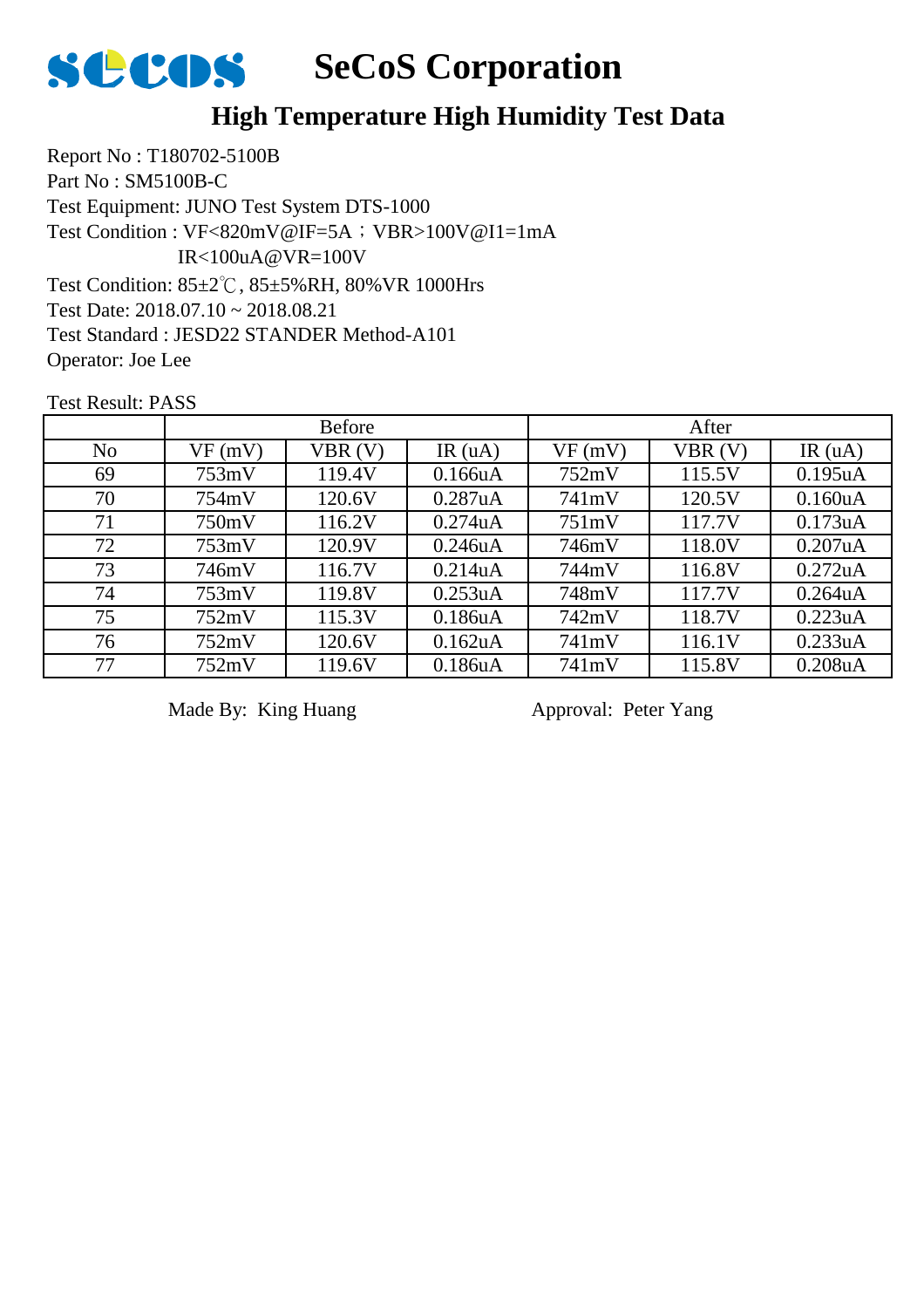

# **Solderability Test Data**

Report No : T180702-5100B Part No : SM5100B-C Test Equipment: JUNO Test System DTS-1000 Test Condition:  $245 \pm 5^{\circ}$ C, 5Sec Test Date: 2018.08.27 Test Standard : JESD22 STANDER Method-B102 Operator: Joe Lee Test Condition : VF<820mV@IF=5A; VBR>100V@I1=1mA IR<100uA@VR=100V

Test Result: PASS

|                | <b>Before</b> |        |                      | After  |        |                      |
|----------------|---------------|--------|----------------------|--------|--------|----------------------|
| N <sub>o</sub> | VF(mV)        | VBR(V) | IR $(uA)$            | VF(mV) | VBR(V) | IR(uA)               |
|                | 755mV         | 120.6V | $0.024$ uA           | 744mV  | 115.5V | 0.016uA              |
| $\overline{2}$ | 750mV         | 117.3V | 0.243uA              | 744mV  | 118.5V | 0.248uA              |
| 3              | 746mV         | 120.7V | 0.259uA              | 745mV  | 119.8V | 0.266uA              |
| $\overline{4}$ | 748mV         | 120.5V | 0.224uA              | 746mV  | 116.8V | 0.153uA              |
| 5              | 744mV         | 116.8V | 0.270 <sub>u</sub> A | 751mV  | 115.9V | 0.240 <sub>u</sub> A |
| 6              | 741mV         | 116.7V | $0.264$ uA           | 752mV  | 118.8V | 0.283uA              |
| 7              | 742mV         | 116.3V | 0.176uA              | 741mV  | 116.1V | 0.263uA              |
| 8              | 750mV         | 119.7V | 0.230uA              | 742mV  | 120.3V | 0.188uA              |
| 9              | 754mV         | 116.0V | 0.210 <sub>u</sub> A | 749mV  | 115.5V | 0.218 <sub>u</sub> A |
| 10             | 751mV         | 118.8V | 0.263uA              | 751mV  | 116.0V | 0.153uA              |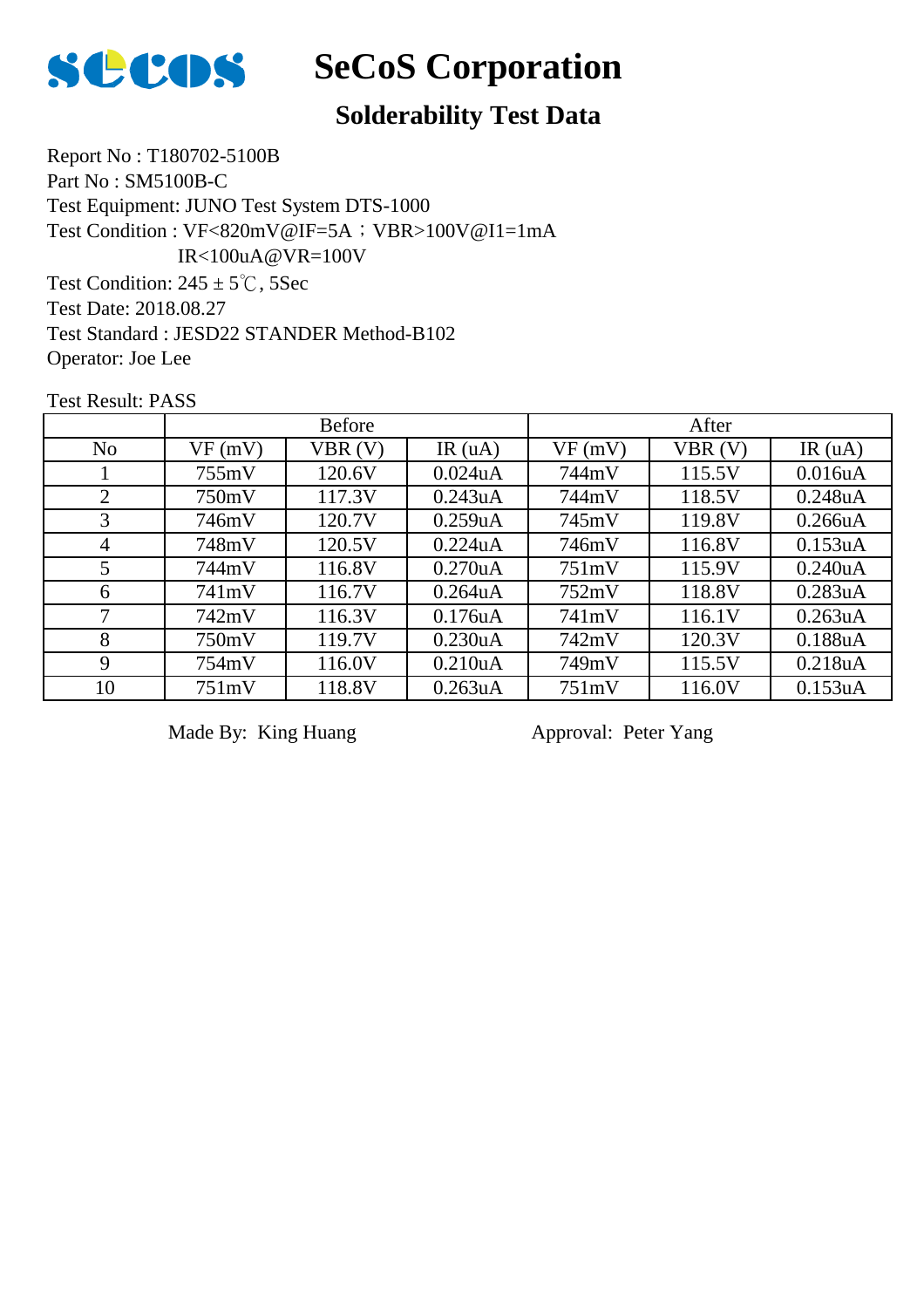

## **Reliability Testing Summary Report**

| Document No.: SL18-07-8200C<br>Date: 2018/08/31                                 |                  |                                                                                                            |        |                                 |                                     |                        |            |
|---------------------------------------------------------------------------------|------------------|------------------------------------------------------------------------------------------------------------|--------|---------------------------------|-------------------------------------|------------------------|------------|
| <b>Test Item</b>                                                                | P/N              | <b>Test Condition</b>                                                                                      | (LTPD) | <b>Sample</b><br><b>Numbers</b> | <b>Allow Fall</b><br><b>Numbers</b> | Fall<br><b>Numbers</b> | Result     |
| <b>HTRB</b><br>High Temp<br><b>Reverse Bias</b>                                 | SM8200C-C        | $100 \pm 5^{\circ}$ C, 80% VR,<br>$T=1000$ hrs                                                             |        | 77                              | $\mathbf 0$                         | $\boldsymbol{0}$       | <b>ACC</b> |
| <b>HTSL</b><br>High<br>Temperature<br>Storage Life                              | SM8200C-C        | 150°C, T=1000hrs                                                                                           |        | 77                              | $\pmb{0}$                           | $\pmb{0}$              | <b>ACC</b> |
| <b>PCT</b><br>Pressure Cooker<br>Test                                           | SM8200C-C        | 121°C, 29.7PSIG,<br>168hrs                                                                                 |        | 77                              | $\pmb{0}$                           | $\boldsymbol{0}$       | <b>ACC</b> |
| <b>TCT</b><br>Temperature<br><b>Cycle Test</b>                                  | SM8200C-C        | $-55^{\circ}$ C/30min,<br>150℃/30min,<br>For 1000 Cycle                                                    |        | 77                              | $\boldsymbol{0}$                    | $\pmb{0}$              | <b>ACC</b> |
| <b>THT</b><br>High<br>Temperature<br><b>High Humidity</b><br>Test               | SM8200C-C        | $85 \pm 2^{\circ}$ C, RH= $85 \pm 5\%$ ,<br>1000hrs                                                        |        | 77                              | $\mathbf 0$                         | $\boldsymbol{0}$       | ACC        |
| H3TRB<br><b>High Temper</b><br><b>High Humidity</b><br><b>Reverse Bies Test</b> | <b>SM8200C-C</b> | $85 \pm 2^{\circ}$ C, RH= $85 \pm 5\%$ ,<br>80% VR, 1000hrs                                                |        | 77                              | $\boldsymbol{0}$                    | $\pmb{0}$              | <b>ACC</b> |
| Solderability                                                                   | SM8200C-C        | $245 \pm 5^{\circ}$ C, 5Sec the<br>inspected area of each<br>lead must have 95%<br>solder coverage minimum |        | 10                              | 0                                   | 0                      | ACC        |
|                                                                                 |                  |                                                                                                            |        |                                 |                                     |                        |            |
|                                                                                 |                  |                                                                                                            |        |                                 |                                     |                        |            |
| Judgment:                                                                       |                  |                                                                                                            |        |                                 |                                     |                        |            |
| qualified                                                                       |                  | $\Box$ unqualified<br>Testing Start Date: 2018.07.01 Testing End Date: 2018.08.31                          |        |                                 |                                     |                        |            |
|                                                                                 |                  | Tester: King Huang Approval: Peter Yang                                                                    |        |                                 |                                     |                        |            |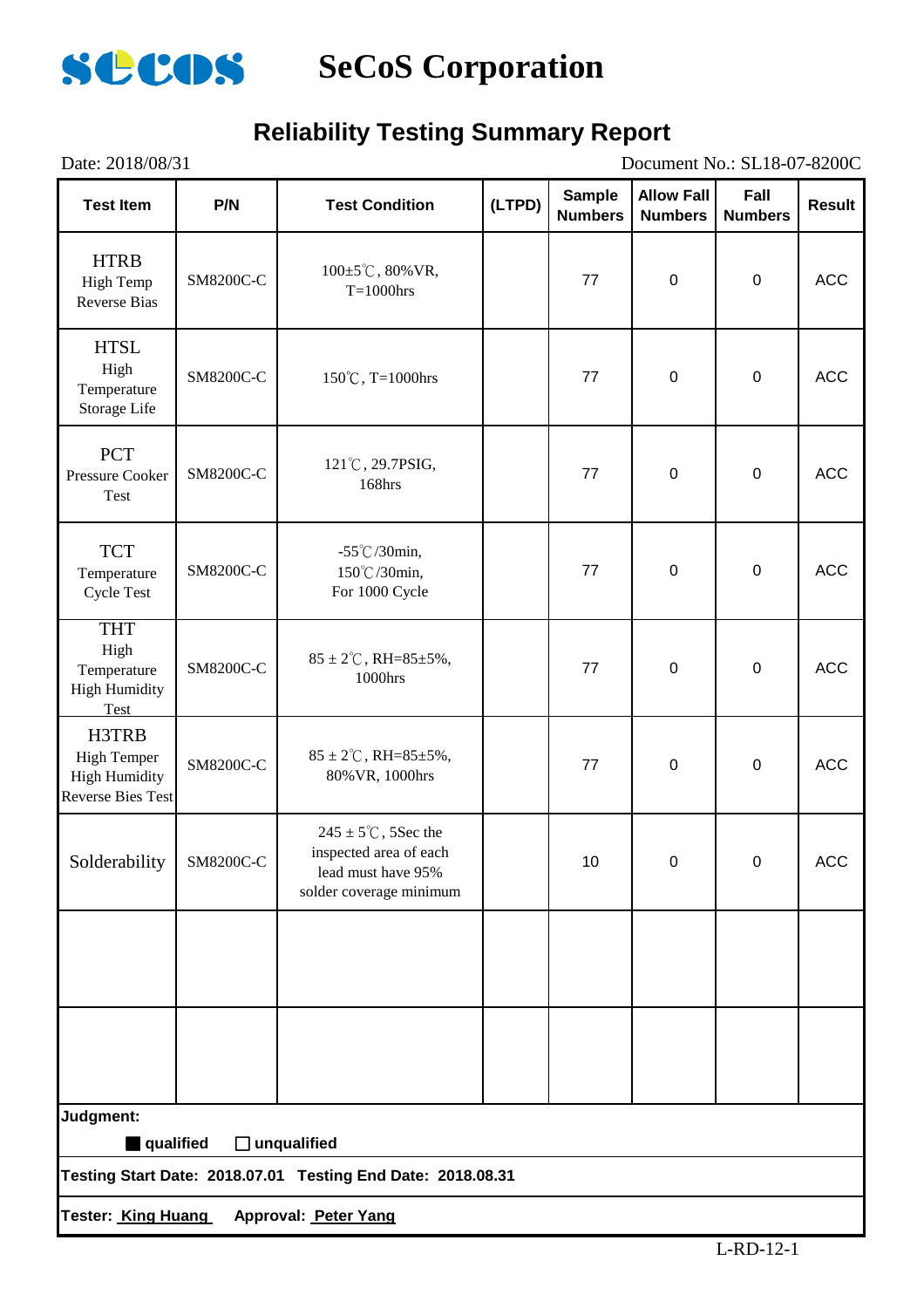

# **Electrical Test Data**

Report No : T180702-8200C Part No : SM8200C-C Test Equipment: JUNO Test System DTS-1000 Test Condition : VF<910mV@IF=8A; VBR>200V@I1=1mA IR<50uA@VR=200V

Test Condition: 25℃ Test Date: 2018.07.02 Test Standard : Specifications Operator: Joe Lee

| <b>Test Result: PASS</b> |        |        |               |
|--------------------------|--------|--------|---------------|
| N <sub>0</sub>           | VF(mV) | VBR(V) | IR(uA)        |
| 1                        | 850mV  | 220.7V | 0.018uA       |
| $\overline{2}$           | 850mV  | 222.7V | 0.016uA       |
| $\overline{3}$           | 850mV  | 216.7V | 0.020uA       |
| $\overline{4}$           | 853mV  | 215.2V | $0.025$ uA    |
| $\overline{5}$           | 850mV  | 220.0V | $0.020$ u $A$ |
| 6                        | 847mV  | 215.9V | 0.023uA       |
| $\overline{7}$           | 841mV  | 223.3V | 0.027uA       |
| $\overline{8}$           | 855mV  | 219.1V | $0.028$ u $A$ |
| $\overline{9}$           | 844mV  | 218.7V | $0.020$ uA    |
| 10                       | 847mV  | 219.8V | 0.017uA       |
| 11                       | 843mV  | 223.4V | 0.023uA       |
| 12                       | 843mV  | 223.0V | $0.015$ uA    |
| 13                       | 852mV  | 216.4V | 0.022uA       |
| 14                       | 847mV  | 217.1V | 0.019uA       |
| 15                       | 852mV  | 219.2V | 0.018uA       |
| 16                       | 854mV  | 217.6V | 0.022uA       |
| 17                       | 852mV  | 220.7V | 0.027uA       |
| 18                       | 851mV  | 222.8V | $0.020$ uA    |
| 19                       | 841mV  | 218.8V | 0.022uA       |
| 20                       | 845mV  | 215.5V | 0.029uA       |
| 21                       | 843mV  | 217.1V | $0.024$ uA    |
| 22                       | 854mV  | 221.1V | $0.015$ uA    |
| 23                       | 851mV  | 219.8V | 0.017uA       |
| 24                       | 849mV  | 221.8V | 0.016uA       |
| 25                       | 853mV  | 223.5V | 0.019uA       |
| 26                       | 841mV  | 222.9V | $0.025$ uA    |
| 27                       | 841mV  | 218.5V | 0.016uA       |
| 28                       | 841mV  | 222.8V | 0.018uA       |
| 29                       | 854mV  | 215.7V | 0.021uA       |
| 30                       | 845mV  | 222.2V | 0.016uA       |
| 31                       | 857mV  | 215.3V | $0.025$ uA    |
| 32                       | 848mV  | 217.3V | 0.018uA       |
| 33                       | 841mV  | 218.3V | $0.026$ u $A$ |
| 34                       | 848mV  | 223.1V | $0.025$ uA    |

35 | 842mV | 217.1V | 0.019uA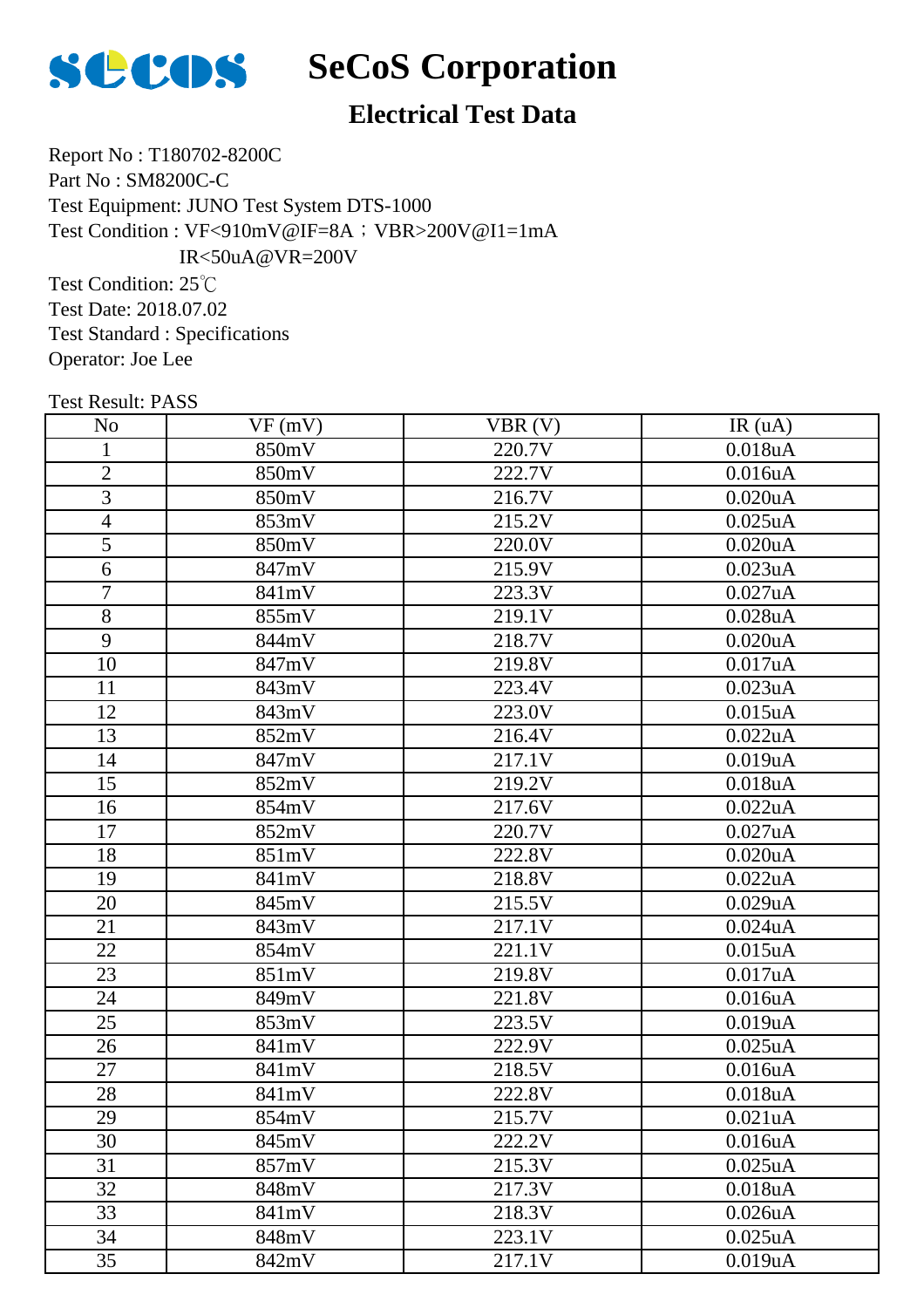

# **SCOS** SeCoS Corporation

# **Electrical Test Data**

Report No : T180702-8200C Part No : SM8200C-C Test Equipment: JUNO Test System DTS-1000 Test Condition : VF<910mV@IF=8A; VBR>200V@I1=1mA IR<50uA@VR=200V

Test Condition: 25℃ Test Date: 2018.07.02 Test Standard : Specifications Operator: Joe Lee

| <b>Test Result: PASS</b> |        |        |               |
|--------------------------|--------|--------|---------------|
| N <sub>o</sub>           | VF(mV) | VBR(V) | IR(uA)        |
| 36                       | 853mV  | 220.7V | 0.029uA       |
| 37                       | 855mV  | 217.5V | $0.028$ u $A$ |
| 38                       | 848mV  | 218.2V | 0.017uA       |
| 39                       | 842mV  | 217.2V | 0.018uA       |
| 40                       | 855mV  | 222.5V | $0.028$ u $A$ |
| 41                       | 853mV  | 216.6V | $0.028$ u $A$ |
| 42                       | 858mV  | 216.7V | $0.025$ uA    |
| 43                       | 855mV  | 220.5V | 0.029uA       |
| 44                       | 847mV  | 217.2V | $0.015$ uA    |
| 45                       | 849mV  | 217.2V | 0.019uA       |
| 46                       | 856mV  | 222.5V | 0.027uA       |
| 47                       | 856mV  | 218.4V | 0.023uA       |
| 48                       | 845mV  | 217.5V | 0.023uA       |
| 49                       | 857mV  | 223.8V | $0.024$ uA    |
| 50                       | 853mV  | 218.4V | 0.018uA       |
| 51                       | 842mV  | 222.3V | $0.024$ uA    |
| 52                       | 851mV  | 216.4V | $0.025$ uA    |
| 53                       | 855mV  | 218.9V | 0.022uA       |
| 54                       | 848mV  | 215.0V | 0.019uA       |
| 55                       | 856mV  | 220.4V | 0.023uA       |
| 56                       | 851mV  | 215.6V | $0.025$ uA    |
| 57                       | 851mV  | 219.7V | $0.027$ uA    |
| 58                       | 844mV  | 223.1V | 0.021uA       |
| 59                       | 842mV  | 215.5V | 0.020uA       |
| 60                       | 843mV  | 220.2V | $0.025$ uA    |
| 61                       | 854mV  | 220.5V | 0.022uA       |
| 62                       | 846mV  | 215.5V | 0.020uA       |
| 63                       | 854mV  | 218.0V | 0.019uA       |
| 64                       | 840mV  | 215.3V | 0.023uA       |
| 65                       | 848mV  | 219.1V | 0.021uA       |
| 66                       | 845mV  | 215.3V | $0.026$ u $A$ |
| 67                       | 845mV  | 220.8V | 0.028uA       |
| 68                       | 846mV  | 218.4V | 0.017uA       |
| 69                       | 850mV  | 223.2V | 0.020uA       |

70 | 849mV | 221.6V | 0.018uA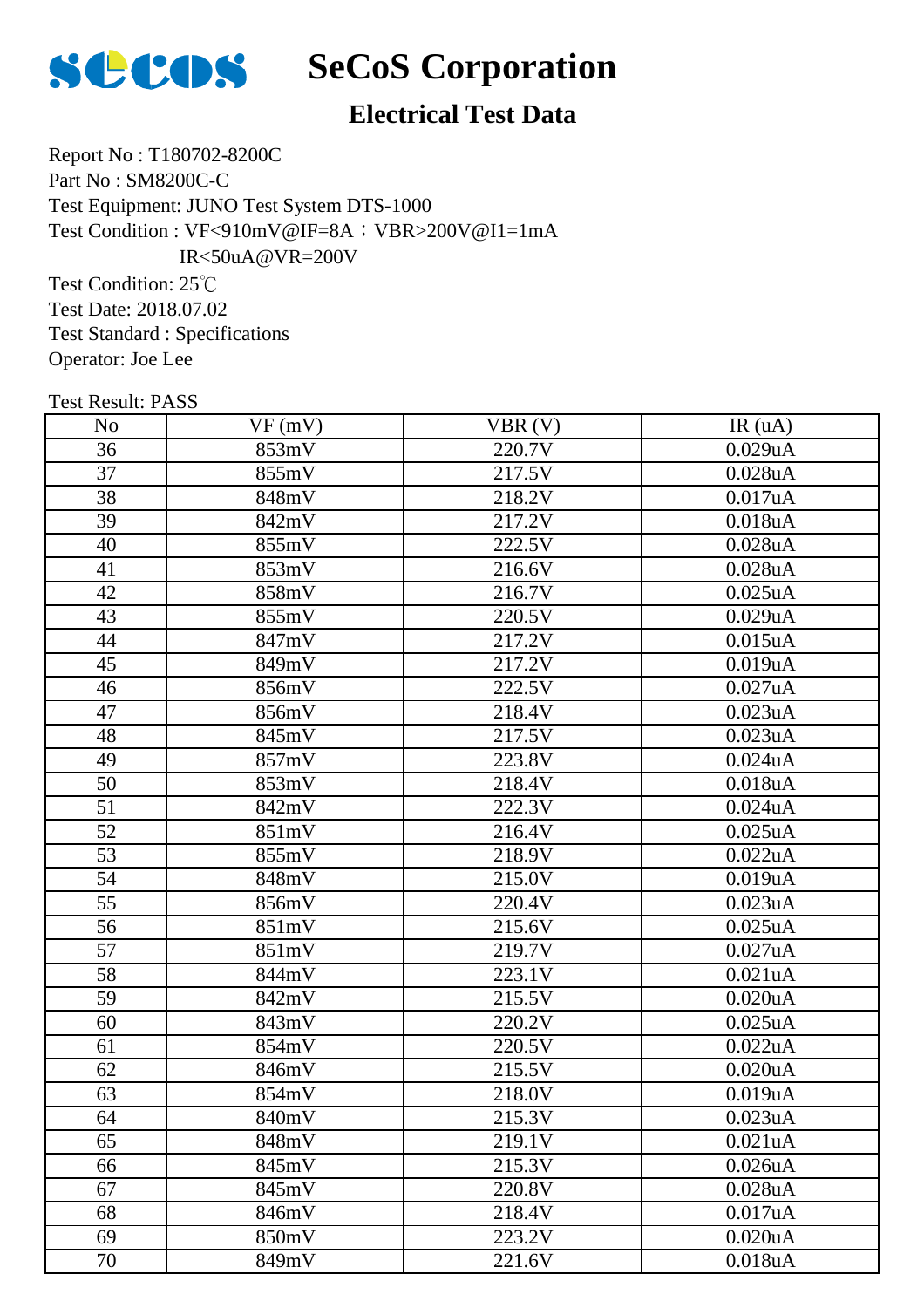

# **SCOS** SeCoS Corporation

# **Electrical Test Data**

Report No : T180702-8200C Part No : SM8200C-C Test Equipment: JUNO Test System DTS-1000 Test Condition : VF<910mV@IF=8A; VBR>200V@I1=1mA IR<50uA@VR=200V

Test Condition: 25℃ Test Date: 2018.07.02 Test Standard : Specifications Operator: Joe Lee

Test Result: PASS

| N <sub>o</sub> | VF(mV) | VBR(V) | IR $(uA)$ |
|----------------|--------|--------|-----------|
| 71             | 847mV  | 217.2V | 0.015uA   |
| 72             | 840mV  | 220.3V | 0.019uA   |
| 73             | 855mV  | 218.9V | 0.022uA   |
| 74             | 853mV  | 221.0V | 0.017uA   |
| 75             | 844mV  | 219.9V | 0.026uA   |
| 76             | 858mV  | 223.5V | 0.023uA   |
| 77             | 853mV  | 217.6V | 0.026uA   |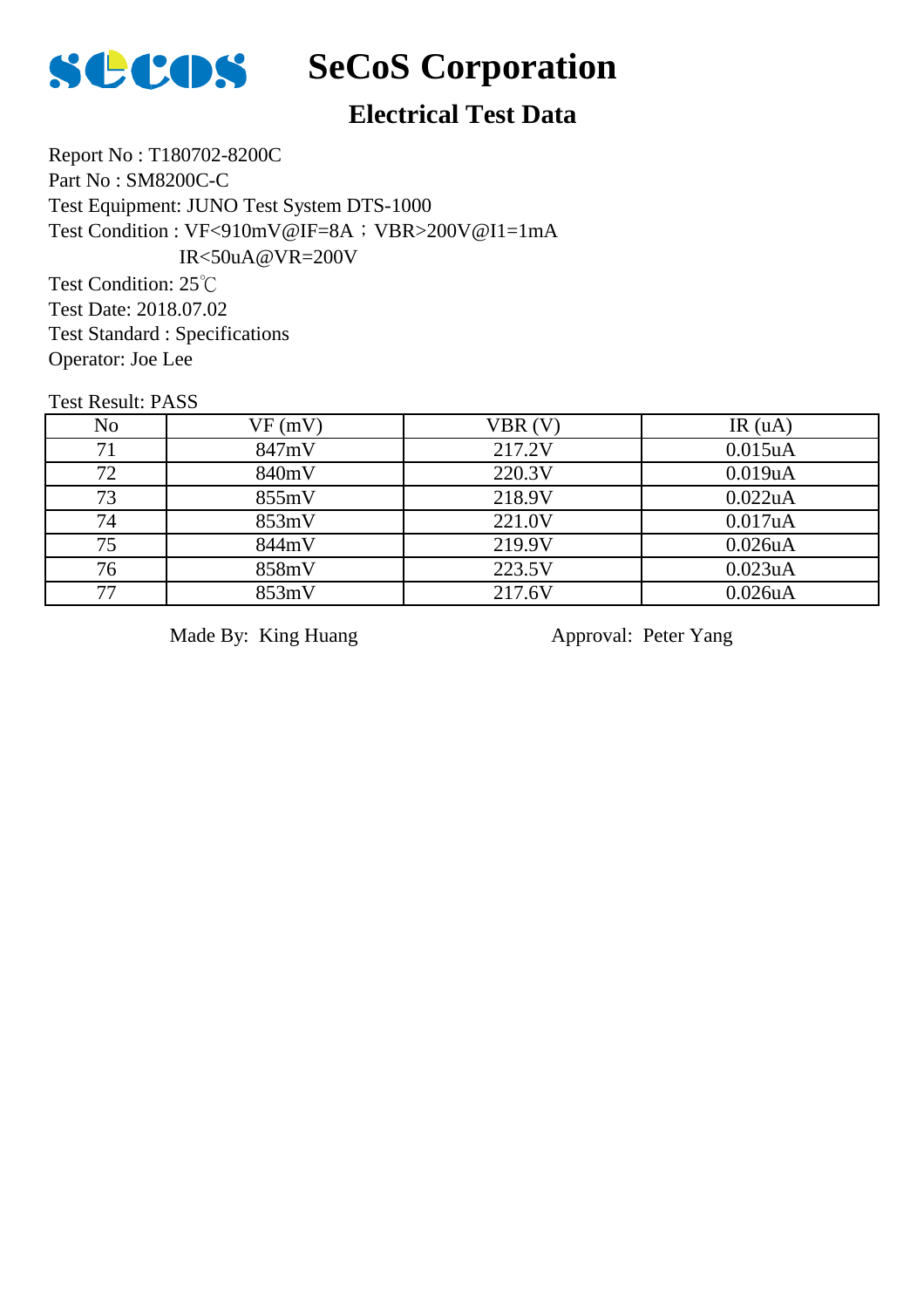

## **High Temperature Reverse Bias Test Data**

Report No : T180702-8200C Part No : SM8200C-C Test Equipment: JUNO Test System DTS-1000 Test Condition: 100±5℃, 80%VR, T=1000hrs Test Date: 2018.07.03 ~ 2018.08.14 Test Standard : JESD22 STANDER Method-A108 Operator: Joe Lee Test Condition : VF<910mV@IF=8A; VBR>200V@I1=1mA IR<50uA@VR=200V

|                |        | <b>Before</b> |                      |        | After  |               |
|----------------|--------|---------------|----------------------|--------|--------|---------------|
| N <sub>o</sub> | VF(mV) | VBR(V)        | IR(uA)               | VF(mV) | VBR(V) | IR(uA)        |
| $\mathbf{1}$   | 839mV  | 215.7V        | 0.028uA              | 854mV  | 219.0V | 0.016uA       |
| $\overline{2}$ | 848mV  | 216.3V        | 0.017uA              | 849mV  | 219.3V | 0.021uA       |
| 3              | 856mV  | 215.7V        | 0.017uA              | 848mV  | 217.5V | 0.028uA       |
| $\overline{4}$ | 841mV  | 218.4V        | 0.019uA              | 844mV  | 217.2V | 0.020uA       |
| 5              | 852mV  | 218.5V        | 0.022uA              | 851mV  | 221.2V | 0.022uA       |
| 6              | 849mV  | 215.0V        | $0.024$ uA           | 843mV  | 219.4V | $0.026$ u $A$ |
| $\overline{7}$ | 839mV  | 219.8V        | 0.023uA              | 851mV  | 223.8V | 0.027uA       |
| 8              | 846mV  | 220.0V        | 0.018uA              | 845mV  | 222.3V | 0.020uA       |
| 9              | 854mV  | 220.0V        | 0.021uA              | 841mV  | 221.9V | 0.027uA       |
| 10             | 845mV  | 215.9V        | 0.017uA              | 852mV  | 219.7V | 0.021uA       |
| 11             | 858mV  | 223.6V        | $0.026$ u $A$        | 850mV  | 220.4V | $0.015$ uA    |
| 12             | 840mV  | 215.4V        | $0.015$ uA           | 845mV  | 220.9V | 0.020uA       |
| 13             | 840mV  | 219.3V        | 0.022uA              | 847mV  | 215.3V | 0.021uA       |
| 14             | 848mV  | 219.1V        | 0.027uA              | 841mV  | 220.3V | 0.016uA       |
| 15             | 841mV  | 223.0V        | 0.022uA              | 850mV  | 219.9V | $0.025$ uA    |
| 16             | 842mV  | 216.6V        | 0.021uA              | 857mV  | 221.8V | 0.028uA       |
| 17             | 850mV  | 222.9V        | $0.026$ uA           | 848mV  | 217.5V | 0.022uA       |
| 18             | 847mV  | 218.8V        | $0.024$ uA           | 849mV  | 222.0V | 0.022uA       |
| 19             | 842mV  | 221.6V        | 0.027uA              | 852mV  | 222.8V | 0.020uA       |
| 20             | 850mV  | 217.8V        | 0.021uA              | 856mV  | 219.2V | 0.020uA       |
| 21             | 854mV  | 221.1V        | $0.025$ uA           | 857mV  | 219.0V | 0.019uA       |
| 22             | 853mV  | 217.5V        | 0.023uA              | 841mV  | 223.8V | $0.024$ uA    |
| 23             | 850mV  | 215.1V        | 0.019uA              | 846mV  | 219.5V | 0.017uA       |
| 24             | 848mV  | 223.1V        | 0.016uA              | 841mV  | 220.2V | 0.028uA       |
| 25             | 858mV  | 219.2V        | 0.029uA              | 852mV  | 218.3V | 0.017uA       |
| 26             | 840mV  | 216.9V        | 0.019uA              | 848mV  | 220.2V | $0.024$ u $A$ |
| 27             | 856mV  | 217.3V        | 0.019uA              | 845mV  | 223.5V | 0.018uA       |
| 28             | 848mV  | 216.1V        | 0.022uA              | 855mV  | 223.9V | 0.017uA       |
| 29             | 849mV  | 218.3V        | 0.022uA              | 852mV  | 219.7V | 0.028uA       |
| 30             | 852mV  | 221.4V        | 0.018uA              | 843mV  | 215.9V | 0.022uA       |
| 31             | 846mV  | 216.8V        | $0.026$ u $A$        | 847mV  | 219.4V | 0.029uA       |
| 32             | 854mV  | 221.8V        | 0.016 <sub>u</sub> A | 857mV  | 221.8V | $0.015$ uA    |
| 33             | 844mV  | 221.3V        | 0.022uA              | 844mV  | 222.7V | 0.018uA       |
| 34             | 847mV  | 223.3V        | $0.025$ uA           | 849mV  | 218.2V | 0.029uA       |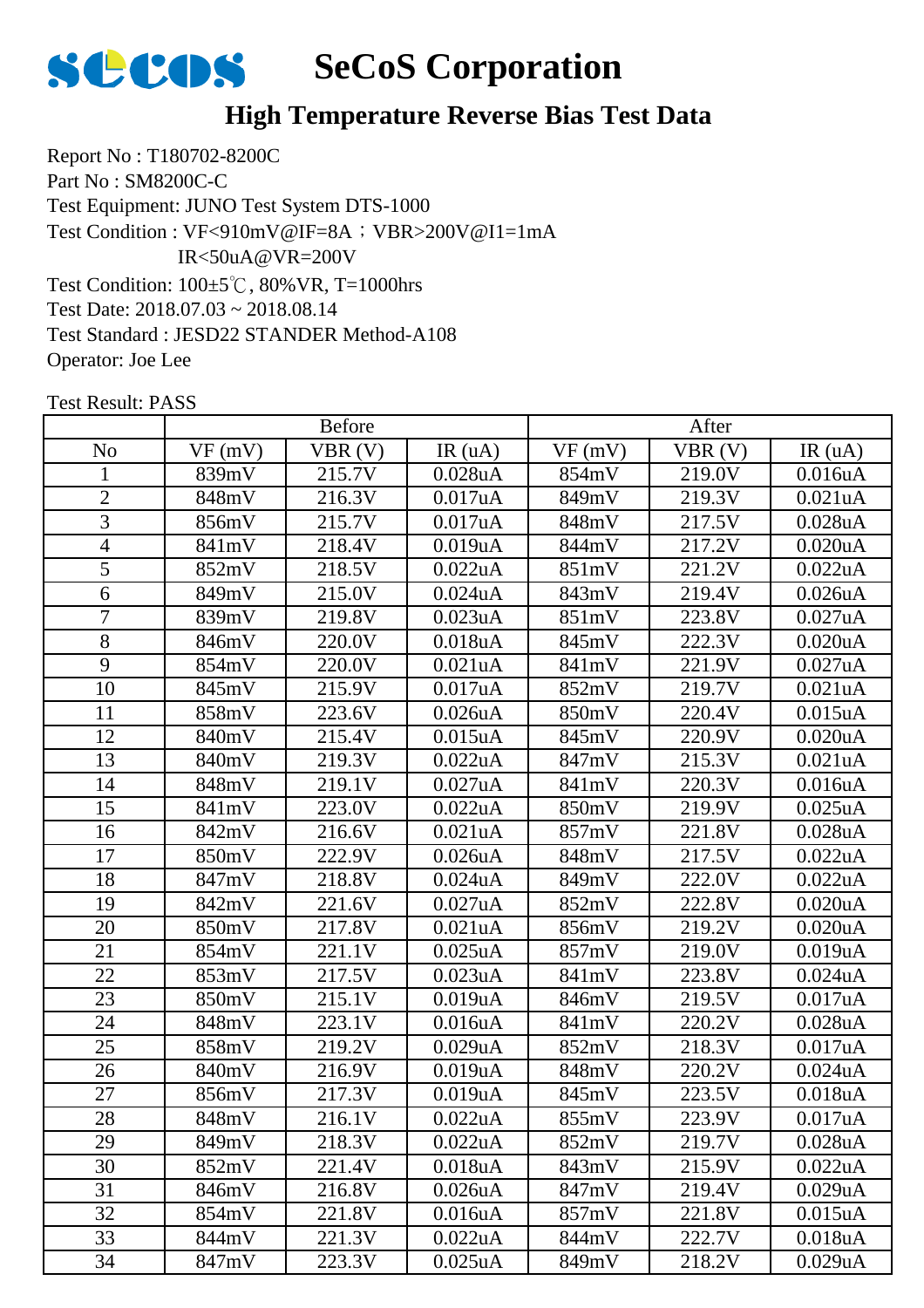

## **High Temperature Reverse Bias Test Data**

Report No : T180702-8200C Part No : SM8200C-C Test Equipment: JUNO Test System DTS-1000 Test Condition: 100±5℃, 80%VR, T=1000hrs Test Date: 2018.07.03 ~ 2018.08.14 Test Standard : JESD22 STANDER Method-A108 Operator: Joe Lee Test Condition : VF<910mV@IF=8A; VBR>200V@I1=1mA IR<50uA@VR=200V

|                 |        | <b>Before</b>        |                      |        | After                |                       |
|-----------------|--------|----------------------|----------------------|--------|----------------------|-----------------------|
| N <sub>o</sub>  | VF(mV) | VBR(V)               | IR(uA)               | VF(mV) | VBR(V)               | IR(uA)                |
| 35              | 852mV  | 222.8V               | 0.017uA              | 850mV  | 222.4V               | 0.020uA               |
| 36              | 844mV  | 223.0V               | 0.027uA              | 850mV  | 216.7V               | $0.027$ uA            |
| 37              | 854mV  | 216.1V               | 0.023uA              | 840mV  | 221.3V               | $0.025$ uA            |
| 38              | 848mV  | 216.4V               | 0.028uA              | 855mV  | 219.2V               | $0.025$ uA            |
| 39              | 857mV  | 220.0V               | 0.022uA              | 854mV  | 219.9V               | 0.019uA               |
| 40              | 850mV  | 218.4V               | 0.027uA              | 844mV  | 218.0V               | 0.016uA               |
| 41              | 843mV  | 220.0V               | 0.017uA              | 852mV  | 219.8V               | 0.027uA               |
| 42              | 850mV  | 220.1V               | 0.016uA              | 842mV  | 219.2V               | $0.026$ u $A$         |
| 43              | 853mV  | 218.5V               | $0.025$ uA           | 840mV  | 218.1V               | 0.026uA               |
| 44              | 839mV  | 217.1V               | 0.017uA              | 855mV  | 223.7V               | 0.022uA               |
| 45              | 851mV  | 215.3V               | 0.021uA              | 843mV  | 223.0V               | 0.021uA               |
| 46              | 854mV  | 223.2V               | 0.021uA              | 843mV  | 216.5V               | 0.028uA               |
| 47              | 856mV  | 223.3V               | 0.019uA              | 850mV  | 222.9V               | 0.016uA               |
| 48              | 841mV  | 216.9V               | 0.019uA              | 843mV  | 215.2V               | 0.017uA               |
| 49              | 852mV  | 223.5V               | $0.025$ uA           | 856mV  | 218.9V               | 0.027uA               |
| 50              | 850mV  | 217.8V               | 0.022uA              | 848mV  | 220.5V               | 0.020uA               |
| 51              | 846mV  | 220.7V               | 0.016uA              | 851mV  | $\overline{2}$ 22.3V | $\overline{0.021}$ uA |
| 52              | 841mV  | 218.0V               | $0.024$ uA           | 845mV  | 223.5V               | 0.020uA               |
| 53              | 849mV  | 215.1V               | 0.021uA              | 840mV  | 221.9V               | 0.026uA               |
| 54              | 845mV  | 219.6V               | 0.019uA              | 856mV  | 216.0V               | 0.022uA               |
| $\overline{55}$ | 843mV  | $\overline{2}$ 23.1V | 0.029uA              | 857mV  | 222.2V               | 0.016uA               |
| 56              | 842mV  | 216.6V               | 0.019uA              | 856mV  | 218.6V               | 0.020uA               |
| 57              | 845mV  | 216.2V               | 0.028uA              | 840mV  | 216.2V               | 0.016uA               |
| 58              | 845mV  | 223.3V               | 0.016uA              | 855mV  | 221.0V               | 0.018uA               |
| 59              | 839mV  | 215.0V               | 0.019uA              | 855mV  | 215.2V               | 0.028uA               |
| 60              | 841mV  | 215.3V               | $0.025$ uA           | 854mV  | 217.6V               | 0.020uA               |
| 61              | 852mV  | 219.2V               | 0.018uA              | 853mV  | 222.4V               | $0.025$ uA            |
| 62              | 844mV  | 221.7V               | 0.027uA              | 840mV  | 218.2V               | 0.018uA               |
| 63              | 848mV  | 220.3V               | 0.015uA              | 857mV  | 222.2V               | 0.017uA               |
| 64              | 843mV  | 223.9V               | 0.023uA              | 858mV  | 218.4V               | $0.025$ uA            |
| 65              | 839mV  | 223.4V               | 0.017uA              | 851mV  | 216.7V               | 0.021uA               |
| 66              | 853mV  | 217.3V               | $0.025$ uA           | 854mV  | 222.7V               | 0.022uA               |
| 67              | 847mV  | 223.8V               | $0.028$ u $A$        | 852mV  | 219.3V               | $0.024$ uA            |
| 68              | 858mV  | 220.6V               | 0.020 <sub>u</sub> A | 854mV  | 223.5V               | 0.017uA               |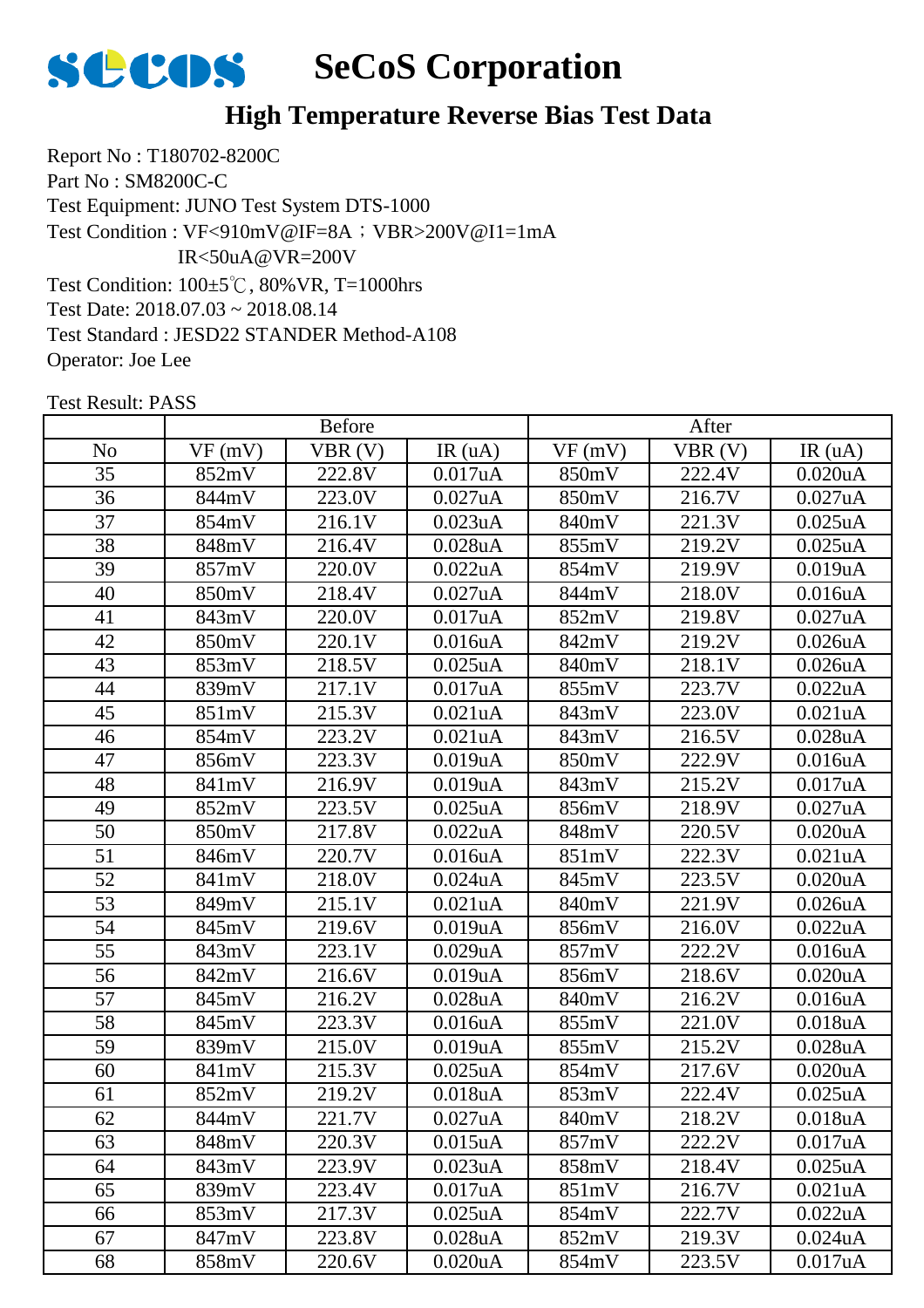

## **High Temperature Reverse Bias Test Data**

Report No : T180702-8200C Part No : SM8200C-C Test Equipment: JUNO Test System DTS-1000 Test Condition: 100±5℃, 80%VR, T=1000hrs Test Date: 2018.07.03 ~ 2018.08.14 Test Standard : JESD22 STANDER Method-A108 Operator: Joe Lee Test Condition : VF<910mV@IF=8A; VBR>200V@I1=1mA IR<50uA@VR=200V

Test Result: PASS

|                | <b>Before</b> |        |                      | After  |        |                      |  |
|----------------|---------------|--------|----------------------|--------|--------|----------------------|--|
| N <sub>o</sub> | VF(mV)        | VBR(V) | IR $(uA)$            | VF(mV) | VBR(V) | IR $(uA)$            |  |
| 69             | 849mV         | 223.4V | 0.016 <sub>u</sub> A | 850mV  | 220.4V | 0.020 <sub>u</sub> A |  |
| 70             | 858mV         | 219.4V | $0.024$ u $A$        | 847mV  | 220.7V | 0.020 <sub>u</sub> A |  |
| 71             | 852mV         | 217.4V | 0.018uA              | 854mV  | 220.0V | 0.019uA              |  |
| 72             | 851mV         | 223.5V | 0.015 <sub>u</sub> A | 840mV  | 218.3V | $0.026$ u $A$        |  |
| 73             | 848mV         | 215.7V | 0.017uA              | 855mV  | 216.0V | 0.015 <sub>u</sub> A |  |
| 74             | 858mV         | 215.2V | $0.027$ uA           | 853mV  | 215.4V | 0.017uA              |  |
| 75             | 849mV         | 216.3V | 0.020 <sub>u</sub> A | 848mV  | 216.6V | $0.021$ uA           |  |
| 76             | 842mV         | 220.6V | 0.026 <sub>u</sub> A | 849mV  | 217.1V | 0.023uA              |  |
| 77             | 856mV         | 224.0V | 0.026uA              | 852mV  | 223.1V | 0.022uA              |  |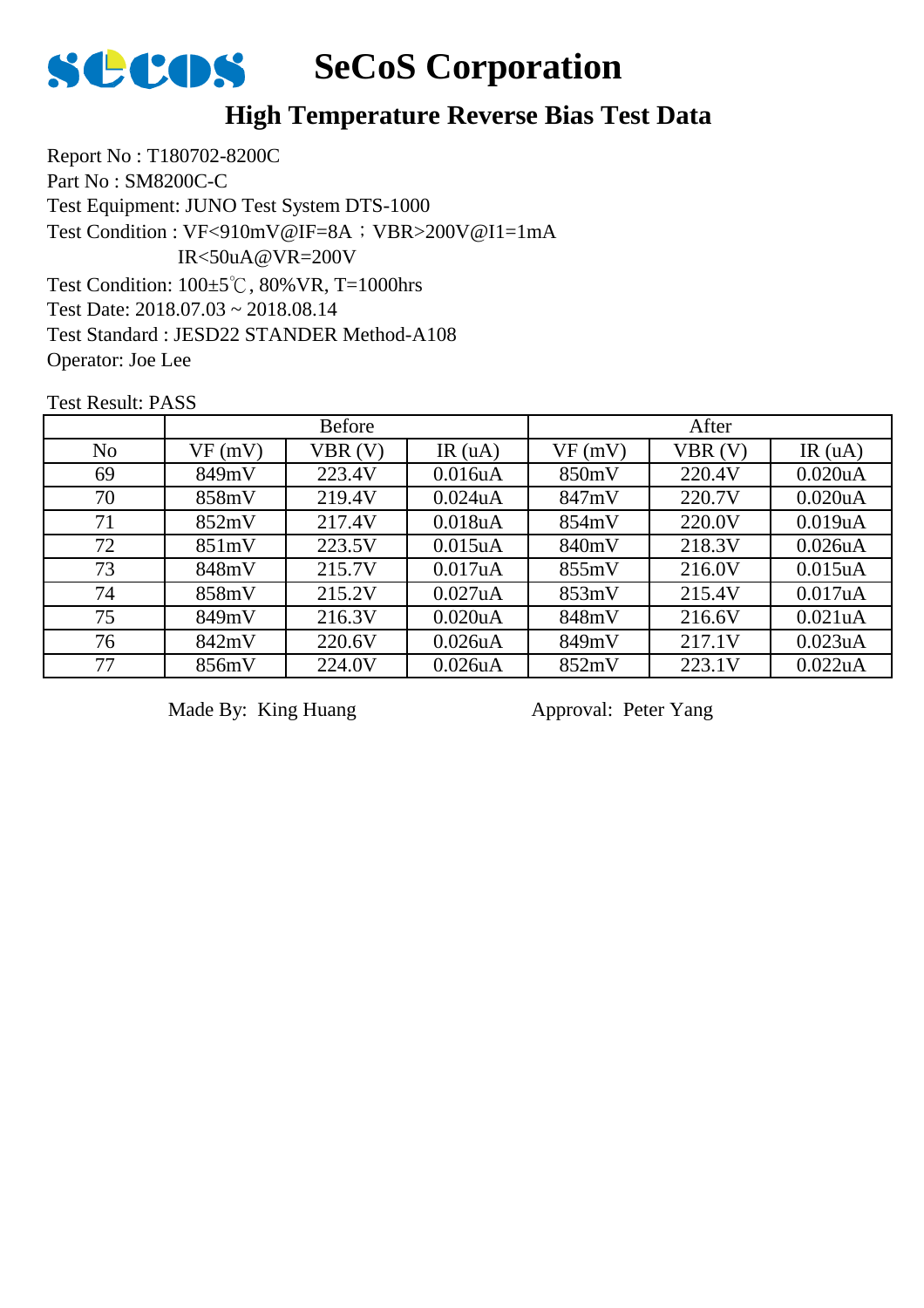

Report No : T180702-8200C Part No : SM8200C-C Test Equipment: JUNO Test System DTS-1000 Test Condition: 150℃, T=1000hrs Test Date: 2018.07.04 ~ 2018.08.15 Test Standard : JESD22 STANDER Method-A103 Test Condition : VF<910mV@IF=8A; VBR>200V@I1=1mA IR<50uA@VR=200V

Operator: Joe Lee

|                |        | <b>Before</b> |                      |        | After  |                      |
|----------------|--------|---------------|----------------------|--------|--------|----------------------|
| N <sub>0</sub> | VF(mV) | VBR(V)        | IR(uA)               | VF(mV) | VBR(V) | IR(uA)               |
| $\mathbf{1}$   | 849mV  | 215.6V        | 0.029uA              | 847mV  | 223.9V | $0.025$ uA           |
| $\mathbf{2}$   | 839mV  | 217.6V        | $0.020$ u $A$        | 851mV  | 220.0V | 0.029uA              |
| 3              | 841mV  | 219.2V        | $0.024$ uA           | 851mV  | 217.7V | 0.022uA              |
| 4              | 854mV  | 221.8V        | 0.021uA              | 846mV  | 221.0V | 0.024 <sub>u</sub> A |
| 5              | 855mV  | 221.0V        | 0.021uA              | 845mV  | 222.9V | 0.023uA              |
| 6              | 840mV  | 223.6V        | 0.015uA              | 844mV  | 219.1V | 0.023uA              |
| 7              | 847mV  | 220.5V        | $0.025$ uA           | 847mV  | 216.2V | 0.022uA              |
| 8              | 843mV  | 218.8V        | $0.025$ uA           | 849mV  | 216.3V | 0.016uA              |
| 9              | 845mV  | 222.3V        | $0.024$ uA           | 849mV  | 217.4V | $0.026$ u $A$        |
| 10             | 853mV  | 221.8V        | 0.017uA              | 848mV  | 220.4V | 0.026uA              |
| 11             | 849mV  | 222.6V        | 0.027uA              | 841mV  | 218.5V | 0.021uA              |
| 12             | 855mV  | 221.9V        | $0.026$ u $A$        | 844mV  | 217.2V | 0.019uA              |
| 13             | 846mV  | 221.2V        | $0.025$ uA           | 852mV  | 220.3V | 0.016uA              |
| 14             | 848mV  | 219.3V        | 0.027uA              | 853mV  | 221.4V | 0.029uA              |
| 15             | 853mV  | 221.2V        | 0.017uA              | 845mV  | 215.7V | 0.019uA              |
| 16             | 855mV  | 217.0V        | 0.016 <sub>u</sub> A | 851mV  | 217.1V | $0.025$ uA           |
| 17             | 852mV  | 221.3V        | $0.015$ uA           | 845mV  | 220.0V | 0.027uA              |
| 18             | 851mV  | 222.2V        | 0.021uA              | 843mV  | 217.0V | 0.021uA              |
| 19             | 851mV  | 217.7V        | 0.028uA              | 848mV  | 221.1V | $0.028$ u $A$        |
| 20             | 855mV  | 219.2V        | 0.028uA              | 850mV  | 223.1V | 0.026uA              |
| 21             | 844mV  | 215.4V        | $0.028$ u $A$        | 848mV  | 216.9V | $0.028$ u $A$        |
| 22             | 851mV  | 223.6V        | 0.023uA              | 841mV  | 217.6V | $0.025$ uA           |
| 23             | 850mV  | 215.7V        | 0.027uA              | 853mV  | 221.1V | 0.016uA              |
| 24             | 849mV  | 217.0V        | $0.024$ u $A$        | 841mV  | 223.4V | 0.027uA              |
| 25             | 854mV  | 220.0V        | 0.022uA              | 844mV  | 218.4V | 0.021 <sub>u</sub> A |
| 26             | 854mV  | 221.3V        | 0.016uA              | 850mV  | 215.0V | 0.021uA              |
| 27             | 842mV  | 219.3V        | 0.022uA              | 843mV  | 222.6V | 0.016uA              |
| 28             | 851mV  | 215.6V        | 0.027uA              | 850mV  | 220.9V | 0.018uA              |
| 29             | 844mV  | 221.7V        | 0.017uA              | 843mV  | 215.9V | 0.023uA              |
| 30             | 857mV  | 218.0V        | 0.029uA              | 839mV  | 216.3V | 0.028uA              |
| 31             | 849mV  | 216.7V        | 0.020uA              | 852mV  | 223.2V | 0.016uA              |
| 32             | 850mV  | 220.5V        | 0.027uA              | 844mV  | 216.8V | $0.028$ u $A$        |
| 33             | 846mV  | 215.9V        | 0.020uA              | 843mV  | 216.8V | $0.026$ u $A$        |
| 34             | 850mV  | 218.8V        | 0.021uA              | 852mV  | 219.5V | 0.026 <sub>u</sub> A |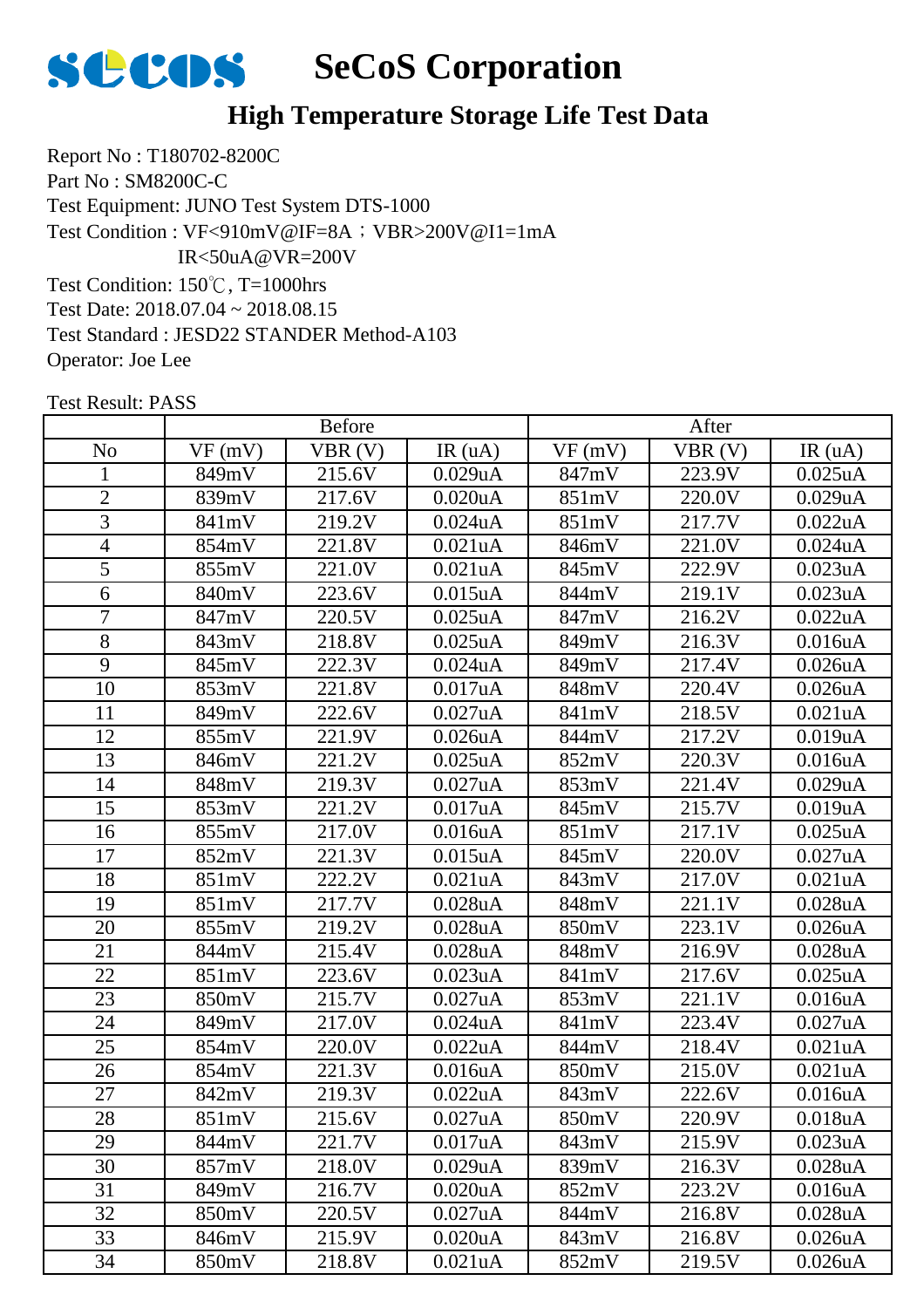

Report No : T180702-8200C Part No : SM8200C-C Test Equipment: JUNO Test System DTS-1000 Test Condition: 150℃, T=1000hrs Test Date: 2018.07.04 ~ 2018.08.15 Test Standard : JESD22 STANDER Method-A103 Test Condition : VF<910mV@IF=8A; VBR>200V@I1=1mA IR<50uA@VR=200V

Operator: Joe Lee

|                 |        | <b>Before</b> |                      |        | After  |                      |
|-----------------|--------|---------------|----------------------|--------|--------|----------------------|
| N <sub>o</sub>  | VF(mV) | VBR(V)        | IR(uA)               | VF(mV) | VBR(V) | IR(uA)               |
| 35              | 853mV  | 218.7V        | $0.025$ uA           | 851mV  | 218.0V | $0.026$ uA           |
| 36              | 844mV  | 217.4V        | 0.023uA              | 840mV  | 219.4V | $0.025$ uA           |
| 37              | 841mV  | 216.3V        | 0.026uA              | 851mV  | 223.5V | 0.020uA              |
| 38              | 851mV  | 220.3V        | $0.028$ u $A$        | 849mV  | 219.1V | $0.026$ u $A$        |
| 39              | 846mV  | 217.7V        | $0.024$ uA           | 841mV  | 215.7V | 0.017uA              |
| 40              | 840mV  | 216.0V        | 0.020uA              | 842mV  | 216.7V | 0.023uA              |
| 41              | 844mV  | 220.6V        | 0.016uA              | 845mV  | 215.1V | 0.019uA              |
| 42              | 847mV  | 220.3V        | $0.020$ u $A$        | 851mV  | 216.5V | 0.027uA              |
| 43              | 856mV  | 216.9V        | 0.022uA              | 845mV  | 218.7V | 0.019uA              |
| 44              | 844mV  | 220.1V        | 0.017uA              | 848mV  | 217.7V | 0.016uA              |
| 45              | 850mV  | 221.5V        | 0.022uA              | 845mV  | 223.8V | 0.017uA              |
| 46              | 857mV  | 220.2V        | 0.026uA              | 846mV  | 218.6V | 0.018uA              |
| 47              | 852mV  | 221.8V        | 0.022uA              | 844mV  | 218.1V | 0.019uA              |
| 48              | 849mV  | 215.5V        | 0.021uA              | 852mV  | 223.2V | 0.017uA              |
| 49              | 852mV  | 217.4V        | 0.022uA              | 850mV  | 221.8V | 0.021uA              |
| 50              | 852mV  | 221.6V        | $0.025$ uA           | 845mV  | 216.8V | 0.026uA              |
| 51              | 857mV  | 220.4V        | 0.027uA              | 845mV  | 218.7V | 0.018uA              |
| $\overline{52}$ | 844mV  | 219.2V        | 0.019uA              | 841mV  | 218.5V | 0.018uA              |
| 53              | 846mV  | 218.3V        | $0.028$ u $A$        | 854mV  | 221.5V | 0.020uA              |
| 54              | 856mV  | 216.3V        | 0.016uA              | 856mV  | 222.0V | 0.029uA              |
| 55              | 853mV  | 223.3V        | 0.021uA              | 853mV  | 223.2V | 0.019uA              |
| 56              | 842mV  | 221.2V        | 0.027uA              | 855mV  | 221.3V | 0.029uA              |
| 57              | 849mV  | 219.6V        | 0.022uA              | 849mV  | 223.8V | 0.022uA              |
| 58              | 856mV  | 216.2V        | $0.028$ u $A$        | 858mV  | 222.1V | 0.019uA              |
| 59              | 855mV  | 219.0V        | 0.016uA              | 856mV  | 217.6V | 0.020uA              |
| 60              | 849mV  | 223.8V        | $0.028$ u $A$        | 851mV  | 217.1V | 0.017uA              |
| 61              | 839mV  | 215.3V        | 0.027uA              | 854mV  | 218.2V | $0.026$ u $A$        |
| 62              | 850mV  | 219.0V        | 0.021uA              | 854mV  | 222.8V | 0.028uA              |
| 63              | 856mV  | 222.9V        | $0.015$ uA           | 847mV  | 220.2V | $0.025$ uA           |
| 64              | 848mV  | 223.2V        | 0.016uA              | 853mV  | 220.3V | 0.023uA              |
| 65              | 853mV  | 219.0V        | 0.018uA              | 840mV  | 215.8V | 0.021uA              |
| 66              | 855mV  | 219.0V        | 0.018 <sub>u</sub> A | 852mV  | 217.1V | 0.017uA              |
| 67              | 840mV  | 215.7V        | 0.022uA              | 848mV  | 215.5V | 0.016 <sub>u</sub> A |
| 68              | 841mV  | 218.8V        | $0.024$ uA           | 844mV  | 221.1V | $0.028$ u $A$        |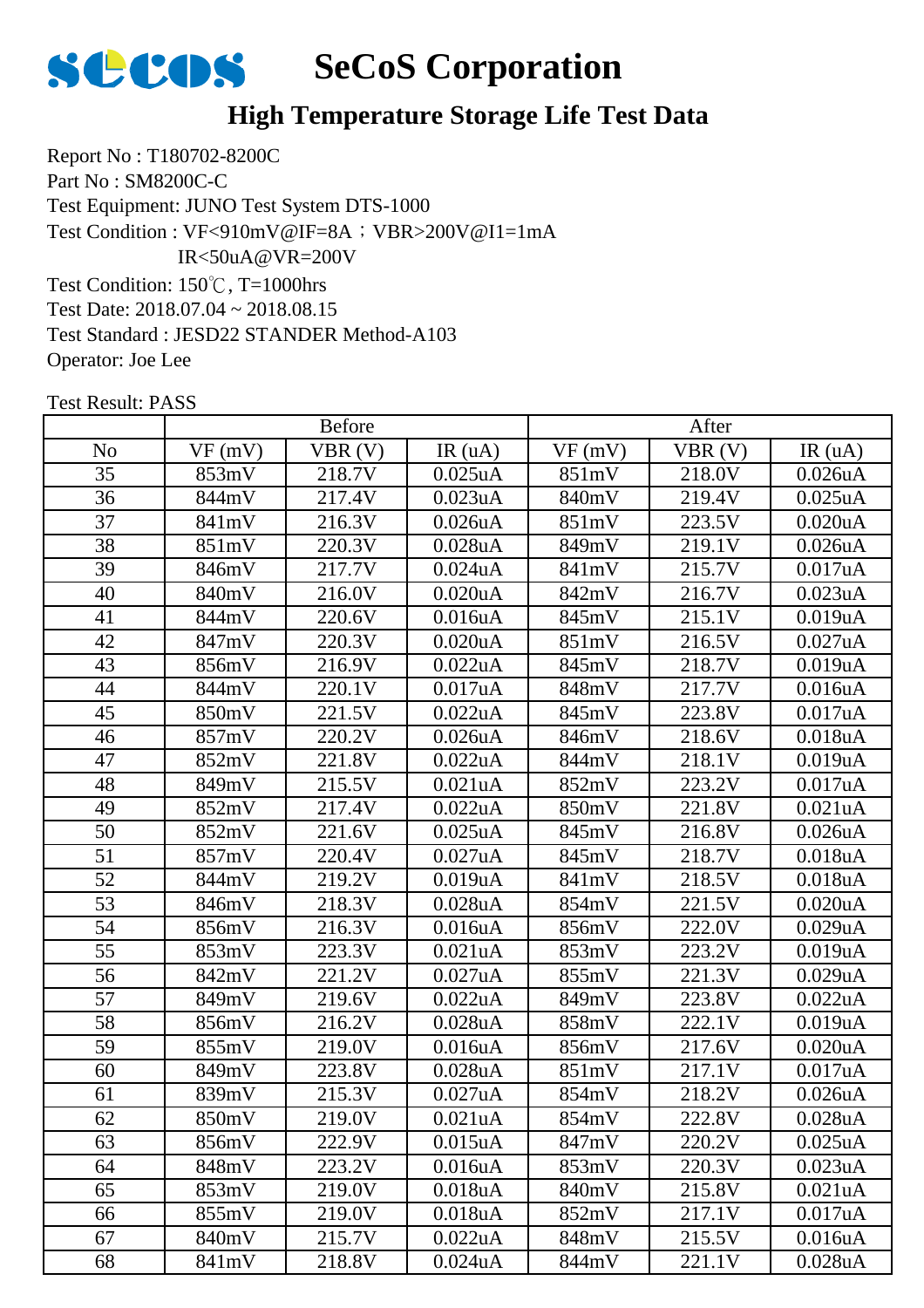

Report No : T180702-8200C Part No : SM8200C-C Test Equipment: JUNO Test System DTS-1000 Test Condition: 150℃, T=1000hrs Test Date: 2018.07.04 ~ 2018.08.15 Test Standard : JESD22 STANDER Method-A103 Test Condition : VF<910mV@IF=8A; VBR>200V@I1=1mA IR<50uA@VR=200V

Operator: Joe Lee

Test Result: PASS

|                |        | <b>Before</b> |               |        | After  |                      |
|----------------|--------|---------------|---------------|--------|--------|----------------------|
| N <sub>o</sub> | VF(mV) | VBR(V)        | IR $(uA)$     | VF(mV) | VBR(V) | IR $(uA)$            |
| 69             | 845mV  | 223.9V        | 0.017uA       | 842mV  | 222.8V | 0.028uA              |
| 70             | 854mV  | 222.8V        | 0.017uA       | 843mV  | 222.2V | 0.027uA              |
| 71             | 845mV  | 216.5V        | 0.027uA       | 846mV  | 215.7V | $0.028$ u $A$        |
| 72             | 844mV  | 218.2V        | 0.022uA       | 858mV  | 216.7V | $0.025$ uA           |
| 73             | 847mV  | 220.3V        | $0.024$ u $A$ | 851mV  | 221.7V | 0.020 <sub>u</sub> A |
| 74             | 857mV  | 216.4V        | 0.022uA       | 851mV  | 217.6V | $0.023$ uA           |
| 75             | 857mV  | 215.2V        | $0.028$ u $A$ | 845mV  | 217.0V | 0.020 <sub>u</sub> A |
| 76             | 845mV  | 220.0V        | 0.020uA       | 854mV  | 222.9V | 0.027uA              |
| 77             | 853mV  | 215.9V        | 0.027uA       | 841mV  | 219.8V | $0.025$ uA           |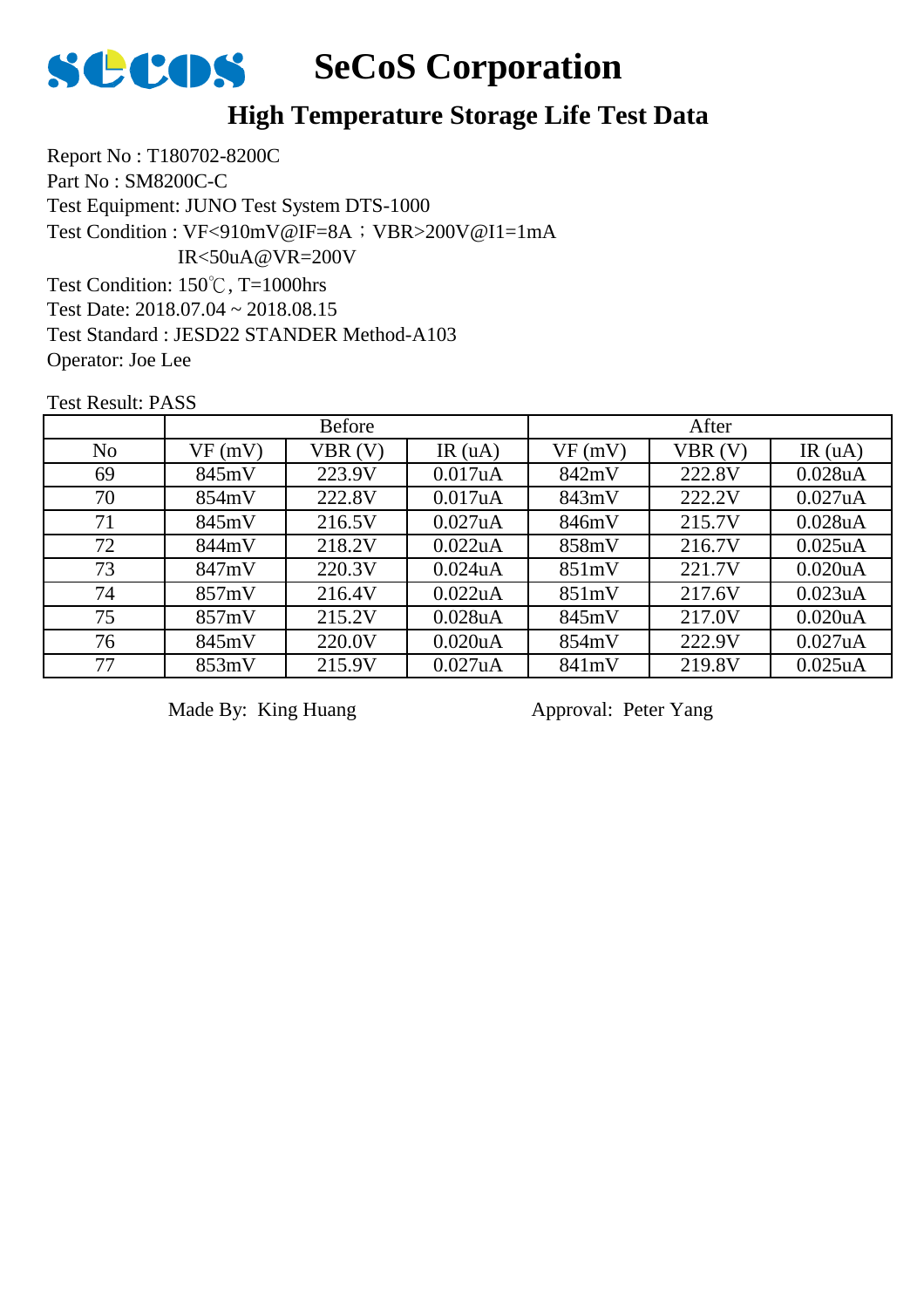

## **Pressure Cooker Test Data**

Report No : T180702-8200C Part No : SM8200C-C Test Equipment: JUNO Test System DTS-1000 Test Condition: 121℃, 29.7PSIG, 168Hrs Test Date: 2018.07.31 ~ 2018.08.08 Test Standard : JESD22 STANDER Method-A102 Operator: Joe Lee Test Condition : VF<910mV@IF=8A; VBR>200V@I1=1mA IR<50uA@VR=200V

|                |        | <b>Before</b> |                      |        | After  |                      |
|----------------|--------|---------------|----------------------|--------|--------|----------------------|
| N <sub>o</sub> | VF(mV) | VBR(V)        | IR(uA)               | VF(mV) | VBR(V) | IR(uA)               |
| 1              | 850mV  | 220.6V        | 0.029uA              | 841mV  | 217.4V | 0.019uA              |
| $\overline{2}$ | 847mV  | 216.7V        | 0.019uA              | 855mV  | 219.8V | 0.023uA              |
| 3              | 852mV  | 221.4V        | $0.015$ uA           | 854mV  | 223.3V | 0.020uA              |
| $\overline{4}$ | 845mV  | 215.5V        | 0.021uA              | 850mV  | 217.4V | 0.020uA              |
| 5              | 857mV  | 215.3V        | 0.016 <sub>u</sub> A | 845mV  | 216.2V | 0.019uA              |
| 6              | 855mV  | 221.5V        | 0.022uA              | 842mV  | 221.6V | 0.017uA              |
| $\overline{7}$ | 842mV  | 223.5V        | 0.021uA              | 848mV  | 222.6V | 0.019uA              |
| 8              | 841mV  | 222.9V        | 0.026uA              | 848mV  | 217.0V | 0.019uA              |
| 9              | 841mV  | 216.8V        | $0.025$ uA           | 851mV  | 221.1V | $0.028$ uA           |
| 10             | 840mV  | 215.7V        | $0.028$ u $A$        | 857mV  | 222.4V | 0.017uA              |
| 11             | 845mV  | 219.2V        | 0.021uA              | 855mV  | 221.5V | 0.018uA              |
| 12             | 851mV  | 220.4V        | 0.023uA              | 844mV  | 222.1V | $0.024$ uA           |
| 13             | 849mV  | 218.3V        | 0.020uA              | 844mV  | 223.6V | $0.024$ u $A$        |
| 14             | 839mV  | 223.7V        | 0.026 <sub>u</sub> A | 850mV  | 215.4V | 0.018uA              |
| 15             | 844mV  | 221.6V        | 0.018uA              | 845mV  | 222.7V | 0.021uA              |
| 16             | 848mV  | 218.1V        | $0.028$ u $A$        | 851mV  | 224.0V | 0.023uA              |
| 17             | 857mV  | 224.0V        | 0.028uA              | 855mV  | 223.2V | 0.018uA              |
| 18             | 850mV  | 221.9V        | $0.026$ uA           | 842mV  | 223.4V | $0.020$ u $A$        |
| 19             | 839mV  | 222.2V        | 0.017uA              | 841mV  | 223.6V | $0.024$ u $A$        |
| 20             | 852mV  | 218.9V        | 0.017uA              | 851mV  | 223.6V | 0.016uA              |
| 21             | 840mV  | 218.8V        | $0.025$ uA           | 842mV  | 223.5V | 0.017uA              |
| 22             | 839mV  | 216.9V        | 0.017uA              | 840mV  | 219.7V | $0.024$ uA           |
| 23             | 842mV  | 215.4V        | $0.025$ uA           | 842mV  | 215.5V | 0.016uA              |
| 24             | 843mV  | 222.0V        | $0.024$ u $A$        | 842mV  | 219.5V | 0.029uA              |
| 25             | 849mV  | 216.9V        | 0.019uA              | 844mV  | 223.6V | 0.022uA              |
| 26             | 847mV  | 217.0V        | 0.023uA              | 857mV  | 216.6V | 0.017uA              |
| 27             | 852mV  | 215.3V        | 0.017uA              | 855mV  | 219.0V | $0.025$ uA           |
| 28             | 844mV  | 216.1V        | $0.025$ uA           | 856mV  | 223.6V | 0.019uA              |
| 29             | 844mV  | 218.7V        | $0.015$ uA           | 842mV  | 217.7V | $0.028$ uA           |
| 30             | 844mV  | 221.7V        | 0.023uA              | 841mV  | 216.6V | 0.026 <sub>u</sub> A |
| 31             | 851mV  | 216.9V        | 0.018uA              | 855mV  | 222.6V | $0.025$ uA           |
| 32             | 849mV  | 215.2V        | 0.028uA              | 840mV  | 216.8V | 0.022uA              |
| 33             | 850mV  | 219.4V        | 0.018uA              | 853mV  | 220.4V | $0.024$ uA           |
| 34             | 846mV  | 216.8V        | $0.024$ u $A$        | 843mV  | 217.7V | 0.016 <sub>u</sub> A |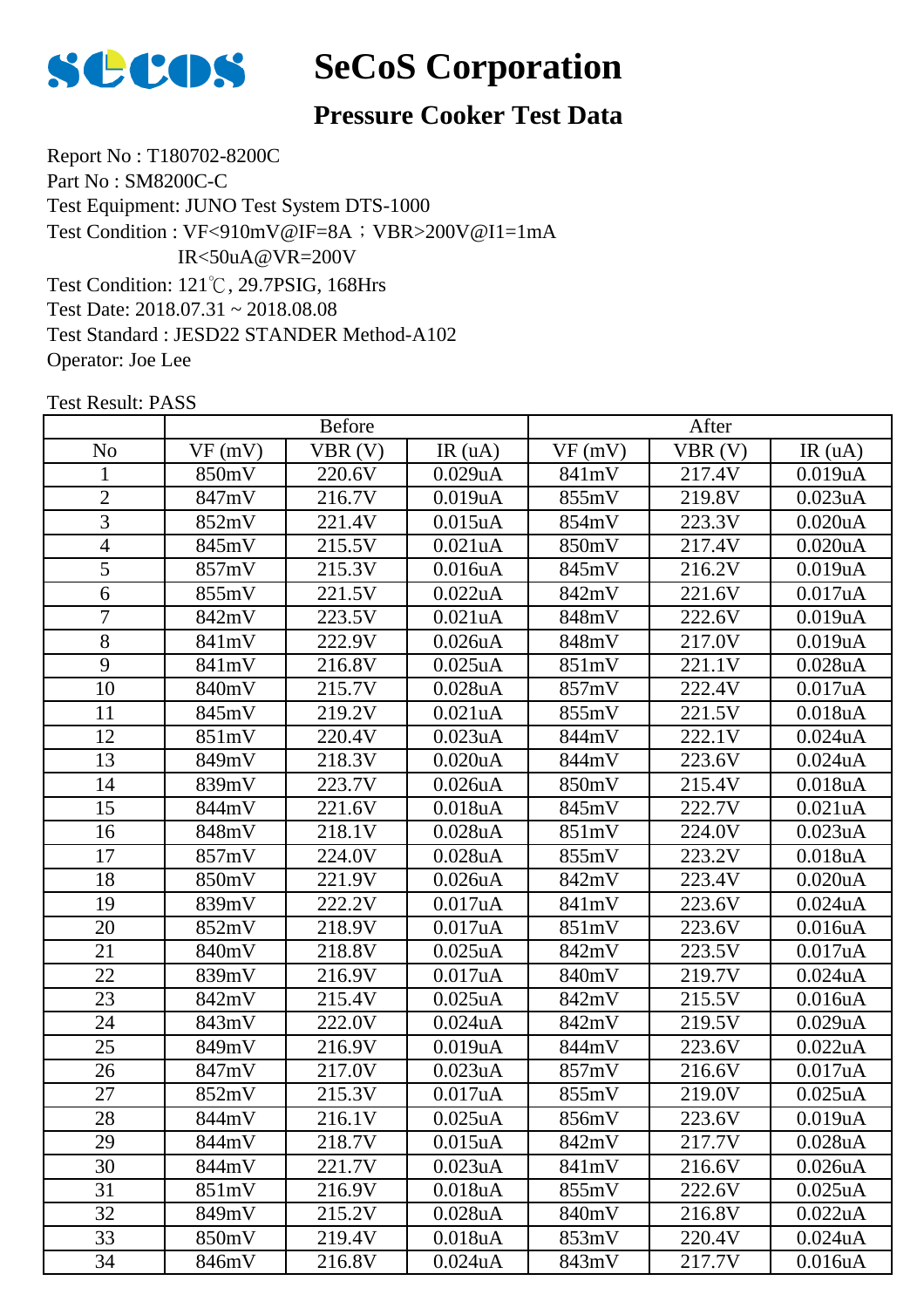

## **Pressure Cooker Test Data**

Report No : T180702-8200C Part No : SM8200C-C Test Equipment: JUNO Test System DTS-1000 Test Condition: 121℃, 29.7PSIG, 168Hrs Test Date: 2018.07.31 ~ 2018.08.08 Test Standard : JESD22 STANDER Method-A102 Operator: Joe Lee Test Condition : VF<910mV@IF=8A; VBR>200V@I1=1mA  $IR < 50uA@VR = 200V$ 

|                 | <b>Before</b> |        |               | After  |        |               |
|-----------------|---------------|--------|---------------|--------|--------|---------------|
| N <sub>o</sub>  | VF(mV)        | VBR(V) | IR(uA)        | VF(mV) | VBR(V) | IR(uA)        |
| 35              | 846mV         | 216.7V | 0.023uA       | 856mV  | 223.1V | 0.022uA       |
| 36              | 852mV         | 220.7V | $0.025$ uA    | 848mV  | 217.0V | 0.019uA       |
| 37              | 843mV         | 216.9V | 0.022uA       | 852mV  | 219.7V | $0.024$ u $A$ |
| 38              | 853mV         | 215.5V | 0.023uA       | 847mV  | 223.3V | $0.025$ uA    |
| 39              | 854mV         | 219.5V | $0.020$ u $A$ | 843mV  | 215.8V | $0.025$ uA    |
| 40              | 847mV         | 220.3V | 0.020uA       | 845mV  | 221.5V | 0.027uA       |
| 41              | 847mV         | 218.5V | 0.017uA       | 857mV  | 221.2V | 0.020uA       |
| 42              | 857mV         | 218.5V | 0.018uA       | 854mV  | 219.7V | 0.027uA       |
| 43              | 846mV         | 218.9V | $0.024$ uA    | 852mV  | 216.6V | 0.028uA       |
| 44              | 839mV         | 217.7V | 0.018uA       | 846mV  | 223.3V | $0.025$ uA    |
| 45              | 858mV         | 219.5V | 0.027uA       | 841mV  | 217.8V | 0.023uA       |
| 46              | 843mV         | 220.5V | 0.021uA       | 854mV  | 216.8V | $0.024$ uA    |
| 47              | 848mV         | 221.3V | 0.018uA       | 839mV  | 217.3V | $0.024$ uA    |
| 48              | 844mV         | 215.4V | $0.025$ uA    | 857mV  | 216.6V | 0.017uA       |
| 49              | 846mV         | 221.3V | 0.022uA       | 843mV  | 217.4V | $0.015$ uA    |
| 50              | 855mV         | 219.7V | 0.017uA       | 844mV  | 219.1V | 0.021uA       |
| 51              | 842mV         | 223.5V | 0.017uA       | 844mV  | 219.5V | 0.029uA       |
| $\overline{52}$ | 849mV         | 218.6V | 0.021uA       | 847mV  | 223.1V | 0.022uA       |
| 53              | 853mV         | 222.1V | 0.026uA       | 850mV  | 217.7V | 0.022uA       |
| 54              | 849mV         | 218.3V | 0.028uA       | 851mV  | 220.8V | $0.025$ uA    |
| 55              | 844mV         | 222.2V | 0.026uA       | 842mV  | 222.3V | 0.026uA       |
| 56              | 846mV         | 222.1V | 0.021uA       | 852mV  | 220.9V | 0.026uA       |
| 57              | 852mV         | 215.3V | 0.027uA       | 847mV  | 216.2V | 0.022uA       |
| 58              | 841mV         | 219.6V | 0.019uA       | 855mV  | 220.5V | $0.025$ uA    |
| 59              | 852mV         | 223.8V | 0.023uA       | 854mV  | 222.9V | $0.024$ uA    |
| 60              | 857mV         | 218.8V | 0.018uA       | 844mV  | 219.8V | 0.029uA       |
| 61              | 839mV         | 221.8V | $0.028$ u $A$ | 840mV  | 215.8V | 0.020uA       |
| 62              | 844mV         | 219.5V | 0.021uA       | 854mV  | 219.2V | 0.026uA       |
| 63              | 841mV         | 221.4V | $0.024$ uA    | 842mV  | 223.5V | $0.026$ uA    |
| 64              | 843mV         | 221.3V | 0.028uA       | 853mV  | 219.7V | 0.027uA       |
| 65              | 850mV         | 217.3V | 0.018uA       | 839mV  | 216.9V | 0.017uA       |
| 66              | 850mV         | 215.7V | $0.028$ u $A$ | 849mV  | 219.8V | 0.028uA       |
| 67              | 841mV         | 219.2V | $0.015$ uA    | 841mV  | 219.9V | 0.027uA       |
| 68              | 853mV         | 219.9V | 0.017uA       | 850mV  | 221.5V | 0.016uA       |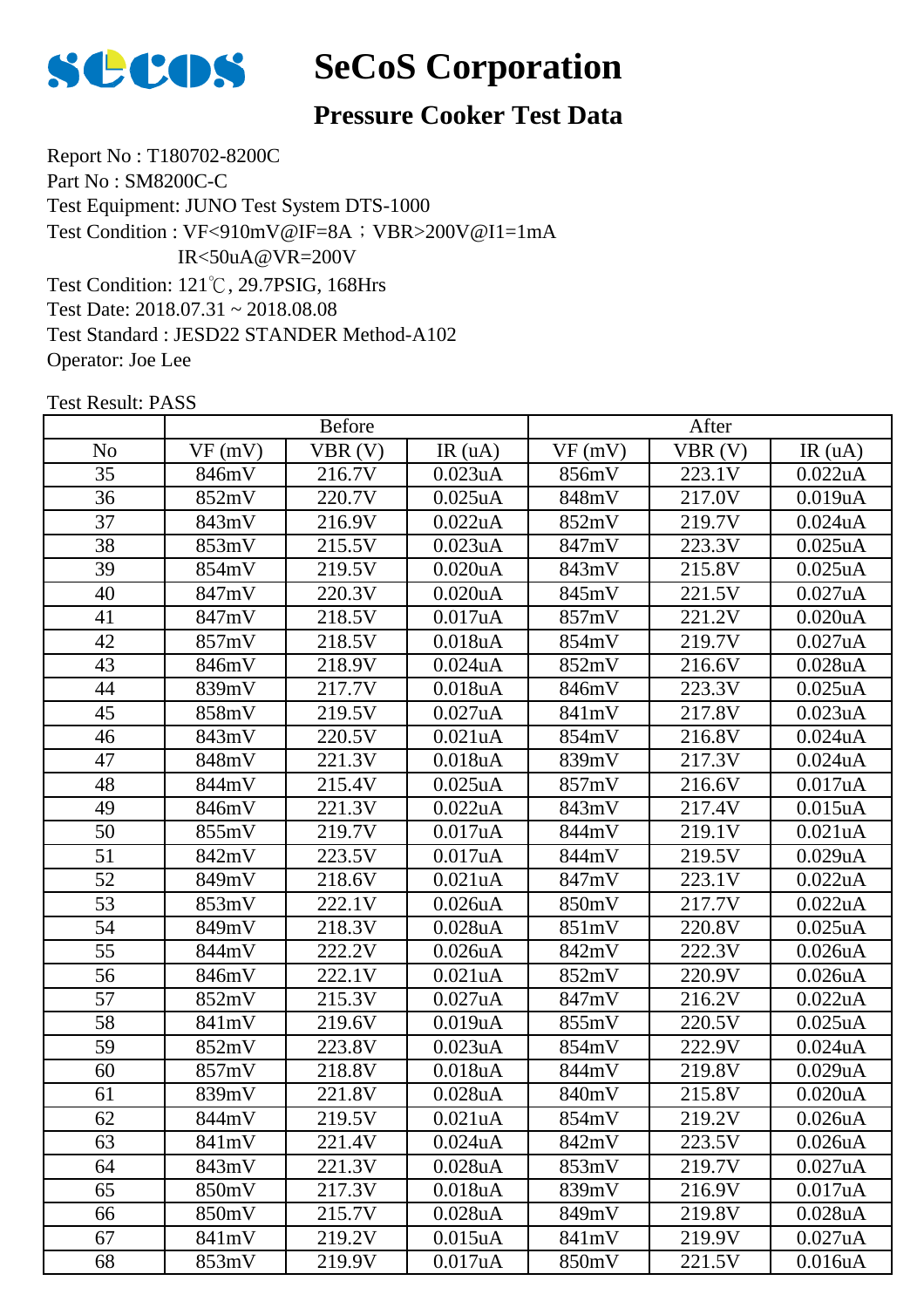

# **Pressure Cooker Test Data**

Report No : T180702-8200C Part No : SM8200C-C Test Equipment: JUNO Test System DTS-1000 Test Condition: 121℃, 29.7PSIG, 168Hrs Test Date: 2018.07.31 ~ 2018.08.08 Test Standard : JESD22 STANDER Method-A102 Operator: Joe Lee Test Condition : VF<910mV@IF=8A; VBR>200V@I1=1mA  $IR < 50uA@VR = 200V$ 

Test Result: PASS

|                |        | <b>Before</b> |                      |        | After  |                      |
|----------------|--------|---------------|----------------------|--------|--------|----------------------|
| N <sub>o</sub> | VF(mV) | VBR(V)        | IR(uA)               | VF(mV) | VBR(V) | IR $(uA)$            |
| 69             | 856mV  | 220.2V        | 0.020 <sub>u</sub> A | 858mV  | 216.9V | 0.022uA              |
| 70             | 839mV  | 223.8V        | 0.027uA              | 852mV  | 223.6V | $0.025$ uA           |
| 71             | 840mV  | 218.9V        | 0.021uA              | 853mV  | 220.1V | 0.021 <sub>u</sub> A |
| 72             | 848mV  | 217.6V        | 0.023uA              | 848mV  | 220.8V | 0.016 <sub>u</sub> A |
| 73             | 848mV  | 218.3V        | 0.017uA              | 839mV  | 219.6V | 0.019uA              |
| 74             | 842mV  | 218.0V        | $0.027$ uA           | 843mV  | 217.0V | 0.020 <sub>u</sub> A |
| 75             | 854mV  | 221.4V        | 0.020 <sub>u</sub> A | 847mV  | 218.8V | $0.025$ uA           |
| 76             | 845mV  | 223.0V        | 0.023uA              | 852mV  | 220.2V | 0.021uA              |
| 77             | 840mV  | 224.0V        | 0.015uA              | 844mV  | 215.0V | 0.016uA              |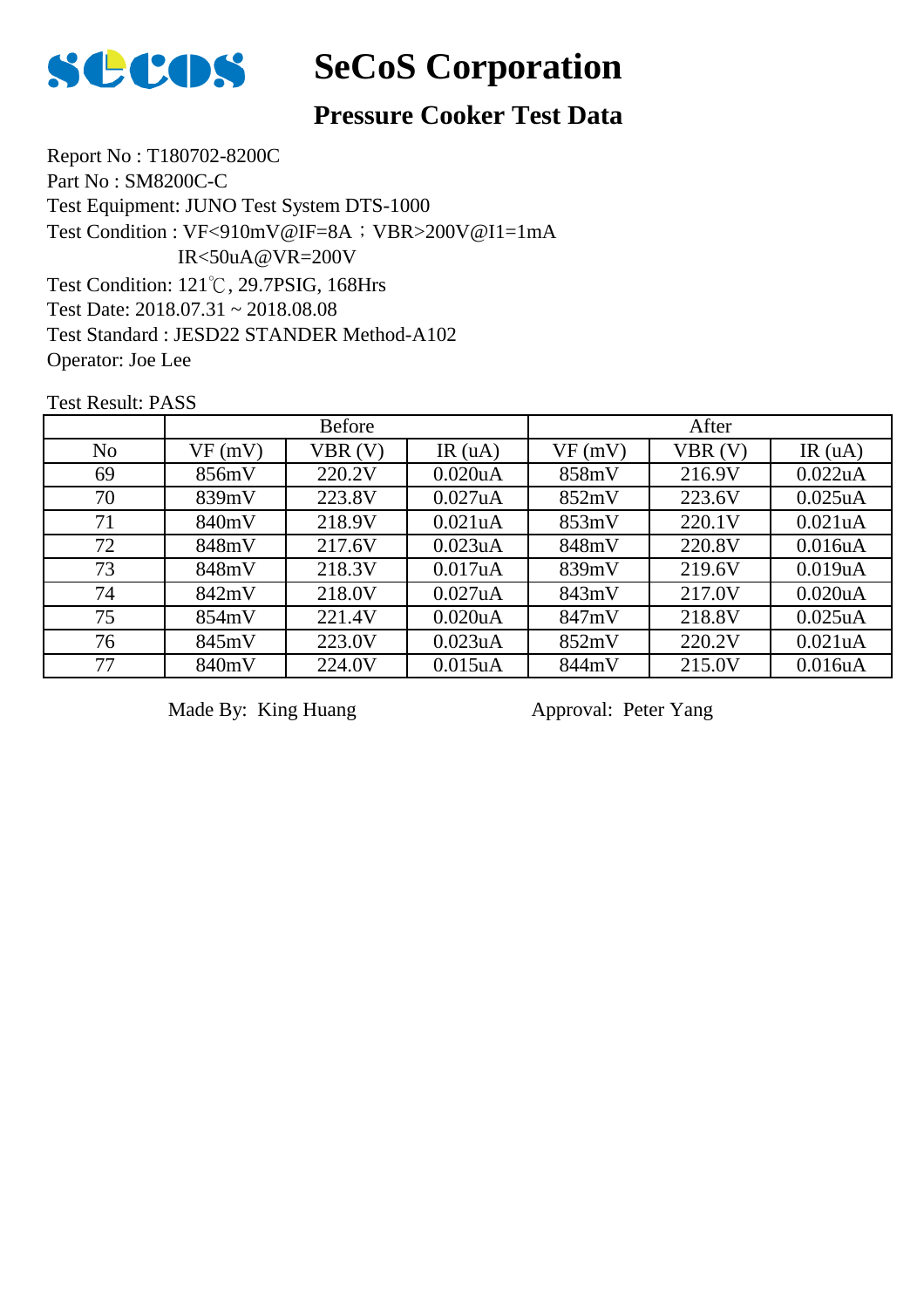

# **Temperature Cycle Test Data**

Report No : T180702-8200C Part No : SM8200C-C Test Equipment: JUNO Test System DTS-1000 Test Condition: -55℃/30min, 150℃/30min, for 1000 Cycle Test Date: 2018.07.04 ~ 2018.08.28 Test Standard : JESD22 STANDER Method-A104 Operator: Joe Lee Test Condition : VF<910mV@IF=8A; VBR>200V@I1=1mA IR<50uA@VR=200V

|                | <b>Before</b>       |        |                      | After  |        |                      |
|----------------|---------------------|--------|----------------------|--------|--------|----------------------|
| N <sub>0</sub> | VF(mV)              | VBR(V) | IR(uA)               | VF(mV) | VBR(V) | IR(uA)               |
| $\mathbf{1}$   | 845mV               | 222.8V | $0.028$ u $A$        | 842mV  | 218.4V | 0.022uA              |
| $\mathbf{2}$   | 840mV               | 216.1V | $0.024$ u $A$        | 856mV  | 218.8V | 0.022uA              |
| 3              | 853mV               | 223.1V | 0.019uA              | 841mV  | 219.7V | 0.019uA              |
| 4              | 840mV               | 221.0V | 0.022uA              | 848mV  | 216.8V | 0.019uA              |
| 5              | 846mV               | 217.4V | 0.019uA              | 855mV  | 219.2V | $0.026$ u $A$        |
| 6              | 850mV               | 221.1V | 0.019uA              | 850mV  | 220.1V | $0.015$ uA           |
| 7              | 850mV               | 222.3V | $0.025$ uA           | 852mV  | 216.8V | 0.027uA              |
| 8              | 845mV               | 221.4V | $0.015$ uA           | 843mV  | 218.5V | 0.023uA              |
| 9              | 855mV               | 218.8V | 0.026uA              | 843mV  | 223.9V | $0.024$ u $A$        |
| 10             | 847mV               | 219.7V | 0.020uA              | 849mV  | 223.1V | 0.017uA              |
| 11             | 853mV               | 219.7V | 0.020uA              | 842mV  | 215.8V | 0.023uA              |
| 12             | 839mV               | 216.4V | 0.016uA              | 851mV  | 222.5V | 0.017uA              |
| 13             | 845mV               | 223.5V | 0.029uA              | 843mV  | 220.8V | 0.027uA              |
| 14             | 852mV               | 215.4V | 0.022uA              | 855mV  | 220.8V | 0.023uA              |
| 15             | 849mV               | 218.1V | $0.024$ uA           | 847mV  | 223.5V | 0.027uA              |
| 16             | 858mV               | 217.1V | 0.019uA              | 841mV  | 224.0V | $0.025$ uA           |
| 17             | 842mV               | 220.8V | 0.023uA              | 847mV  | 218.0V | 0.029uA              |
| 18             | 848mV               | 217.6V | $0.026$ u $A$        | 858mV  | 221.7V | 0.021uA              |
| 19             | $\overline{8}$ 53mV | 218.2V | 0.020uA              | 857mV  | 221.3V | 0.017uA              |
| 20             | 841mV               | 221.1V | 0.020uA              | 856mV  | 218.6V | 0.018uA              |
| 21             | 856mV               | 217.7V | 0.016uA              | 849mV  | 221.9V | 0.023uA              |
| 22             | 845mV               | 216.4V | 0.022uA              | 855mV  | 221.7V | 0.027uA              |
| 23             | 849mV               | 220.1V | 0.016uA              | 855mV  | 219.8V | 0.023uA              |
| 24             | 856mV               | 216.6V | $0.025$ uA           | 842mV  | 218.8V | 0.023uA              |
| 25             | 856mV               | 221.4V | 0.016 <sub>u</sub> A | 850mV  | 220.2V | $0.024$ uA           |
| 26             | 858mV               | 223.5V | 0.018uA              | 854mV  | 216.6V | $0.026$ u $A$        |
| 27             | 854mV               | 217.3V | 0.018uA              | 842mV  | 216.4V | 0.027uA              |
| 28             | 850mV               | 222.3V | 0.023uA              | 847mV  | 219.0V | 0.025uA              |
| 29             | 851mV               | 221.8V | 0.021 <sub>u</sub> A | 846mV  | 217.7V | 0.026 <sub>u</sub> A |
| 30             | 842mV               | 217.7V | 0.028uA              | 854mV  | 218.0V | 0.022uA              |
| 31             | 850mV               | 217.2V | 0.015uA              | 849mV  | 219.6V | 0.018uA              |
| 32             | 842mV               | 222.0V | 0.022uA              | 851mV  | 223.0V | 0.016 <sub>u</sub> A |
| 33             | 852mV               | 222.2V | 0.020uA              | 847mV  | 219.4V | $0.025$ uA           |
| 34             | 855mV               | 217.7V | 0.029uA              | 854mV  | 221.8V | $0.024$ u $A$        |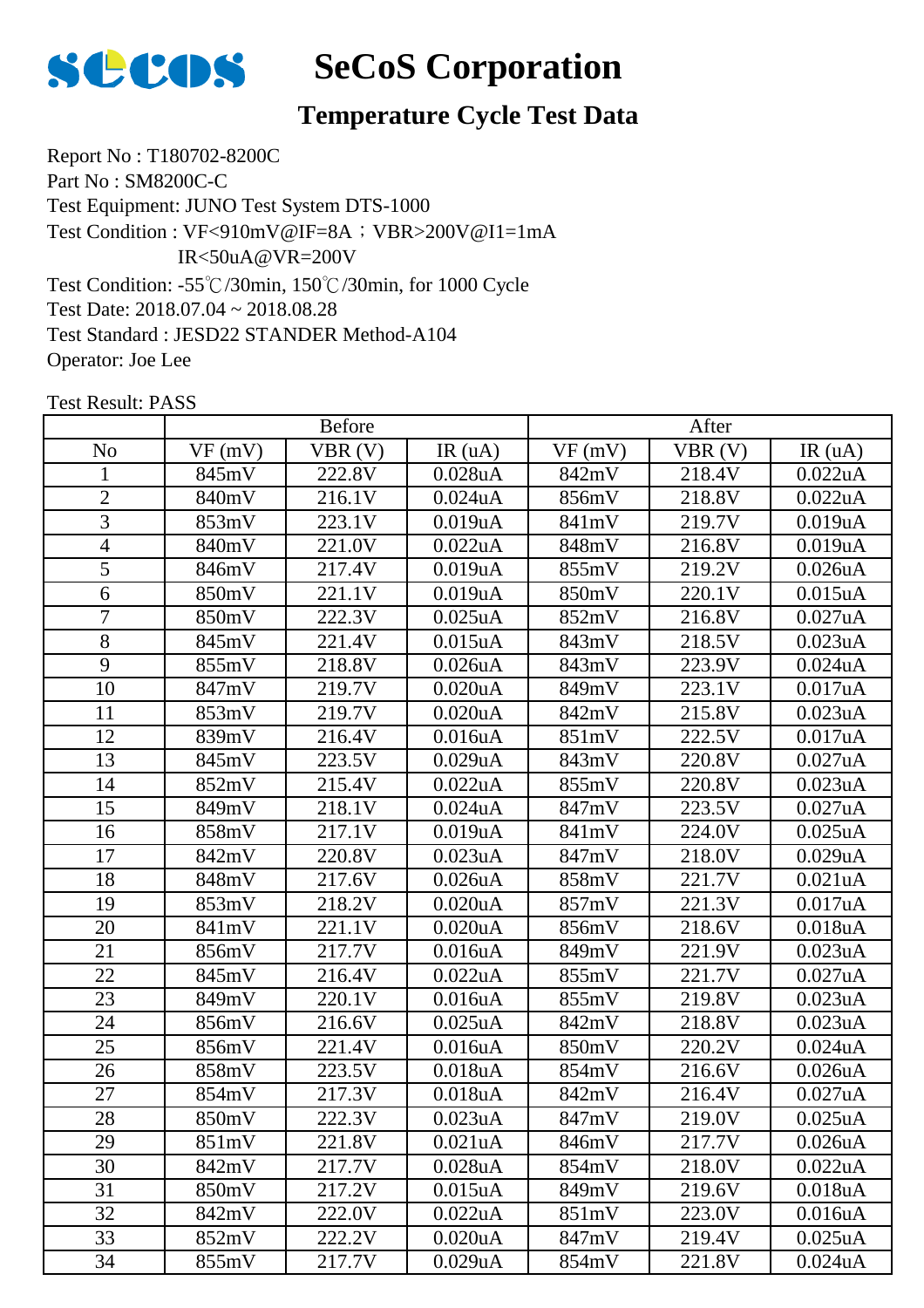

# **Temperature Cycle Test Data**

Report No : T180702-8200C Part No : SM8200C-C Test Equipment: JUNO Test System DTS-1000 Test Condition: -55℃/30min, 150℃/30min, for 1000 Cycle Test Date: 2018.07.04 ~ 2018.08.28 Test Standard : JESD22 STANDER Method-A104 Operator: Joe Lee Test Condition : VF<910mV@IF=8A; VBR>200V@I1=1mA IR<50uA@VR=200V

|                | <b>Before</b> |        |               | After  |        |               |
|----------------|---------------|--------|---------------|--------|--------|---------------|
| N <sub>o</sub> | VF(mV)        | VBR(V) | IR(uA)        | VF(mV) | VBR(V) | IR(uA)        |
| 35             | 855mV         | 222.0V | 0.022uA       | 845mV  | 223.4V | 0.028uA       |
| 36             | 848mV         | 218.2V | 0.026uA       | 839mV  | 221.4V | 0.027uA       |
| 37             | 855mV         | 223.9V | 0.022uA       | 846mV  | 215.8V | 0.021uA       |
| 38             | 847mV         | 218.2V | 0.023uA       | 839mV  | 221.1V | 0.029uA       |
| 39             | 847mV         | 217.3V | 0.021uA       | 849mV  | 217.8V | 0.021uA       |
| 40             | 851mV         | 215.7V | $0.025$ uA    | 857mV  | 223.8V | $0.028$ u $A$ |
| 41             | 852mV         | 215.1V | 0.027uA       | 855mV  | 220.8V | 0.016uA       |
| 42             | 843mV         | 223.2V | 0.020uA       | 840mV  | 216.2V | $0.024$ u $A$ |
| 43             | 855mV         | 218.5V | 0.017uA       | 839mV  | 223.7V | 0.022uA       |
| 44             | 842mV         | 218.5V | 0.018uA       | 855mV  | 220.2V | 0.021uA       |
| 45             | 858mV         | 222.0V | $0.024$ uA    | 846mV  | 220.4V | $0.028$ u $A$ |
| 46             | 840mV         | 220.4V | 0.016uA       | 844mV  | 217.8V | 0.018uA       |
| 47             | 850mV         | 215.1V | 0.017uA       | 842mV  | 220.6V | 0.027uA       |
| 48             | 840mV         | 220.3V | 0.018uA       | 850mV  | 223.3V | 0.027uA       |
| 49             | 839mV         | 221.1V | 0.021uA       | 844mV  | 215.0V | 0.017uA       |
| 50             | 850mV         | 216.9V | 0.023uA       | 852mV  | 221.7V | $0.015$ uA    |
| 51             | 853mV         | 215.4V | 0.019uA       | 854mV  | 222.5V | 0.020uA       |
| 52             | 857mV         | 223.6V | 0.026uA       | 844mV  | 222.7V | 0.023uA       |
| 53             | 844mV         | 215.7V | 0.029uA       | 844mV  | 219.7V | 0.028uA       |
| 54             | 852mV         | 217.3V | 0.018uA       | 855mV  | 217.9V | $0.028$ u $A$ |
| 55             | 852mV         | 215.2V | 0.019uA       | 840mV  | 221.8V | 0.019uA       |
| 56             | 843mV         | 221.8V | 0.020uA       | 841mV  | 221.8V | 0.019uA       |
| 57             | 840mV         | 220.5V | 0.027uA       | 841mV  | 218.8V | 0.019uA       |
| 58             | 853mV         | 220.8V | 0.022uA       | 855mV  | 217.1V | 0.029uA       |
| 59             | 845mV         | 215.4V | $0.025$ uA    | 842mV  | 223.6V | 0.019uA       |
| 60             | 850mV         | 219.5V | $0.026$ u $A$ | 853mV  | 221.3V | 0.018uA       |
| 61             | 841mV         | 220.1V | 0.027uA       | 855mV  | 220.9V | 0.019uA       |
| 62             | 853mV         | 216.1V | 0.019uA       | 848mV  | 218.4V | $0.025$ uA    |
| 63             | 847mV         | 216.7V | 0.016uA       | 849mV  | 220.6V | 0.027uA       |
| 64             | 846mV         | 223.2V | 0.019uA       | 858mV  | 217.0V | 0.018uA       |
| 65             | 840mV         | 219.2V | 0.028uA       | 839mV  | 215.4V | $0.024$ u $A$ |
| 66             | 857mV         | 218.0V | 0.027uA       | 846mV  | 223.9V | 0.023uA       |
| 67             | 858mV         | 222.1V | 0.026uA       | 841mV  | 220.6V | 0.021uA       |
| 68             | 841mV         | 217.8V | 0.018uA       | 855mV  | 220.6V | 0.023uA       |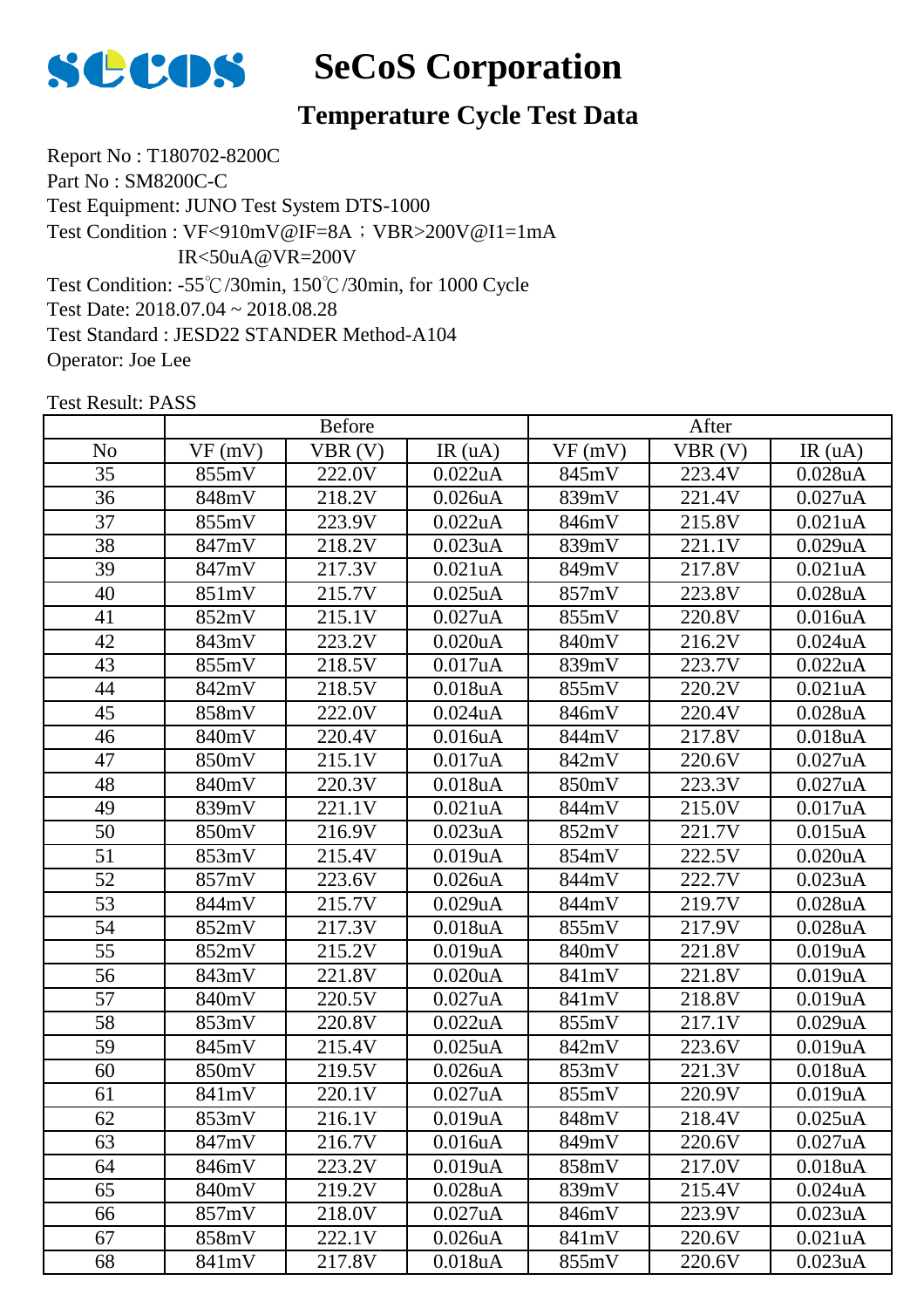

# **Temperature Cycle Test Data**

Report No : T180702-8200C Part No : SM8200C-C Test Equipment: JUNO Test System DTS-1000 Test Condition: -55℃/30min, 150℃/30min, for 1000 Cycle Test Date: 2018.07.04 ~ 2018.08.28 Test Standard : JESD22 STANDER Method-A104 Operator: Joe Lee Test Condition : VF<910mV@IF=8A; VBR>200V@I1=1mA IR<50uA@VR=200V

Test Result: PASS

|                | <b>Before</b> |        |               | After  |        |                      |
|----------------|---------------|--------|---------------|--------|--------|----------------------|
| N <sub>o</sub> | VF(mV)        | VBR(V) | IR $(uA)$     | VF(mV) | VBR(V) | IR $(uA)$            |
| 69             | 856mV         | 223.4V | 0.017uA       | 858mV  | 217.9V | 0.023uA              |
| 70             | 848mV         | 223.0V | $0.024$ u $A$ | 852mV  | 218.0V | 0.027uA              |
| 71             | 849mV         | 217.7V | 0.022uA       | 845mV  | 222.4V | 0.023uA              |
| 72             | 858mV         | 215.2V | 0.022uA       | 844mV  | 221.2V | 0.021uA              |
| 73             | 852mV         | 216.9V | $0.025$ uA    | 853mV  | 221.9V | 0.021 <sub>u</sub> A |
| 74             | 840mV         | 223.9V | 0.022uA       | 843mV  | 223.1V | 0.027uA              |
| 75             | 855mV         | 217.4V | 0.027uA       | 856mV  | 223.6V | 0.029uA              |
| 76             | 856mV         | 218.4V | $0.028$ u $A$ | 855mV  | 217.4V | 0.022uA              |
| 77             | 857mV         | 218.4V | 0.017uA       | 845mV  | 221.6V | 0.026uA              |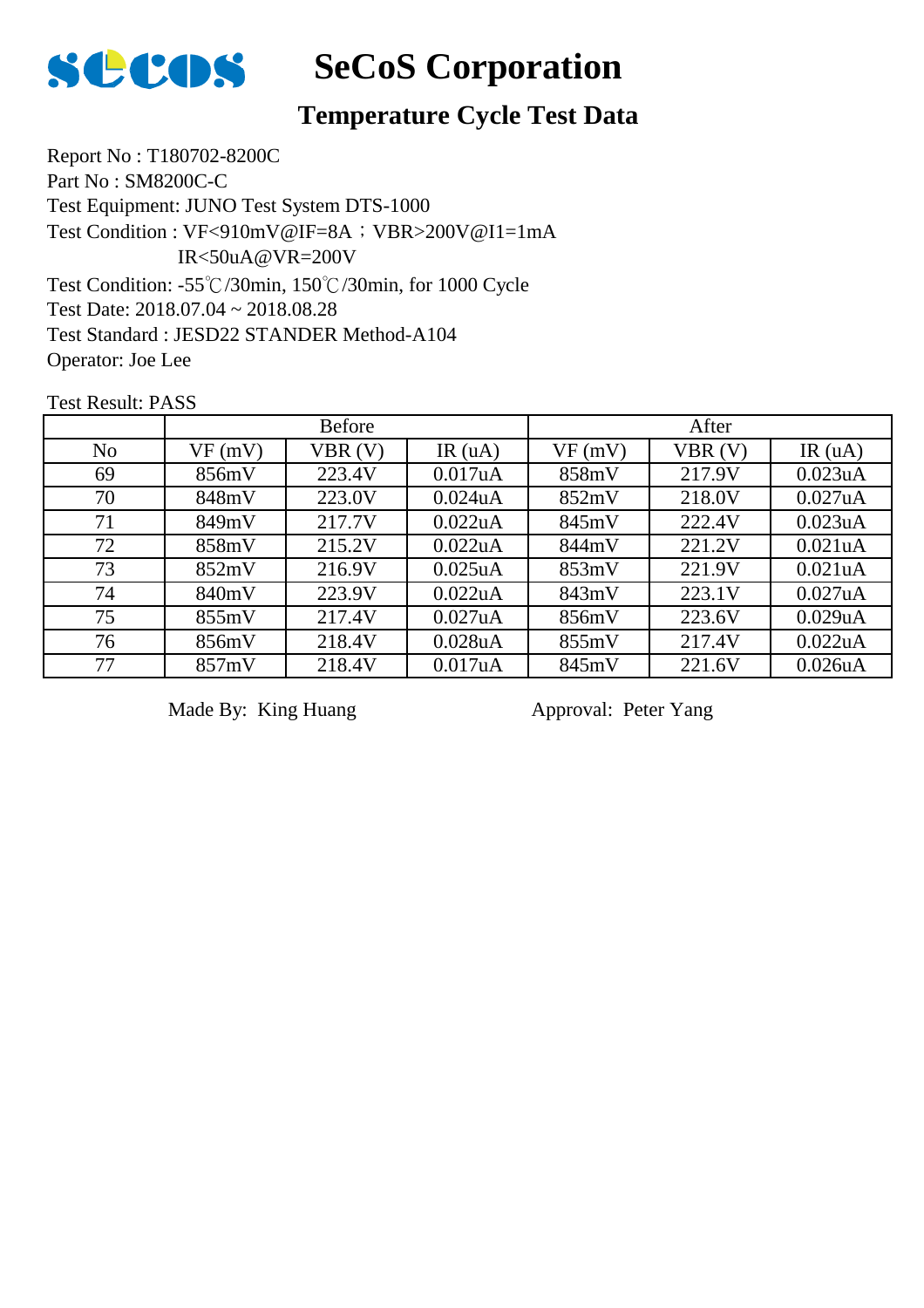

Report No : T180702-8200C Part No : SM8200C-C Test Equipment: JUNO Test System DTS-1000 Test Condition: 85±2℃, 85±5%RH, 1000Hrs Test Date: 2018.07.10 ~ 2018.08.21 Test Standard : JESD22 STANDER Method-A101 Operator: Joe Lee Test Condition : VF<910mV@IF=8A; VBR>200V@I1=1mA IR<50uA@VR=200V

|                |        | <b>Before</b> |                      |        | After  |               |  |
|----------------|--------|---------------|----------------------|--------|--------|---------------|--|
| N <sub>o</sub> | VF(mV) | VBR(V)        | IR(uA)               | VF(mV) | VBR(V) | IR(uA)        |  |
| $\mathbf{1}$   | 852mV  | 219.8V        | 0.029uA              | 839mV  | 219.5V | 0.028uA       |  |
| $\overline{2}$ | 843mV  | 222.7V        | 0.028uA              | 851mV  | 219.9V | $0.028$ u $A$ |  |
| 3              | 848mV  | 217.0V        | 0.022uA              | 840mV  | 223.6V | 0.017uA       |  |
| $\overline{4}$ | 852mV  | 216.1V        | 0.021uA              | 841mV  | 221.8V | 0.027uA       |  |
| 5              | 845mV  | 223.4V        | 0.020 <sub>u</sub> A | 857mV  | 223.5V | 0.022uA       |  |
| 6              | 852mV  | 216.0V        | 0.018uA              | 857mV  | 219.5V | 0.022uA       |  |
| $\overline{7}$ | 844mV  | 223.6V        | $0.025$ uA           | 855mV  | 223.3V | 0.029uA       |  |
| 8              | 855mV  | 215.4V        | 0.021uA              | 847mV  | 223.6V | 0.022uA       |  |
| 9              | 845mV  | 220.1V        | 0.021uA              | 849mV  | 223.3V | 0.019uA       |  |
| 10             | 853mV  | 221.9V        | 0.028uA              | 846mV  | 222.5V | 0.018uA       |  |
| 11             | 845mV  | 218.8V        | 0.018uA              | 856mV  | 215.6V | $0.025$ uA    |  |
| 12             | 846mV  | 218.7V        | 0.015uA              | 855mV  | 217.5V | 0.016uA       |  |
| 13             | 855mV  | 220.2V        | 0.017uA              | 850mV  | 215.7V | 0.020uA       |  |
| 14             | 855mV  | 218.8V        | 0.018uA              | 851mV  | 220.8V | 0.029uA       |  |
| 15             | 840mV  | 220.6V        | 0.018uA              | 849mV  | 221.1V | 0.016uA       |  |
| 16             | 840mV  | 217.6V        | 0.022uA              | 846mV  | 221.8V | $0.024$ uA    |  |
| 17             | 844mV  | 221.3V        | 0.018uA              | 847mV  | 222.8V | 0.021uA       |  |
| 18             | 855mV  | 221.6V        | 0.019uA              | 851mV  | 217.8V | $0.024$ uA    |  |
| 19             | 841mV  | 219.6V        | 0.019uA              | 843mV  | 222.2V | 0.022uA       |  |
| 20             | 856mV  | 217.0V        | 0.023uA              | 850mV  | 223.4V | 0.016uA       |  |
| 21             | 856mV  | 216.4V        | 0.018uA              | 839mV  | 217.9V | 0.016uA       |  |
| 22             | 847mV  | 216.9V        | 0.020uA              | 848mV  | 218.3V | $0.020$ u $A$ |  |
| 23             | 844mV  | 219.1V        | $0.025$ uA           | 850mV  | 220.5V | $0.025$ uA    |  |
| 24             | 848mV  | 221.2V        | 0.029uA              | 841mV  | 218.7V | 0.023uA       |  |
| 25             | 852mV  | 219.0V        | 0.020uA              | 845mV  | 218.3V | 0.027uA       |  |
| 26             | 856mV  | 217.3V        | 0.016uA              | 848mV  | 215.4V | 0.017uA       |  |
| 27             | 840mV  | 217.7V        | 0.023uA              | 858mV  | 220.6V | $0.025$ uA    |  |
| 28             | 841mV  | 216.1V        | 0.018uA              | 847mV  | 220.5V | 0.020uA       |  |
| 29             | 855mV  | 219.8V        | 0.016uA              | 842mV  | 223.4V | 0.017uA       |  |
| 30             | 841mV  | 219.3V        | 0.016uA              | 847mV  | 218.1V | 0.023uA       |  |
| 31             | 846mV  | 217.4V        | 0.018uA              | 843mV  | 217.5V | 0.028uA       |  |
| 32             | 852mV  | 218.0V        | 0.029uA              | 844mV  | 221.3V | $0.028$ u $A$ |  |
| 33             | 858mV  | 219.0V        | 0.017uA              | 841mV  | 220.1V | $0.028$ u $A$ |  |
| 34             | 854mV  | 217.5V        | $0.025$ uA           | 840mV  | 216.0V | $0.020$ u $A$ |  |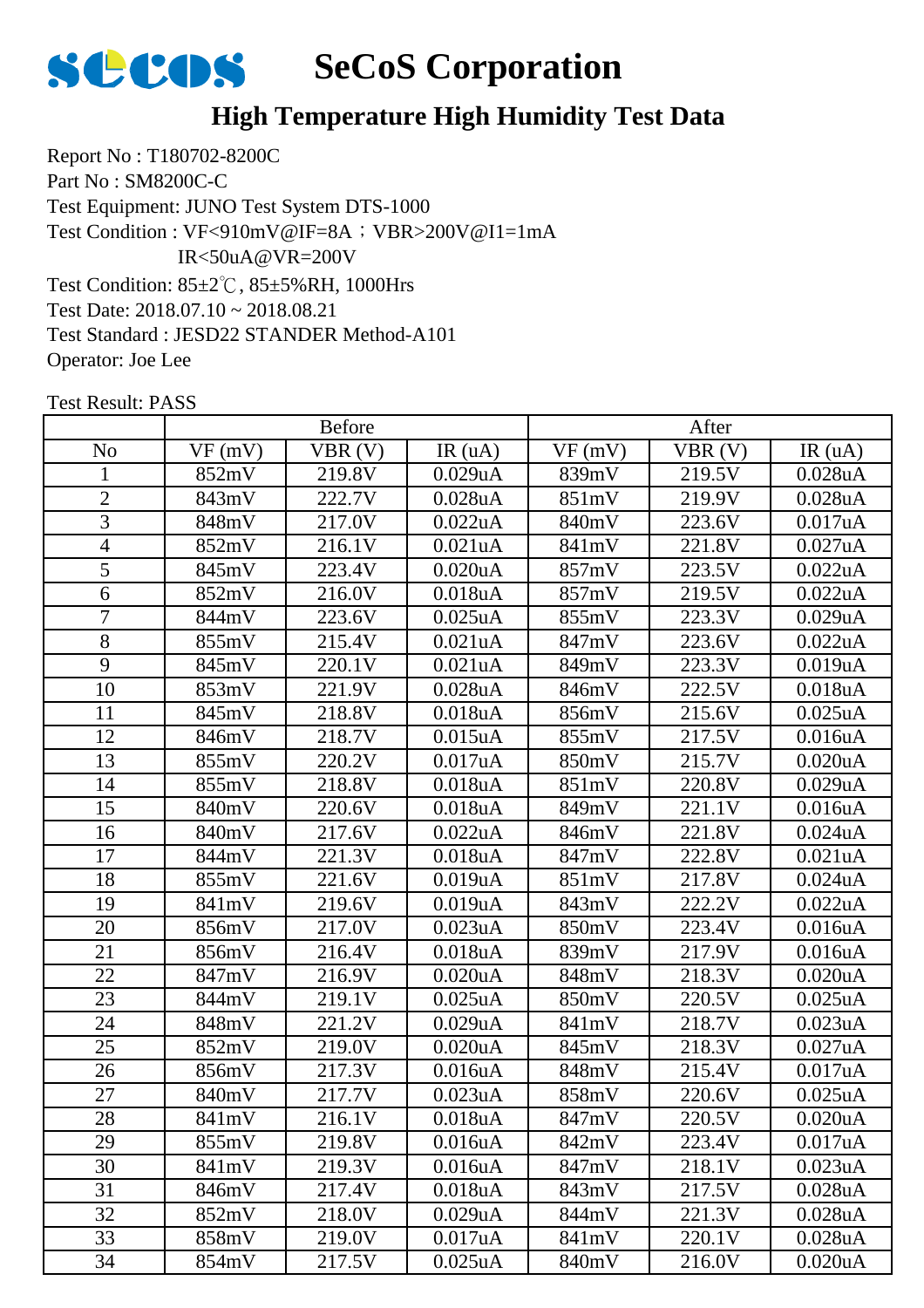

Report No : T180702-8200C Part No : SM8200C-C Test Equipment: JUNO Test System DTS-1000 Test Condition: 85±2℃, 85±5%RH, 1000Hrs Test Date: 2018.07.10 ~ 2018.08.21 Test Standard : JESD22 STANDER Method-A101 Operator: Joe Lee Test Condition : VF<910mV@IF=8A; VBR>200V@I1=1mA IR<50uA@VR=200V

| <b>Before</b>  |        |        | After                |        |        |                      |
|----------------|--------|--------|----------------------|--------|--------|----------------------|
| N <sub>o</sub> | VF(mV) | VBR(V) | IR(uA)               | VF(mV) | VBR(V) | IR(uA)               |
| 35             | 849mV  | 215.4V | $0.024$ uA           | 857mV  | 217.0V | 0.019uA              |
| 36             | 841mV  | 223.4V | 0.023uA              | 846mV  | 223.3V | $0.025$ uA           |
| 37             | 853mV  | 215.6V | 0.018uA              | 846mV  | 221.7V | $0.015$ uA           |
| 38             | 846mV  | 221.7V | 0.016uA              | 845mV  | 216.3V | $0.024$ u $A$        |
| 39             | 845mV  | 220.6V | 0.028uA              | 857mV  | 216.4V | 0.020 <sub>u</sub> A |
| 40             | 852mV  | 219.3V | 0.027uA              | 847mV  | 220.5V | 0.017uA              |
| 41             | 842mV  | 218.9V | 0.022uA              | 854mV  | 220.6V | $0.028$ u $A$        |
| 42             | 855mV  | 222.4V | 0.029uA              | 857mV  | 222.4V | $0.024$ u $A$        |
| 43             | 839mV  | 218.9V | $0.028$ u $A$        | 857mV  | 217.9V | 0.020uA              |
| 44             | 856mV  | 215.7V | 0.017uA              | 842mV  | 216.6V | 0.027uA              |
| 45             | 844mV  | 223.0V | $0.024$ uA           | 854mV  | 219.9V | 0.015uA              |
| 46             | 853mV  | 218.9V | 0.023 <sub>u</sub> A | 849mV  | 217.7V | 0.026 <sub>u</sub> A |
| 47             | 840mV  | 220.2V | 0.023uA              | 851mV  | 219.3V | 0.028uA              |
| 48             | 845mV  | 222.2V | $0.024$ uA           | 842mV  | 222.9V | 0.016uA              |
| 49             | 850mV  | 220.5V | 0.028uA              | 843mV  | 218.3V | 0.023uA              |
| 50             | 852mV  | 221.2V | 0.022uA              | 853mV  | 219.1V | 0.027uA              |
| 51             | 855mV  | 220.6V | $0.025$ uA           | 849mV  | 222.5V | 0.023uA              |
| 52             | 849mV  | 220.2V | 0.019uA              | 842mV  | 218.1V | 0.026uA              |
| 53             | 840mV  | 215.6V | 0.023uA              | 845mV  | 216.3V | 0.019uA              |
| 54             | 853mV  | 223.3V | 0.018uA              | 839mV  | 221.9V | 0.029uA              |
| 55             | 856mV  | 218.9V | 0.022uA              | 850mV  | 220.3V | $0.024$ uA           |
| 56             | 840mV  | 220.3V | $0.025$ uA           | 841mV  | 218.7V | $0.025$ uA           |
| 57             | 848mV  | 216.7V | 0.020uA              | 844mV  | 223.7V | 0.016uA              |
| 58             | 845mV  | 220.1V | 0.022uA              | 854mV  | 219.2V | $0.025$ uA           |
| 59             | 846mV  | 218.2V | 0.018uA              | 854mV  | 223.2V | 0.017uA              |
| 60             | 839mV  | 218.6V | $0.021$ uA           | 850mV  | 215.9V | 0.017uA              |
| 61             | 852mV  | 217.1V | 0.022uA              | 855mV  | 222.4V | 0.023uA              |
| 62             | 847mV  | 223.5V | 0.020 <sub>u</sub> A | 846mV  | 215.4V | 0.019uA              |
| 63             | 850mV  | 219.8V | 0.029uA              | 846mV  | 223.6V | 0.026uA              |
| 64             | 841mV  | 221.0V | 0.026uA              | 845mV  | 222.4V | 0.018uA              |
| 65             | 846mV  | 220.6V | 0.027uA              | 844mV  | 220.7V | 0.023uA              |
| 66             | 840mV  | 221.4V | 0.019uA              | 858mV  | 216.0V | 0.021uA              |
| 67             | 849mV  | 223.3V | 0.020uA              | 857mV  | 221.0V | 0.019uA              |
| 68             | 846mV  | 218.0V | 0.016uA              | 850mV  | 219.1V | 0.021uA              |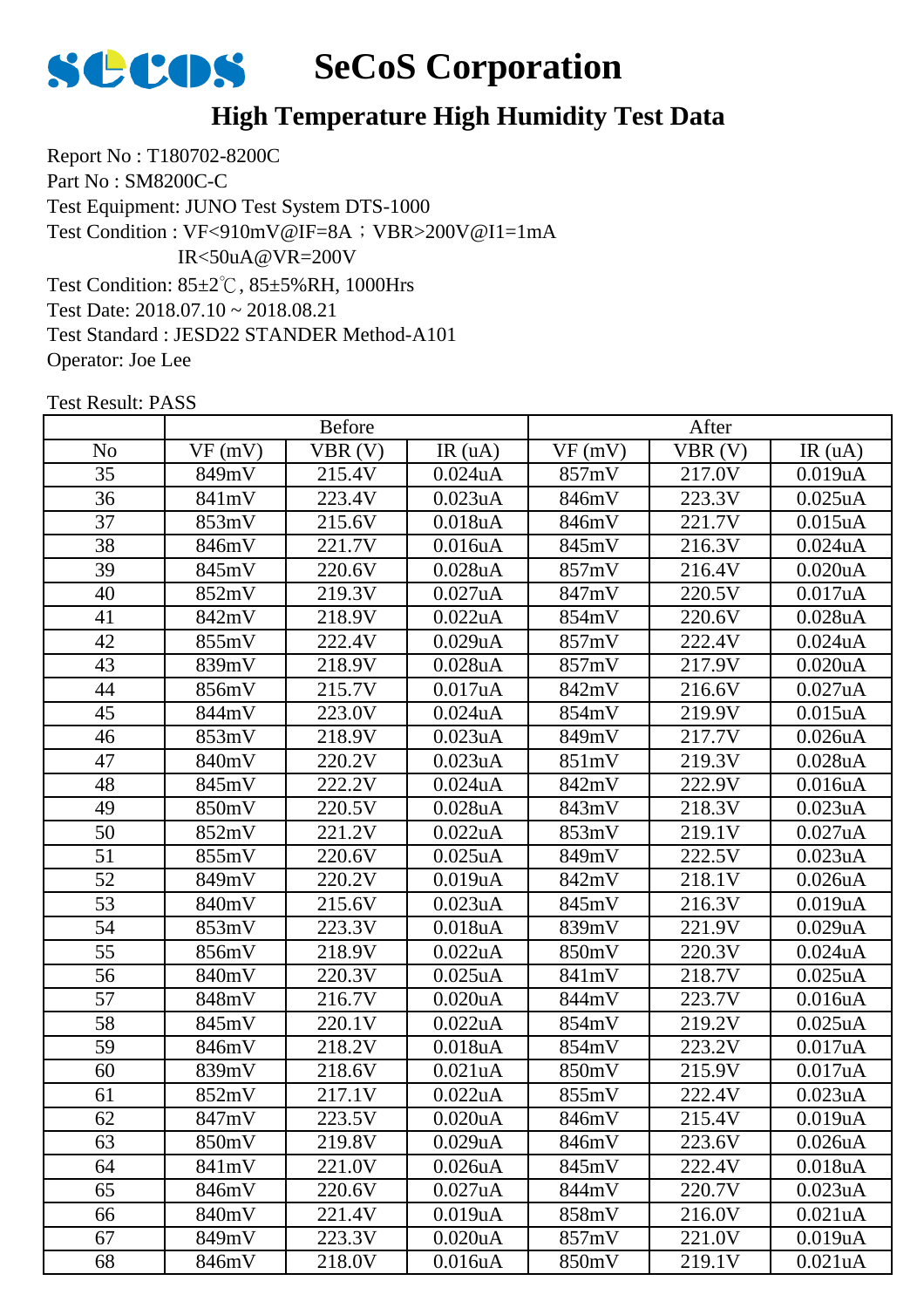

Report No : T180702-8200C Part No : SM8200C-C Test Equipment: JUNO Test System DTS-1000 Test Condition: 85±2℃, 85±5%RH, 1000Hrs Test Date: 2018.07.10 ~ 2018.08.21 Test Standard : JESD22 STANDER Method-A101 Operator: Joe Lee Test Condition : VF<910mV@IF=8A; VBR>200V@I1=1mA IR<50uA@VR=200V

Test Result: PASS

|                |        | <b>Before</b> |                      |        | After  |            |
|----------------|--------|---------------|----------------------|--------|--------|------------|
| N <sub>o</sub> | VF(mV) | VBR(V)        | IR $(uA)$            | VF(mV) | VBR(V) | IR $(uA)$  |
| 69             | 842mV  | 222.8V        | 0.018 <sub>u</sub> A | 839mV  | 219.7V | 0.019uA    |
| 70             | 857mV  | 222.8V        | 0.027uA              | 855mV  | 219.9V | $0.015$ uA |
| 71             | 849mV  | 219.9V        | 0.023uA              | 843mV  | 218.5V | 0.018uA    |
| 72             | 849mV  | 218.4V        | 0.018uA              | 840mV  | 221.2V | 0.016uA    |
| 73             | 841mV  | 222.1V        | $0.028$ u $A$        | 842mV  | 221.4V | 0.021uA    |
| 74             | 856mV  | 216.0V        | 0.016 <sub>u</sub> A | 847mV  | 219.4V | 0.017uA    |
| 75             | 852mV  | 217.8V        | 0.017uA              | 853mV  | 217.3V | 0.017uA    |
| 76             | 850mV  | 215.2V        | 0.023uA              | 856mV  | 217.4V | 0.027uA    |
| 77             | 843mV  | 219.0V        | 0.018uA              | 846mV  | 221.4V | 0.022uA    |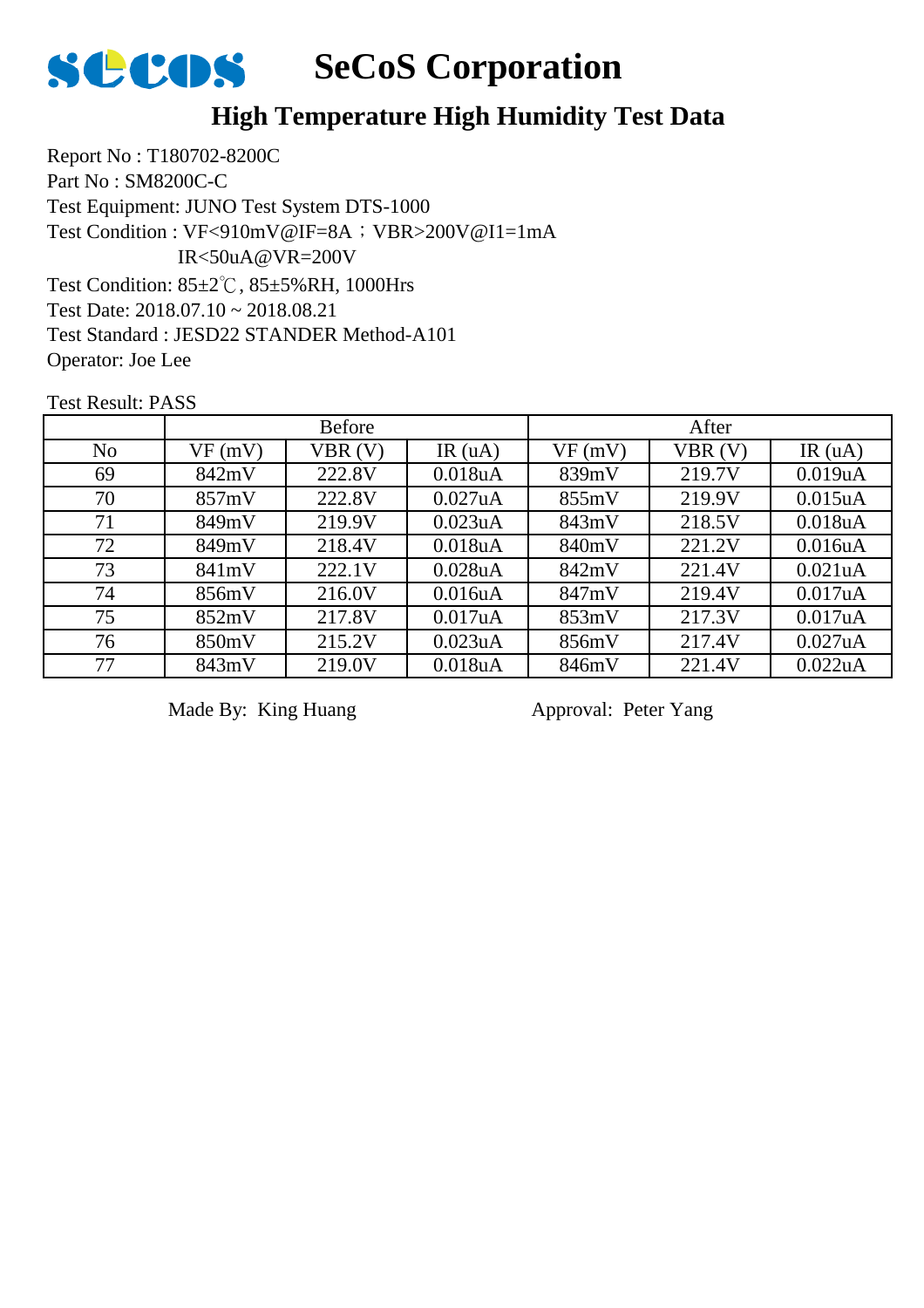

Report No : T180702-8200C Part No : SM8200C-C Test Equipment: JUNO Test System DTS-1000 Test Condition: 85±2℃, 85±5%RH, 80%VR 1000Hrs Test Date: 2018.07.10 ~ 2018.08.21 Test Standard : JESD22 STANDER Method-A101 Operator: Joe Lee Test Condition : VF<910mV@IF=8A; VBR>200V@I1=1mA IR<50uA@VR=200V

| <b>Before</b>  |        |        | After                |        |        |               |
|----------------|--------|--------|----------------------|--------|--------|---------------|
| N <sub>o</sub> | VF(mV) | VBR(V) | IR(uA)               | VF(mV) | VBR(V) | IR(uA)        |
| $\mathbf{1}$   | 855mV  | 221.4V | $0.028$ u $A$        | 844mV  | 220.6V | $0.024$ uA    |
| $\overline{2}$ | 844mV  | 223.0V | $0.024$ uA           | 858mV  | 219.3V | 0.029uA       |
| 3              | 840mV  | 215.9V | 0.020uA              | 853mV  | 220.7V | 0.018uA       |
| $\overline{4}$ | 849mV  | 222.0V | $0.026$ u $A$        | 846mV  | 222.3V | 0.026uA       |
| 5              | 855mV  | 216.2V | 0.021uA              | 855mV  | 218.0V | $0.024$ u $A$ |
| 6              | 856mV  | 219.7V | 0.027uA              | 855mV  | 219.8V | $0.024$ uA    |
| $\overline{7}$ | 854mV  | 221.0V | 0.016uA              | 843mV  | 222.4V | $0.026$ u $A$ |
| 8              | 849mV  | 220.9V | 0.019uA              | 852mV  | 215.3V | $0.025$ uA    |
| 9              | 843mV  | 219.7V | 0.023uA              | 852mV  | 222.7V | 0.018uA       |
| 10             | 848mV  | 223.2V | $0.025$ uA           | 854mV  | 219.8V | $0.025$ uA    |
| 11             | 856mV  | 221.0V | 0.027uA              | 857mV  | 217.2V | 0.022uA       |
| 12             | 842mV  | 216.6V | 0.016 <sub>u</sub> A | 852mV  | 223.2V | $0.025$ uA    |
| 13             | 842mV  | 223.5V | $0.024$ u $A$        | 855mV  | 220.3V | 0.017uA       |
| 14             | 856mV  | 218.7V | 0.020uA              | 844mV  | 217.3V | 0.016uA       |
| 15             | 843mV  | 220.9V | $0.028$ u $A$        | 844mV  | 220.4V | 0.019uA       |
| 16             | 843mV  | 223.2V | 0.018uA              | 849mV  | 223.4V | $0.026$ u $A$ |
| 17             | 846mV  | 216.3V | 0.028uA              | 840mV  | 215.1V | 0.026uA       |
| 18             | 845mV  | 221.7V | 0.017uA              | 850mV  | 215.4V | $0.015$ uA    |
| 19             | 857mV  | 218.5V | 0.027uA              | 856mV  | 216.7V | 0.020uA       |
| 20             | 855mV  | 220.6V | 0.017uA              | 845mV  | 222.0V | 0.028uA       |
| 21             | 851mV  | 217.8V | 0.023uA              | 840mV  | 223.9V | 0.021uA       |
| 22             | 850mV  | 222.9V | 0.018uA              | 857mV  | 223.7V | 0.026uA       |
| 23             | 841mV  | 222.0V | 0.022uA              | 841mV  | 223.2V | 0.018uA       |
| 24             | 853mV  | 221.4V | 0.016uA              | 856mV  | 220.0V | 0.027uA       |
| 25             | 848mV  | 217.7V | $0.025$ uA           | 851mV  | 220.1V | 0.019uA       |
| 26             | 852mV  | 216.3V | $0.026$ u $A$        | 852mV  | 216.3V | 0.016uA       |
| 27             | 841mV  | 215.8V | 0.027uA              | 846mV  | 220.7V | 0.018uA       |
| 28             | 840mV  | 220.8V | 0.028uA              | 858mV  | 216.2V | 0.029uA       |
| 29             | 849mV  | 222.4V | 0.023uA              | 844mV  | 220.8V | 0.020uA       |
| 30             | 843mV  | 220.7V | 0.026 <sub>u</sub> A | 839mV  | 223.5V | 0.018uA       |
| 31             | 848mV  | 217.3V | 0.016uA              | 848mV  | 221.8V | 0.020uA       |
| 32             | 839mV  | 221.0V | 0.023uA              | 847mV  | 218.8V | 0.017uA       |
| 33             | 839mV  | 219.4V | 0.018uA              | 858mV  | 216.1V | 0.016uA       |
| 34             | 839mV  | 215.3V | 0.020uA              | 850mV  | 220.0V | 0.028uA       |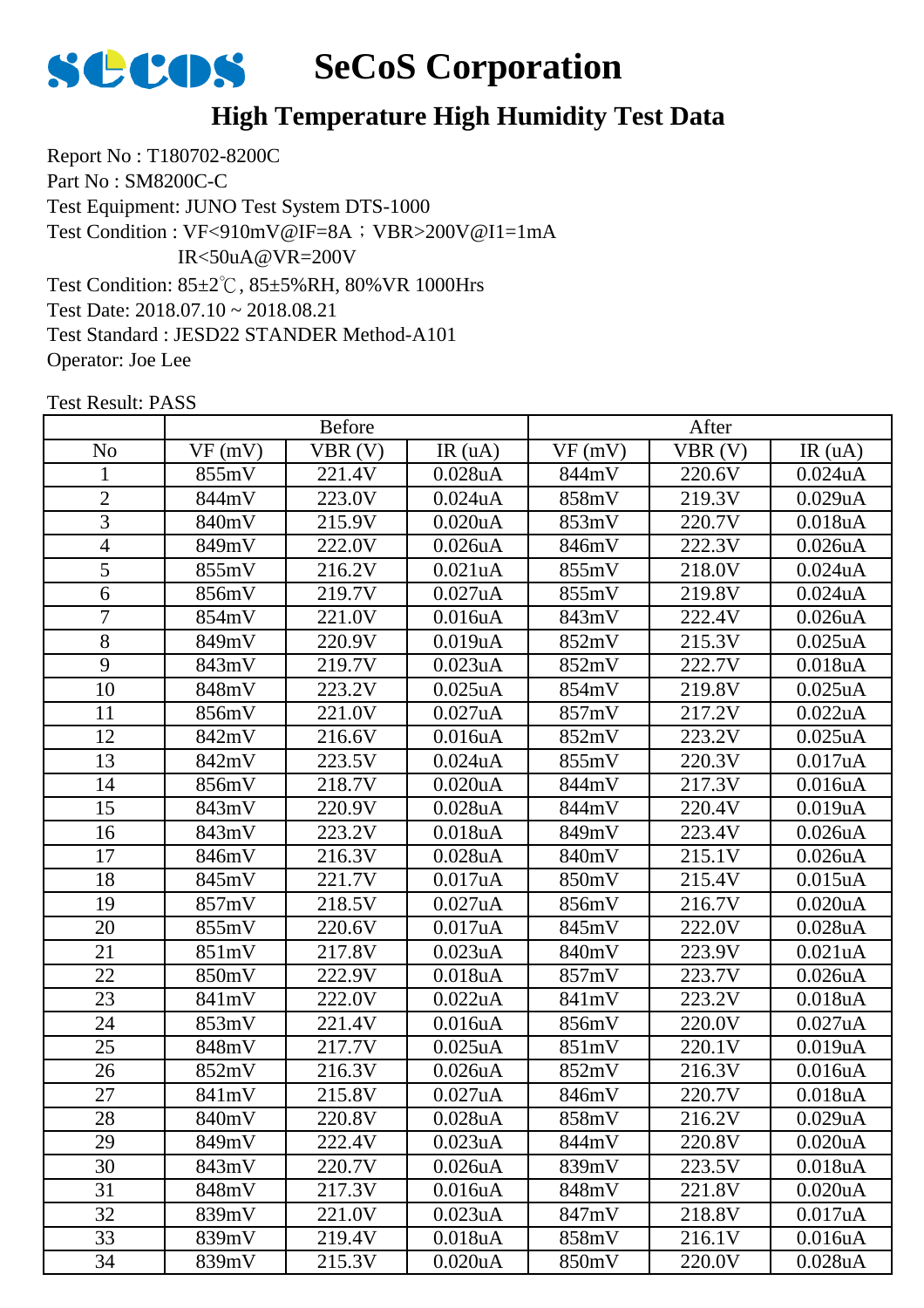

Report No : T180702-8200C Part No : SM8200C-C Test Equipment: JUNO Test System DTS-1000 Test Condition: 85±2℃, 85±5%RH, 80%VR 1000Hrs Test Date: 2018.07.10 ~ 2018.08.21 Test Standard : JESD22 STANDER Method-A101 Operator: Joe Lee Test Condition : VF<910mV@IF=8A; VBR>200V@I1=1mA IR<50uA@VR=200V

| <b>Before</b>  |        |        | After                |        |        |                      |
|----------------|--------|--------|----------------------|--------|--------|----------------------|
| N <sub>o</sub> | VF(mV) | VBR(V) | IR(uA)               | VF(mV) | VBR(V) | IR(uA)               |
| 35             | 849mV  | 216.5V | 0.016uA              | 847mV  | 222.9V | 0.021uA              |
| 36             | 853mV  | 219.9V | 0.029uA              | 854mV  | 222.6V | 0.017uA              |
| 37             | 851mV  | 218.1V | 0.028uA              | 852mV  | 217.9V | 0.020uA              |
| 38             | 854mV  | 223.9V | 0.020uA              | 850mV  | 221.5V | 0.028uA              |
| 39             | 858mV  | 217.0V | 0.019uA              | 853mV  | 215.2V | 0.021uA              |
| 40             | 855mV  | 217.1V | 0.016uA              | 840mV  | 219.3V | 0.023uA              |
| 41             | 851mV  | 215.3V | 0.019uA              | 851mV  | 221.7V | 0.022uA              |
| 42             | 848mV  | 223.2V | 0.017uA              | 857mV  | 216.7V | 0.018uA              |
| 43             | 847mV  | 219.0V | 0.019uA              | 839mV  | 223.1V | 0.020uA              |
| 44             | 844mV  | 223.2V | 0.021uA              | 847mV  | 216.4V | 0.019uA              |
| 45             | 852mV  | 221.1V | $0.024$ uA           | 852mV  | 219.8V | $0.024$ uA           |
| 46             | 840mV  | 219.3V | 0.023 <sub>u</sub> A | 841mV  | 222.3V | 0.020 <sub>u</sub> A |
| 47             | 852mV  | 223.8V | $0.026$ u $A$        | 853mV  | 216.1V | 0.029uA              |
| 48             | 856mV  | 215.3V | 0.028uA              | 854mV  | 222.1V | 0.022uA              |
| 49             | 850mV  | 218.9V | 0.028uA              | 854mV  | 219.2V | $0.015$ uA           |
| 50             | 840mV  | 220.8V | 0.022uA              | 844mV  | 216.9V | $0.024$ uA           |
| 51             | 852mV  | 217.6V | 0.021uA              | 853mV  | 215.7V | 0.018uA              |
| 52             | 852mV  | 223.2V | 0.019uA              | 844mV  | 217.8V | $0.015$ uA           |
| 53             | 842mV  | 218.5V | 0.026uA              | 852mV  | 223.2V | 0.026uA              |
| 54             | 842mV  | 222.8V | 0.022uA              | 840mV  | 220.1V | 0.029uA              |
| 55             | 855mV  | 217.3V | 0.019uA              | 854mV  | 220.7V | 0.017uA              |
| 56             | 851mV  | 218.2V | 0.022uA              | 852mV  | 218.7V | 0.017uA              |
| 57             | 854mV  | 220.9V | $0.015$ uA           | 855mV  | 222.5V | 0.028uA              |
| 58             | 841mV  | 215.3V | 0.019uA              | 848mV  | 223.9V | 0.023uA              |
| 59             | 852mV  | 216.4V | 0.019uA              | 858mV  | 221.3V | 0.017uA              |
| 60             | 849mV  | 215.5V | 0.016uA              | 843mV  | 223.1V | 0.016uA              |
| 61             | 840mV  | 216.9V | $0.026$ u $A$        | 852mV  | 215.8V | 0.027uA              |
| 62             | 855mV  | 215.9V | 0.027uA              | 841mV  | 222.3V | 0.021uA              |
| 63             | 841mV  | 223.7V | 0.021uA              | 858mV  | 218.4V | 0.017uA              |
| 64             | 851mV  | 221.2V | 0.021 <sub>u</sub> A | 853mV  | 217.7V | 0.028uA              |
| 65             | 857mV  | 222.9V | 0.029uA              | 858mV  | 217.1V | $0.024$ uA           |
| 66             | 857mV  | 216.1V | 0.019uA              | 845mV  | 215.0V | 0.026 <sub>u</sub> A |
| 67             | 843mV  | 219.6V | 0.026uA              | 843mV  | 223.1V | 0.028uA              |
| 68             | 841mV  | 215.8V | $0.028$ u $A$        | 852mV  | 216.8V | $0.025$ uA           |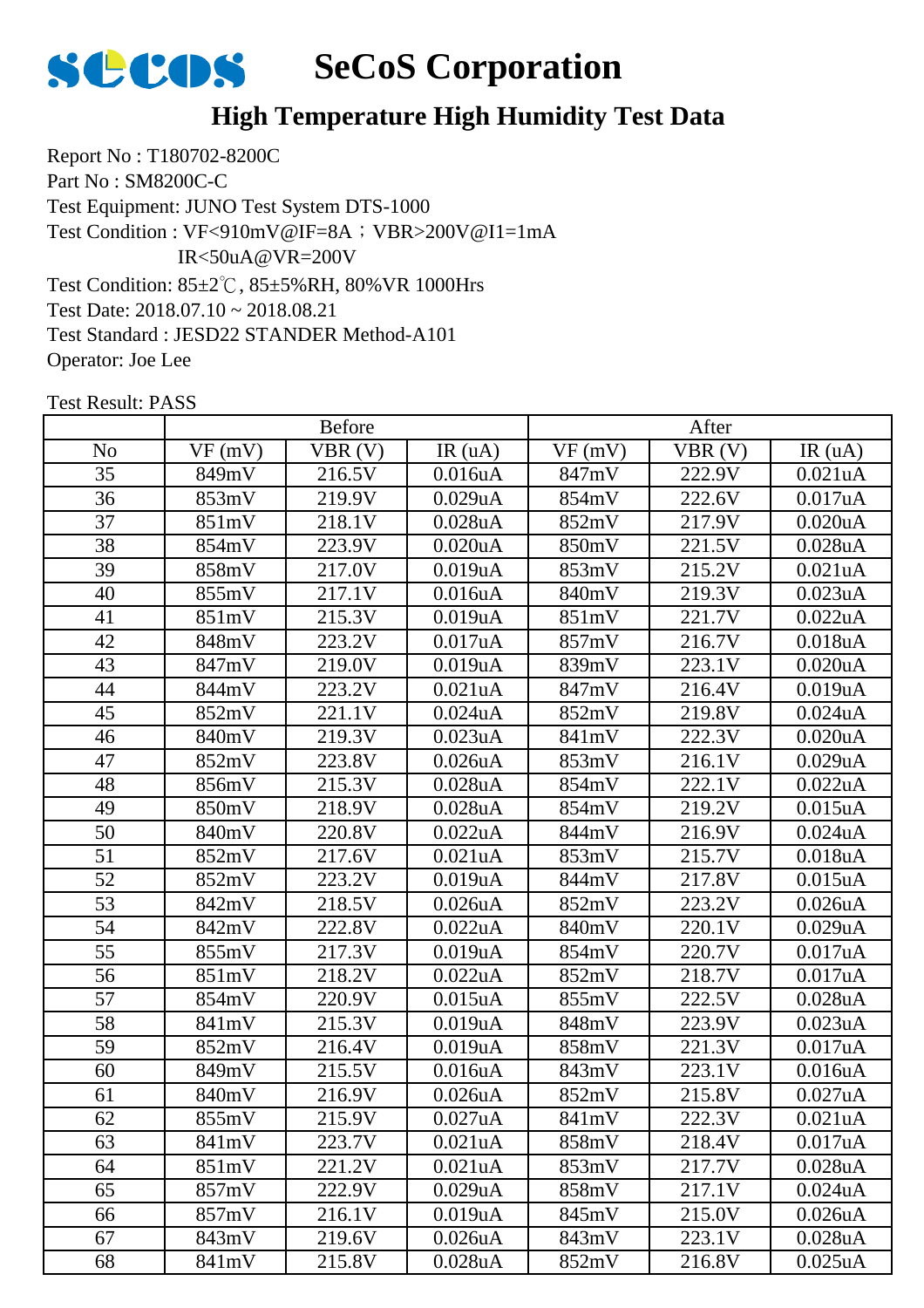

## **High Temperature High Humidity Test Data**

Report No : T180702-8200C Part No : SM8200C-C Test Equipment: JUNO Test System DTS-1000 Test Condition: 85±2℃, 85±5%RH, 80%VR 1000Hrs Test Date: 2018.07.10 ~ 2018.08.21 Test Standard : JESD22 STANDER Method-A101 Operator: Joe Lee Test Condition : VF<910mV@IF=8A; VBR>200V@I1=1mA IR<50uA@VR=200V

Test Result: PASS

|                | <b>Before</b> |        |                      | After  |        |               |
|----------------|---------------|--------|----------------------|--------|--------|---------------|
| N <sub>o</sub> | VF(mV)        | VBR(V) | IR $(uA)$            | VF(mV) | VBR(V) | IR $(uA)$     |
| 69             | 847mV         | 219.6V | 0.017uA              | 841mV  | 218.4V | $0.026$ u $A$ |
| 70             | 856mV         | 221.5V | $0.026$ u $A$        | 857mV  | 216.3V | 0.017uA       |
| 71             | 852mV         | 219.8V | 0.016 <sub>u</sub> A | 846mV  | 216.0V | $0.025$ uA    |
| 72             | 840mV         | 223.4V | $0.021$ uA           | 856mV  | 221.7V | 0.021uA       |
| 73             | 858mV         | 219.7V | 0.018 <sub>u</sub> A | 842mV  | 220.8V | 0.017uA       |
| 74             | 844mV         | 217.1V | 0.019uA              | 840mV  | 219.8V | 0.019uA       |
| 75             | 856mV         | 223.1V | 0.023uA              | 849mV  | 222.8V | $0.028$ u $A$ |
| 76             | 840mV         | 216.7V | 0.022uA              | 850mV  | 216.2V | 0.018uA       |
| 77             | 851mV         | 222.2V | 0.016uA              | 842mV  | 218.2V | 0.017uA       |

Made By: King Huang Approval: Peter Yang